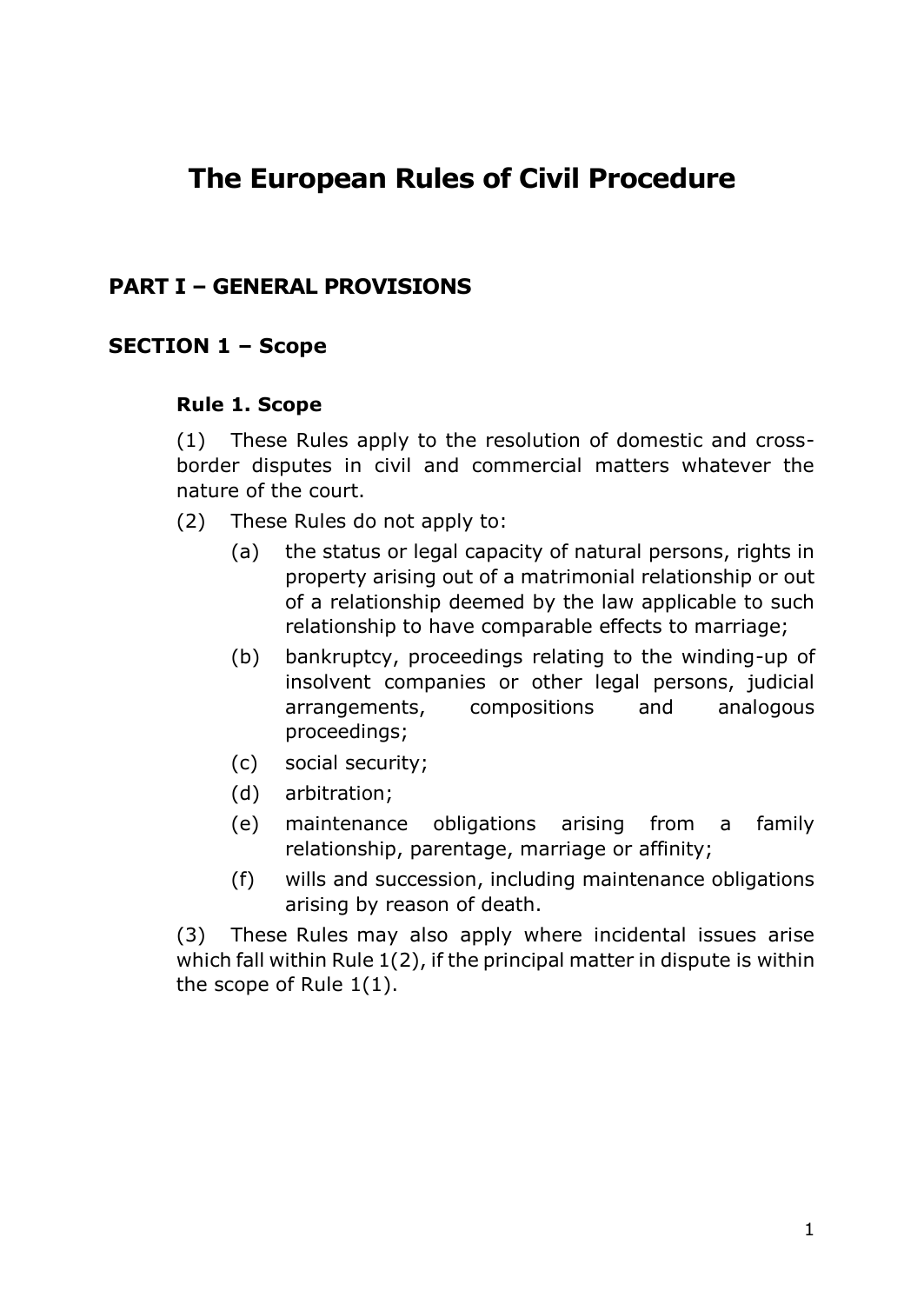### **Blackletter rules**

# **SECTION 2 – Principles**

### **A. Co-operation**

### **Rule 2. General**

Parties, their lawyers and the court must co-operate to promote the fair, efficient and speedy resolution of the dispute.

# **Rule 3. Role of the parties and their lawyers**

Parties and their lawyers must:

- (a) take reasonable and appropriate steps to settle disputes amicably;
- (b) contribute to the proper management of the proceedings;
- (c) present facts and evidence;
- (d) assist the court in the determination of the facts and the applicable law;
- (e) act in good faith and avoid procedural abuse when dealing with the court and other parties.

# **Rule 4. Role of the Court – the General Case Management Duty**

The court is responsible for active and effective case management. The court must ensure that parties enjoy equal treatment. Throughout proceedings it shall monitor whether parties and their lawyers comply with their responsibilities under these Rules.

# **B. Proportionality**

### **Rule 5. Role of the Court**

(1) The court must ensure that the dispute resolution process is proportionate.

(2) In determining whether a process is proportionate the court must take account of the nature, importance and complexity of the particular case and of the need to give effect to its general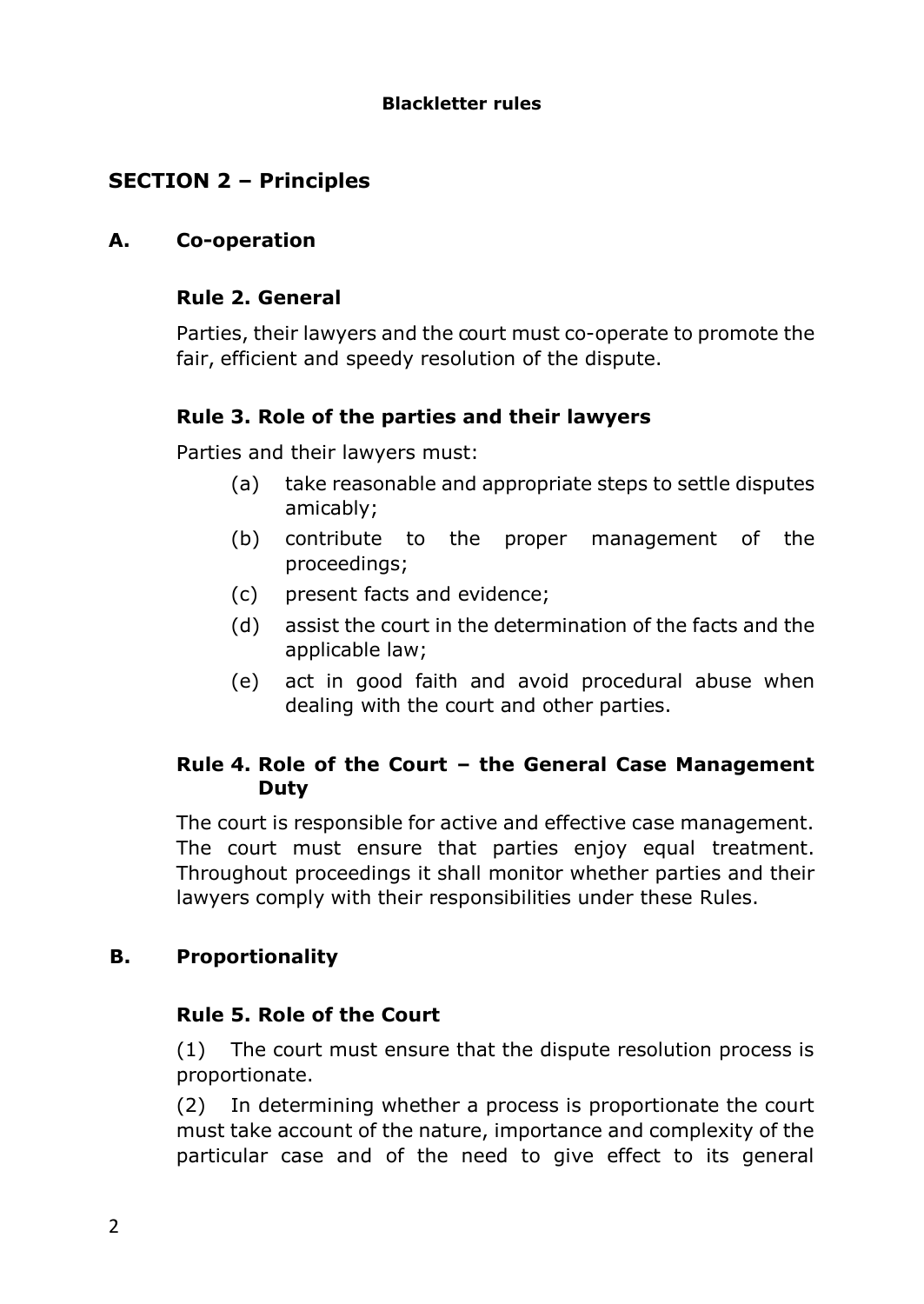management duty in all proceedings with due regard for the proper administration of justice.

# **Rule 7. Proportionality of sanctions**

Sanctions for breach of any of the rules must be proportionate to the seriousness of the matter involved and the harm caused and reflect the extent of participation and the degree to which the conduct was deliberate.

# **Rule 8. Proportionality of costs**

Costs of proceedings should, in so far as possible, be reasonable and proportionate to the amount in dispute, the nature and complexity of the particular proceedings, their importance for the parties and the public interest.

# **C. Settlement**

### **Rule 9. Role of the parties and their lawyers**

(1) Parties must co-operate in seeking to resolve their dispute consensually, both before and after proceedings begin.

(2) Lawyers must inform the parties about the availability of consensual dispute resolution methods, assist them in selecting the most suitable method, and, where appropriate, encourage its use. They must ensure that they use any mandatory method.

(3) Parties may ask the court to render a settlement agreement enforceable.

(4) When a consensual settlement as a whole cannot be reached, parties must take all reasonable opportunities to reduce the number of contested issues prior to adjudication.

### **Rule 10. Role of the Court**

(1) The court must facilitate settlement at any stage of the proceedings. Particularly, it must ensure that the parties consider settlement in the preparatory stage of proceedings and at case management conferences. If necessary for furthering the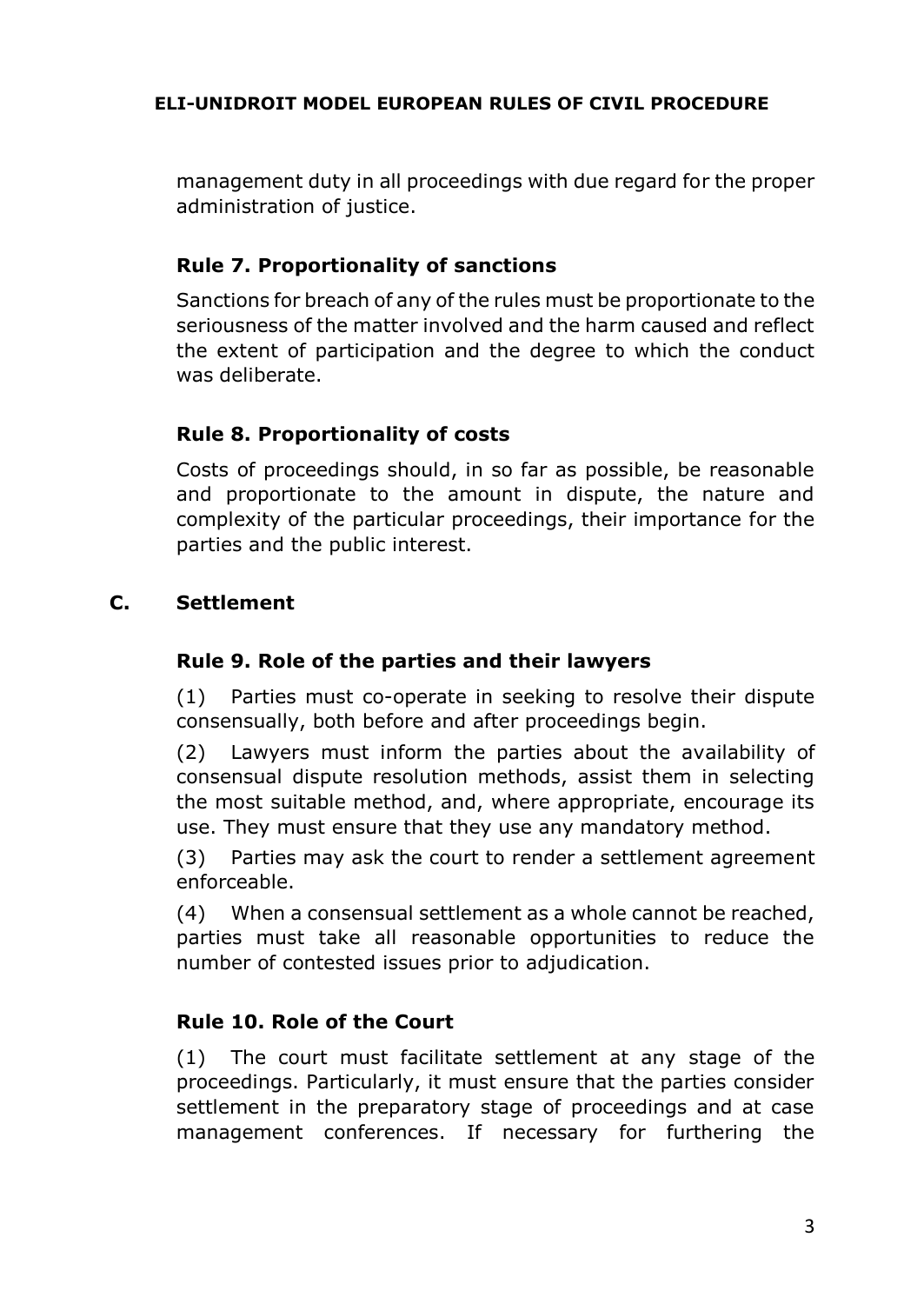settlement process, it may order the parties to appear before it in person.

(2) The court must inform the parties about the availability of different types of settlement methods. It may suggest or recommend the use of specific consensual dispute resolution methods.

(3) The court may participate in settlement attempts and assist the parties in reaching a consensual resolution. It may also assist in drafting settlement agreements.

(4) Where a judge mediates during a settlement process and receives information in the absence of one of the parties, that judge must not decide the case.

# **D. Right to be heard**

# **Rule 11. Fair opportunity to present claim and defence**

The court must manage proceedings to ensure that parties have a fair opportunity to present their case and evidence, to respond to their respective claims and defences and to any court orders or matters raised by the court.

# **Rule 12. Basis of Court Decisions**

(1) In reaching any decision in proceedings the court must consider all factual, evidential, and legal issues advanced by the parties. Court decisions must specifically set out their reasoning concerning substantial issues.

(2) The court must not base its decisions on issues that parties have not had an opportunity to address.

# **Rule 13. Communications with the Court**

(1) The court must not communicate with a party in the absence of other parties. This prohibition does not apply to without-notice proceedings or to routine procedural administration.

(2) All communications by parties with the court must be provided to all other parties at the time when they are made to the court.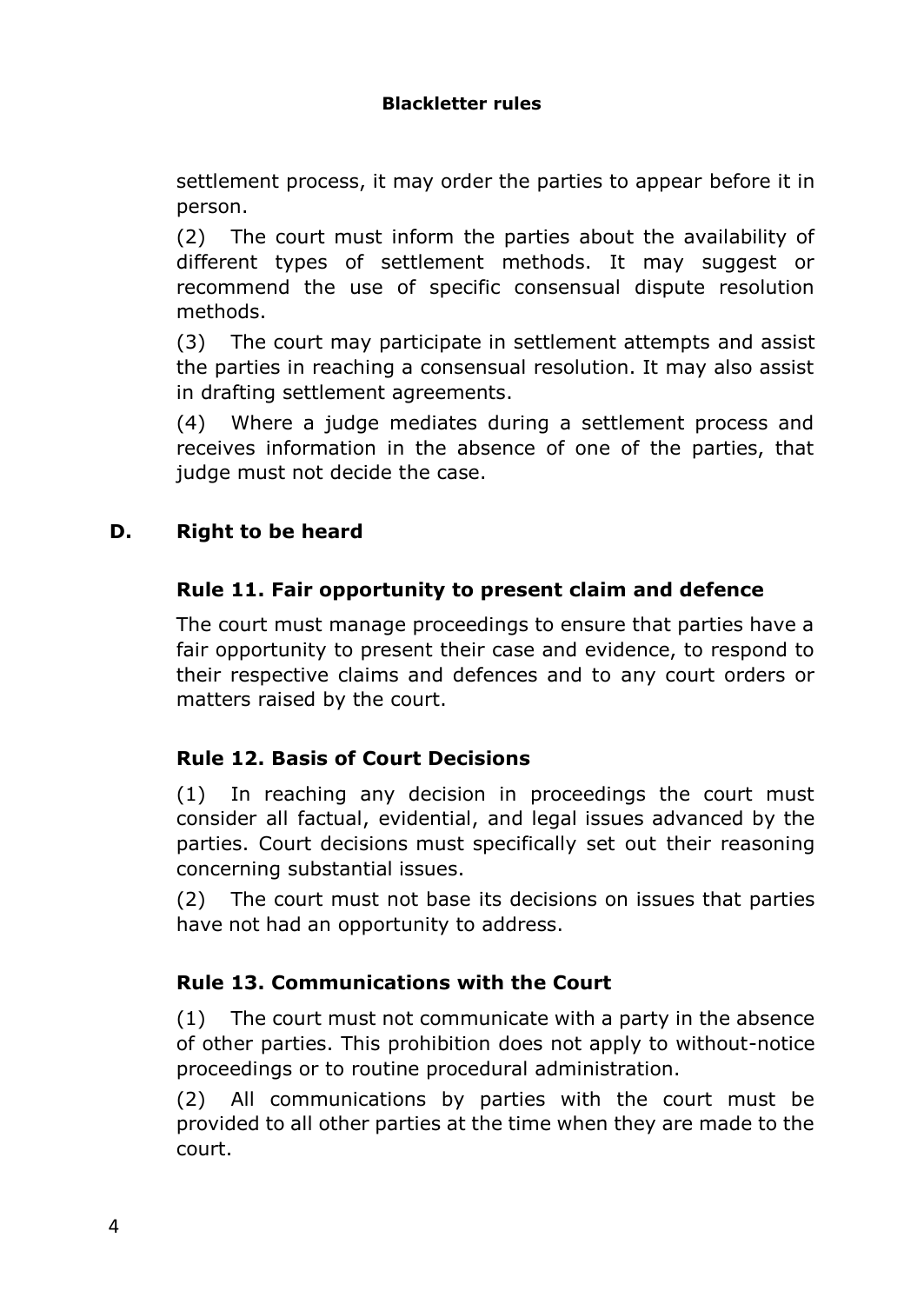(3) When the court becomes aware of a failure to comply with the requirement in Rule 13(2), it must promptly provide the parties with the content of the communication.

### **E. Representation and assistance**

# **Rule 14. Self-representation and mandatory representation**

Except when legal representation is required by law, parties have a right to represent themselves in proceeding.

# **Rule 15. Representation and assistance in Court**

(1) Parties may engage a lawyer of their own choice. They may do so both when they choose to be and when they are required by law to be represented by a lawyer. This right includes the right to representation by a lawyer admitted to practice in the forum and to receive active assistance before the court from a lawyer admitted to practice elsewhere.

(2) Parties may, where the law permits it, be represented or assisted in court by an individual or organisation other than a lawyer.

(3) When representing or assisting a party the court must respect a lawyer's professional independence. This includes ensuring that lawyers are able to fulfil their duty of loyalty to their client and maintain client confidentiality.

### **Rule 16. Hearing Parties**

- (1) Parties have the right to be heard in person by the court.
- (2) The court may always hear parties in person.

# **F. Oral, written and public Proceedings**

### **Rule 17. Public proceedings**

(1) Hearings and court decisions, including their reasoning, must, as a general rule, be public.

(2) The court may order the proceedings, or parts thereof, especially oral hearings and the taking of evidence, to be in private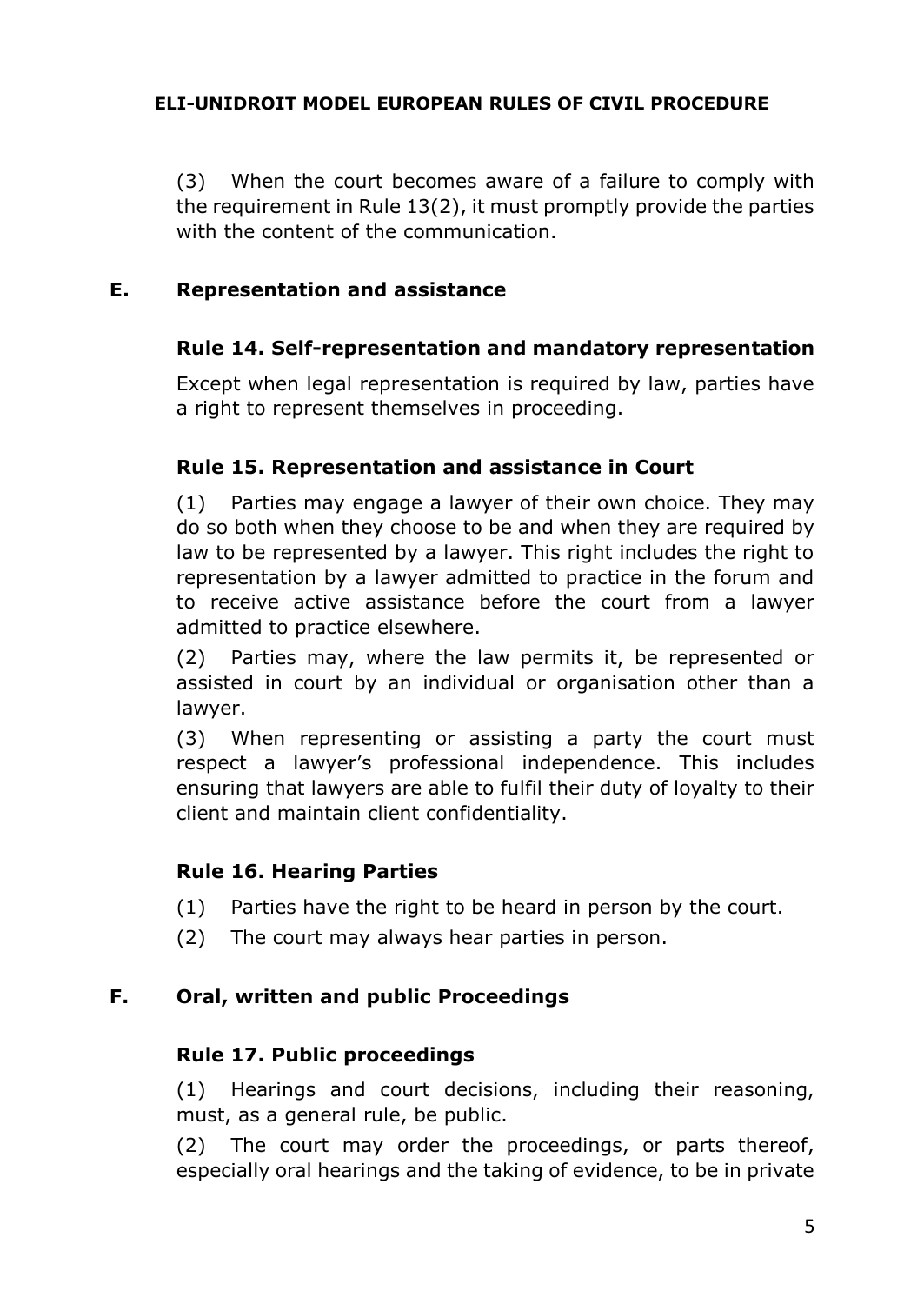(in camera) for reasons of public policy, including national security, privacy, or professional secrets, including business confidentiality, or in the interests of the administration of justice. Where necessary the court may make suitable protective orders to maintain the privacy or confidentiality of hearings held or evidence taken in private.

(3) Judgments and their reasoning shall be accessible to the public to the extent that proceedings are open to the public. When hearings have been in private, publicity of the judgment may be limited to its operative part.

(4) Court files and records shall be publicly accessible at least to persons with a legal interest in them and to those making a legitimate inquiry.

(5) The identity of parties, witnesses and other natural persons mentioned in the judgment may be private where strictly necessary.

# **Rule 18. Oral and Written Proceedings**

(1) Pleadings and applications must be presented initially in writing.

(2) The court may order parties to present oral argument and carry out the oral examination of witnesses or experts. Where a party requests it, the court must permit oral argument, and may permit oral examination.

(3) The court may order witnesses and experts to submit written statements.

(4) In so far as appropriate, proceedings may be conducted using any available means of information and communication technology.

### **G. Languages, interpretation and translation**

### **Rule 19. Language of the Court**

Proceedings, including documents and oral communications, must as a general rule be in a language of the court. The court may permit all or part of the proceedings to be conducted in other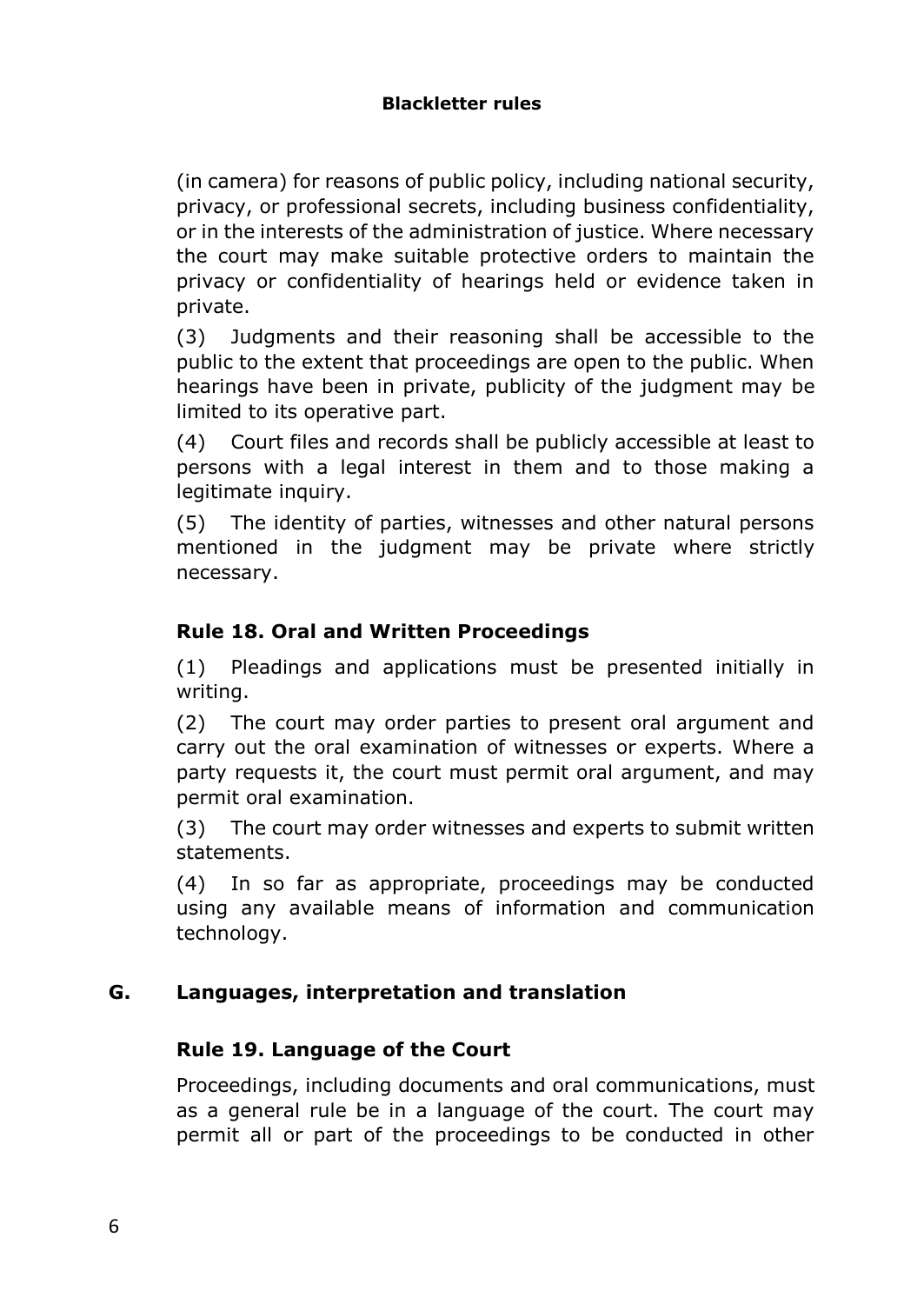languages where doing that would not prejudice the parties or the right to a public hearing.

# **Rule 20. Interpretation and translation**

(1) Interpretation or translation must be provided by the court to parties who are not sufficiently competent in the language used in the proceedings. The right to interpretation includes the right of parties with hearing or speech impediments to receive appropriate assistance. Such interpretation and translation shall ensure the proceedings are fair by enabling the parties to participate in them effectively.

(2) Where documents are translated, the parties may agree, or the court may order, that such translation be limited to such parts of the documents as necessary to ensure the proceedings are fair and that the parties are able to participate effectively in them.

# **SECTION 3 – Proceedings**

# **A. Commencement, termination, Concentration and scope**

### **Rule 21. Commencement and termination**

(1) Proceedings may only be instituted by a party. The court cannot institute proceedings on its own motion.

(2) Parties may terminate proceedings in whole or in part by withdrawal, admission of the claim or settlement.

# **Rule 22. Concentration of Legal and Factual Issues**

(1) Parties must bring all the legal and factual elements in support of, or in objection to, a claim for relief that arise out of the same cause of action in one single proceeding.

(2) Non-compliance with Rule 22(1) renders proceedings on the same claim for relief arising out of the same cause of action inadmissible. This preclusion does not apply if

(a) subsequent to the earlier proceeding, there has been a change in relevant facts on which judgment in those proceedings was based, or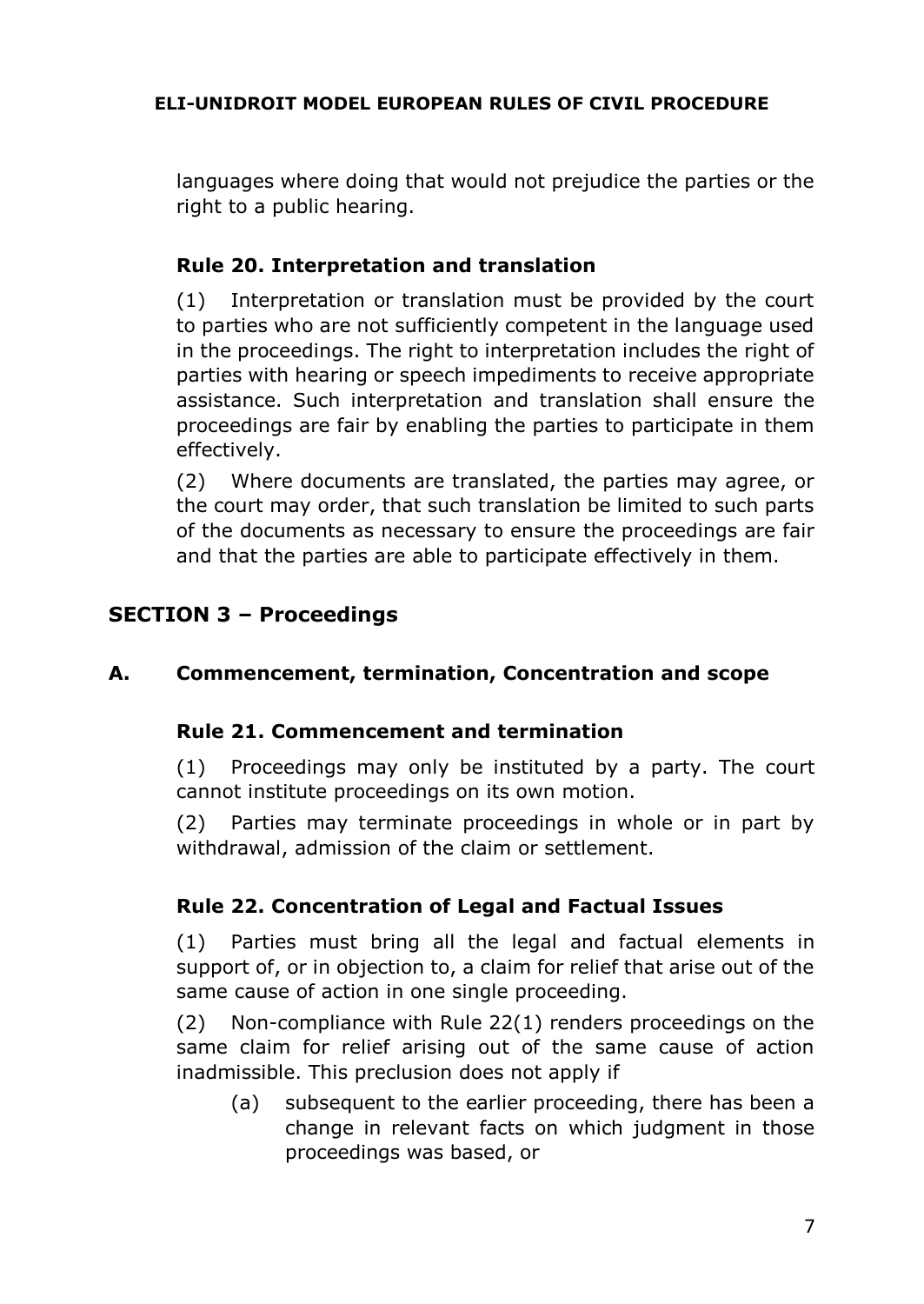### **Blackletter rules**

(b) the non-compliant party has obtained or acquired a new right since judgment was given in the earlier proceeding.

# **Rule 23. Scope**

(1) The scope of the dispute is determined by the claims and defences of the parties in the pleadings, including amendments.

(2) The court must decide on, and only on, the relief claimed.

# **B. Facts***,* **evidence and applicable law**

# **Rule 24. Facts**

(1) The parties must put forward such facts as support their claim or defence. The court may invite the parties to clarify or supplement these facts.

(2) The court must not consider facts not introduced by the parties.

(3) The court may consider such facts not specifically addressed by a party but that are necessarily implied by matters of fact put forward by the parties or which are contained within the case file. It may only do so if they are relevant to a party's claim or defence and the parties have been given a reasonable opportunity to respond.

### **Rule 25. Evidence**

(1) Each party is required to prove all the relevant facts supporting its case. Parties must offer evidence supporting their factual contentions. Substantive law determines the burden of proof.

(2) Each party has, in principle, a right to access all forms of relevant, non-privileged and reasonably identified evidence. In so far as appropriate, parties and non-parties must contribute to disclosure and production of evidence. It is not a basis of objection to such disclosure by a party that disclosure may favour the opponent or other parties.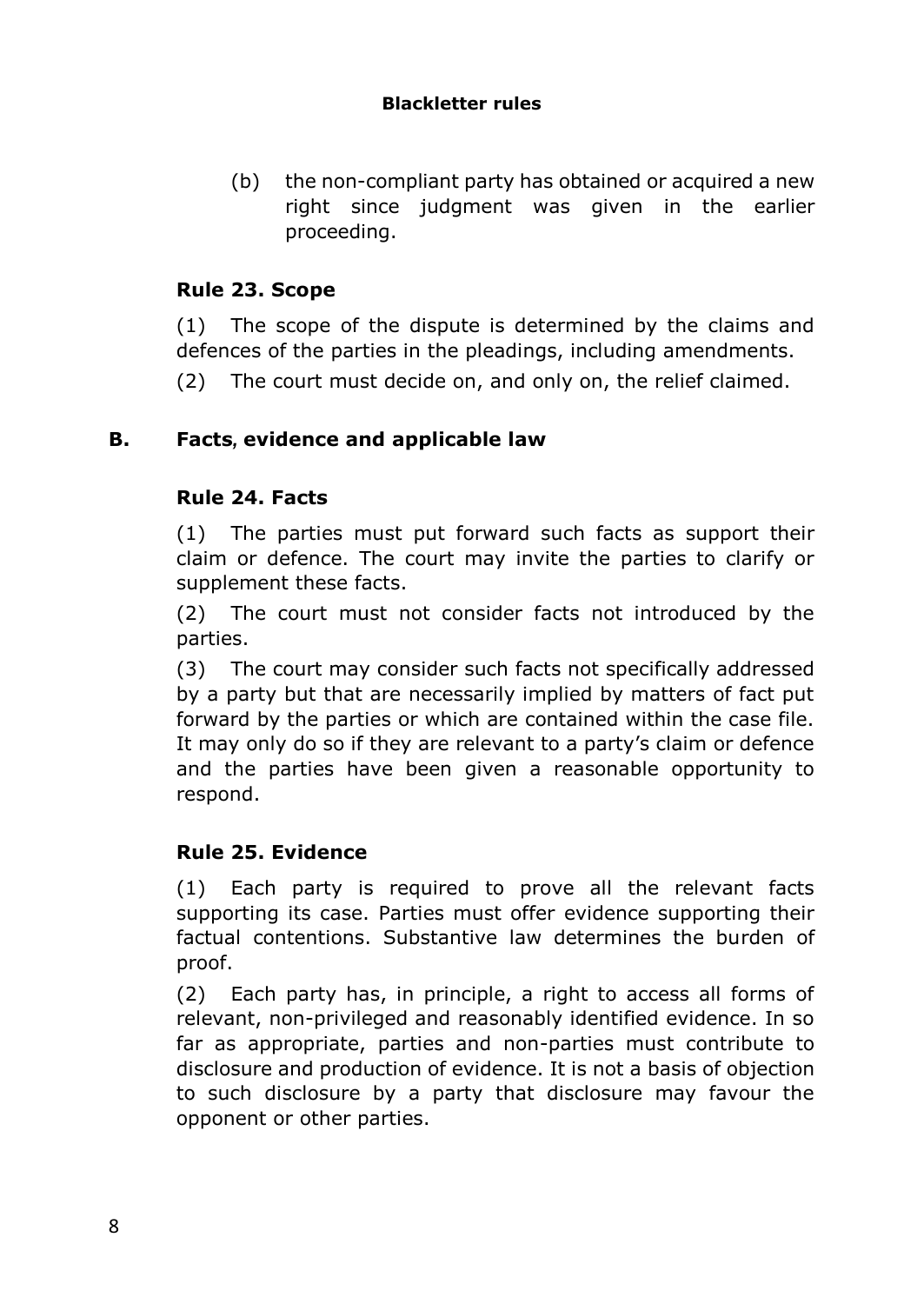(3) In so far as appropriate the court may invite the parties to supplement their offers of evidence. Exceptionally, it may take evidence on its own motion.

# **Rule 26. Applicable law**

(1) While taking account of any applicable special provisions, the parties may present legal arguments supporting their claim or defence.

(2) The court must determine the correct legal basis for its decision. This includes matters determined on the basis of foreign law. It may only do so having provided the parties a reasonable opportunity to present their arguments on the applicable law.

(3) Where parties are free to dispose of their rights, they may agree on the legal basis of the claim or on specific issues in the claim. Such an agreement must be explicit and must, even if it was made before commencement of the proceedings, be set out in the pleadings. The agreement binds the court.

### **C. Sanctions for non-compliance and relief from sanctions**

### **Rule 27. Sanctions for Non-Compliance with Rules and court Orders**

(1) The court shall disregard factual allegations, modifications of claims and defences, and offers of evidence that are introduced later than permitted by these rules or by court orders, including those concerning amendment. Preclusion does not apply if the court could have taken notice of the party's failure or mistake and itself failed to raise with the parties whether they wished to seek an amendment or relief from sanction.

(2) As a general rule, the court may continue the proceedings and decide on the merits based on the facts and evidence available to it.

(3) The court may draw negative factual inferences, order a party or their lawyer to bear the costs of non-compliance, or in serious cases of non-compliance render an *astreinte*, an order for payment of a fine, administrative sanction as provided by national law, or hold the non-compliant party in contempt.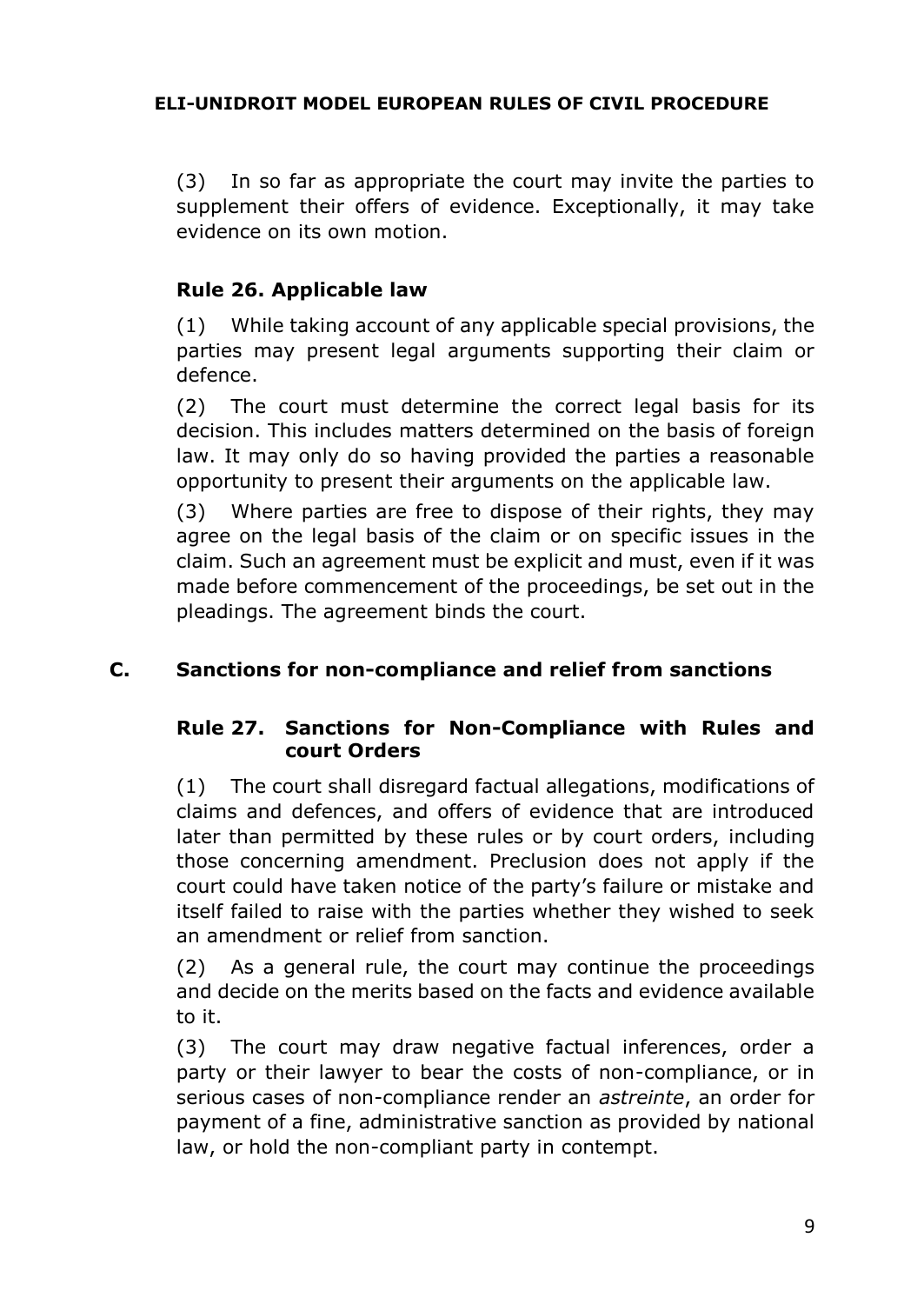### **Blackletter rules**

(4) In assessing the nature of any compensation or fine under this rule, the court may require payment on the following bases: a lump sum; an amount per period of breach; or, an amount per offence. In the latter two cases the amount may be subject to a maximum as determined by the court.

### **Rule 28. Relief from the consequences of procedural noncompliance**

Where a sanction for non-compliance with a rule or court order has been imposed, the subject of the sanction may apply for relief from that sanction. In considering whether, on application by a party, to exercise its discretion to grant relief the court must take account of the need for proceedings to be conducted consistently with the principles of co-operation and proportionality.

# **PART II – PARTIES**

# **SECTION 1 – General Part**

### **Rule 29. The Parties to Proceedings**

(1) Parties to civil proceedings are all the persons by and against whom the proceedings are brought.

(2) Anyone who has the capacity to hold a right under substantive law may be a party to civil proceedings.

### **Rule 30. Litigation Capacity of Natural Persons**

(1) Litigation capacity is the capacity to exercise rights in civil proceedings.

(2) Anyone who has the capacity to exercise rights or obligations in their own name under the substantive law shall be deemed to have litigation capacity.

(3) Anyone not within the scope of Rule 30(2) must be represented in proceedings by a representative according to the rules of the applicable law.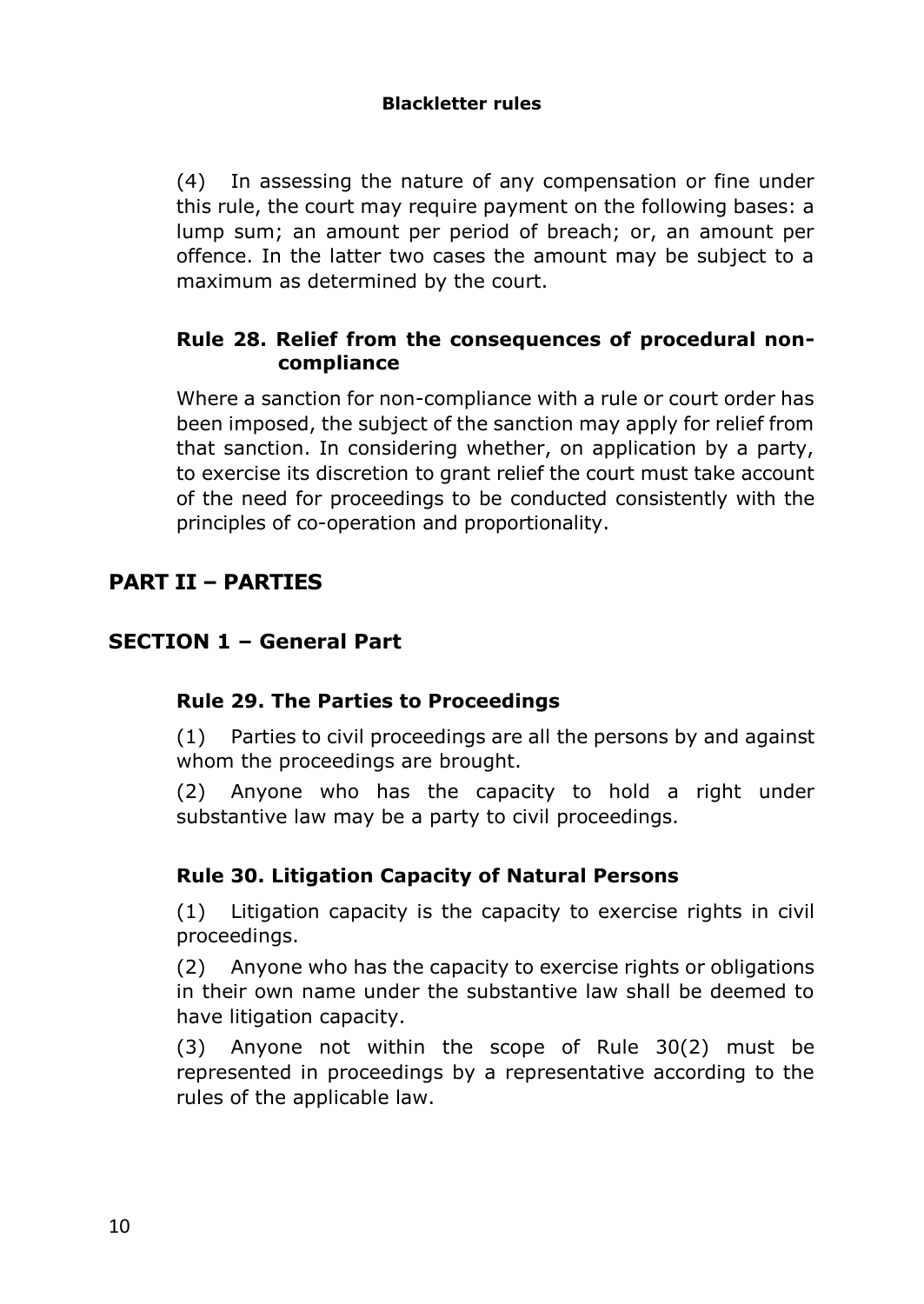### **Rule 31. Representation of Legal Persons and other entities**

Legal persons and other entities that are parties must exercise their rights through natural persons who are entitled to represent them according to the substantive law.

### **Rule 32. Proof of Representation**

The court may, at any time in the proceedings, order the representative to prove the existence or scope of their power to act.

### **Rule 33. Court Review of its own motion (***ex officio* **review)**

The Court shall at all times ensure compliance with Rules 29 to 31 and make any appropriate order.

### **Rule 34. Persons Entitled to Bring Proceedings**

Persons with litigation capacity must bring proceedings in their own name and on the basis of their own substantive rights unless either these Rules or substantive law otherwise permit.

#### **Rule 35. Public Interest**

A person who is authorised by law to act in the public interest, may act as a party or intervene in any proceedings.

# **SECTION 2 – Special Part**

#### **A. Multiple Parties**

 $1.$ **Joinder of parties**

#### **Rule 36. Voluntary Joinder of Parties**

(1) Multiple parties may bring or defend claims in a single proceeding. They may do so if

- (a) their claims are closely connected, and
- (b) the court has jurisdiction with respect to all parties.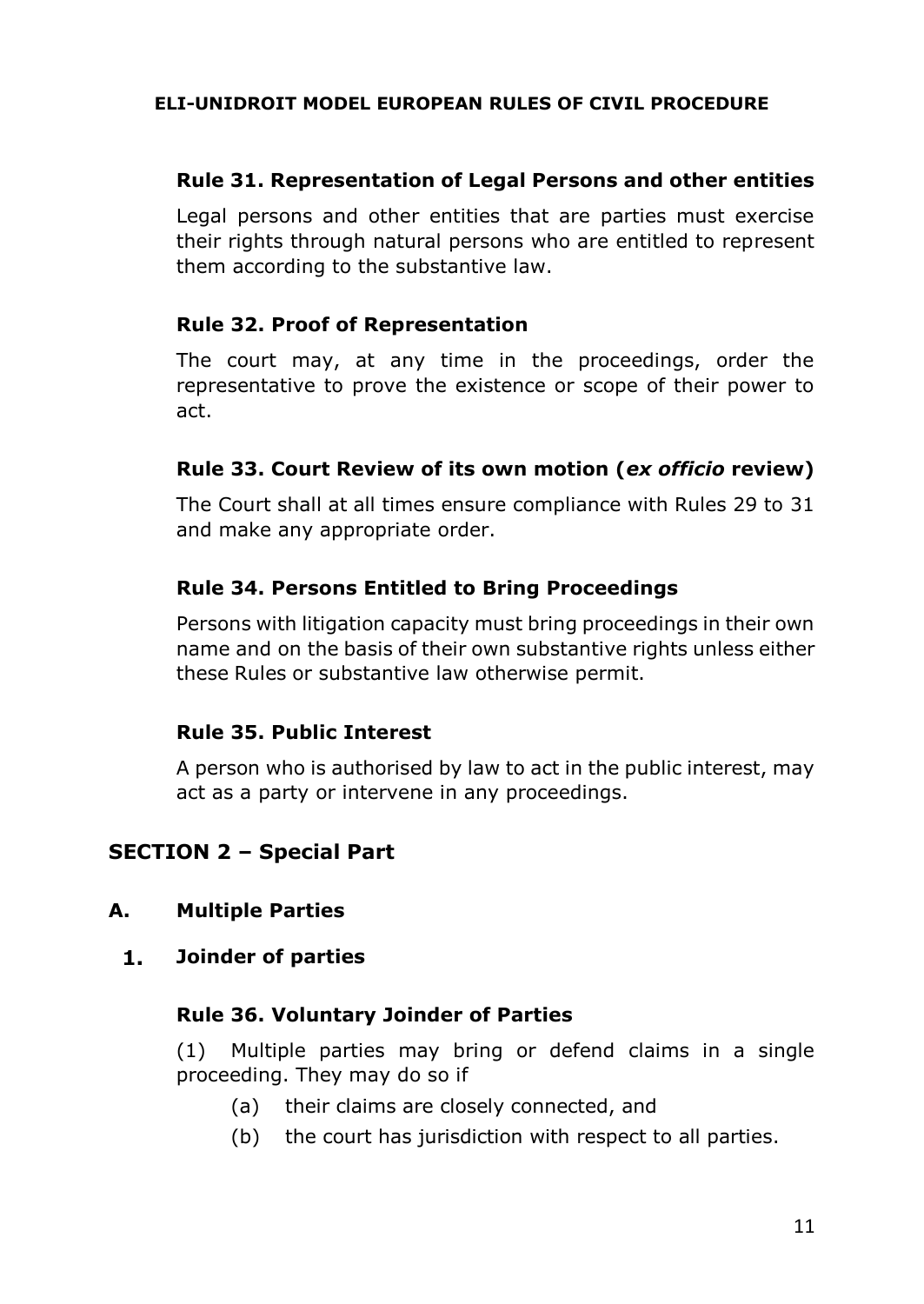### **Blackletter rules**

(2) The court may, where it is necessary for the purpose of properly managing the proceedings, order the claims to continue as separate proceedings.

(3) Each of the joined parties acts on their own account. Their actions or omissions in the proceedings shall not prejudice the other joined parties.

# **Rule 37. Consolidation of Separate Proceedings**

The court may order the consolidation of separate proceedings pending before it to enable them to be managed properly in a single proceeding.

### **Rule 38. Necessary Joinder of Parties**

(1) A proceeding must be brought by or against parties jointly where either the joint nature of the legal right or the substantive law requires a judgment to bind all of the joined parties in the same terms.

(2) A procedural act carried out by one or more of the joined parties shall affect all such parties.

(3) In the case of settlement, waiver of claim, or an admission, all the joined parties must consent to be bound by the act.

#### $2.$ **Intervention and Third Parties**

### **Rule 39. Principal Intervention**

Anyone not a party to proceedings who claims a right in its subject matter, may bring a claim directly against one or more of the parties in the court, in which the dispute is pending at first instance or, if the Court so permits, on appeal.

### **Rule 40. Voluntary Intervention in Support of a Party**

(1) Anyone who has a legitimate interest in one or more parties succeeding in proceedings may intervene in support of their claim or defence. They may intervene at any time before the final hearing is concluded.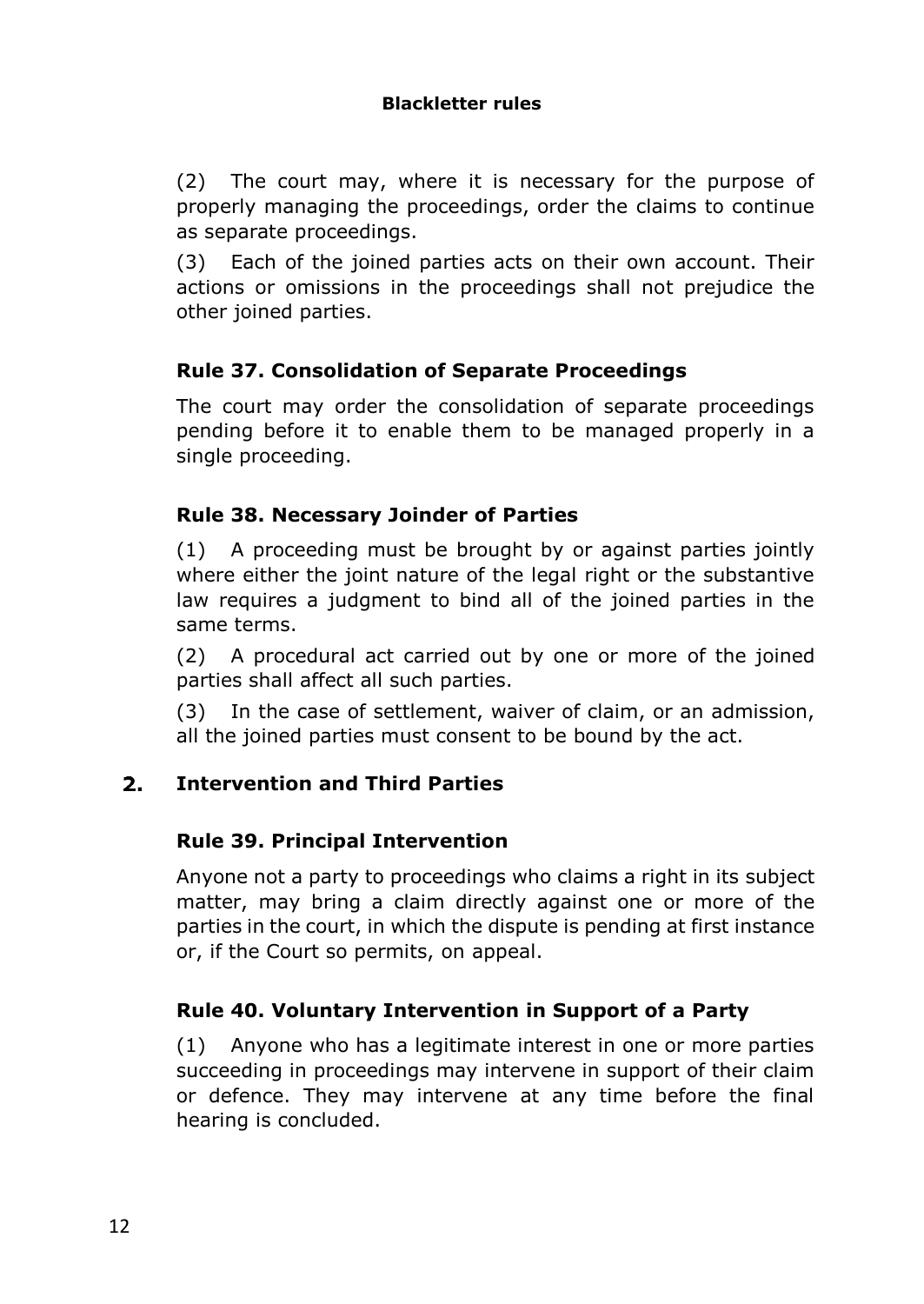(2) The intervenor in support of a party may not object to any procedural step already taken in the proceeding. Intervenors may, however, take any procedural step that the party they support may take if this is not in conflict with any procedural step taken by that party.

# **Rule 41. Notice by Voluntary Intervenors**

(1) Anyone seeking to participate in proceedings as an intervenor under the preceding Rules must make an application to the court. The application must state the basis on which intervention is sought. Notice of the application shall be given to the parties.

(2) The parties shall be heard concerning the proposed intervention. The court may order the applicant and the parties to attend an oral hearing.

(3) An application to intervene does not suspend the proceedings unless the court orders otherwise.

### **Rule 42. Third-Party Notice**

(1) A party may give any person notice of the dispute if, in the event of that party's claim or defence being unsuccessful, they might have a claim against or be subject to a claim by that person.

(2) A person given notice under Rule 42(1) becomes a party to the proceedings unless the court, upon application, orders otherwise.

(3) The third-party notice must state the matter at issue and the reason why they have been given such notice.

# **Rule 43. Amicus Curiae**

(1) Any natural or legal person, or other entity, may provide the court with submissions concerning important issues in proceedings with the consent of the court. The court may also invite such submissions.

(2) Before giving its consent, or inviting submissions, under Rule 42(1) the court must consult the parties.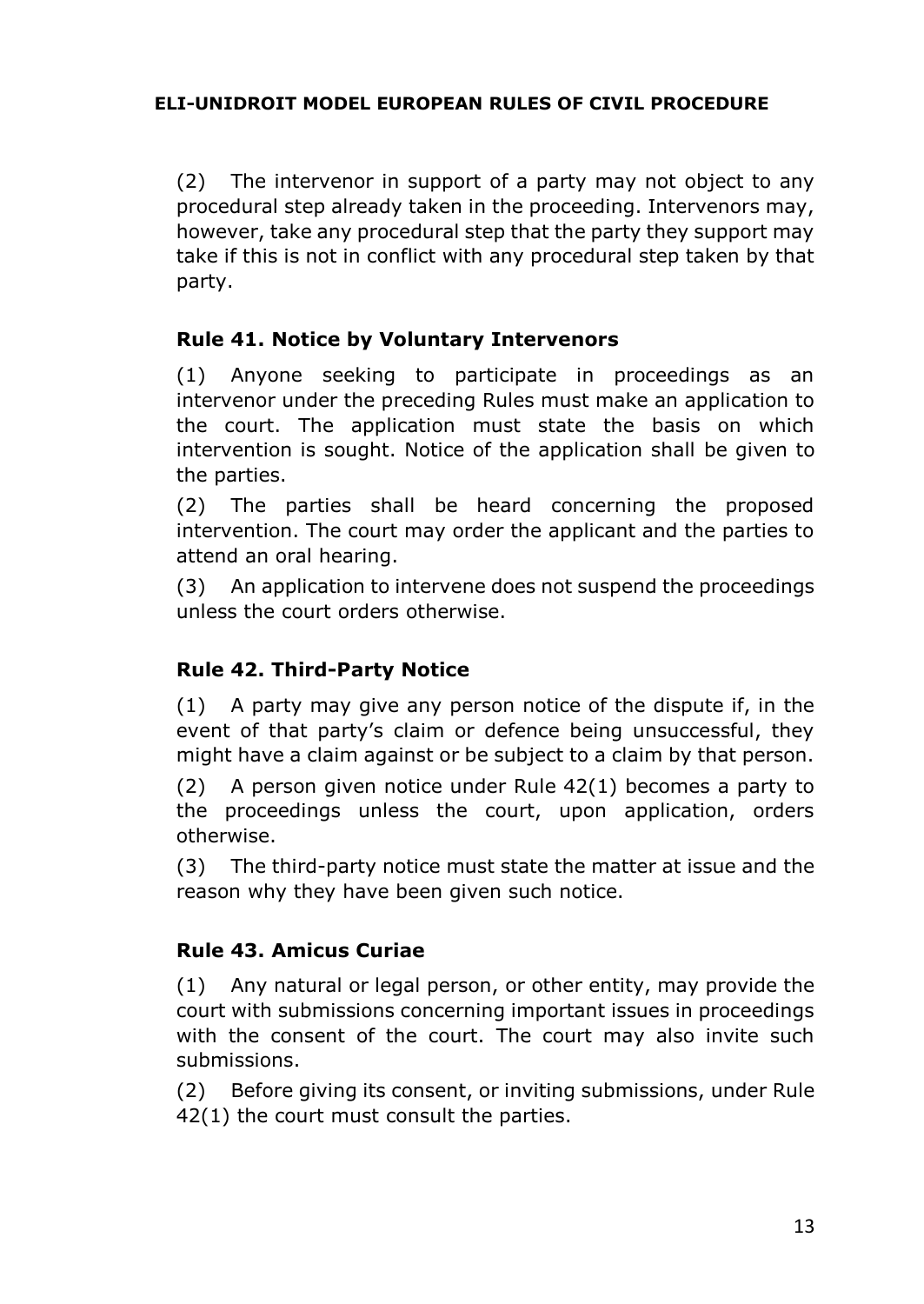# **B. Substitution and Succession of Parties**

# **Rule 44. Substitution and Succession**

(1) At any time after proceedings are commenced the court must permit the substitution or the succession of a party by another person where the law requires it.

(2) At any time after proceedings are commenced the court may permit the substitution or the succession of a party by another person if that is appropriate in the interest of the good administration of justice.

(3) Unless the court orders otherwise, the proceedings continue upon substitution or succession of a party from the position they had reached at the time substitution or succession was effected.

# **SECTION 3 – Cross border issues**

# **Rule 45. Capacity of foreign nationals to be a party**

The capacity of foreign nationals or legal persons incorporated outside the forum State shall be assessed for foreign nationals according to the law of the country of their habitual residence or their citizenship, and for legal persons according to the law of the State of their incorporation.

### **Rule 46. Litigation capacity**

(1) A non-resident's litigation capacity shall be assessed according to the law of their habitual residence or their citizenship.

(2) A non-resident who lacks capacity to conduct litigation under the law of their habitual residence or citizenship but has such capacity under the law of the forum State may take procedural steps in proceedings on their own behalf.

(3) A legal person, incorporated outside the forum state, shall have its litigation capacity assessed according to the law of the place of incorporation.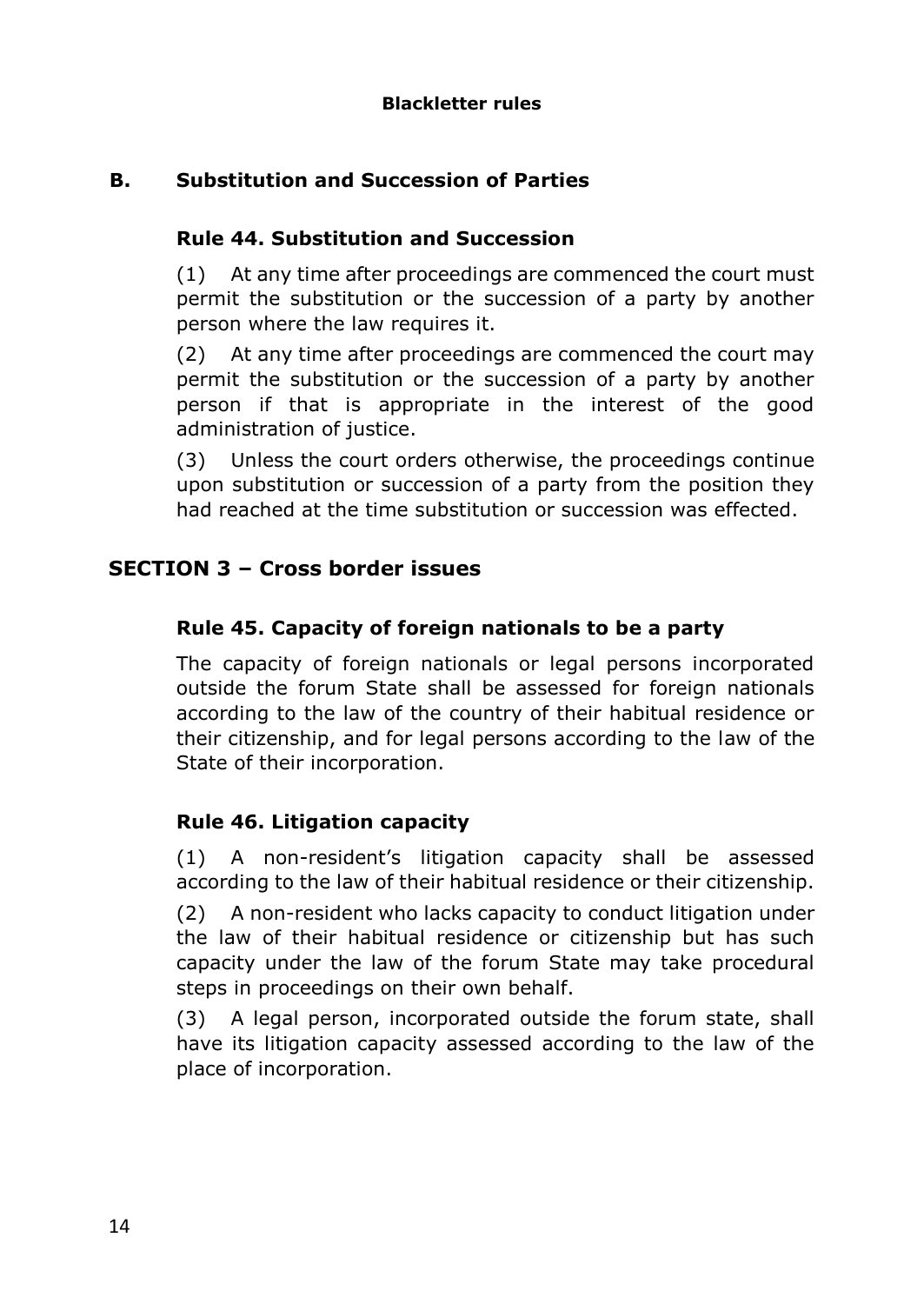# **PART III – CASE MANAGEMENT**

### **Rule 47. Careful Conduct of litigation by the Parties**

Parties must present their claims, defences, factual allegations and offers of evidence as early and completely as possible and as appropriate to the careful conduct of litigation in order to secure procedural expedition.

### **Rule 48. Court control of proceedings**

At all stages of the proceedings the court must monitor whether parties and their lawyers comply with Rule 47 and any order made under Rule 49.

### **Rule 49. Means of Case management**

Where necessary for the proper management of proceedings, the court shall, in particular:

(1) encourage parties to take active steps to settle their dispute or parts of their dispute and, where appropriate, to use alternative dispute resolution methods;

- (2) schedule case management conferences;
- (3) determine the type and the form of the procedure;

(4) set a timetable or procedural calendar with deadlines for procedural steps to be taken by parties and/or their lawyers;

(5) limit the number and length of future submissions;

(6) determine the order in which issues should be tried and whether proceedings should be consolidated or separated;

(7) determine the separation of questions concerning jurisdiction, provisional measures and statutes of limitation for early decision upon special hearings;

(8) consider necessary amendments regarding the parties' proper representation, the consequences of changes related to the parties to litigation and the participation of third parties, intervenors, or other persons;

(9) consider amendments to the pleadings or offers of evidence in the light of the parties' contentions;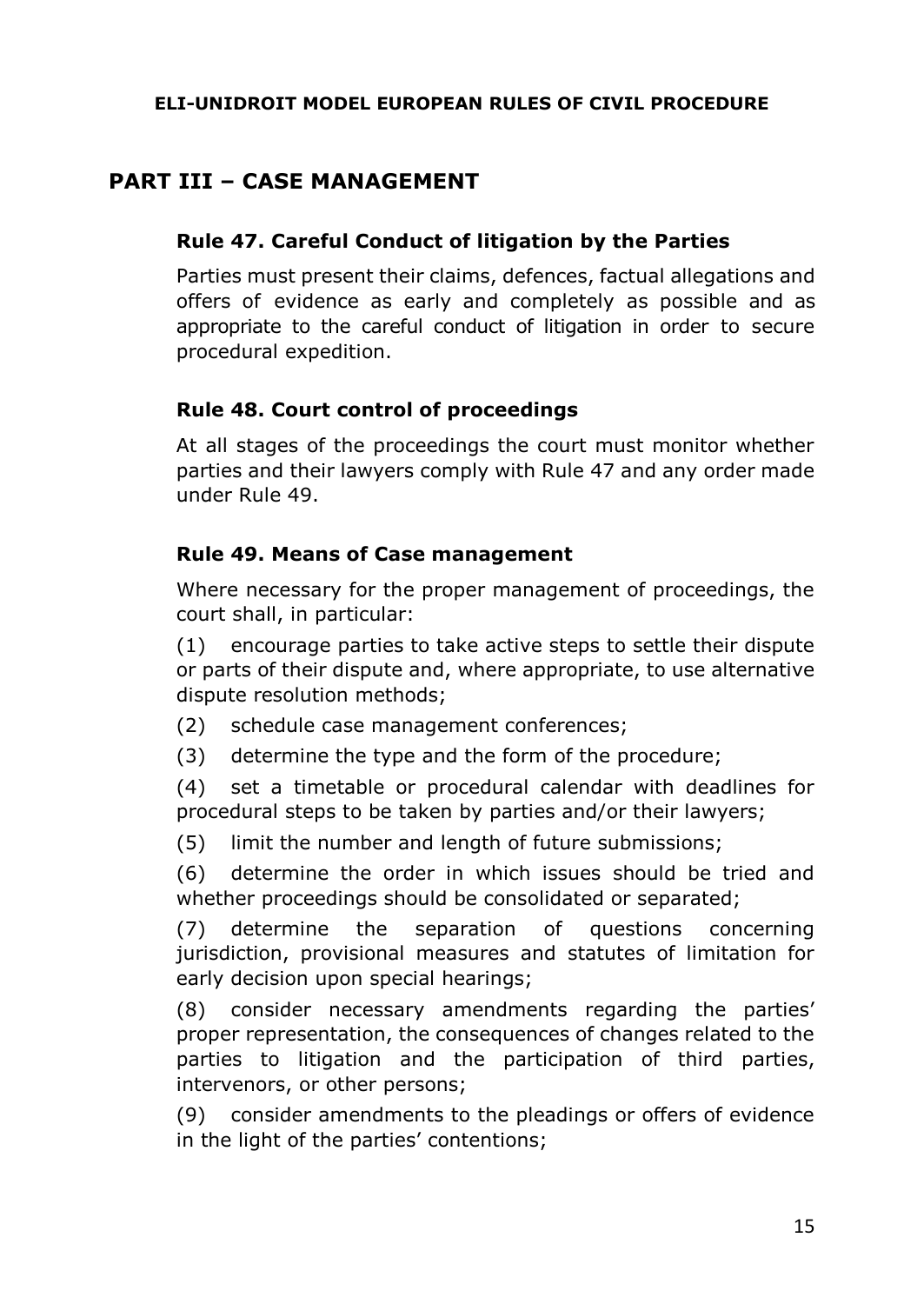(10) require a party's appearance in person or require a party's representative, who should be fully informed of all matters relevant to the proceedings, to be present at a court hearing;

(11) address the availability, admissibility, form, disclosure and exchange of evidence and, if adequate to the state of proceedings,

- (a) determine the admissibility of evidence;
- (b) order the taking of evidence.

# **Rule 50. Case Management Orders**

(1) The court may make any case management order on its own motion or on application of a party. When orders or decisions are made without prior consultation with the parties or on a withoutnotice (*ex parte*) basis, parties not previously heard may apply for the order or decision to be reconsidered at a hearing or on the basis of written submissions.

(2) If the parties agree on a case management measure the court shall not determine differently without good reason.

(3) The court may vary or revoke any case management order upon a party's or its own motion.

# **PART IV – COMMENCEMENT OF PROCEEDINGS**

# **SECTION 1 – Pre-commencement procedural duties**

### **Rule 51. Duty to promote consensual resolution and effective management**

(1) Before proceedings are issued, parties shall co-operate with each other in order to avoid unnecessary disputes and costs, to facilitate the early consensual resolution of their dispute and, where such a resolution is not possible, the proportionate management of future proceedings according to Rules 2-11 and 47-50.

(2) In order to further the general duty set out in Rule 51(1) parties may:

(a) provide each other with concise details of their potential claims or defences;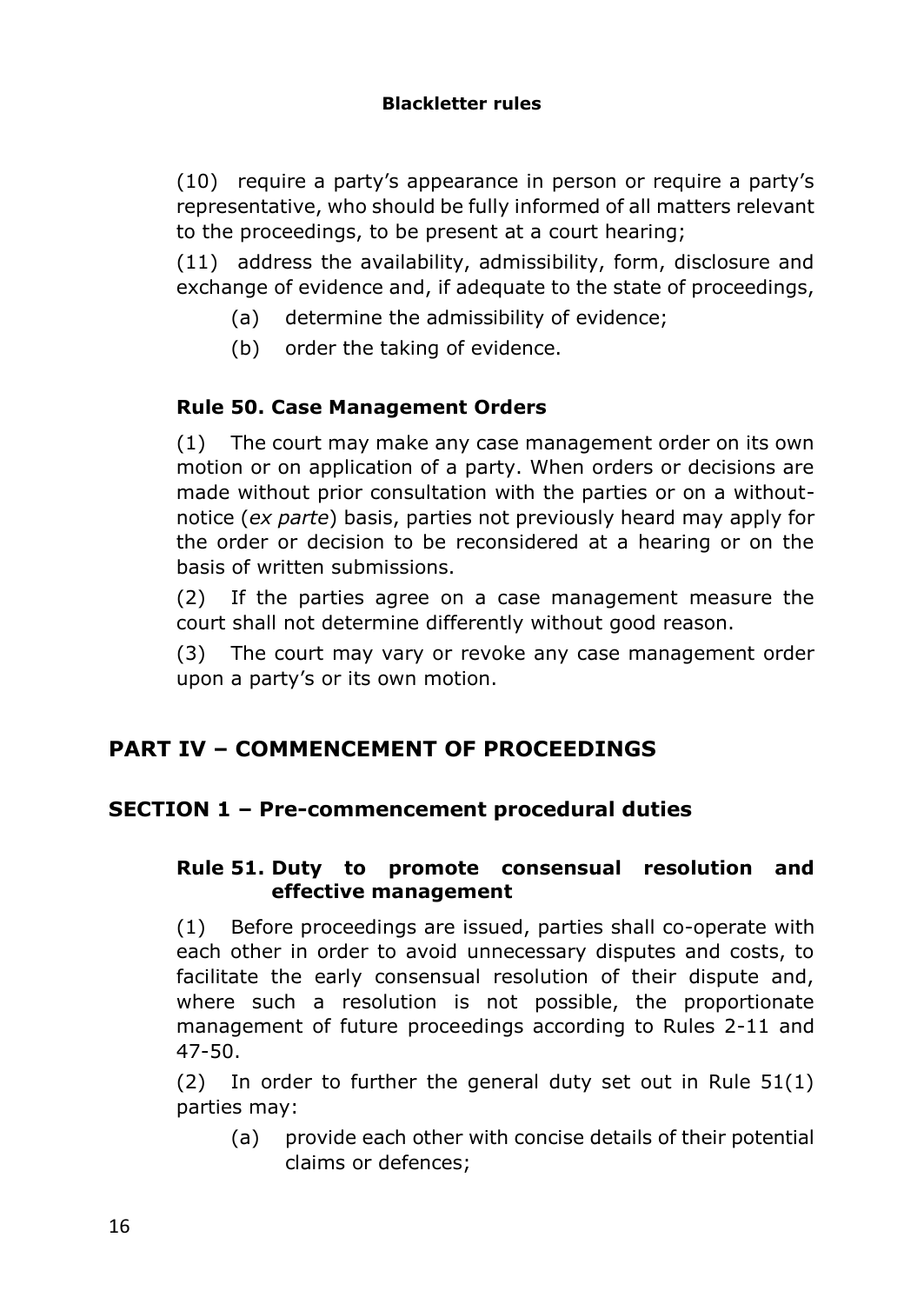- (b) clarify and, wherever possible, narrow the legal and factual issues in dispute; and
- (c) identify relevant evidence so as to facilitate effective and early assessment of the merits of their positions.
- (3) Parties may also:
	- (a) consider a possible timetable for proceedings;
	- (b) estimate the potential cost of proceedings;
	- (c) consider issues of limitation, jurisdiction, provisional measures, and of any other procedural matter.

# **SECTION 2 – Commencement and pleadings**

### **A. Statement of claim**

### **Rule 52. Submission of the Statement of Claim**

To commence proceedings the claimant must submit a statement of claim to the court, as provided in Rule 53. Notice shall be given as provided in Part VI.

### **Rule 53. Contents of the Statement of Claim**

(1) The statement of claim must state, as a minimum, the designation of the specific court and of the parties, the relief sought and the grounds therefore.

- (2) The statement of claim should:
	- (a) state the relevant facts on which the claim is based in reasonable detail as to time, place, participants and events;
	- (b) describe with sufficient specification the available means of evidence to be offered in support of factual allegations;
	- (c) refer to the legal grounds that support the claim, including foreign law, in a way that is sufficient to permit the court to determine the claim's legal validity;
	- (d) state the detailed remedy requested, including the monetary amount or the specified terms of any other remedy sought;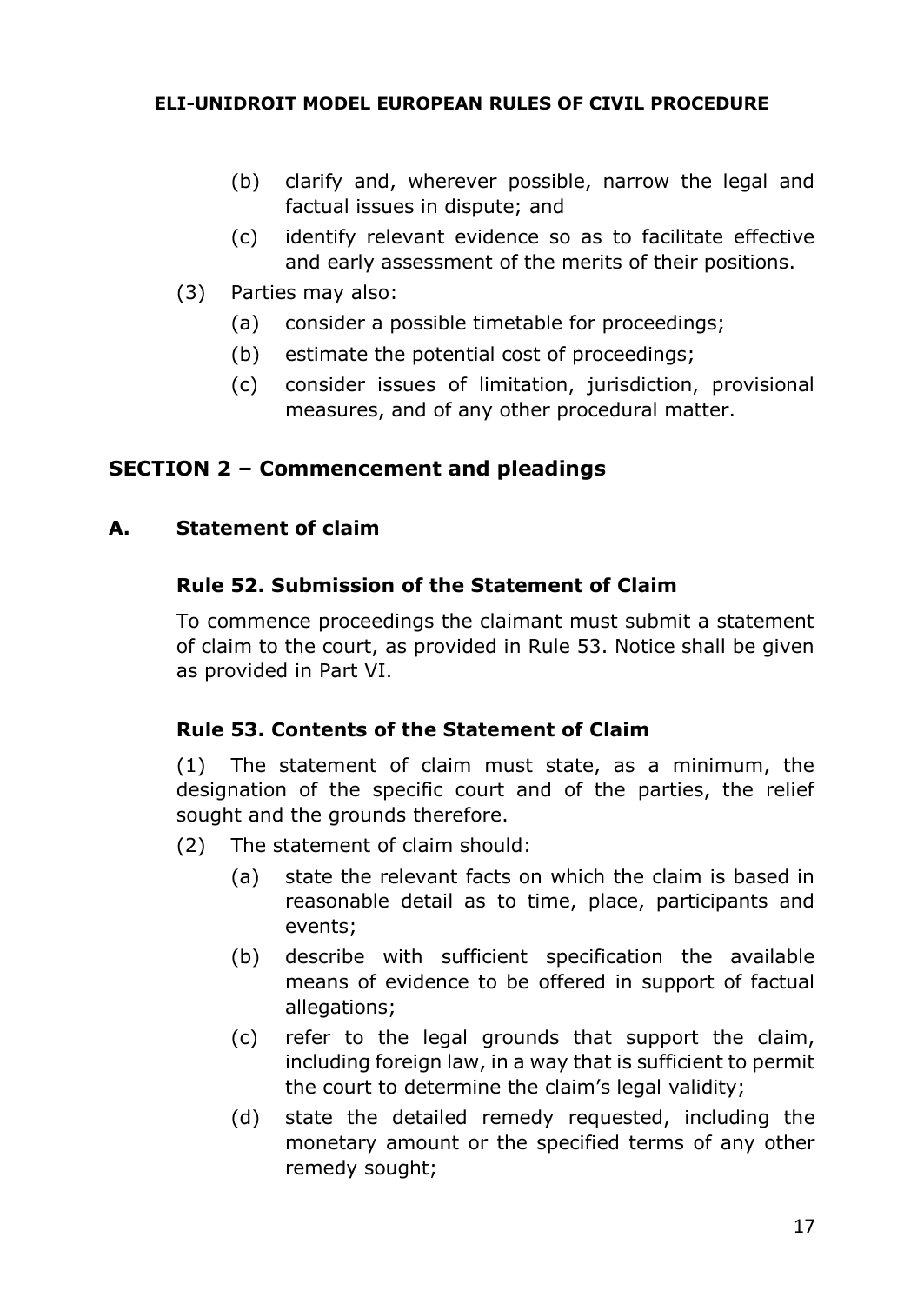### **Blackletter rules**

(e) allege compliance with any applicable condition precedent, according to applicable national law, to bringing the claim, such as parties having to engage in pre-commencement conciliation or mediation, or having to issue a formal demand concerning the subject matter of the dispute.

(3) If a claimant does not fully comply with the requirements of Rule 53(2), the court must invite the claimant to amend the statement of claim. If a claimant shows good cause why it is not possible to provide details of relevant facts or specify the means of evidence in their statement of claim but the statement of claim nevertheless demonstrates that there is plausible dispute on the merits, the court should give due regard to the possibility that relevant detailed facts will develop later in the course of the taking of evidence.

(4) Whenever possible, means of evidence on which a claimant relies, must be attached to the statement of claim, if feasible with a copy for the defendant and other parties.

(5) A claimant may apply, in their statement of claim, for access to evidence under the custody or control of a defendant or nonparty and which are to be offered in support of the claimant's allegations.

(6) The claimant may respond in a statement of claim to the defendant's defence as known from any exchange of arguments before commencement of proceedings. In this case Rule 54 applies to this part of their statement of claim.

(7) If the claimant makes a third party claim or cross-claim seeking relief from a third party or a co-claimant Rule 53 applies correspondingly.

# **Rule 54. Statement of Defence and Counterclaims**

(1) A defendant must, within 30 consecutive days from the date of service of notice, respond to the claimant's statement of claim. In appropriate cases, the court may properly extend the time for answer by court order.

(2) Rule 53 concerning the details of statements of claims applies to the defendant's response.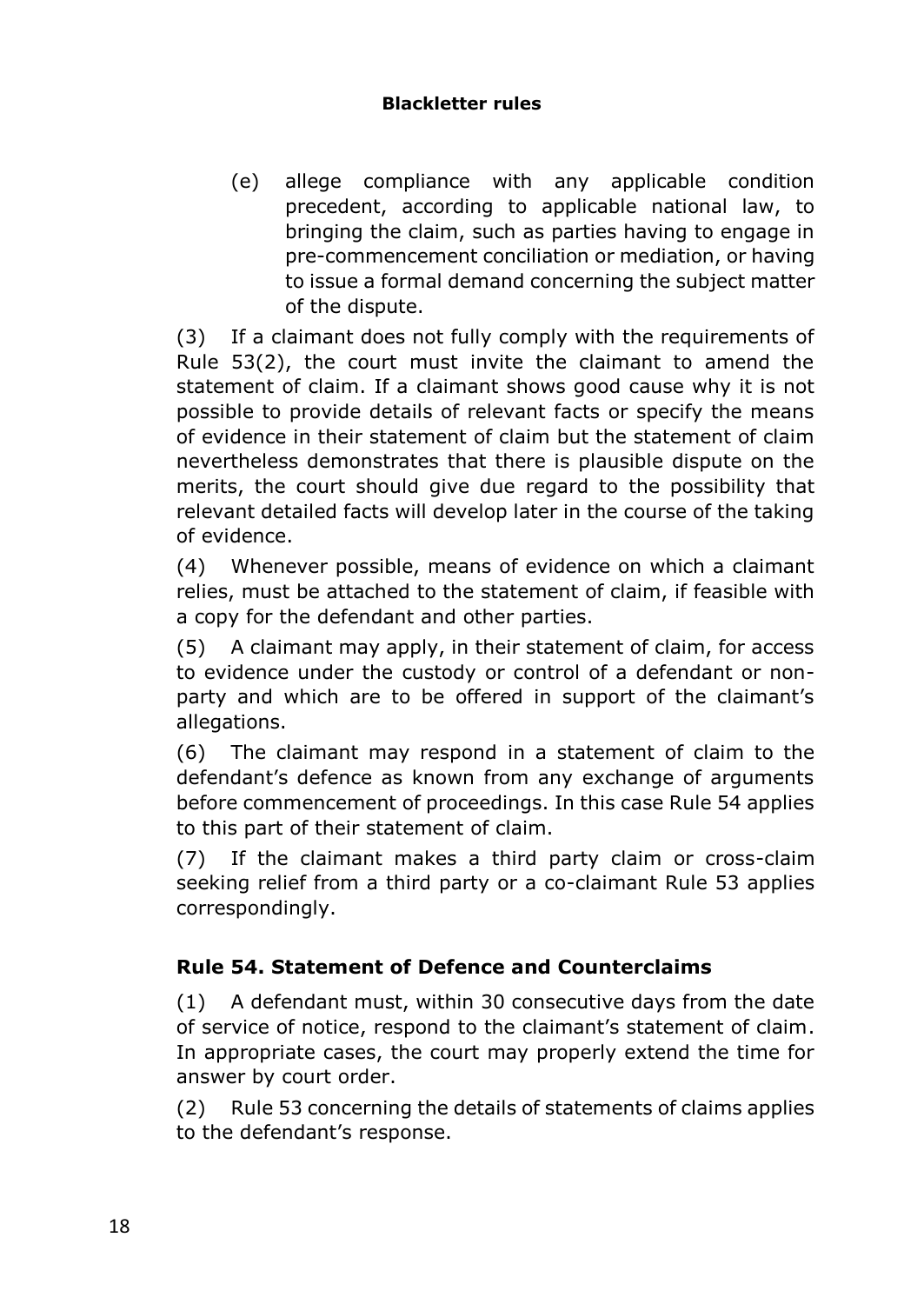(3) Any failure by a defendant, whether explicit or tacit to deny an allegation contained in the claimant's statement of claim may be considered an admission for the purpose of the proceeding and obviates proof thereof.

(4) A defendant must set out in their response to the claimant's statement of claim which allegations are admitted or contested. A contested allegation is one that is either denied, neither admitted nor denied, or for which an alternative statement of facts is alleged. Where the defendant can neither admit nor deny reasons must be given in the defence why that is the case.

(5) If a defendant relies on an affirmative defence, their response to the claimant's statement of claim must allege all facts sufficient to permit the court to determine the legal validity of the defence, and offer means of evidence in support of the factual allegations. Rule  $53(2)(a)-(c)$ , (3) and (4) applies. The claimant may answer affirmative defences.

(6) The defendant may state a counterclaim seeking relief from a claimant. The defendant may also state a claim against a codefendant or a third party. Rule 53 applies. The parties so addressed must answer these claims as provided in the previous provisions.

# **Rule 55. Amendments to Pleadings**

(1) A party, upon showing good cause to the court and upon notice to other parties, has a right to amend its claims or defences when the amendment does not unreasonably delay the proceeding or otherwise result in injustice. In particular, amendments may be justified to take account of events occurring after those alleged in earlier pleadings, newly discovered facts or evidence that could not previously have been obtained through reasonable diligence, or new evidence obtained from the exchange of evidence.

(2) Permission to amend must be granted on such terms as are just, including, where necessary, adjournment or continuance, or compensation by an award of costs to another party.

(3) The amendment must be served on the opposing party who has 30 consecutive days in which to respond, or such time as the court may order.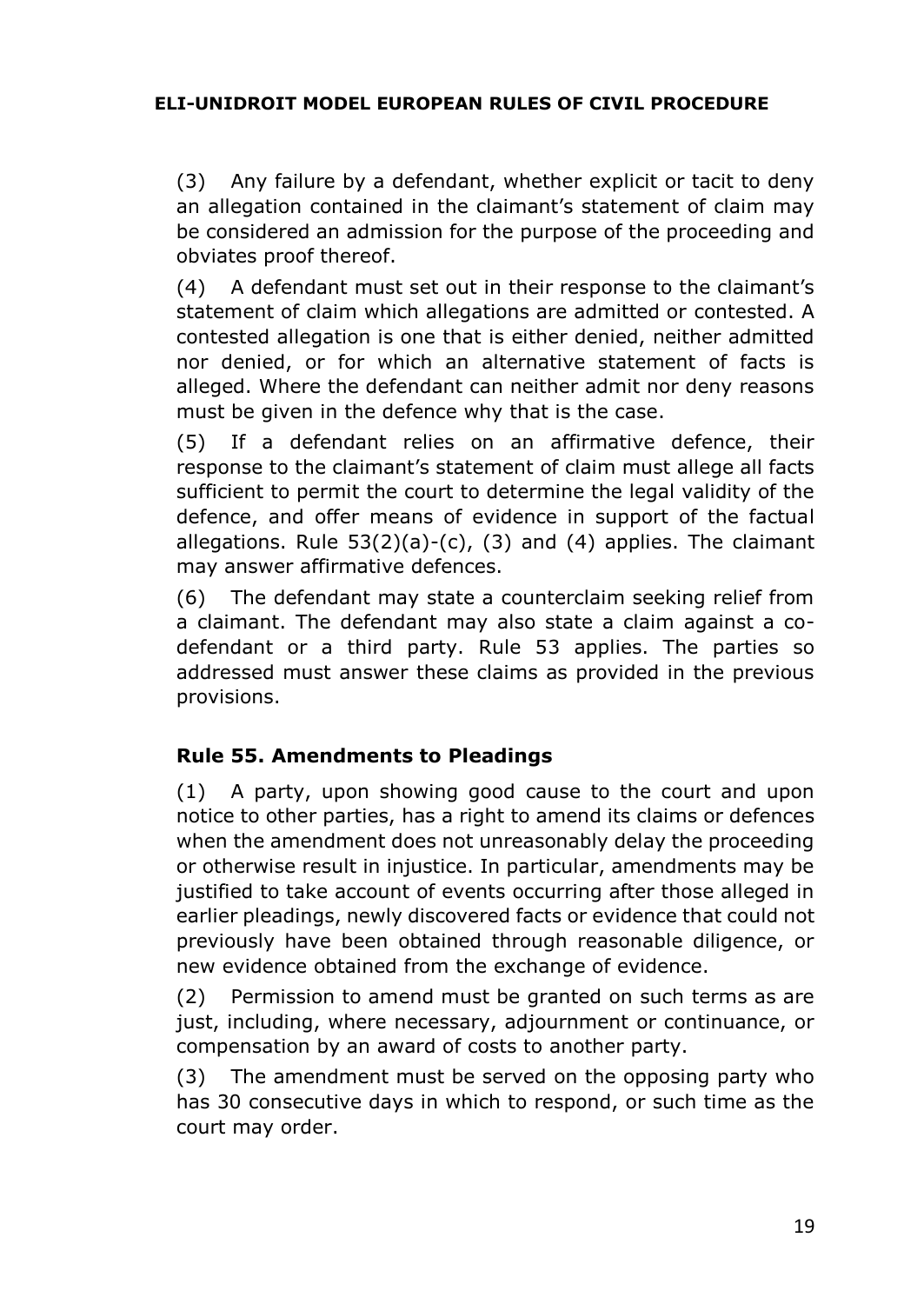(4) Any party may apply to the court for an order requiring another party to provide by amendment a more specific statement of that party's pleading on the ground that the challenged statement does not comply with the requirements of these Rules. Such a request temporarily suspends the duty to answer.

# **Rule 56. Withdrawal and admission of the claim**

(1) With the defendant or defendants' consent, the claimant may terminate the proceeding or any part of it by complete or partial withdrawal of the claim without prejudice save as to costs. Unilateral withdrawal without prejudice is only permitted if made before the first hearing of the court. In any case the claimant shall bear the reasonable and adequate costs of other parties.

(2) A defendant may terminate the proceeding or any part of it by admission of the whole claim or a part of the claim. The claimant may thereafter file a request to obtain judgment.

# **B. Joint application for party agreed proceedings**

### **Rule 57. Contents of the joint application**

(1) A joint application is a statement of claim in which parties jointly may submit to the court their agreement according to Rule 26, their respective claims and defences, the issues on which they disagree and which are to be determined by the court, and their respective arguments on those disputed issues.

- (2) In order to be admissible, the joint application must contain:
	- (a) the designation of the parties;
	- (b) the designation of the court before which the proceedings are brought;
	- (c) the relief sought, including the monetary amount or the specified terms of any other remedy sought; and
	- (d) the relevant facts and the legal grounds, on which the action is based.

(3) A joint application must describe the available means of evidence to be offered in support of factual allegations. Whenever possible, such evidence must be attached to the application.

(4) It must be signed and dated by the parties.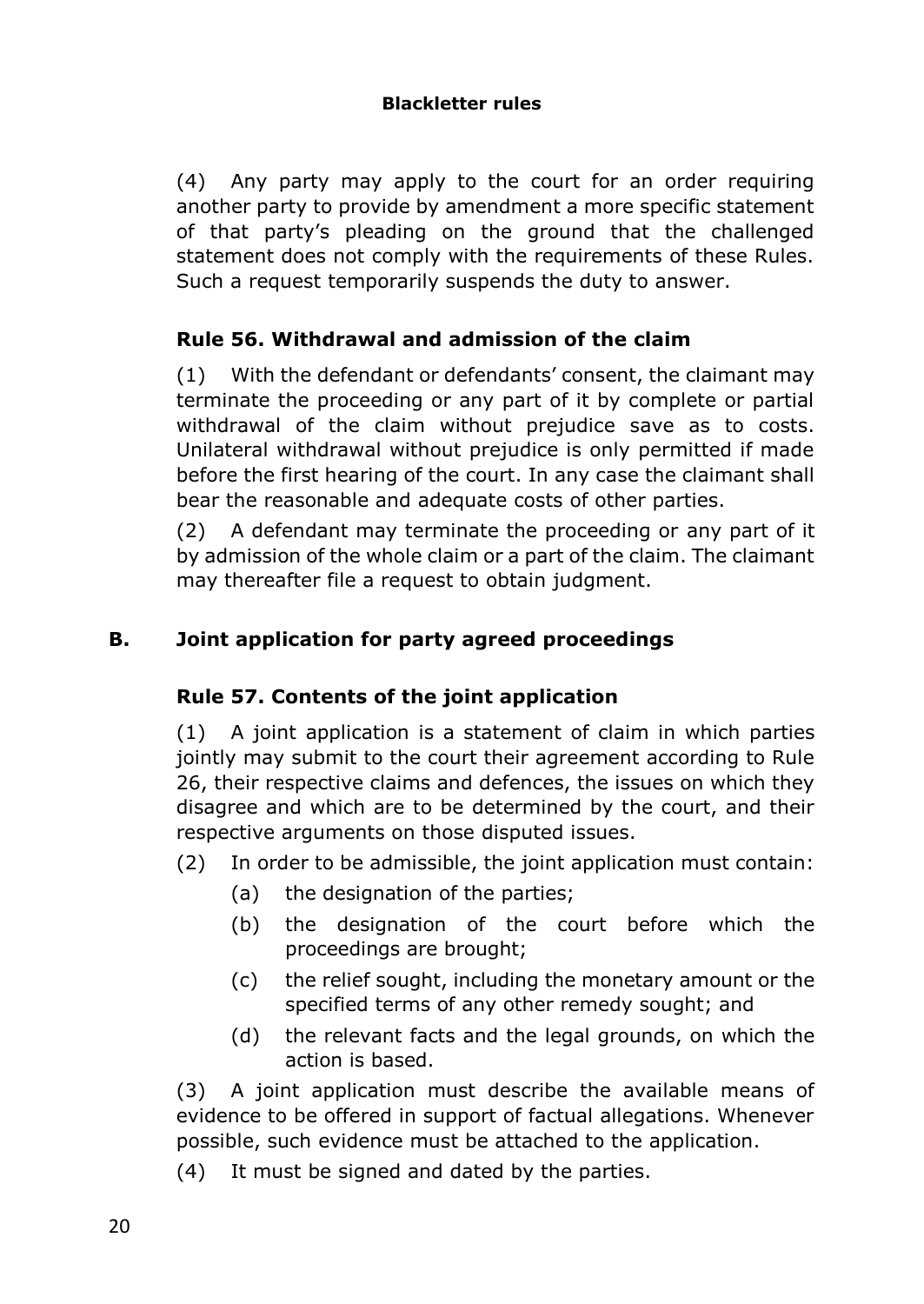### **Rule 58. Related agreements**

In so far as procedural rules are subject to party disposition, parties may agree on any procedural matter, such as the jurisdiction of the court, provisional measures, and publicity of hearings (see Rule 26(3)).

### **Rule 59. Amendment**

(1) Parties have a right to amend their joint application when the amendment does not unreasonably delay management of the proceedings. In particular, amendments may be justified in order to take account of events occurring after those alleged in earlier pleadings, or newly discovered facts or evidence that could not previously have been obtained through reasonable diligence.

(2) Amendments are only admissible upon agreement of the parties.

### **Rule 60. Termination of party-agreed-proceedings**

Before party-agreed-proceedings are determined by the court, parties may terminate them or any part of them by complete or partial joint withdrawal.

# **PART V – PROCEEDINGS PREPARATORY TO A FINAL HEARING**

### **Rule 61. Case management hearings to prepare for the final hearing and determination**

(1) To prepare for a final hearing, the court may hold an early case management hearing and if necessary further ones as the case progresses.

(2) Case management hearings may be held in person. If appropriate the court may proceed in written form or use any available electronic means of communication.

(3) In or immediately after a case management hearing, the court should, upon consultation with the parties: set a timetable or procedural calendar with deadlines for parties to complete their procedural obligations; set the timetable for a final hearing; and, the possible date by which judgment will be given.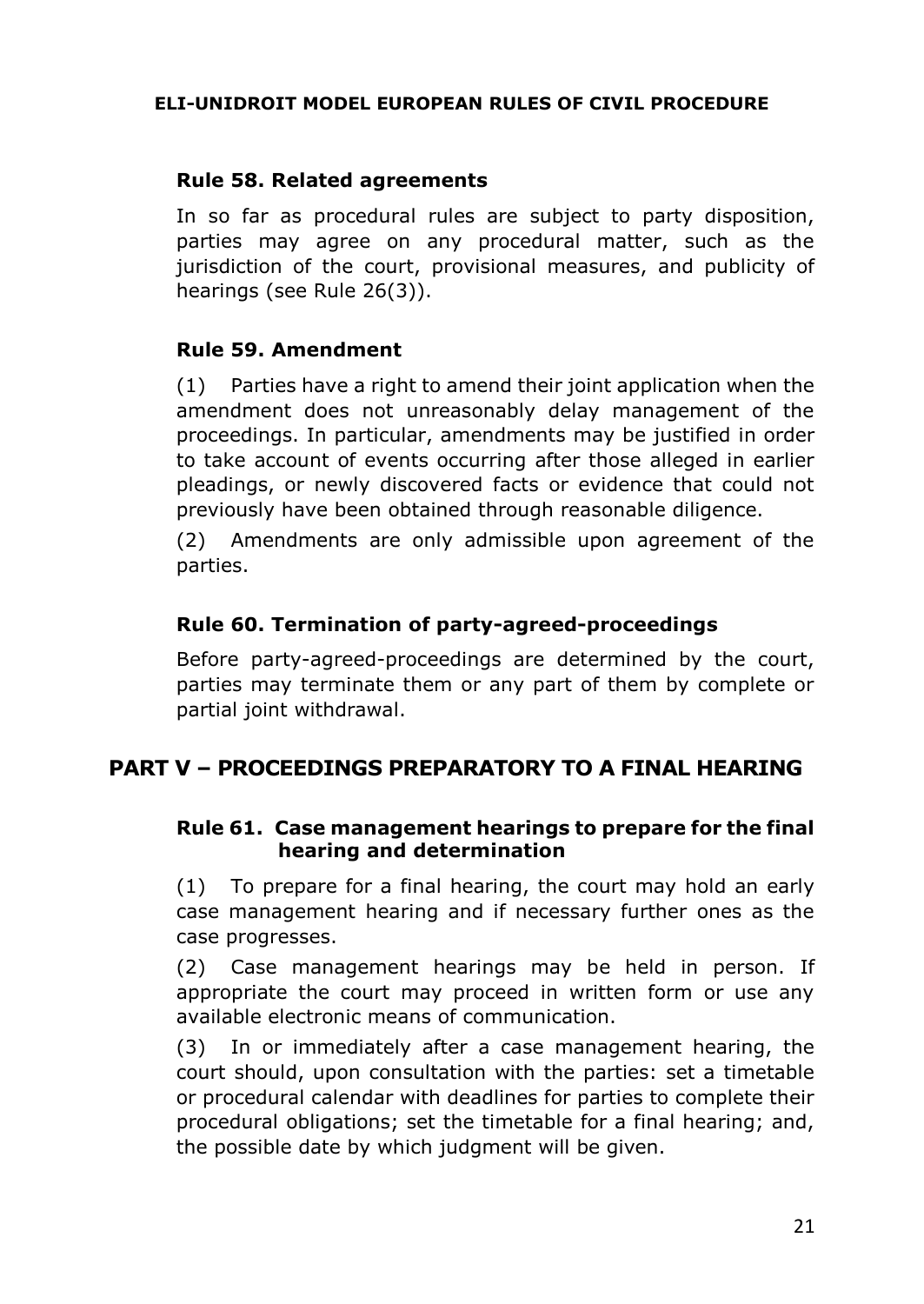(4) Whenever appropriate, the court may provide parties with advice relevant to their preparation for the final hearing and judgment. Such advice should, in so far as possible, be given in the early case management hearing. Case management orders should be made in or immediately after the early case management hearing.

### **Rule 62. Means of Case Management during the pre-final hearing phase**

(1) The court may use all the means of case management set out in Rule 49(1), (3)- (6).

(2) Appropriate measures for the disclosure of evidence and the taking of evidence before a final hearing are, particularly,

- (a) the production and mutual exchange of documents;
- (b) requests for written witness statements and their exchange;
- (c) the appointment of a court expert and expert conferences between a court-appointed expert and experts appointed by the parties, or between courtappointed experts;
- (d) requests for information from third parties, including public authorities;
- (e) personal inspection of evidence by the court.

# **Rule 63. The Closing of Preparatory Proceedings**

(1) As soon as the court is satisfied that both parties have had a reasonable opportunity to present their case during the preparatory proceedings and that it has had an opportunity to clarify issues and take any relevant evidence before the final hearing in accordance with Rule 62(2), it will close the proceedings and refer the case to the final hearing. Once the pre-final hearing phase of proceedings is closed, no further submissions, arguments or evidence are allowed, except as provided by Rule 63(2) and Rule 64(4).

(2) Only under very exceptional circumstances may the court, on its own motion (*ex officio*) or upon a party's well-founded application, permit further statements and submissions.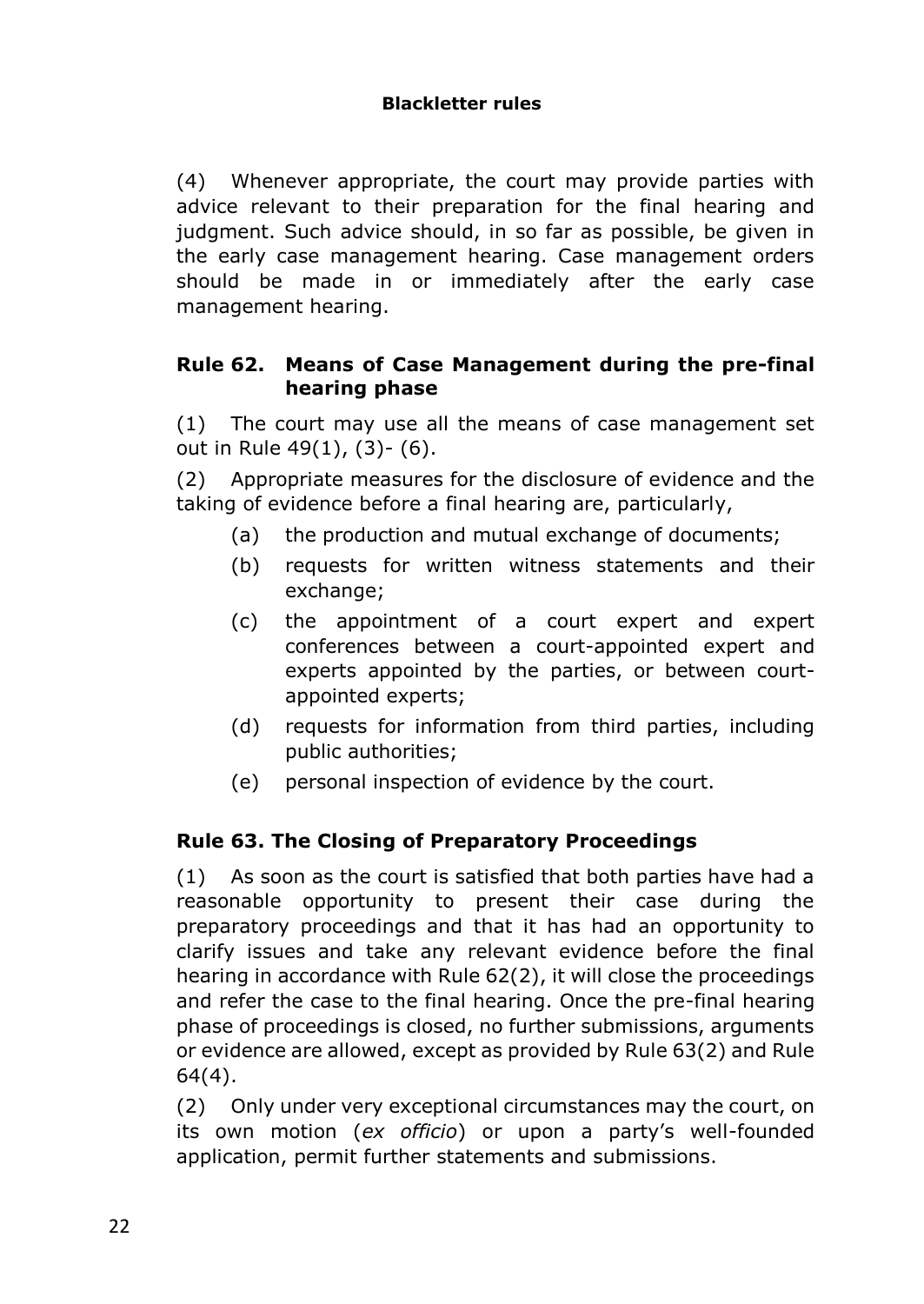# **Rule 64. The Final Hearing**

(1) In so far as practicable, the final hearing should be concentrated. A concentrated final hearing may be adapted to the use of electronic communication techniques.

(2) The final hearing must be before the judge or judges who are to give the final judgment.

(3) Ordinarily, the court should take oral evidence and evidence on those issues that are still matters of serious dispute between the parties.

(4) All relevant evidence not received by the court in the preparatory proceedings may be taken in the final hearing. New evidence not offered in the pleadings or upon amendment in the preparatory stage may be admitted only if a party shows strong and overwhelming reasons for not having produced it earlier.

(5) The court must properly manage the final hearing according to Rules 48-49. In particular, it must

- (a) determine the order in which issues shall be tried;
- (b) require a party's appearance in person or require a party's representative, who should be fully-informed of all matters relevant to the proceedings, to be present at the hearing;
- (c) order the taking of evidence.

(6) Documentary or other tangible evidence must have been disclosed to all other parties prior to the final hearing. Oral evidence may be taken only if notice has been given to all parties of the identity of the person to be examined and the substance of their intended evidence.

(7) Parties must have an opportunity to submit their final conclusions including statements on the results of evidence-taking.

### **Rule 65. Early Final Judgments**

(1) The court, on its own motion or on the application of a party, may give an early final judgment upon simplified proceedings.

- (2) In an early final judgment the court may
	- (a) determine that it lacks jurisdiction or competence to adjudicate the dispute or whether the claim is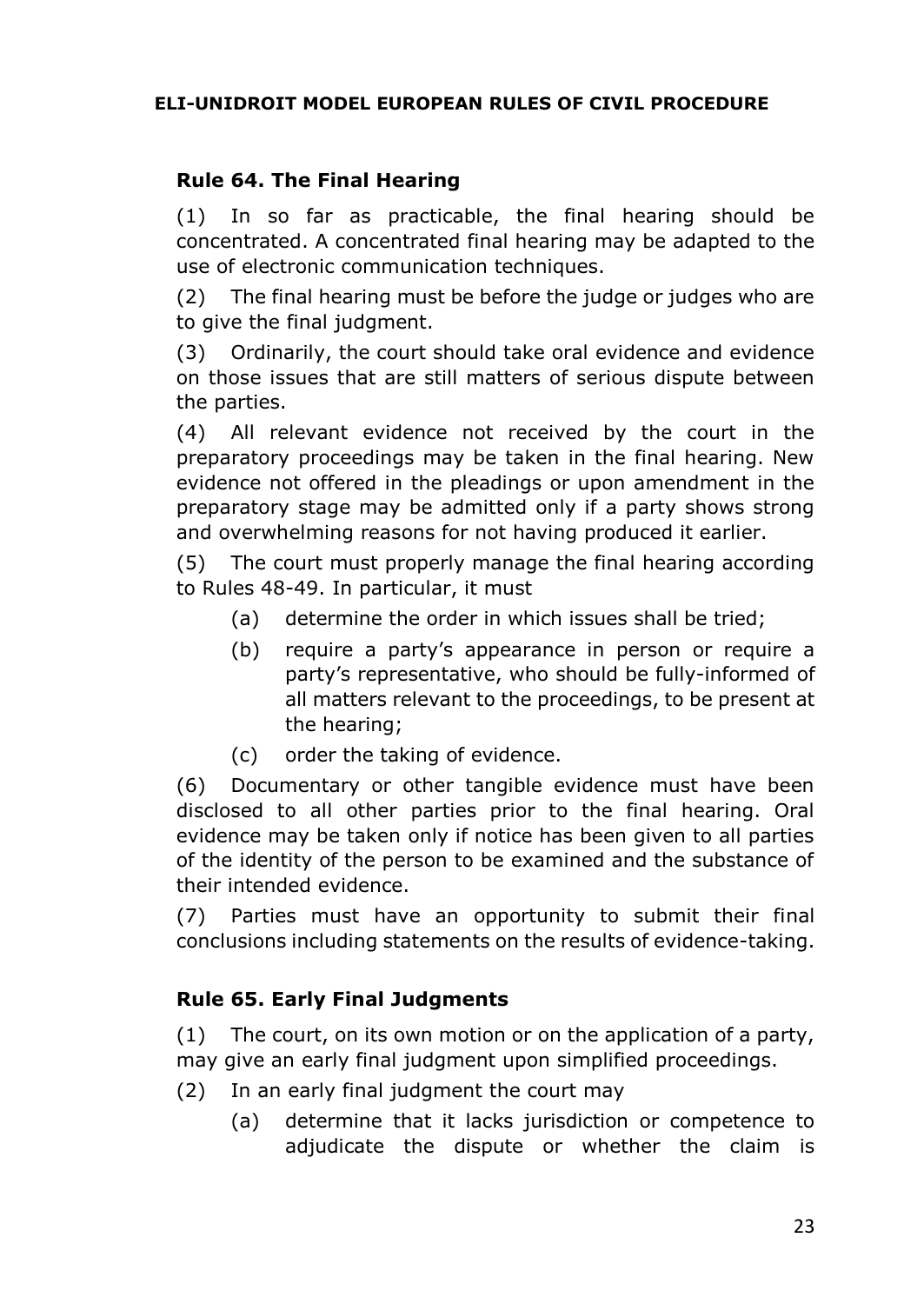### **Blackletter rules**

inadmissible due to a failure to comply with other procedural requirements; or

- (b) give a final judgment or a judgment on part of the claim for relief by only deciding questions of law based on non-contested facts, or on the basis that there has been a failure by the parties to assert necessary and relevant facts timeously, or there has been a failure to proffer necessary means of evidence timeously; or
- (c) give a judgment upon the withdrawal of a claim, whether that was permitted or consented to, or upon an admission by the defendant.

(3) Rules 61–64 and Part VIII of these Rules apply, as appropriate to an early final judgment.

# **Rule 66. Judgments on Preliminary Procedural Issues or on Legal Issues on the Merits**

(1) The court on its own motion or on the application of a party may give a judgment

- (a) deciding a preliminary procedural issue, or
- (b) deciding a legal issue on the merits

(2) Rules 61–64 and Part VIII of these Rules apply, as appropriate to the issue to be determined under this Rule. Judgments on preliminary procedural requirements according to Rule 133 are subject to independent appeal.

# **Rule 67. Provisional Measures and Interim Payment Orders**

The court may make any order for provisional measures according to Part X or for an interim payment as provided by Part X, Rules 199 and following.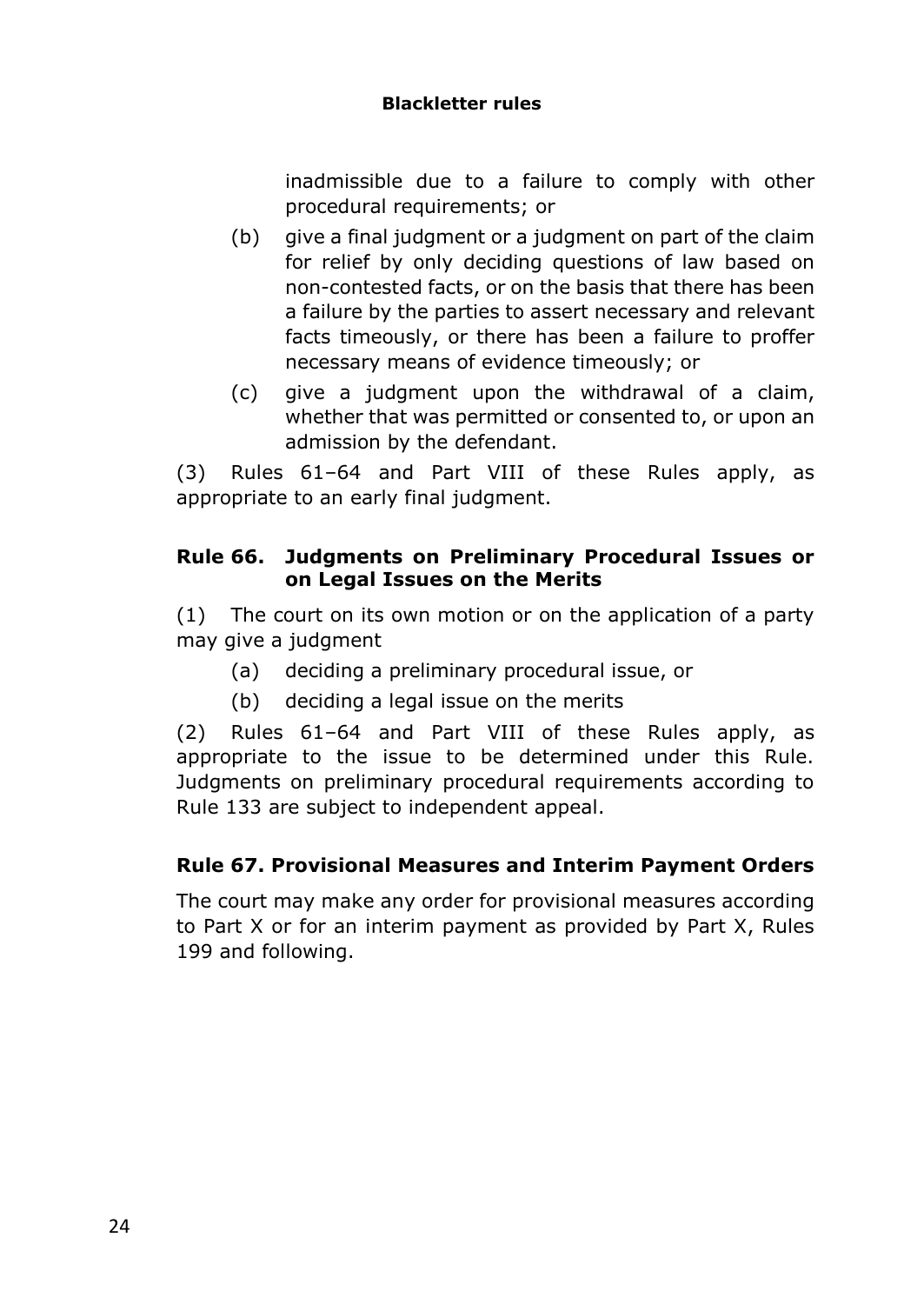# **PART VI – SERVICE AND DUE NOTICE OF PROCEEDINGS**

### **SECTION 1 – General part - Service, Due Notice and the Right to be Heard**

### **Rule 68. Service of documents and minimum content**

(1) Statements of claim and any other procedural documents amending the relief sought or seeking new relief under Rule 55 should be served in accordance with Rules 74-78 and 80-81.

(2) The statement of claim or documents seeking to amend proceedings must comply with the requirements of Rules 53 and 55.

### **Rule 69. Information about the procedural steps necessary to contest the claim**

The statement of claim must clearly state the following:

- (a) the procedural requirements for contesting the claim, including where applicable: the time limit for contesting the claim; the time of any scheduled court hearing; the name and address of the court or other institution to which a response to the claim should be sent or before which to appear, and whether representation by a lawyer is mandatory; and
- (b) the consequences of a failure to respond or to appear in court, in particular, where applicable, the possibility that a judgment may be entered against the defendant in default of responding to the claim and the liability for costs related to the court proceedings.

#### **Rule 70. Where the defendant fails to enter an appearance**

Where the defendant has not responded to the statement of claim or not appeared in court, default judgment shall only be given according to Rule 138(3).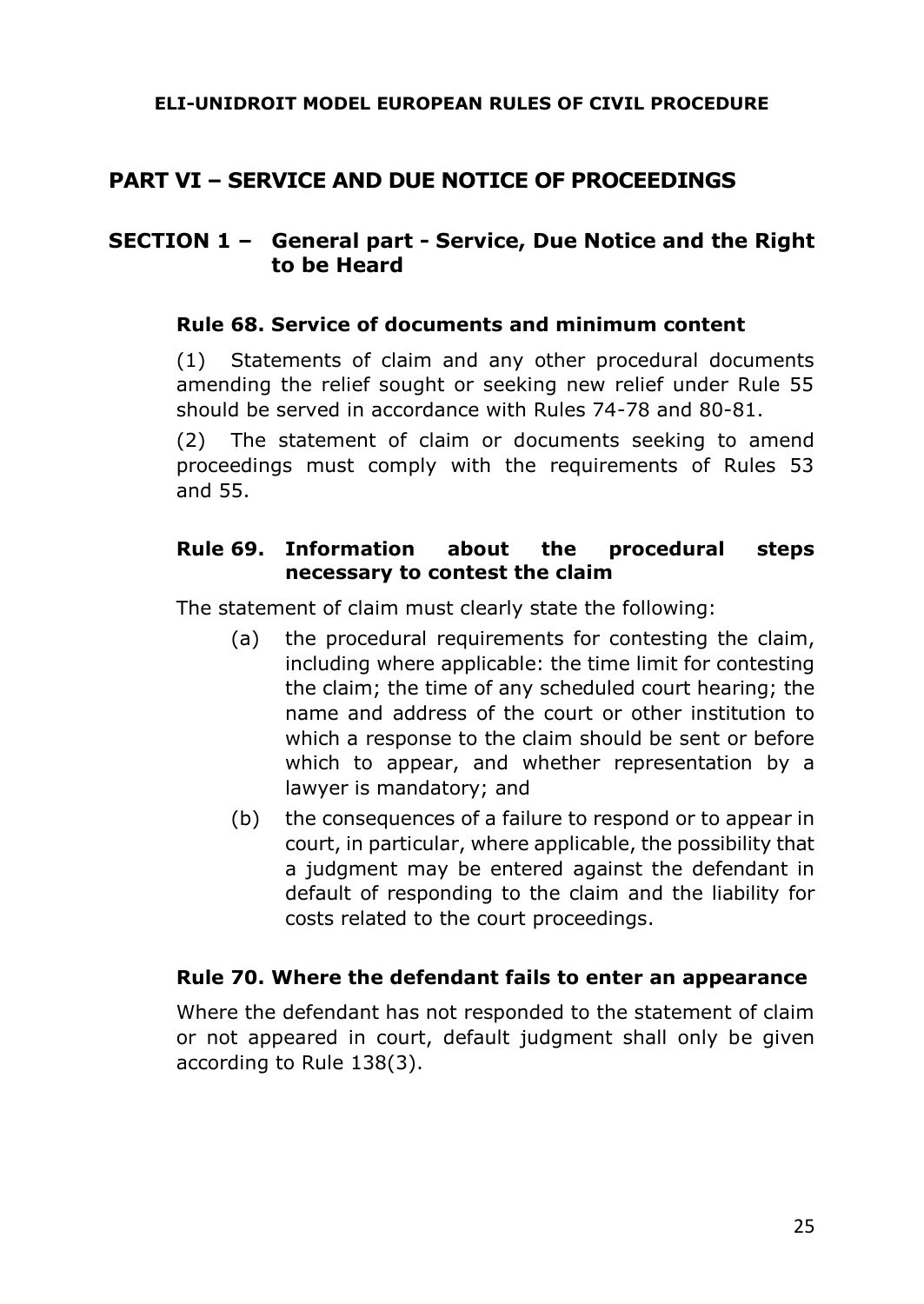# **SECTION 2 – Responsibility for and methods of service**

# **A. General Provisions**

# **Rule 71. Responsibility for service**

(1) Responsibility for service of documents lies with the court/parties.

(2) If responsibility lies with the court, upon application the court may entrust a party with service of documents if appropriate.

(3) Where responsibility lies with the parties the court retains supervisory control which may include the power to set aside service.

# **Rule 72. Applicability of rules**

The following rules on service methods apply to the documents referred to in Rule 68 and to any other documents required to be served including court decisions.

# **Rule 73. Priority of methods guaranteeing receipt**

Documents shall be served using a method that guarantees receipt (Rules 74-76). If such service is not possible, alternative service methods, as specified in Rule 78. Where the address for service is unknown or other methods of service have failed, methods of last resort, specified in Rule 80, may be used to effect service.

# **B. Methods of Service**

### **Rule 74. Service guaranteeing receipt**

- (1) Service guaranteeing receipt includes
	- (a) service by physical delivery attested to by an acknowledgement of receipt signed by the addressee or by a document signed by a court officer, bailiff, post officer or other competent person who effected the service stating that the addressee has accepted the document, and the date of the service;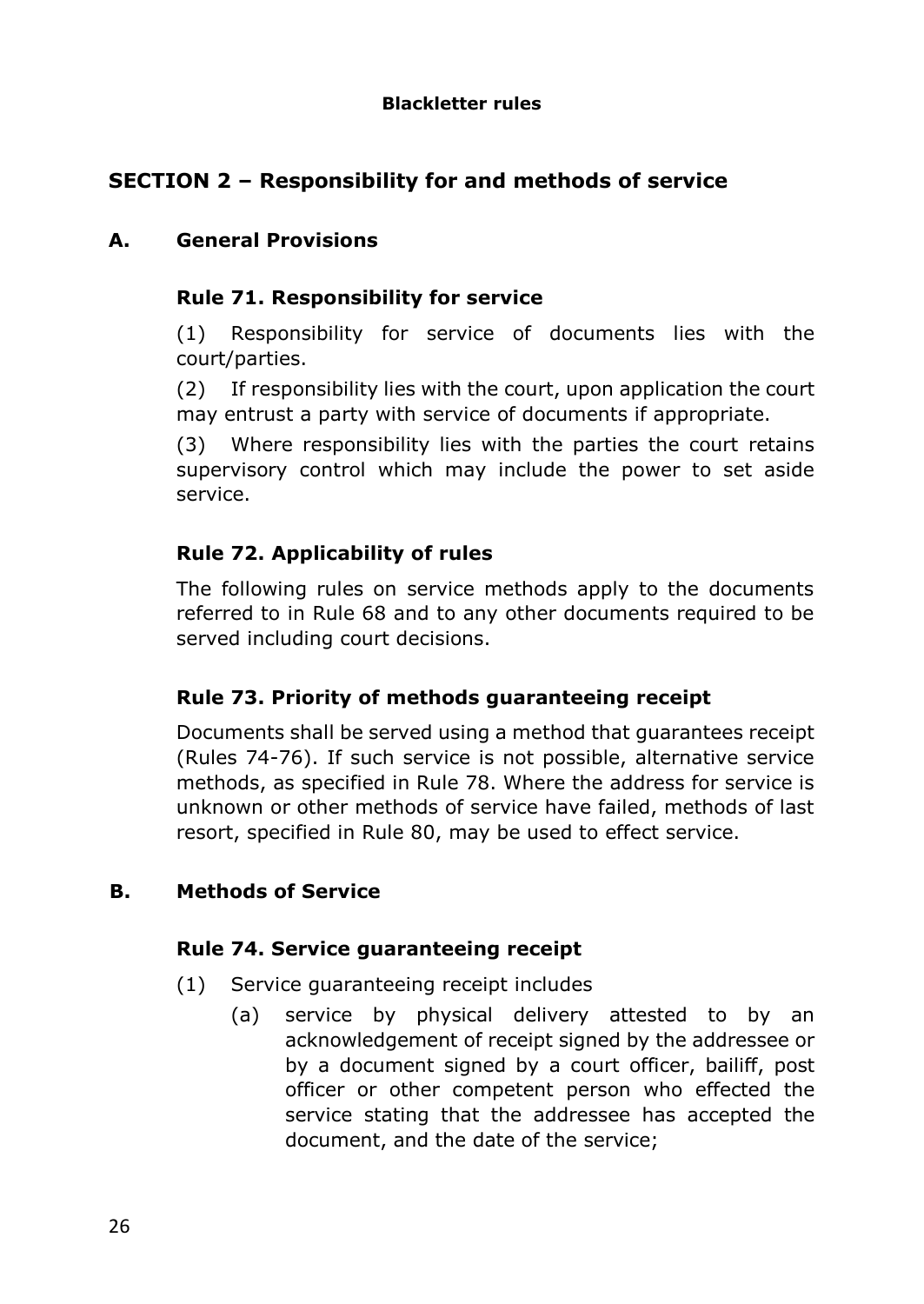- (b) service via a designated electronic information system using appropriately high technical standards attested to by an acknowledgement of receipt that the system generates automatically where the addressee has a legal obligation to register with that system. Such an obligation shall be imposed on legal persons and on natural persons engaging in independent professional activities for disputes relating to their trade or profession;
- (c) service by other electronic means if the addressee has previously and explicitly agreed to use this service method or is under a legal obligation to register an email address for the purpose of service. Such service must be attested to by the addressee's acknowledgement of receipt, which must include the date of receipt, and which is returned by the addressee;
- (d) postal service attested to by an acknowledgement of receipt, which must include the date of receipt, and which is signed and returned by the addressee.

(2) Where an acknowledgment of receipt, under Rule 74(1)(c) or (d), is not received within a designated time, service according to Rule  $74(1)(a)$  or (b), if available, should be attempted before alternative service methods can be used.

### **Rule 75. Service on legal persons by physical delivery**

If Rule 74(1)(a) or (d) applies, service on a statutory representative of a legal person can be effected at the business premises. Business premises include the principal place of business, the place of the legal person's statutory seat, the central administration, or a branch, agency or establishment if the dispute arises out of the activity of that branch, agency or establishment.

### **Rule 76. Service on representatives**

(1) If a minor or a party that lacks legal capacity has a legal custodian or guardian, service on them is equivalent to service on the addressee.

(2) Service on a person nominated to receive service by the addressee is equivalent to service on the addressee.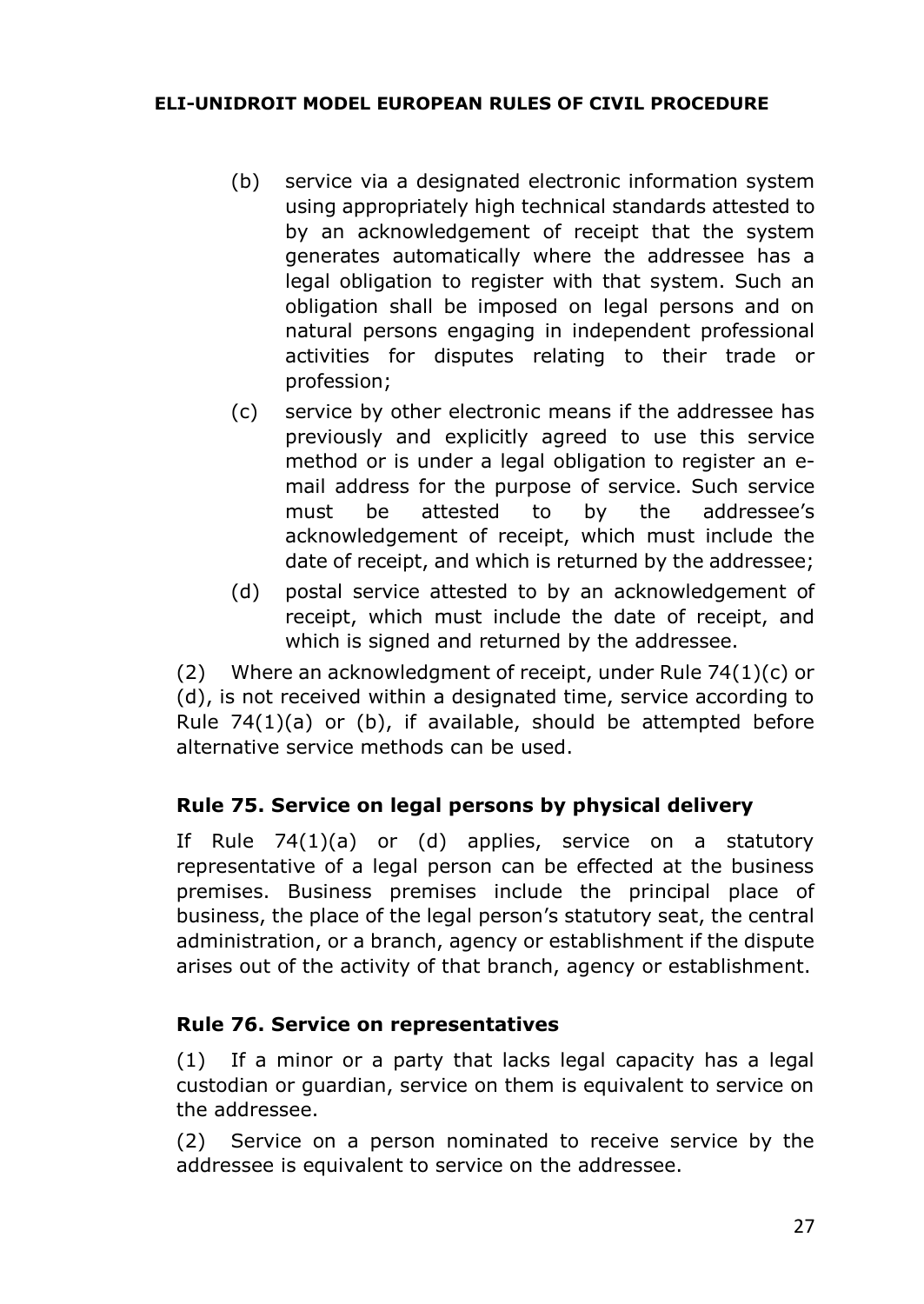# **Rule 77. Refusal to accept service**

Service according to Rule 74(1)(a) also includes service attested to by a document signed by the competent person who effected the service and stating that the addressee refused to receive the document. The document must be deposited at a specified place for a certain period of time for the purpose of collection by the addressee who has been informed where and when to collect the document.

# **Rule 78. Alternative service methods**

(1) If the addressee is not available for service according to Rule 74, the following alternative service methods effected by a court officer, bailiff, postal officer or other competent person are available

- (a) service at the addressee's home address on persons who are living in the same household as the addressee or are employed by the addressee, and who have are able and willing to accept the document;
- (b) in the case of a self-employed addressee or a legal person, service at the addressee's business premises on persons who are employed by the addressee, and who are able and willing to accept the document;
- (c) depositing the document at a post office or with competent public authorities and placing written notification of that deposit in the addressee's mailbox. In such a case the notification must clearly identify the document as a court document, the date by which it must be collected, the place where it can be collected and the contact details of the relevant person effecting service. Service is only effected when the document is collected.

(2) Service according to Rule  $78(1)(a)$  and(b) shall be attested to by:

- (a) a document signed by the competent person who effected service, indicating:
	- (i) the method of service used;
	- (ii) the date of service; and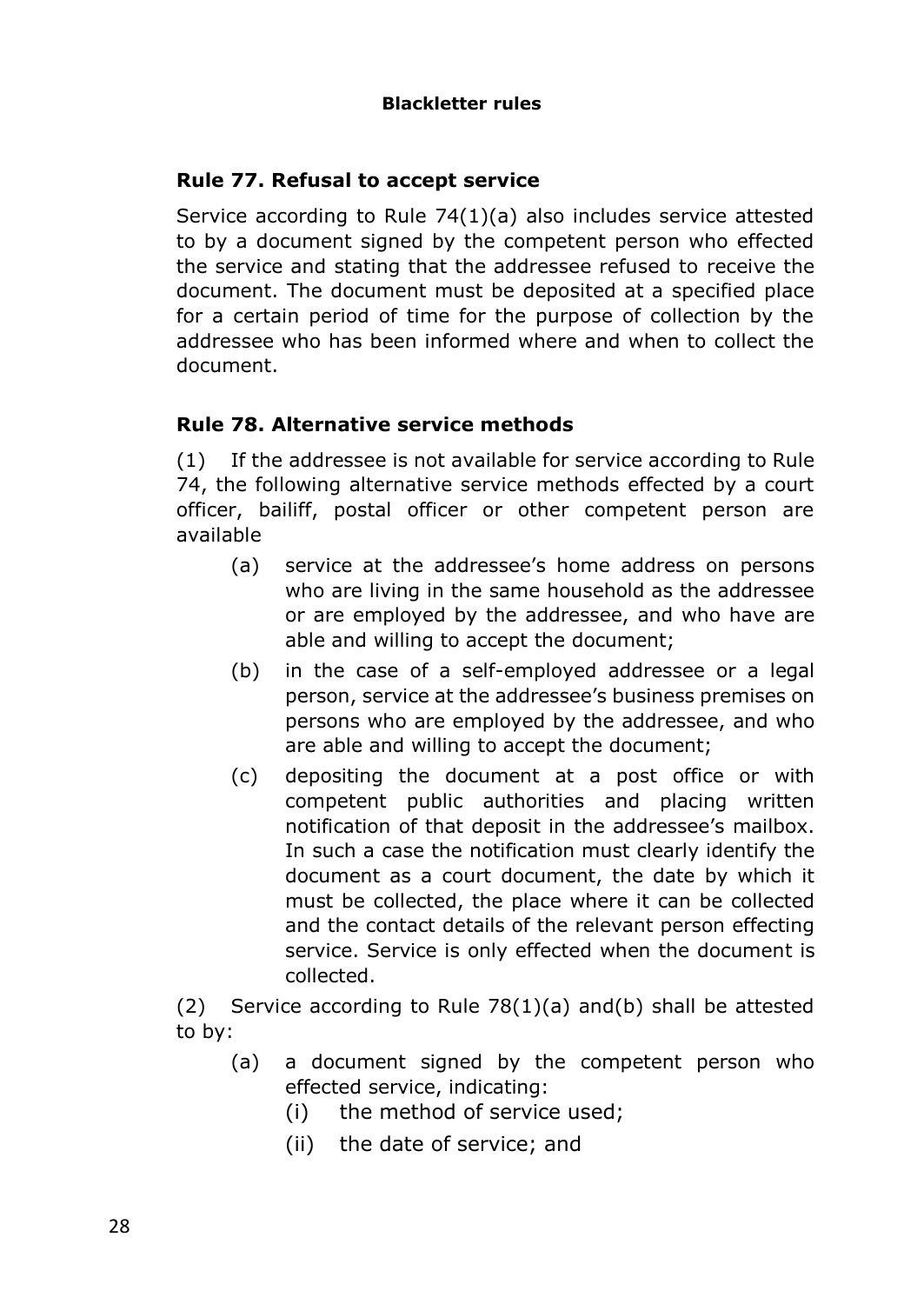- (iii) the name of that person and their relationship to the addressee,
- or
- (b) an acknowledgement of receipt by the person served.

(3) Service according to Rule  $78(1)(a)$  and (b) is not allowed if the recipient is the party opposing the addressee in the proceedings.

- (4) Service according to Rule  $78(1)(c)$  shall be attested to by:
	- (a) a document signed by the competent person who effected service, indicating:
		- (i) the method of service used; and
		- (ii) the date of collection,

or

(b) an acknowledgement of receipt by the person served.

### **Rule 79. Service of documents during proceedings**

(1) During proceedings, if a party is represented by lawyer, service of documents may normally be effected on the lawyer or from lawyer-to-lawyer without Court intervention. Lawyers must provide an electronic address that can be used for service of documents.

(2) During proceedings, if a party is represented by a lawyer, they must notify the Court and any lawyer who represents other parties or intervenors of any change of postal or electronic address.

(3) During proceedings, parties must notify the court of any change of residence, of place of business or of their postal or electronic address.

### **Rule 80. Service methods of last resort**

(1) If service by methods that guarantee receipt (Rules 74-77) or alternative service (Rule 78) is not possible because the addressee's address is unknown or service has otherwise failed, service of documents may be effected as follows:

(a) by publication of a notice to the addressee in a form provided for by law of the forum state, including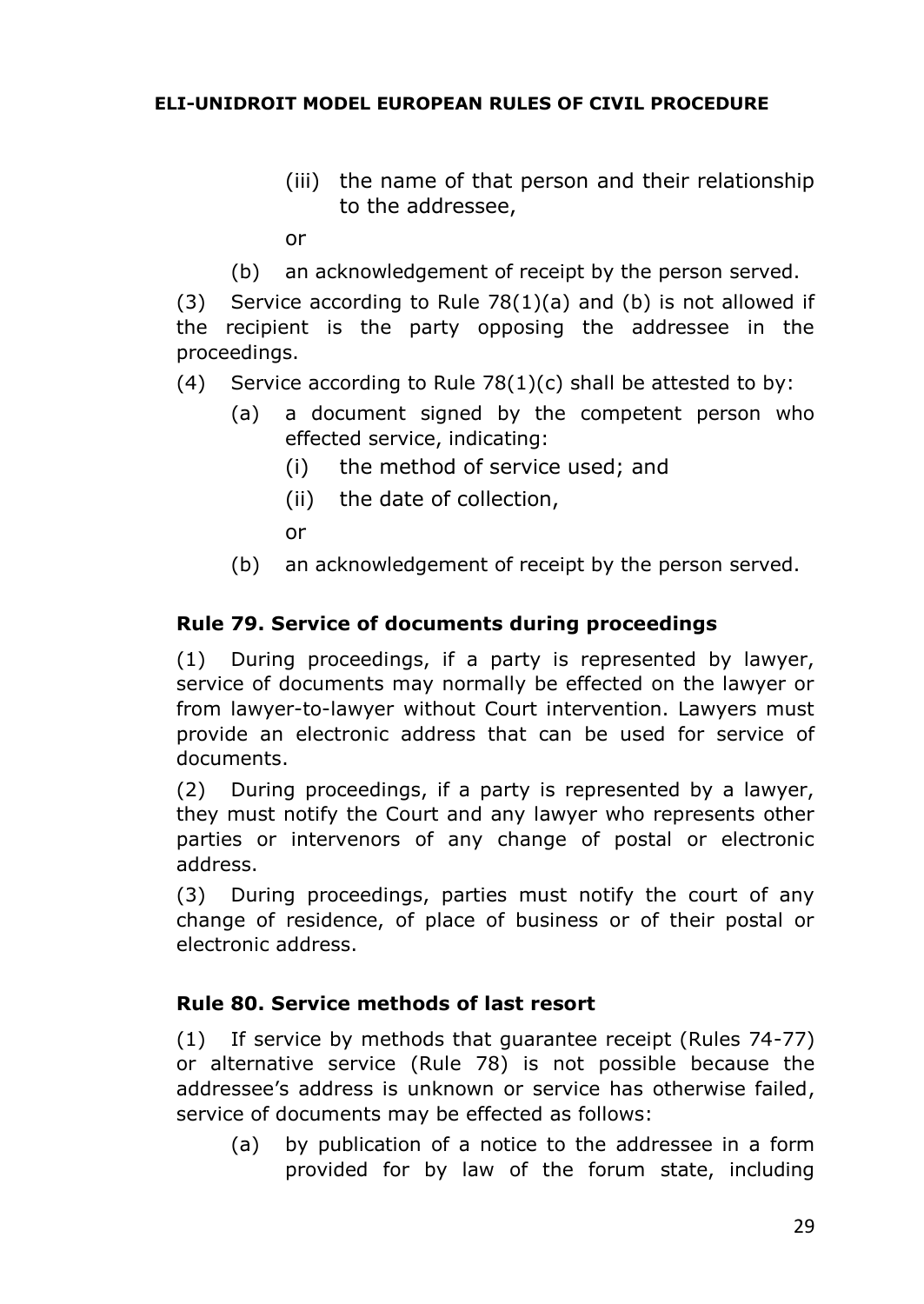#### **Blackletter rules**

publication in electronic registers accessible to the public, and

- (b) by sending a notice to the addressee's last known address or e-mail address, if applicable.
- (c) For the purpose of subparagraphs (a) and (b), notice means information which clearly states the character of the document to be served as a court document, the legal effect of the notification as effecting service, information as to where the addressee can collect the documents or copies thereof, and the date by which they have to be collected.

(2) The address is unknown if the Court or the party responsible for service has made every reasonable effort to discover the addressee's present address. Efforts to find the present address must be documented in the Court files.

(3) Service shall be deemed to be effected within two weeks after publication of the notice and after having sent the notice to the last known address or e-mail address, as applicable. If there is no last known address or e-mail address service shall be deemed to be effected within two weeks after publication of the notice.

# **Rule 81. Cure for defective service**

If service of documents does not meet the requirements of Rules 74-79, such non-compliance will be cured if the addressee's conduct proves that they received the document to be served personally and in sufficient time for them to arrange their defence or in any other way respond as required by the nature of the document.

# **SECTION 3 – Cross border issues**

### **A. In the European Union**

### **Rule 82. Language requirements**

(1) In the case of natural persons not engaging in independent professional activities the documents referred to in Rule 68 and the information referred to in Rule 69 must be in a language of the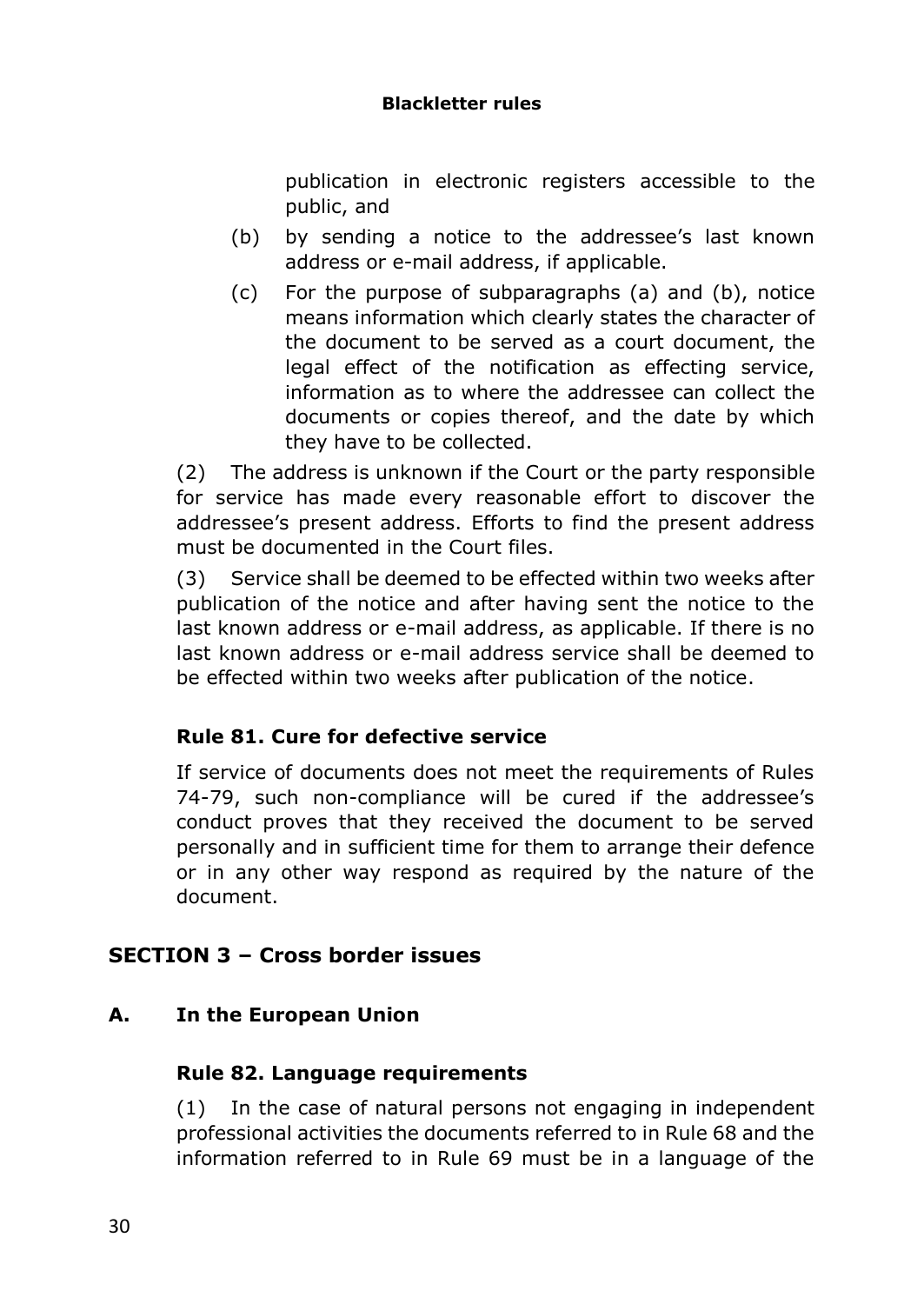proceedings and, unless it is evident that the addressee understands the language of the forum, also in a language of the European Union member State of the individual's habitual residence.

(2) In the case of legal persons the documents referred to in Rule 68 and the information referred to in Rule 69 must be in a language of the proceedings, and also the language of the legal person's principal place of business, its statutory seat or of the principal documents in the transaction.

### **Rule 83. Non-application of Rule 81**

If service of documents does not comply with the language requirements of Rule 82, Rule 81 does not apply.

### **Rule 84. Modification of time periods**

If the addressee is domiciled in a European Union Member State different from the forum State then the time periods provided in Rule 80(3) are four weeks instead of two weeks.

#### **B. Outside the European Union**

#### **Rule 85. General Rule**

The preceding rules also apply when the addressee has no domicile or habitual residence within the European Union, subject to Rule 86.

#### **Rule 86. Relationship to the Hague Service Convention**

Where there is occasion to transmit a judicial or extra-judicial document for service outside the European Union, the application of the preceding rules is without prejudice to the application of the Hague Convention of 15 November 1965 on the Service abroad of Judicial and Extra-judicial Documents in Civil or Commercial Matters.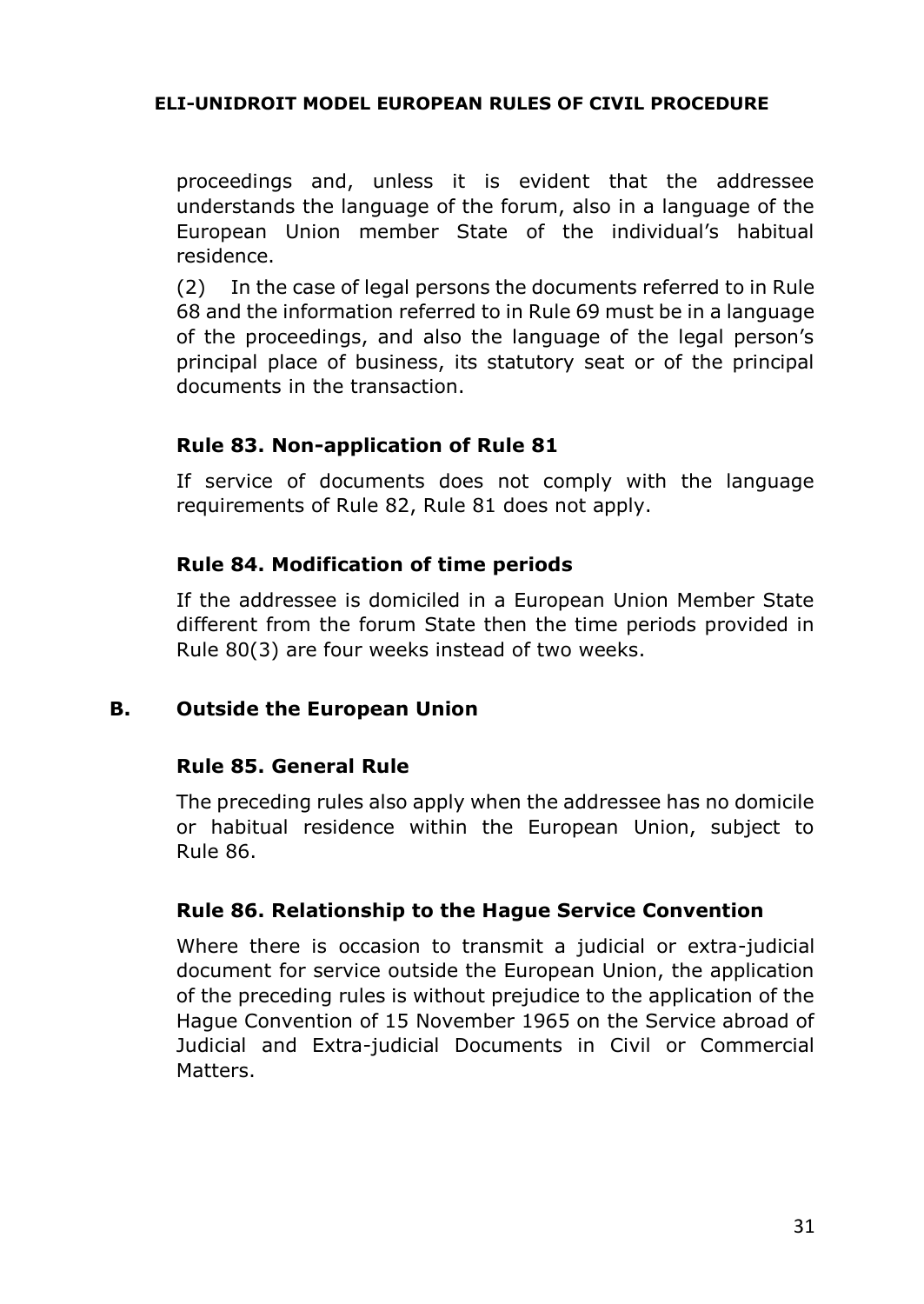# **PART VII – ACCESS TO INFORMATION AND EVIDENCE**

# **SECTION 1 – General part**

# **A. General Provisions on Evidence**

# **Rule 87. Standard of Proof**

A contested issue of fact is proven when the court is reasonably convinced of its truth.

# **Rule 88. Matters Not Requiring Positive Evidence**

- (1) The following do not require positive evidence:
	- (a) admitted facts;
	- (b) uncontested facts;
	- (c) facts which are notorious to the court.

(2) The existence of facts can be presumed on the basis of other proven facts.

(3) When a party has possession or control of evidence concerning a relevant fact and that party, without justification, fails to produce it, the court may consider that relevant fact to be proven.

### **Rule 89. Relevance**

(1) Relevant evidence is admissible.

(2) The court, whether of its own motion or on application by a party, shall exclude evidence that is irrelevant. Relevance is determined by the court by reference to the matters alleged in the parties' pleadings.

# **Rule 90. Illegally Obtained Evidence**

(1) Except where Rule 90(2) applies, illegally obtained evidence must be excluded from the proceedings.

(2) Exceptionally, the court may admit illegally obtained evidence if it is the only way to establish the facts. In exercising its discretion to admit such evidence the court must take into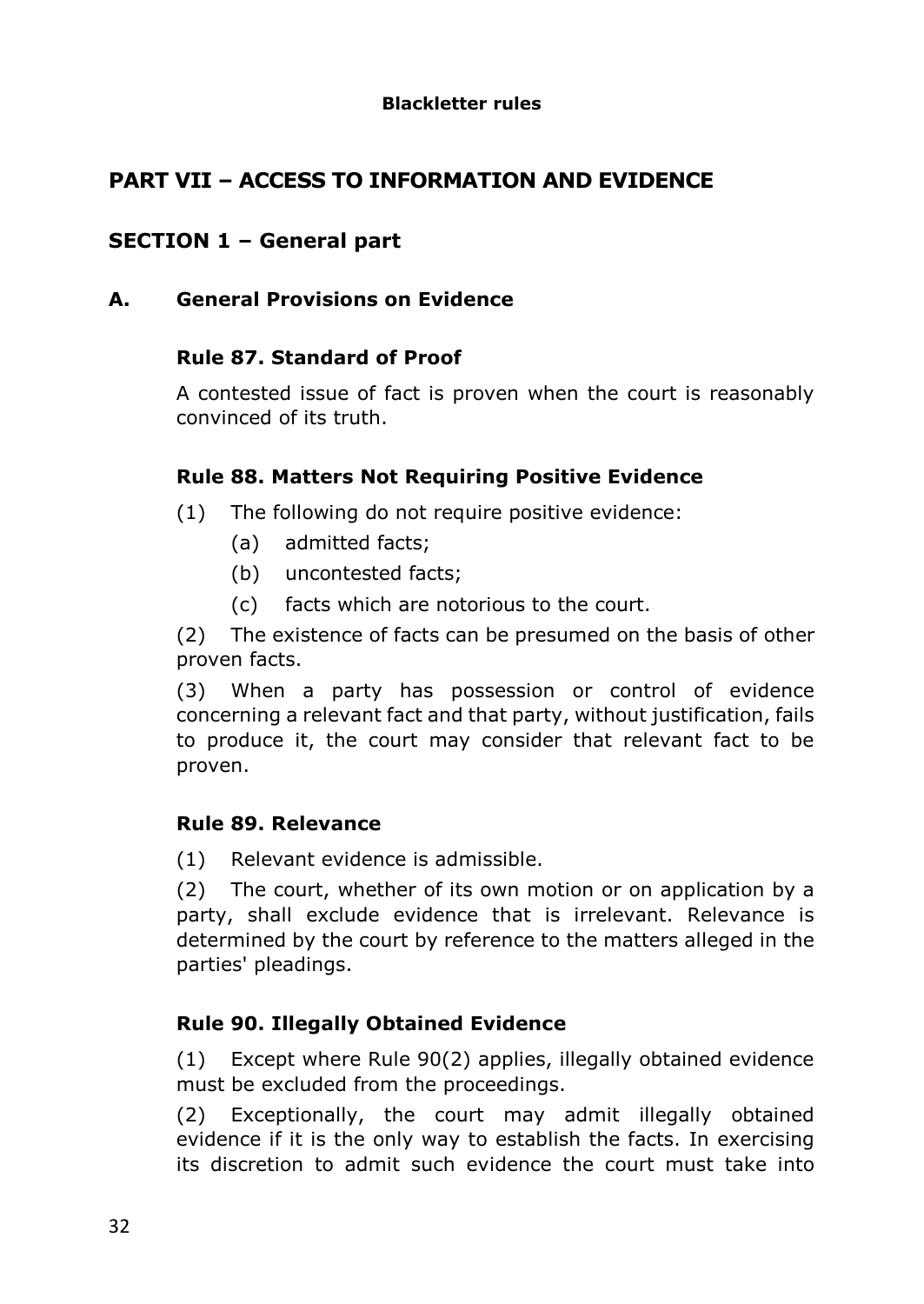account the behaviour of the other party or of non-parties and the gravity of the infringement.

# **Rule 91. Evidentiary Privileges and Immunities**

(1) Effect should be given to privileges, immunities, and similar protections for all persons who are heard in order to provide information in a case or concerning the production of evidence or other information.

- (2) In particular, evidence may not be elicited in violation of:
	- (a) the right of a spouse, partner equal to a spouse or close relative of a party to refuse testimony;
	- (b) the right of a person not to incriminate themselves;
	- (c) legal professional privilege, any other professional privilege, confidence, trade secrets and other similar interests as provided by law;
	- (d) confidentiality of communications in settlement negotiations unless the negotiations have occurred in a public hearing or overriding public interests so require;
	- (e) national security interests, State secrets or other equivalent public interest issues.

(3) The court should consider whether these protections justify a party's failure to disclose evidence or other information when deciding whether to draw adverse inferences or to impose sanctions.

(4) The court should recognise these protections when imposing sanctions on a party or non-party in order to compel disclosure of evidence or other information.

(5) A claim of privilege, immunity or other similar protection made with respect to a document shall describe it in sufficient detail to enable another party to challenge the claim.

### **B. Management of Evidence**

### **Rule 92. Management and Presentation of Evidence**

(1) Whenever necessary and appropriate, the court must order the taking of relevant evidence offered by a party. Where the court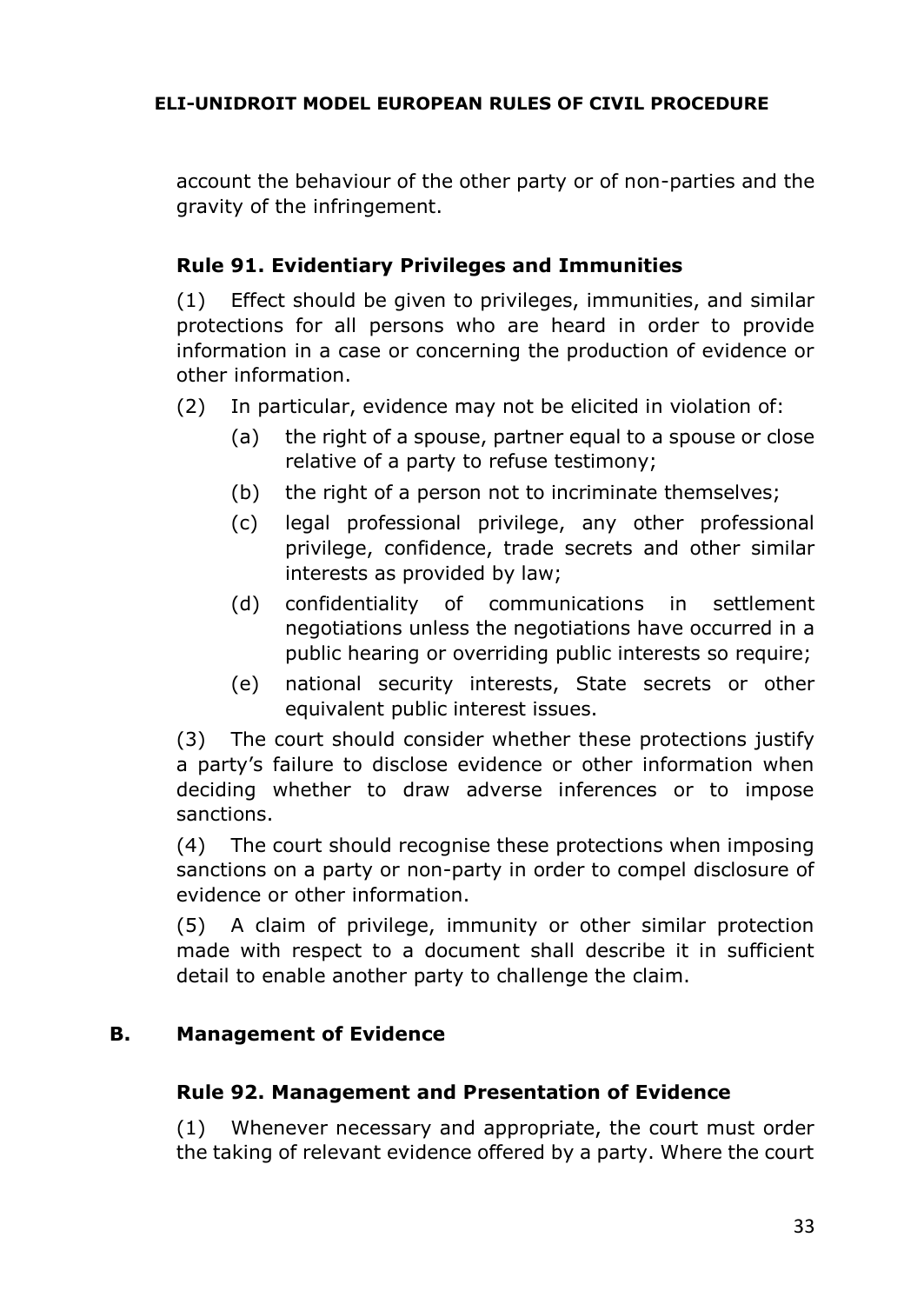makes such an order it may make case management orders concerning the sequence and timing of the production of evidence. The court may also make orders, where appropriate, concerning the form in which evidence will be produced. Rules 49(9) and (11), 50, 62, 64(3)-(6) and 107 apply.

(2) The court, while affording the parties an opportunity to respond, may suggest evidence not previously proposed by a party, which it considers may be relevant to an issue in dispute. If a party accepts such a suggestion, the court will order the taking of that evidence so that it may be offered in support of that party's contentions of fact and law.

(3) Exceptionally, the court may, while affording the parties an opportunity to respond, order the taking of evidence not previously proposed by a party.

(4) The court shall provide each party with a fair opportunity and adequate time to respond to evidence presented by another party or taken by the court.

# **Rule 93. Admission by a Failure to Challenge Evidence**

The court may take a party's unjustified failure to make a timely response to an opposing party's contention as a sufficient basis for considering that contention to be admitted or accepted. Before doing so the court must inform the party that it is considering drawing such a conclusion concerning the evidence and provide them with an opportunity to respond.

# **Rule 94. Early Party Identification of Evidence**

Parties must identify evidence which they intend to produce to support the factual allegations set out in their pleadings.

### **Rule 95. Notification of Evidence**

(1) Parties must make documentary or tangible evidence available to other parties.

(2) Parties may only propose witness evidence if notice is given to all other parties of the relevant witnesses' identity and the subject-matter of their proposed evidence.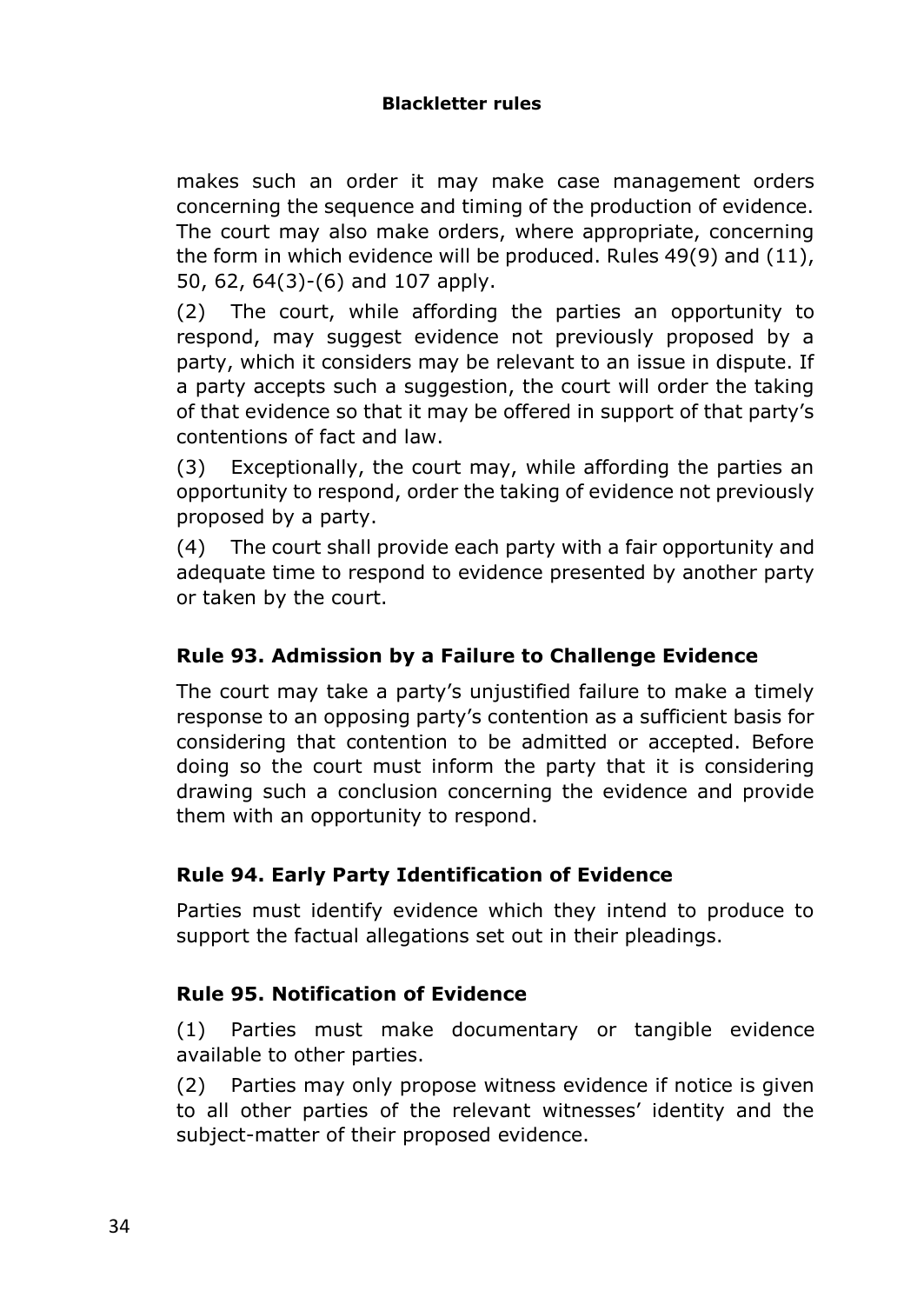(3) The court may direct that parties keep evidence of which they have been notified confidential.

# **Rule 96. Additional Evidence after Amendment**

The court may, while affording the parties an opportunity to respond, permit or invite a party to clarify or amend their factual contentions and to offer additional evidence accordingly.

# **C. Presentation and Evaluation of Evidence**

# **Rule 97. Conduct of Hearings where evidence is to be adduced**

(1) Whenever appropriate, the court will hear and receive evidence directly at a hearing before the parties unless, exceptionally, it has authorised evidence to be taken by an individual authorised to act on its behalf or at another location.

(2) Any hearing where evidence is taken shall be video recorded, provided that the necessary technical equipment is available. The video recording must be kept under the court's direction.

(3) The taking of evidence, in hearings or in camera, can involve, where appropriate, the use of technology, such as videoconferencing or similar distance communication technologies.

# **Rule 98. Evaluation of Evidence**

The court will freely evaluate evidence.

# **Rule 99. Sanctions concerning Evidence**

The court, whether on its own motion or on application by a party, may impose sanctions under Rule 27 when:

- (a) a person has unjustifiably failed to attend to give evidence or to answer proper questions, or to produce a document or other item of evidence;
- (b) a person has otherwise obstructed the fair application of the rules concerning evidence.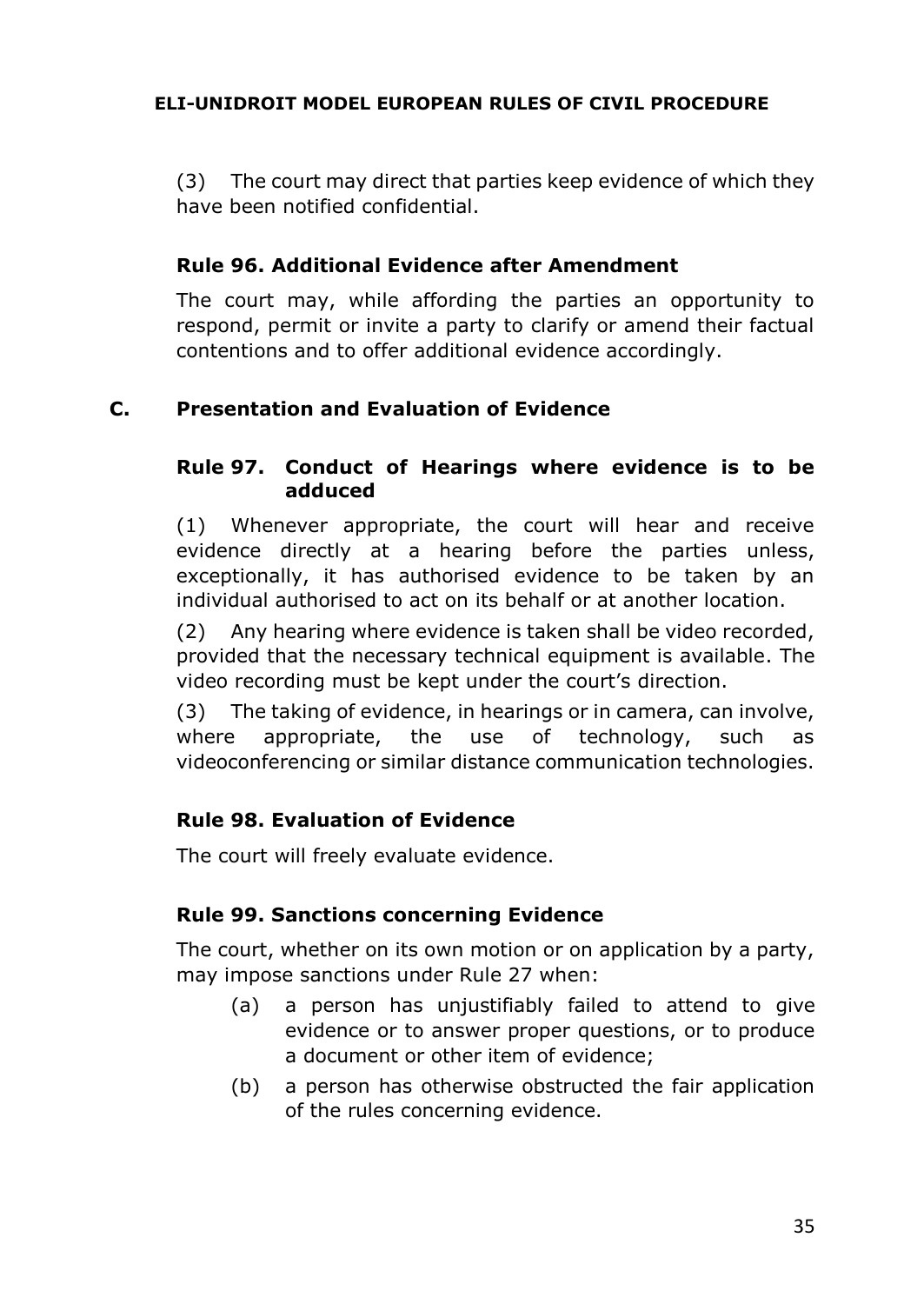# **SECTION 2 – Access to evidence orders**

### **Rule 100. General Framework**

When making orders under the Rules in this Part the court will give effect to the following principles:

- (a) as a general rule, each party should have access to all forms of relevant and non-privileged evidence;
- (b) in response to a party's application, under Rule 101, seeking access to evidence, the court will, if the application is granted, direct the production of relevant, non-privileged, and sufficiently identified evidence held or controlled by another party or, if necessary, by a nonparty, even if such production might be adverse to that person's interests.

# **Rule 101. Application for Access to Evidence**

(1) Subject to the considerations and procedure contained in these Rules, any claimant or defendant, or any prospective claimant who intends to commence proceedings, can apply to the court for an order securing access to relevant and non-privileged evidence held or controlled by other parties or non-parties.

(2) An application for an order securing access to evidence may include an application for the imposition of measures to protect or preserve evidence, including an application for provisional or protective measures under Part X.

(3) Material or information supplied under this rule only becomes evidence when it is formally introduced as such into the proceedings by a party or exceptionally by the court according to Rules 25 (3), 92 (2) and (3) and 107 (2).

### **Rule 102. Relevant Criteria where an application for access to evidence is made**

(1) A party or prospective party applying for an order for access to evidence must

(a) identify, as accurately as possible in the light of the circumstances of the case, the specific sources of evidence to which access is sought, or alternatively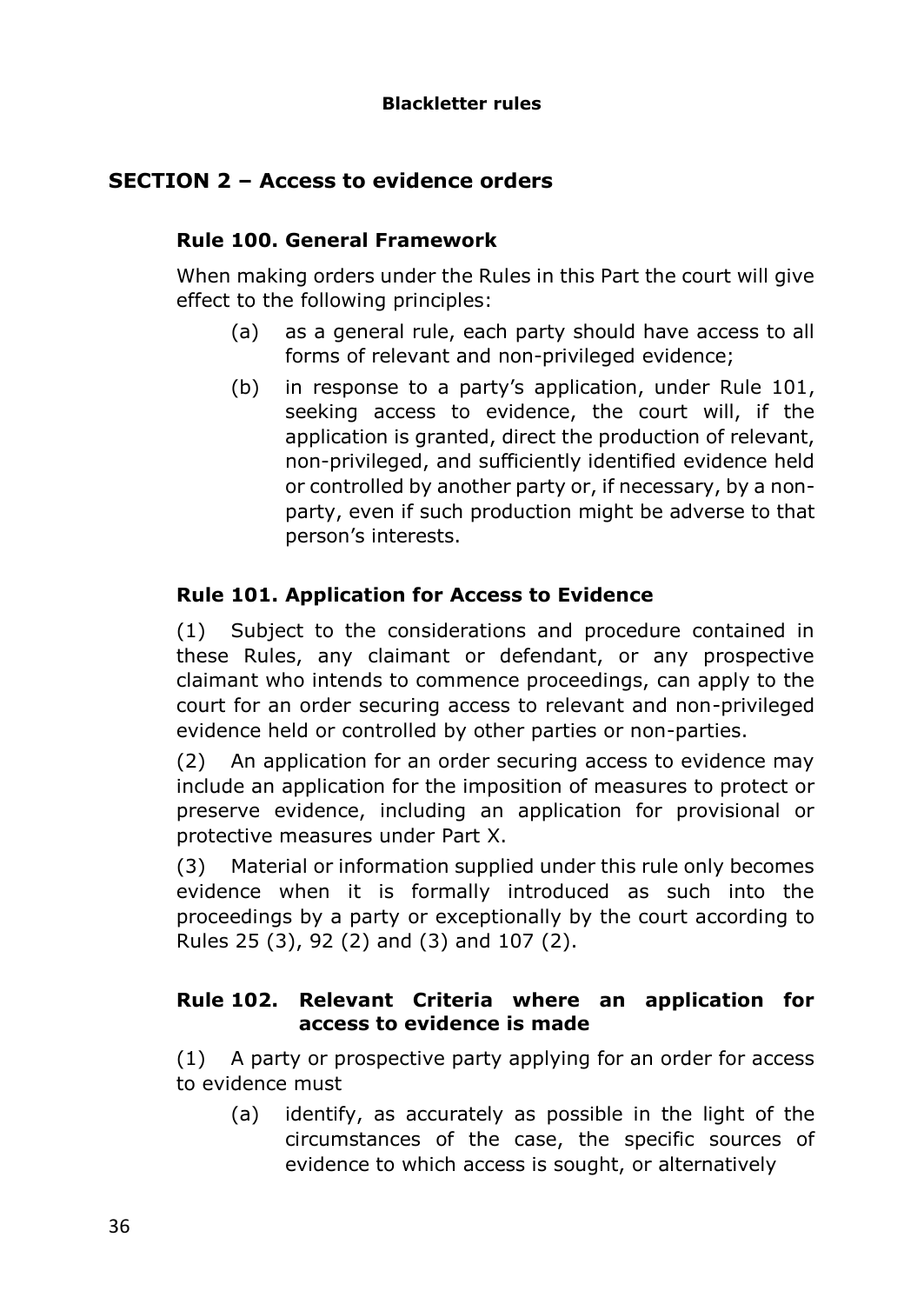(b) identify closely defined categories of evidence by reference to their nature, content, or date.

(2) An application must satisfy the court of the plausibility of the merits of the applicant's claim or defence by demonstrating that

- (a) the requested evidence is necessary for the proof or proposed proof of issues in dispute in proceedings or in contemplated proceedings;
- (b) the applicant cannot otherwise gain access to this evidence without the court's assistance; and
- (c) the nature and amount of evidence subject to the application is reasonable and proportionate. For this purpose the court will take into account the legitimate interests of all parties and all interested non-parties.

(3) If an application for access to evidence is made prior to the commencement of proceedings, the applicant must indicate with sufficient precision all elements necessary to enable the court to identify the claim for relief which the applicant intends to make.

(4) The court may not grant any application under this Rule which involves a vague, speculative, or unjustifiably wide-ranging search for information.

# **Rule 103. Confidential Information**

(1) The court shall consider whether an application under Rule 101 for access to evidence concerns or includes confidential information, especially in relation to non-parties. In so doing, the court must have regard to all relevant rules concerning the protection of confidential information.

(2) Where necessary, in the light of the circumstances of the case, the court, amongst other things, may make an order for access to evidence containing confidential information adjusted in one or more of the following ways in order to protect the relevant interest in maintaining confidentiality

- (a) redacting relevant sensitive passages in documents;
- (b) conducting hearings *in camera*;
- (c) restricting the persons allowed to gain access to or inspect the proposed evidence;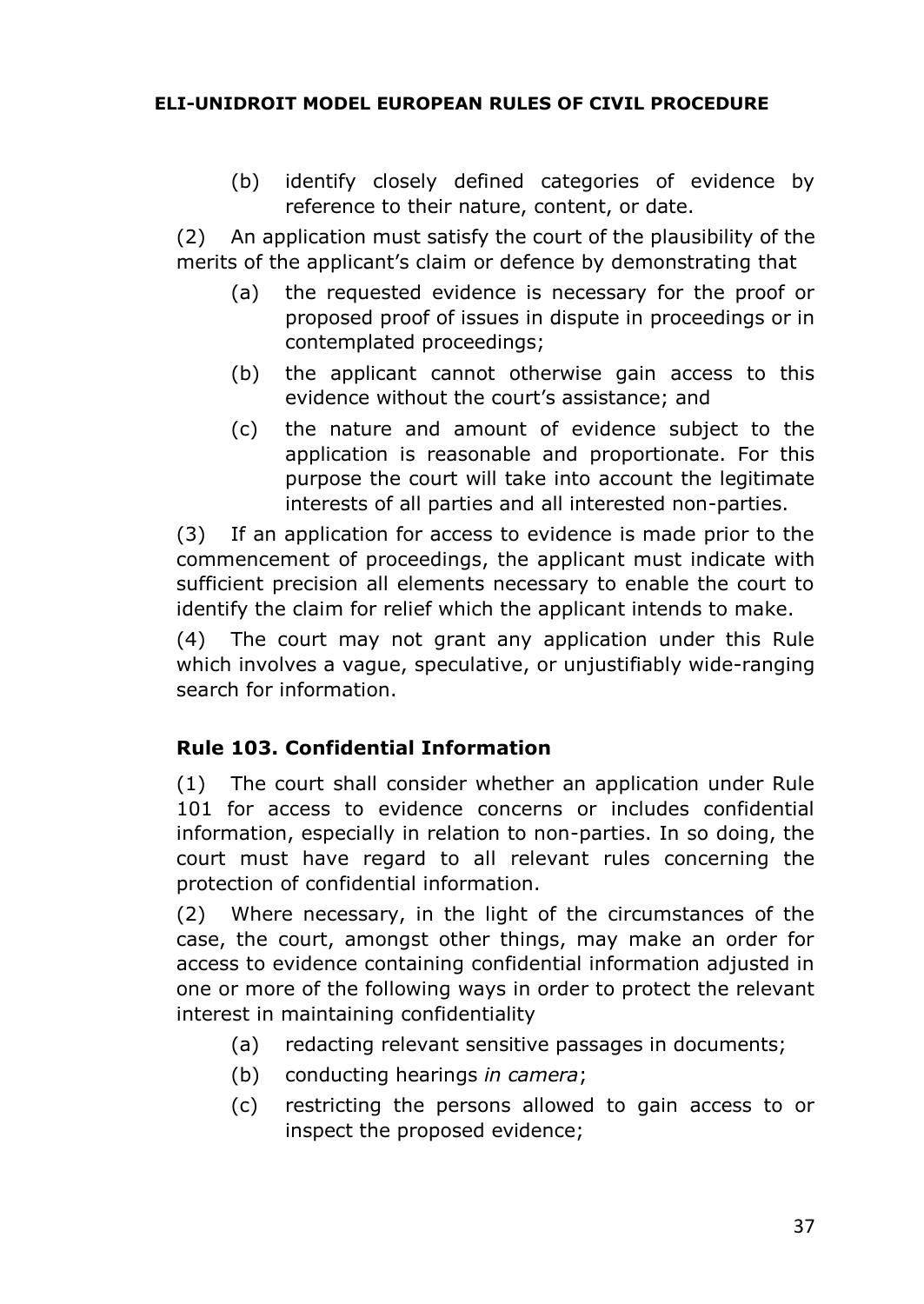#### **Blackletter rules**

- (d) instructing experts to produce a summary of the information in an aggregated or otherwise nonconfidential form;
- (e) writing a non-confidential version of a judicial decision in which passages containing confidential data are deleted;
- (f) limiting access to certain sources of evidence to the representatives and lawyers of the parties and to experts who are subject to a duty of confidentiality.

# **Rule 104. Sanctions for Breach of Confidentiality**

(1) If a person breaches any duty of confidentiality the aggrieved party may apply to the court for an order imposing one or more of the following sanctions

- (a) wholly or partially dismissing a party in breach's claim or defence, where the substantive proceedings are still pending;
- (b) declaring the party or other person in breach liable for damages and ordering payment of such compensation;
- (c) ordering the party in breach to pay the costs of the substantive proceedings irrespective of the outcome of those proceedings;
- (d) imposing on the party or the person in breach a fine appropriate to the breach;
- (e) imposing on the party's representative or representatives or the person in breach a fine appropriate to the breach.

(2) Any sanction imposed by the court under Rule 104(1) must be proportionate to the nature of the breach. In determining the proportionality of the sanction the court must take particular account of the fact that a breach occurred before proceedings on the merits were commenced, where that is the case.

# **Rule 105. Access to Evidence held by Public Authorities**

(1) Except where information is protected on public interest grounds, Government and other public agencies must comply with an order made under these Rules.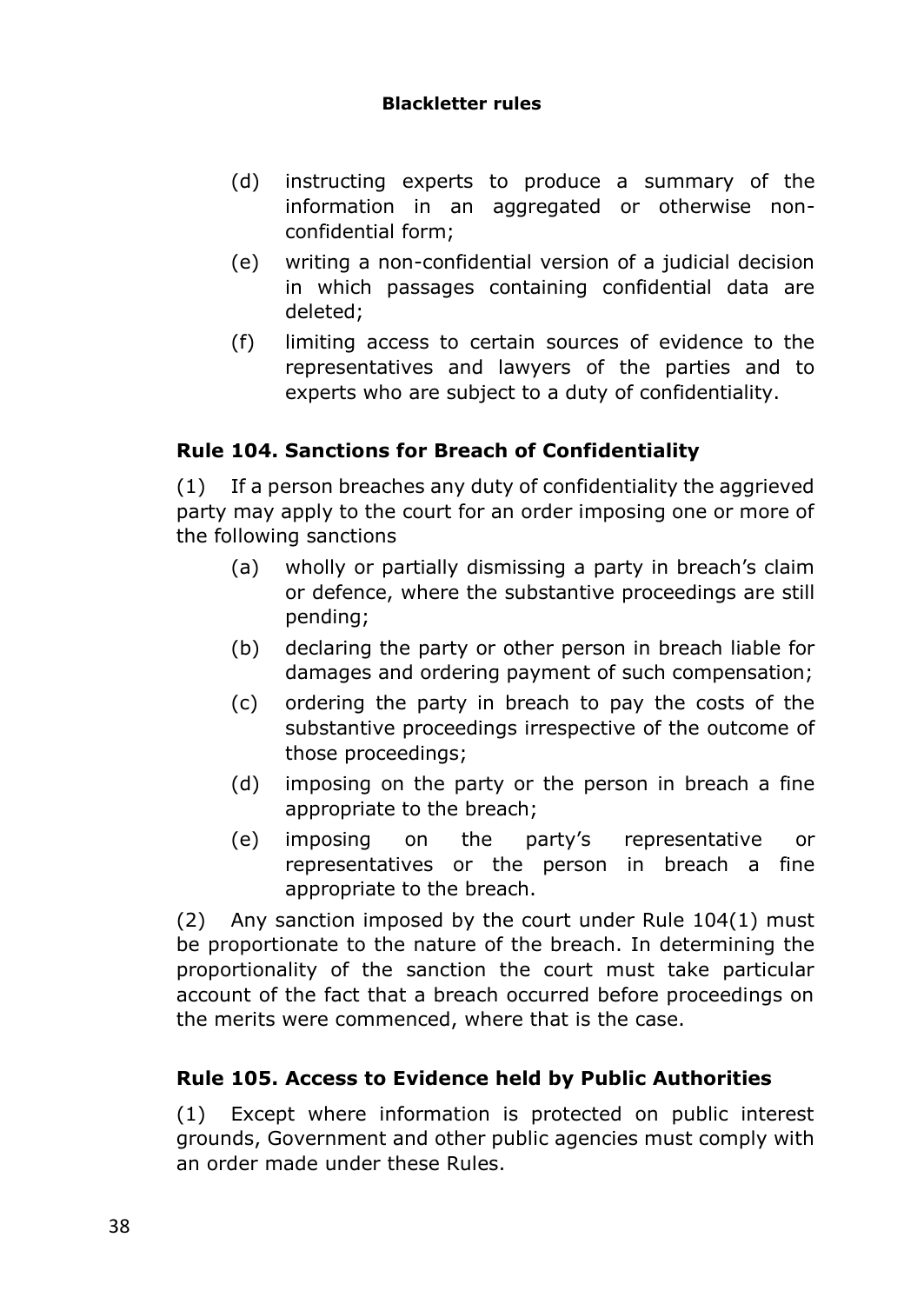(2) Where a Government or public agency seeks to refuse access to evidence on public interest grounds, they must provide the court with a reasoned explanation of the basis for their refusal and must satisfy with the requirements set out in Rule 91(5).

## **Rule 106. Time of Applications**

(1) Applications for access to evidence may be made prior to the initiation of proceedings, in a statement of claim, or in pending proceedings.

(2) If an order has been made prior to the initiation of proceedings, where appropriate, the successful applicant may be required to initiate proceedings within a specified, reasonable, period of time. If the applicant fails to comply with this requirement the court may set aside the order, direct the return of any evidence supplied to the applicant further to the order, impose an appropriate sanction on the party in default, or make any other appropriate order.

#### **Rule 107. The Process for Granting Access Orders**

(1) The court shall determine an application for an order under Rule 101(1) for access to evidence according to Rule 50.

(2) Orders under Rule 101(1) may be made by the court on a without-notice basis in very exceptional cases only. Where it does so it must permit parties and affected non-parties to be heard at a with-notice hearing.

(3) If applications for access to evidence are made prior to the commencement of proceedings the court should ordinarily determine the application only after giving any affected party or non-party an opportunity to respond and make representations concerning the grant of the order, its scope and proposed implementation.

(4) The party or non-party from whom access to evidence is sought may apply for the grant of a different but no less effective form or method of access. Such an application must demonstrate that the proposed alternative will be less burdensome to the party to whom it is to provide access.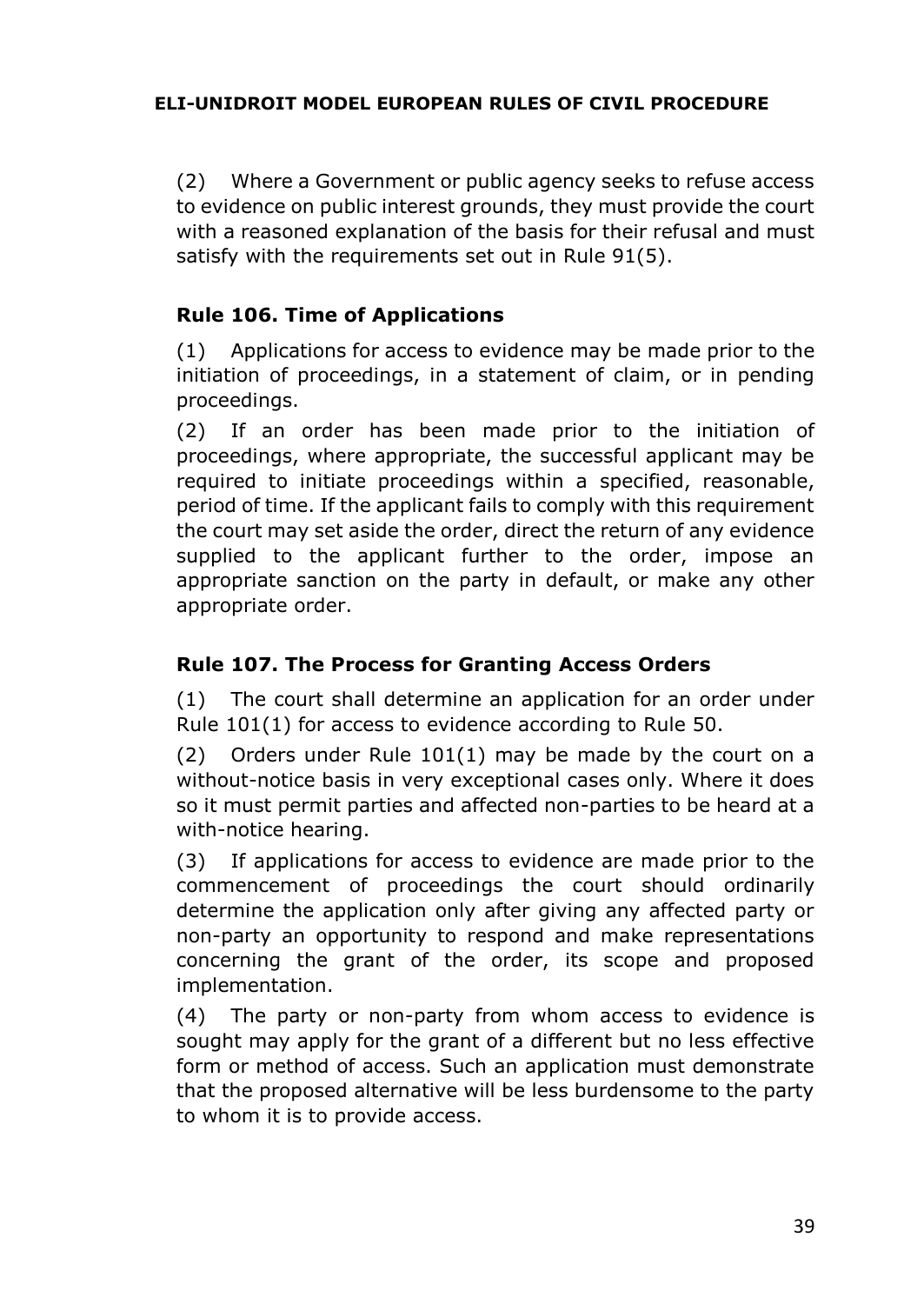## **Rule 108. Costs and Security**

(1) The cost of implementing an order for access to evidence shall be borne by the applicant. Where appropriate the court may require the applicant to make an immediate payment of costs to a party or non-party against whom the order is made.

(2) The court may, upon the application of the person against whom an order for access to evidence is made, order security to be given by the party in whose favour the order is made. The order shall be for any predictable expense to be incurred in the implementation of that order. If security is required by the court, it must be provided before any order for access can be given effect.

(3) At the conclusion of the proceedings the court may determine the incidence of costs differently from the general rule.

#### **Rule 109. Implementation**

The court shall ensure that any such necessary and practical steps required to implement orders for access to evidence are implemented fairly and effectively. Such steps may include:

- (a) issuing directions concerning the appropriate place and manner in which the order is to be carried out;
- (b) directing that the applicant may be assisted by an expert;
- (c) or, by making any relevant order under Part X of these Rules.

#### **Rule 110. Non-compliance with Access Orders**

(1) The court may impose any one or more of the following sanctions upon any party or non-party who is subject to, and aware of, an order requiring the giving of access to evidence, and destroys or conceals such evidence, or otherwise renders it impossible to carry out the order successfully

- (a) declaring as admitted the facts which form the subjectmatter of the relevant order for access to sources of evidence;
- (b) treating the defendant or prospective defendant as having impliedly conceded the basis or any relevant part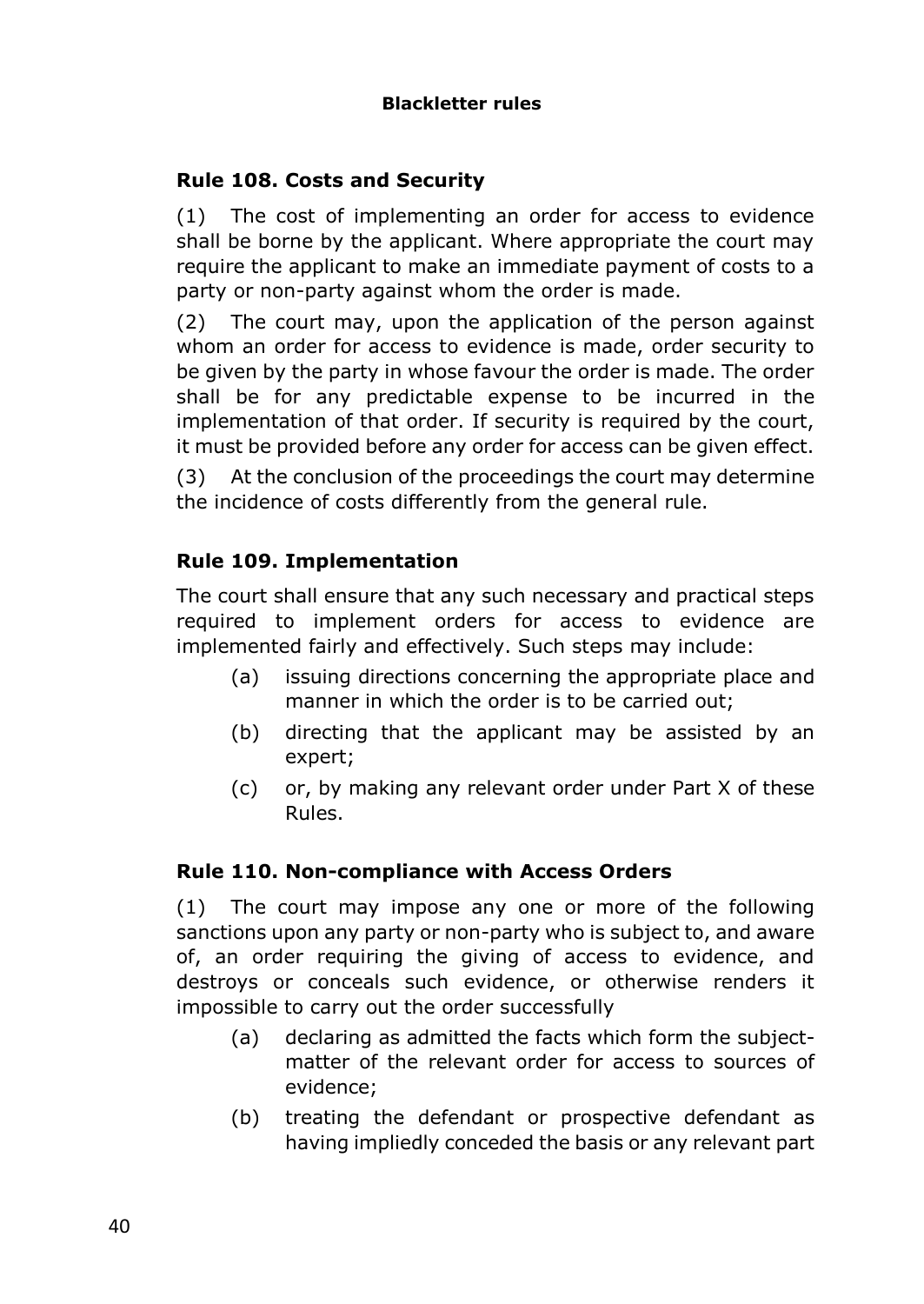of the claim which has been made or which was proposed by the applicant;

(c) imposing on the relevant respondent to the order (and in accordance with the relevant court's established disciplinary powers) an appropriate penalty per day of delay in implementing the order.

(2) An order made under Rule 110(1) must be proportionate to the nature of the non-compliance and may only be made on application of the party in whose favour the order requiring access to evidence was made.

(3) This Rule is without prejudice to any other sanctions or disciplinary procedural measures available to the court, including measures according to Rules 27 and 99.

# **SECTION 3 – Types of evidence**

#### **A. Documents**

#### **Rule 111. Documentary and Electronic Evidence**

(1) Parties may offer any relevant document as evidence.

(2) Document means anything in which information is recorded or maintained in any form, including but not limited to paper or electronic form. Information may be recorded in writing, pictures, drawings, programmes, voice messages, or electronic data, including e-mail, social media, text or instant messages, metadata, or other technological means. It may be maintained electronically on, but not limited to, computer, portable electronic devices, cloud-based or other storage media.

(3) Documents that a party maintains in electronic form must ordinarily be submitted or produced in electronic form, unless the court orders otherwise.

(4) Parties may challenge the authenticity of any document submitted as evidence. In such a case, the court must order the parties to take such steps as are necessary to establish the document's authenticity.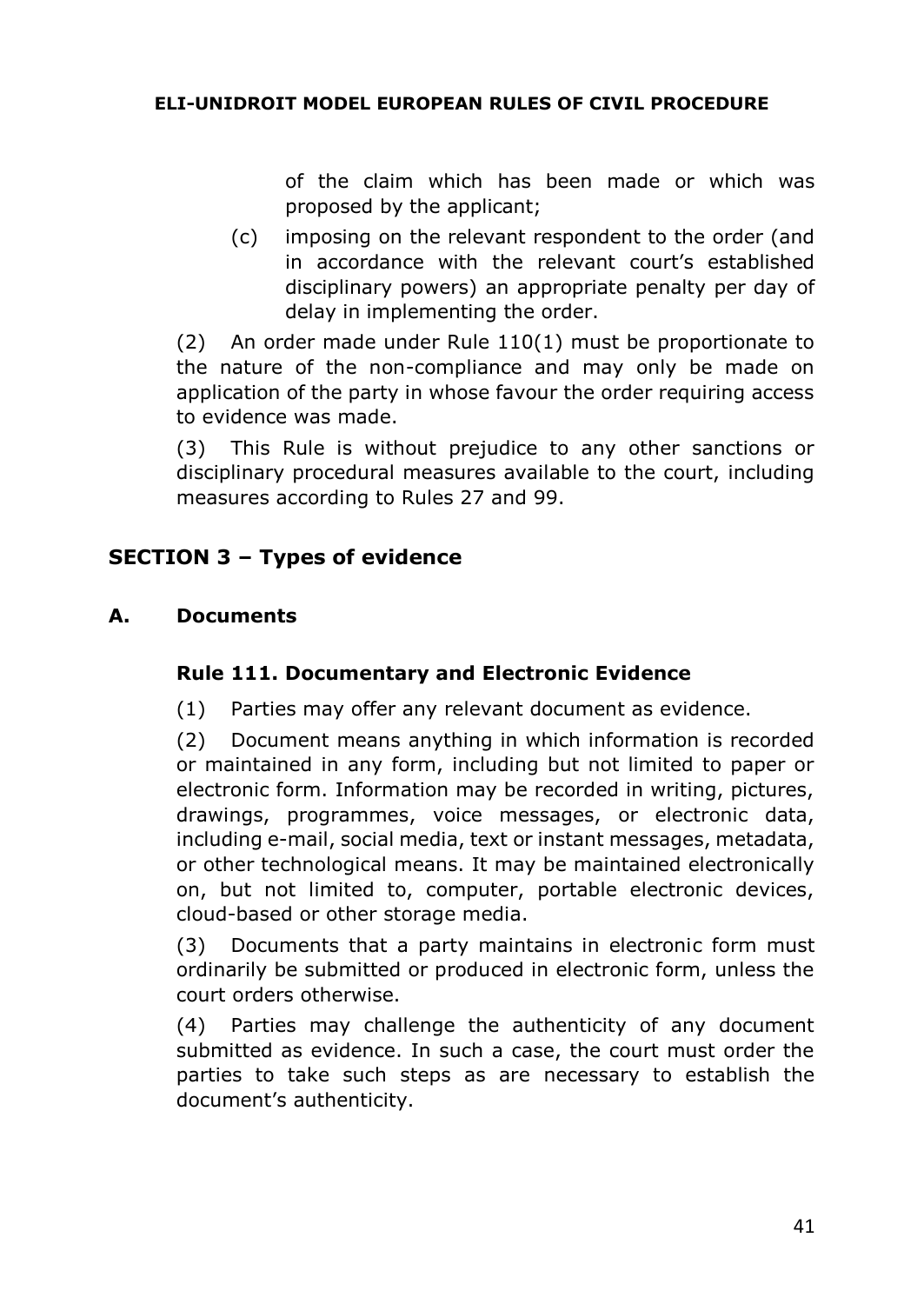### **Rule 112. Authentic Instruments**

(1) An authentic instrument is a document, which has either been formally drawn up or the authenticity of which has been certified by a public authority.

(2) Electronically recorded authentic instruments have the same probative force as those recorded in paper.

#### **Rule 113. Documents: Language and Translation**

(1) On the application of a party or on the court's own motion, any document shall be produced in or translated into a language of the court.

(2) Translation of lengthy or voluminous documents may be limited according to Rule 20(2).

## **B. Testimonial Evidence**

#### **Rule 114. Witnesses of Fact**

(1) Subject to considerations of relevance, admissibility, case management and privilege or immunity, a party may present the evidence of any witness of fact.

(2) If a witness whose evidence satisfies the requirements of Rule 114(1) refuses to give evidence, whether in whole or in part, they can be ordered to do so by the court.

(3) A witness is under an obligation to tell the truth while giving their evidence. The court may require a witness to give their evidence under oath. The court may instruct the witness accordingly prior to the examination.

#### **Rule 115. Witness evidence**

(1) Ordinarily, witness evidence should be received orally. The court may, however and upon having received submissions from the parties on the issue, require that such evidence be given initially in writing. Such written evidence must be supplied to all other the parties in advance of the hearing where the witness is to give oral evidence. Oral evidence at a hearing may be limited to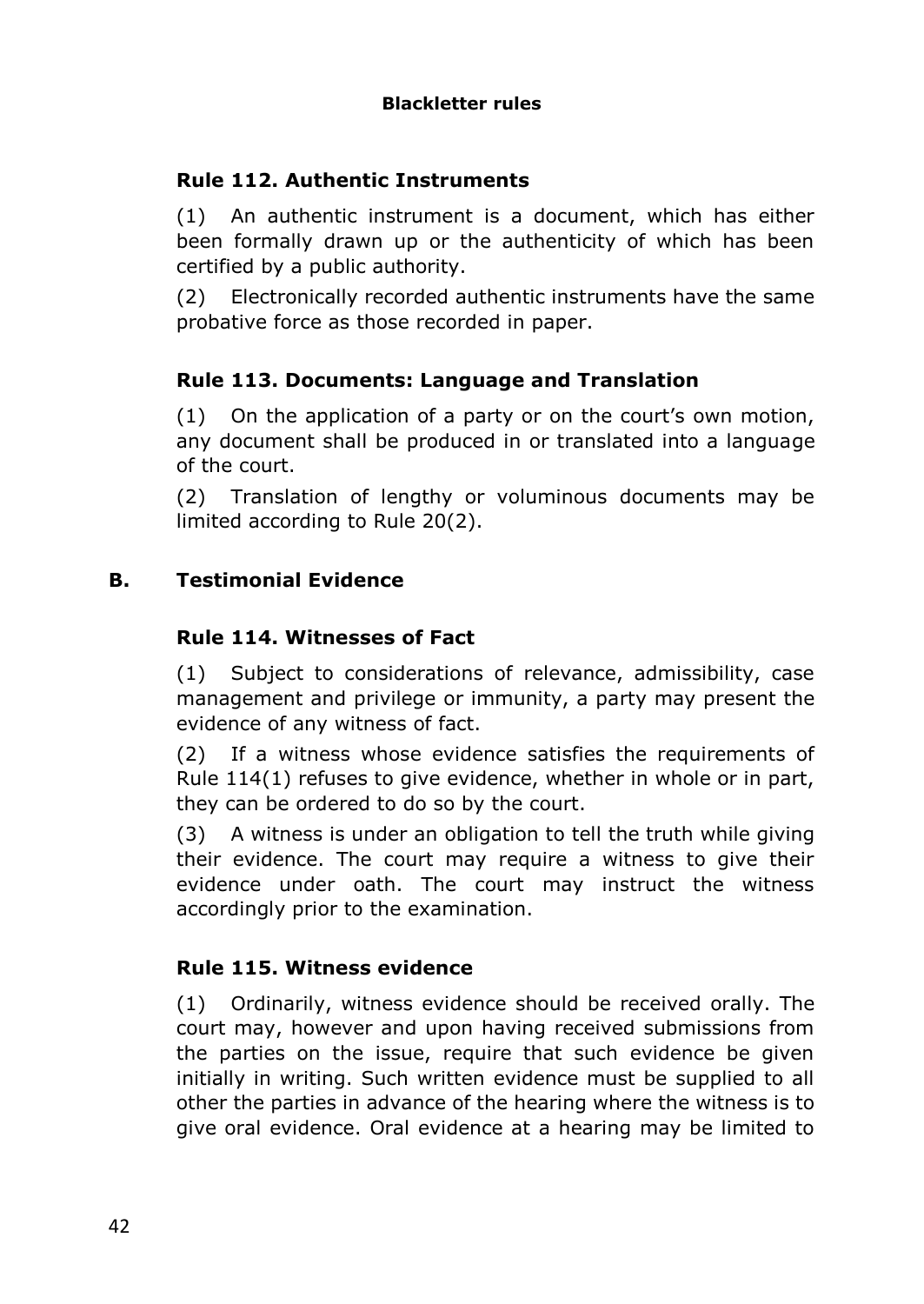supplemental questioning following the presentation of a witness's written evidence.

(2) Each witness shall appear in person unless the court allows the use of video-conferencing or of similar technology with respect to that witness.

(3) A person giving evidence may be questioned first by the court or the party adducing their evidence. Where a witness has first been questioned by the court or by party other than the one adducing their evidence, that party must be given the opportunity to put supplemental questions directly to the witness.

(4) Parties may challenge the reliability of witness evidence.

# **Rule 116. Witnesses: Language and Translation**

(1) Where a witness is not competent in an official language in which the proceeding is being, or may be, conducted interpretation or translation must be provided by the court.

(2) Where appropriate, and with the court's and parties' consent, a witness may testify in a language other than the official language of proceedings.

# **Rule 117. Witness Statements**

(1) A party may, with the court's consent, present a written statement of sworn testimony from any person. Such a statement must be in their own words and contain their testimony about relevant facts.

(2) The court, in its discretion, may consider such written statements as if they were made by oral testimony at a hearing before the court.

(3) A party may apply for an order requiring the personal appearance of the author of such a written statement before the court. Where such an order is made, the witness may be examined by way of supplemental questioning by the court or the opposing party.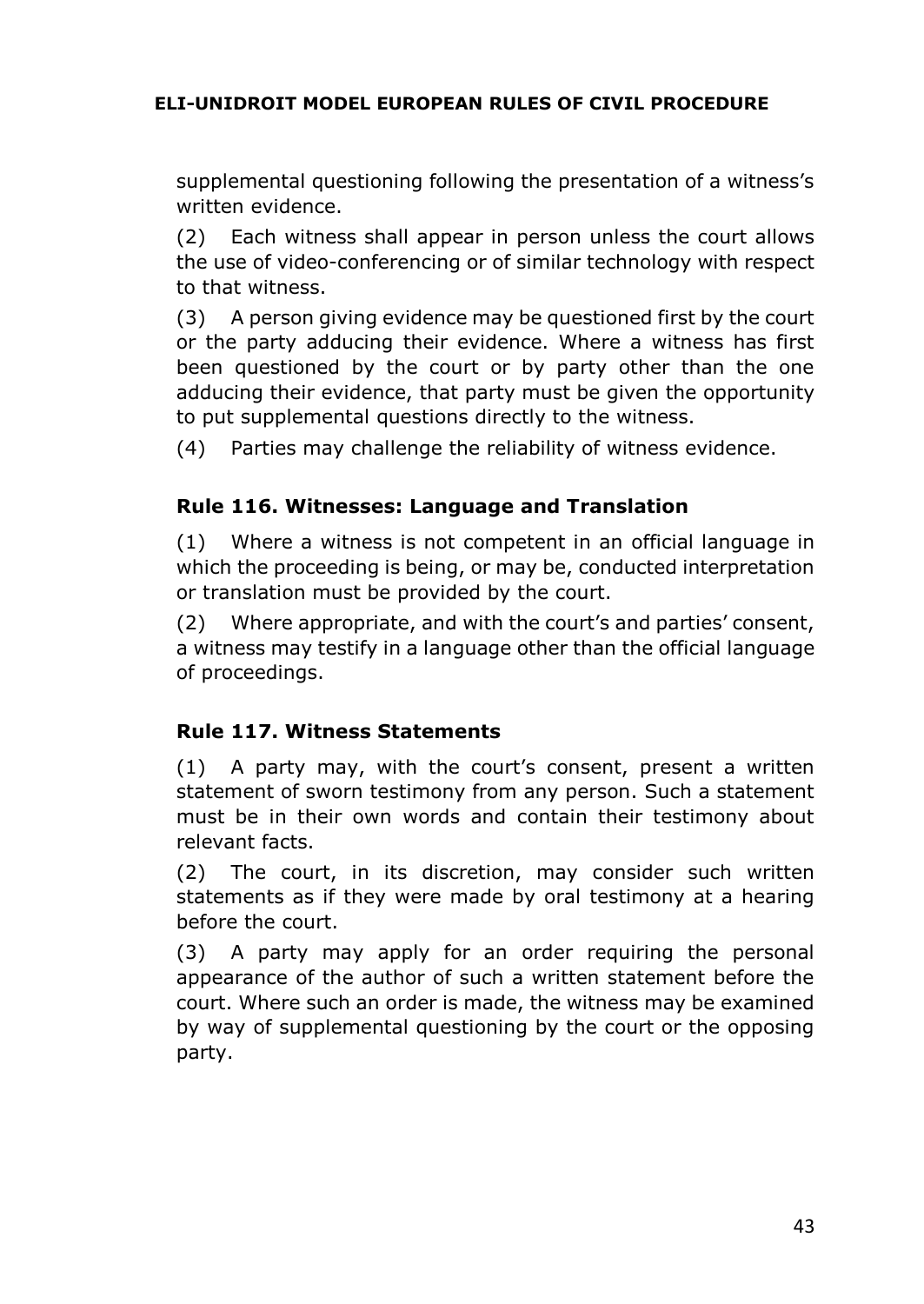# **C. Examination of Parties**

#### **Rule 118. Examination of Parties and Consequences of Refusal to Respond**

(1) The court may accord evidentiary effect to any statement made by a party that has been questioned before the court. Rule 114(3) applies correspondingly.

(2) Each party shall be given an opportunity to question their opponent in front of the court on relevant issues of fact.

(3) The court can draw relevant inferences if a party unjustifiedly refuses to appear at a hearing or to answer any relevant question put to them by their opponent or by the court or refuses to swear an oath.

(4) If the party to be questioned is a legal person, it shall provide the identity of the natural person or persons who participated directly in the relevant course of events on its behalf, in order for them to be questioned, provided they can still be considered as a representative of that legal person. The court may draw relevant inferences if a legal person fails, without justification, to provide this information.

#### **D. Expert Evidence**

#### **Rule 119. Party-appointed Experts**

Parties may present expert evidence on any relevant issue for which such evidence is appropriate. They may do so through an expert of their choice.

#### **Rule 120. Court-appointed Experts**

(1) The court may appoint one or more experts to give evidence on any relevant issue for which expert evidence is appropriate, including foreign law.

(2) Experts can be individuals or legal entities. In the case of legal entities at least one individual must assume responsibility for the expert's report.

(3) If the parties agree upon an expert, the court ordinarily should appoint that expert.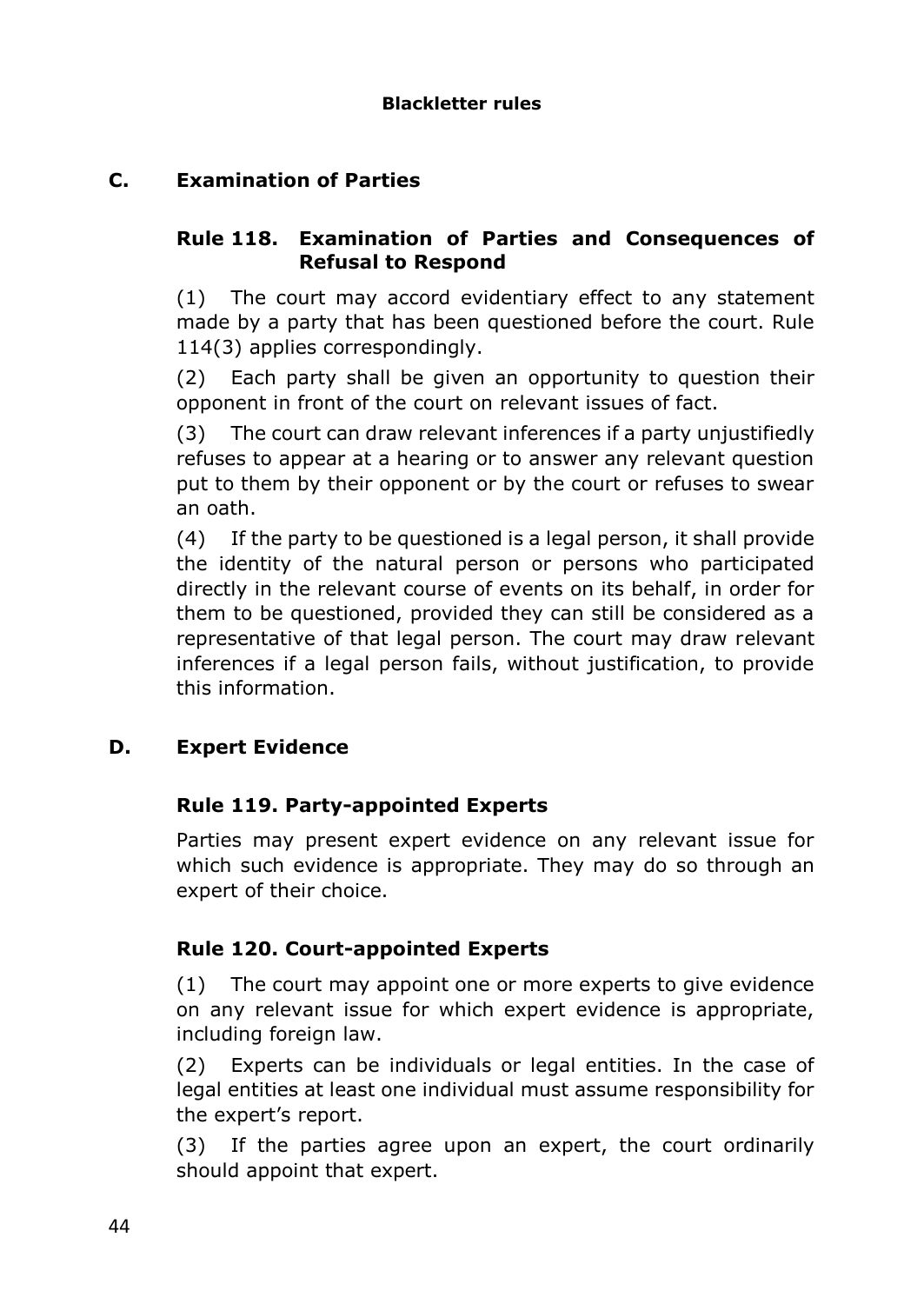(4) Parties may object to the appointment of a court-appointed expert on grounds of bias. Where there is a reasonable apprehension of bias, the court must either, as relevant, refuse to appoint the expert, rescind their appointment or set aside their evidence in its entirety.

## **Rule 121. Instructions to Court-appointed Experts**

(1) The court shall instruct experts concerning the issues on which they are to provide evidence. It should set reasonable time limits within which any such expert should submit their written report or reports.

(2) In an appropriate case, the court may extend or limit the scope of its instructions to an expert. It may also vary any time limit for submission by an expert of their report.

(3) The court must inform the parties of any orders given or varied under this Rule.

(4) Where a party objects to the nature or scope of instructions given by the court to an expert, it may apply to the court to vary those instructions.

#### **Rule 122. Duties of Experts**

(1) An expert, whether appointed by the court or by a party, owes a duty to the court to present a full, objective and impartial assessment of the issue addressed.

(2) No expert may give evidence outside their field of expertise. An expert may also refuse to give evidence for the same reasons a witness may refuse to give evidence.

(3) An expert must not delegate their task to third parties unless authorised to do so by the court.

(4) Where an expert, without a reasonable explanation, fails to render their evidence within time limits set by the court, the court may impose appropriate sanctions.

# **Rule 123. Expert Access to Information**

(1) Court-appointed experts should be provided with access to all relevant and non-privileged information necessary to enable them to prepare their written report.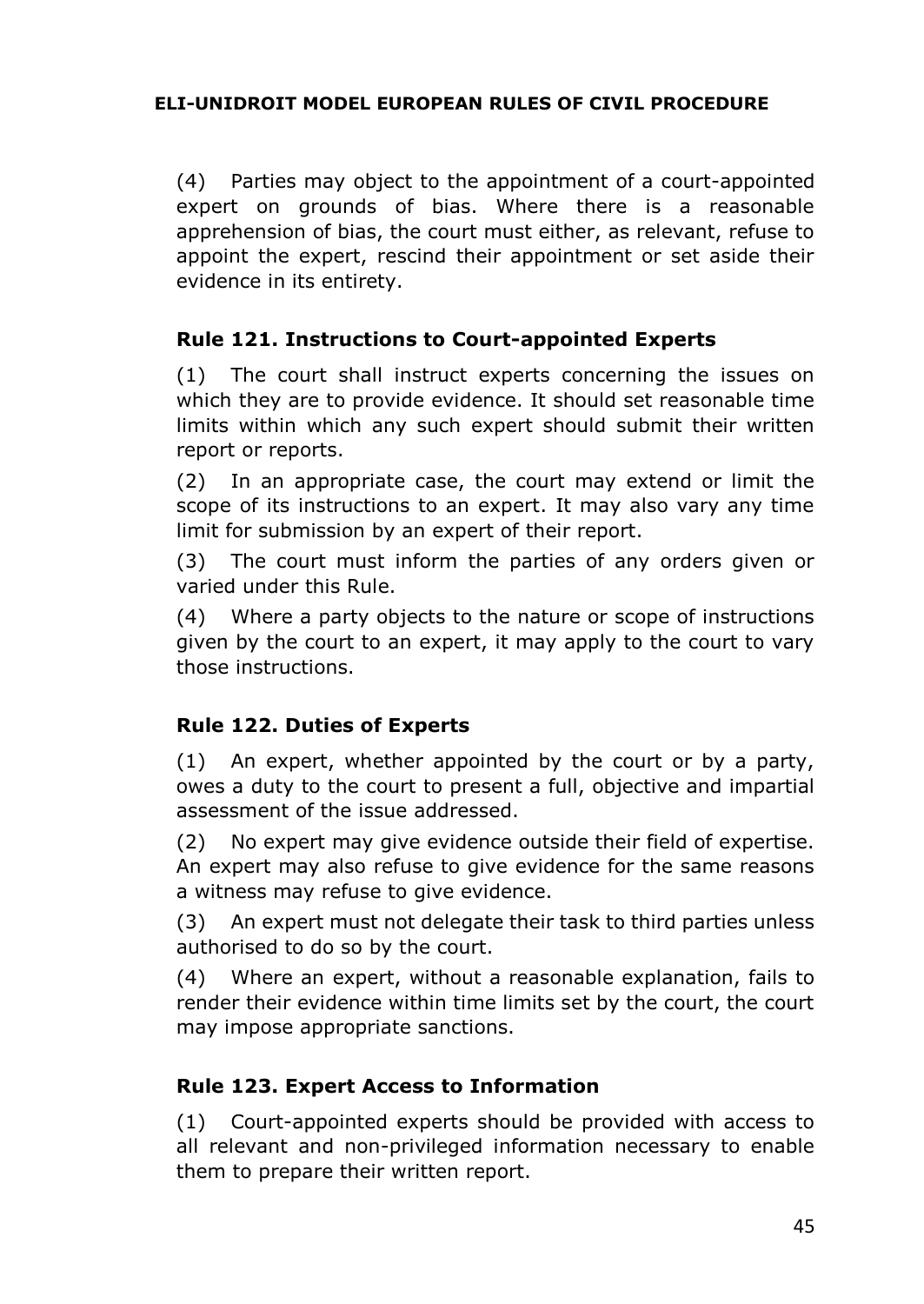#### **Blackletter rules**

(2) In particular, a court-appointed expert may ask a party to provide any information, to provide access to any documents, permit inspection of property or entry upon land for the purposes of inspection, to the extent that such are relevant and material to the proceedings.

(3) In appropriate circumstances, an expert may examine a person or have access to information derived from a physical or mental examination of that person.

# **Rule 124. Expert Reports and Oral Evidence**

(1) Expert evidence should ordinarily be given in the form of a written report. However, in simple cases, the court may order that expert evidence be given orally.

(2) An expert may give oral testimony to explain their written report either on the court's request or on the application of any party. Subject to any applicable legal provisions, such oral testimony may be given at a hearing or via any appropriate means of distance communication, such as, but not limited to, videoconferencing.

(3) The court may require an expert to give their evidence, whether that is in the form of a written report or by way of oral testimony, on oath.

(4) Where an expert gives oral testimony, parties may only ask the expert questions that are relevant to their report.

(5) If a party-appointed expert fails to appear when duly summoned to attend an oral hearing, and does so without a valid reason, the court may disregard that expert's written report.

#### **Rule 125. Costs**

(1) The fees and expenses of a court-appointed expert shall form part of the costs of the proceedings. The court may order that a party who applies for an expert to be appointed pay their fees in advance.

(2) The fees and expenses of a party-appointed expert shall only be recoverable from the other party if the court so orders.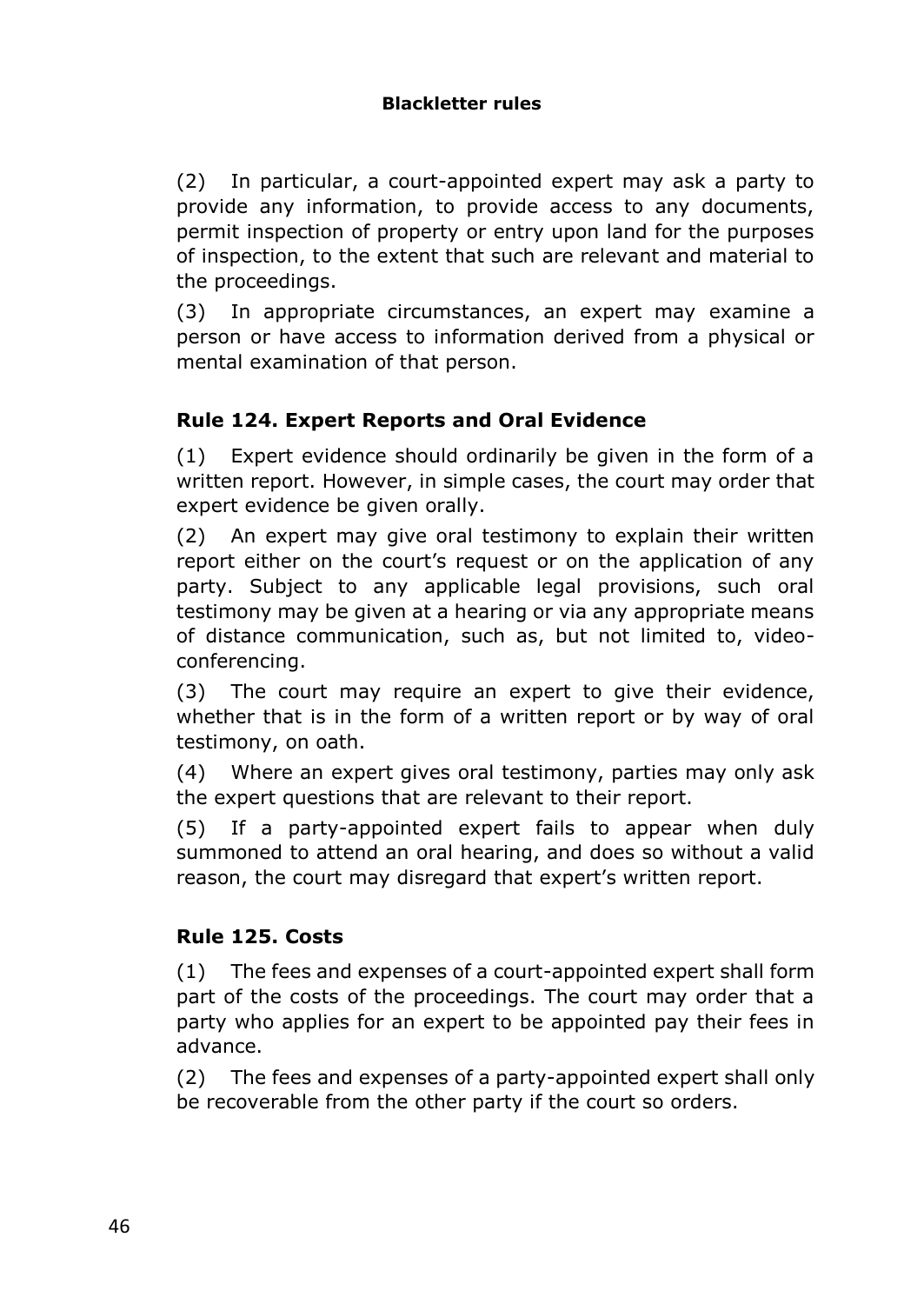## **E. Judicial Inspection**

#### **Rule 126. Judicial Inspection in General**

(1) A party may apply for an order permitting the examination of persons or things. To facilitate such an examination the court may authorise access to evidence, including access to land or private premises. To ensure the adequacy of inspection, access may be subject to such conditions as the court considers just with regard to the special circumstances of the case and in accordance with applicable law.

(2) A party may apply for permission to carry out a physical or mental examination of a person. The court, in consultation with the parties, shall determine the timing and arrangements for such an examination.

(3) The court may inspect or require the inspection of evidence by a court-appointed or party-appointed expert, as it deems appropriate.

(4) Parties and their representatives may attend an inspection or examination ordered under this Rule, unless the court provides otherwise.

(5) In this Rule and in Rule 127(1), 'things' refers to any physical or electronic item, movable or immovable elements of such items.

#### **Rule 127. Non-Parties and Judicial Inspection**

(1) The court may order non-parties to produce things for inspection by the court or a party.

(2) The provisions set in Section 2 of Part VII of these Rules apply to any order to be made or made under Rule 127(1).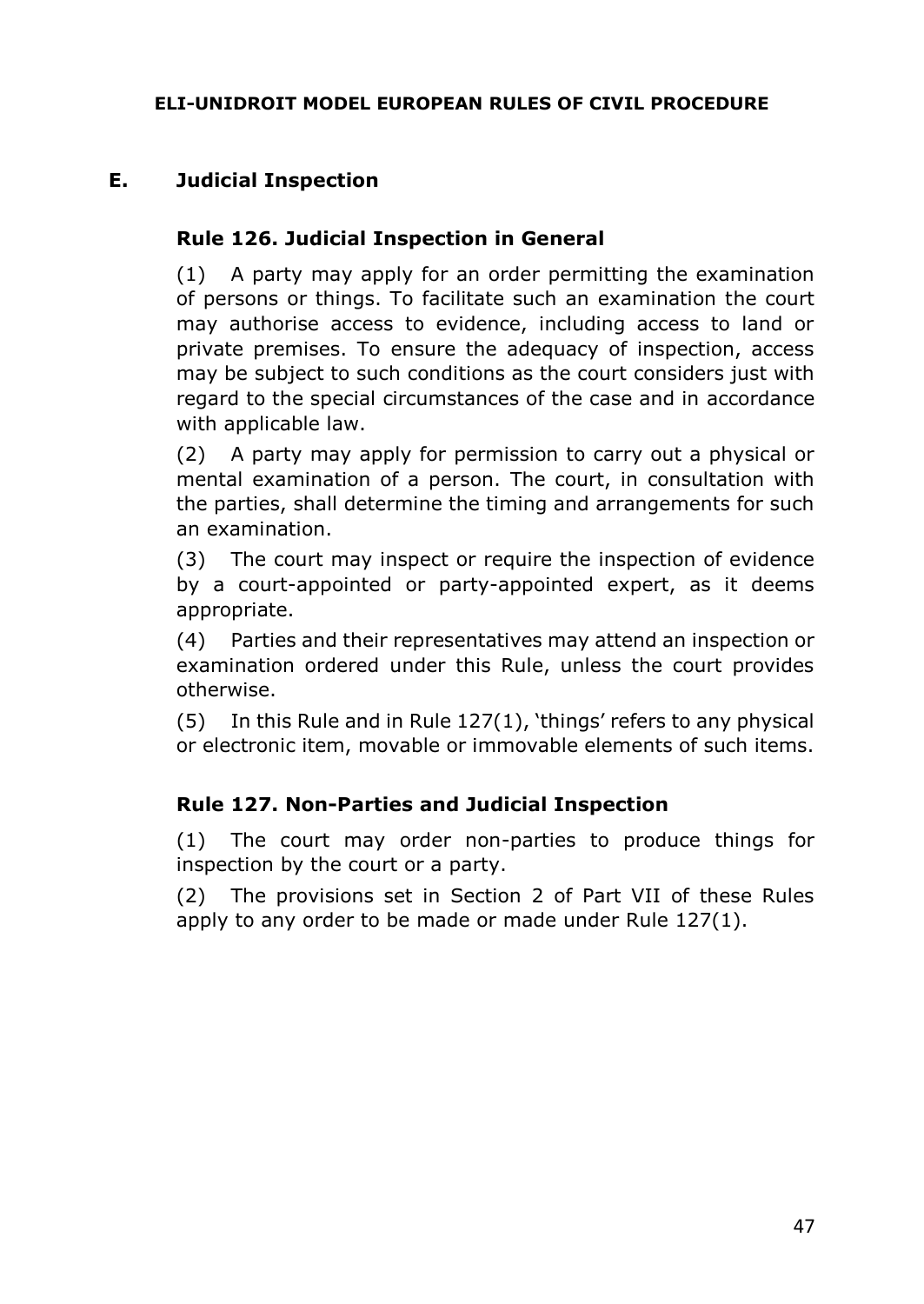#### **Blackletter rules**

# **SECTION 4 - Cross-border issues**

### **A. In the European Union**

## **Rule 128. Cross-border Evidence-Taking within the European Union**

(1) When evidence has to be taken in another European Union Member State and when access is needed to evidence located in another Member State, the court and the parties may rely on the provisions of Council Regulation (EC) No 1206/2001 of 28 May 2001 on cooperation between the courts of the Member States in the taking of evidence in civil or commercial matters.

(2) Without prejudice to the application of Council Regulation (EC) No 1206/2001 of 28 May 2001 on cooperation between the courts of the Member States in the taking of evidence in civil or commercial matters,

- (a) the court may directly summon a witness residing in another Member State;
- (b) the court may appoint an expert to submit a report, the preparation of which requires the undertaking of activities (inspection of persons or premises located) in another Member State;
- (c) a party or non-party, to whom an order for access to evidence is addressed, and who is residing or domiciled in the Member State of the court, is under a duty to produce the required documents and evidence, even if they are located in a Member State different to the one of the court issuing the order;
- (d) a court may address an order for access to evidence to prospective parties and to non-parties domiciled in another Member State.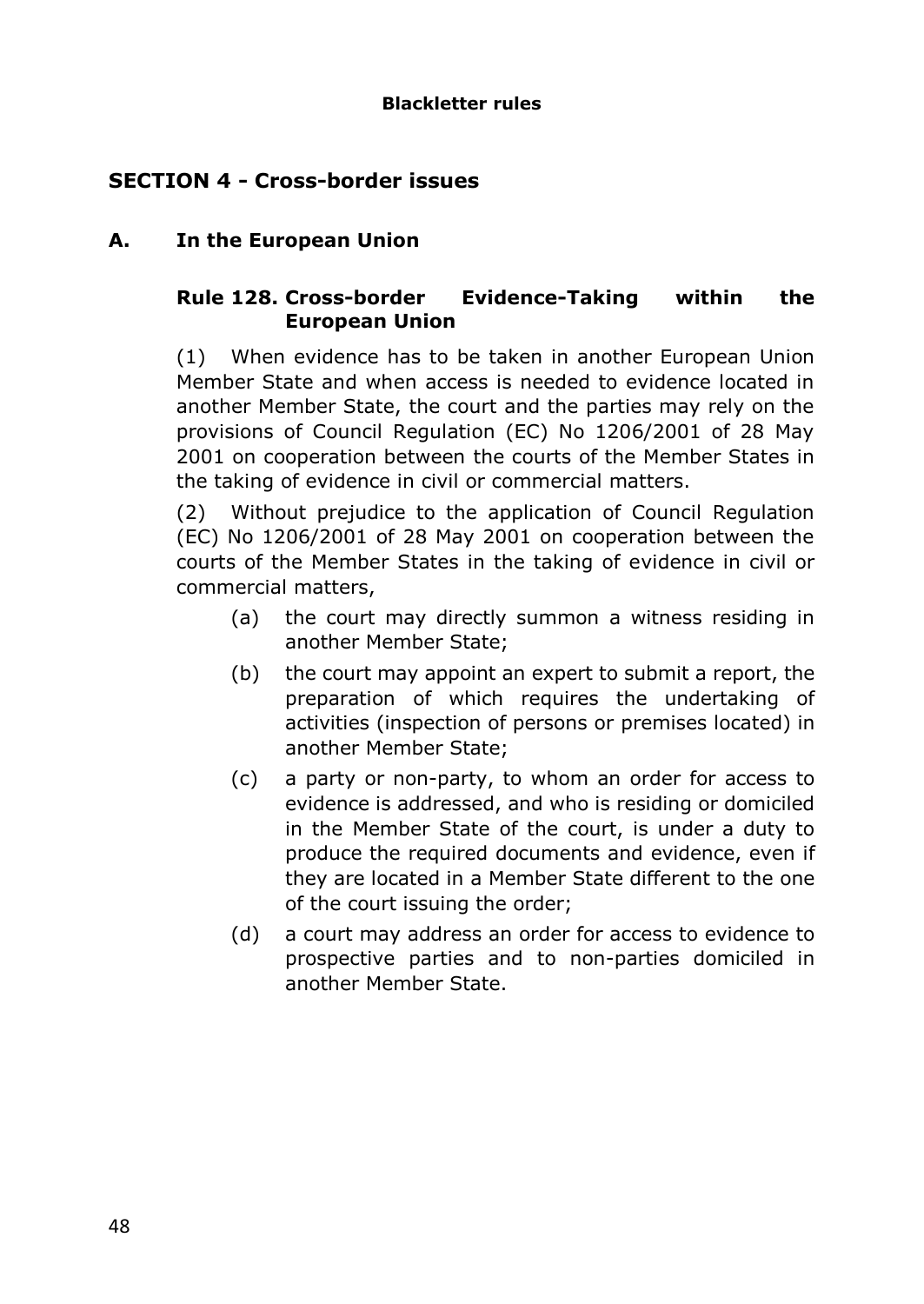#### **B. Outside the European Union**

#### **Rule 129. Cross-border Evidence Taking of outside the European Union**

When evidence needs to be taken outside the European Union or when the addressee of an order for access to evidence has no domicile or habitual residence within the European Union, the court and the parties may rely on the provisions of the Convention on the taking of evidence abroad in civil or commercial matters (Hague Evidence Convention of 18 March 1970) or of other relevant international conventions.

## **PART VIII – JUDGMENT,** *RES JUDICATA* **AND** *LIS PENDENS*

#### **SECTION 1 – General Part**

#### **Rule 130. Types of judgment**

- (1) The court may give
	- (a) a final judgment, which is a judgment deciding the whole of a claim for relief;
	- (b) a judgment deciding part of a claim for relief (a partial judgment);
	- (c) where more than one claim for relief is made, a final judgment deciding one or more, but not all, of the claims for relief;
	- (d) a judgment on preliminary procedural issues or on specific legal issues on the merits (see Rule 66);
	- (e) a judgment in default.

(2) Where the court gives a judgment that does not decide the whole of a claim for relief, the proceedings continue in respect of such parts for which judgment has not been given. If the court's judgment on a part of the claim for relief, on a procedural issue, or on legal issues on the merits is subject to appeal the court may exercise its discretion whether to continue or stay the proceedings according to the circumstances of the case.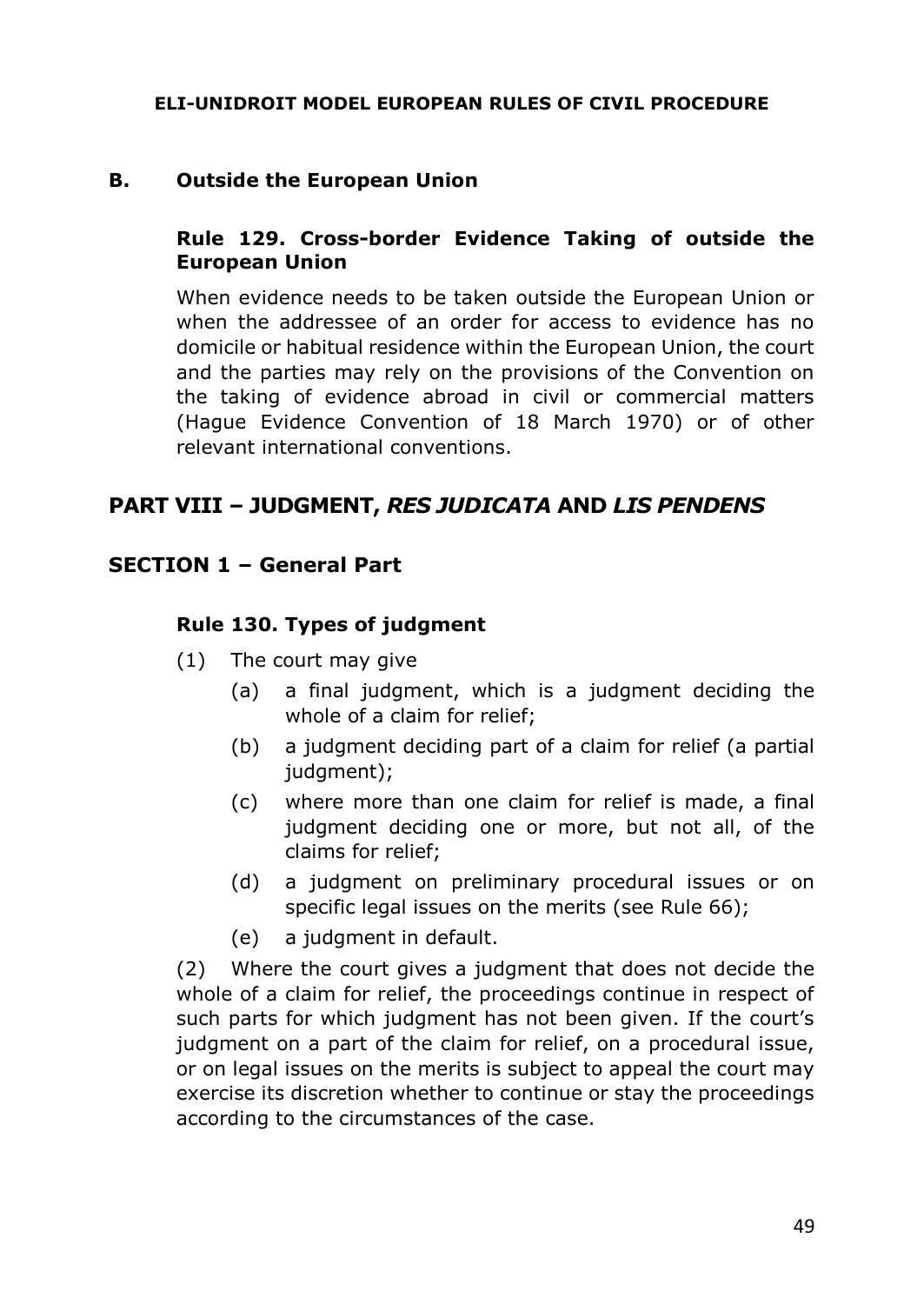# **Rule 131. Structure of a judgment**

A judgment must contain

(a) the court's designation and composition;

the place and date of the judgment;

(b) the names of the parties and, if applicable, of their lawyers;

the relief claimed;

the order of the court;

- (c) the legal and factual grounds for the judgment;
- (d) the signature of the judge or judges, if necessary;
- (e) the signature of the court clerk, if necessary; and
- (f) where relevant, information on formal requirements of any available means to challenge the decision.

# **Rule 132. Contents of judgments**

(1) A judgment, depending on the nature of the relief claimed, may

- (a) order a defendant to do or not to do something,
- (b) create, alter or terminate a legal relationship,
- (c) make a declaration of rights, or
- (d) dismiss the claim for relief either on procedural grounds or where it determines it to be without merit.

(2) The court may only grant a declaratory judgment, including a negative declaratory judgment, if the claimant can establish that they have a legitimate interest in obtaining the declaration sought.

#### **Rule 133. Procedural requirements of judgments on the merits**

The court may only give a judgment on the merits when it is satisfied that

- (a) the parties have litigation capacity according to Rules 29(2)-31, 34, 35, and 45-46;
- (b) the court has subject matter and territorial jurisdiction;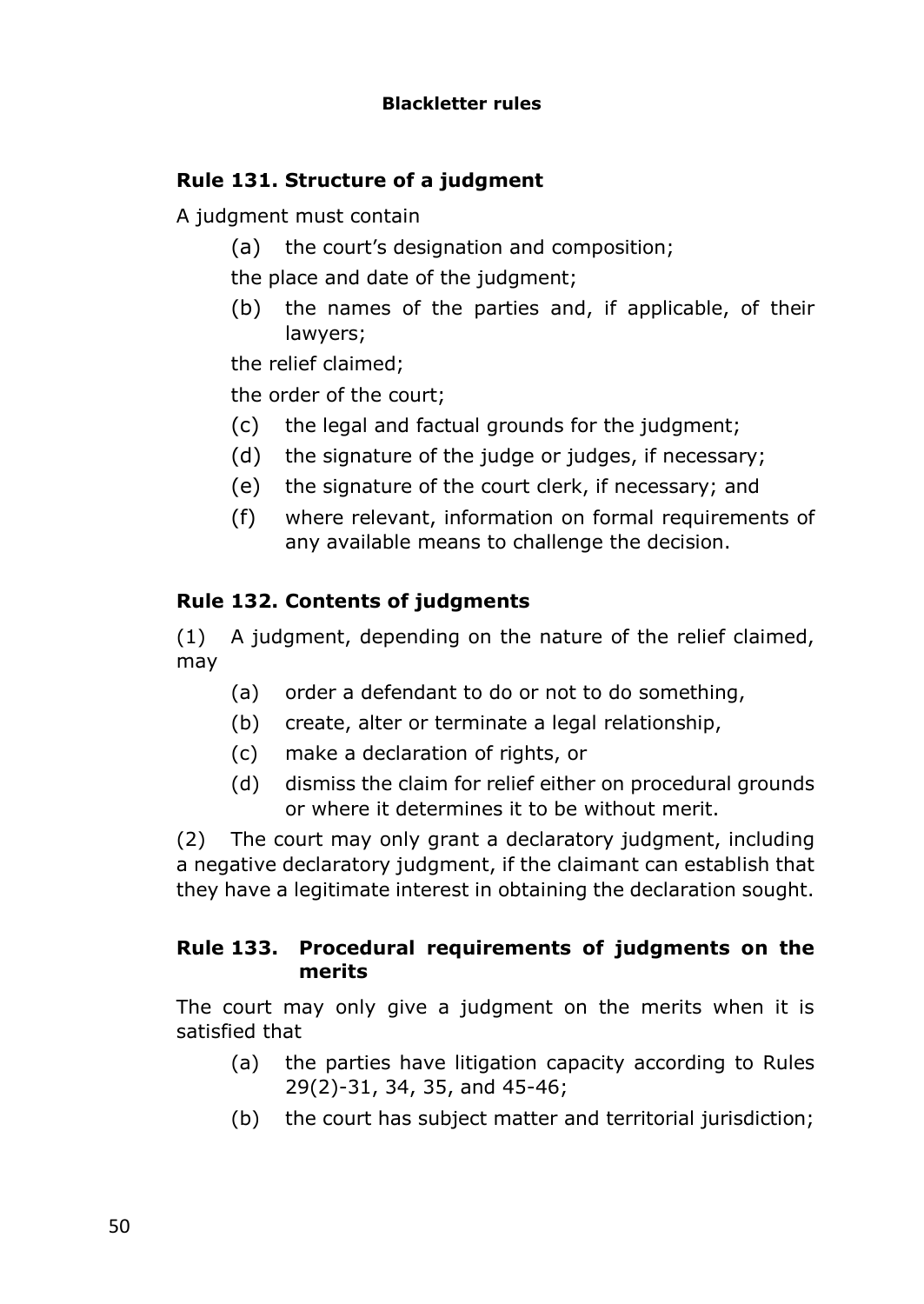- (c) there are no pending proceedings involving the same parties and the same cause of action in another court unless an exception provided for in the Rules on *lis pendens* applies;
- (d) the cause of action between the parties is not *res judicata*;
- (e) the claimant has a legitimate interest to commence the proceedings on its claim for relief; and
- (f) any other procedural requirement specified in these Rules is met.

## **Rule 134. Service of judgment**

A judgment must be served on all parties by a method provided for in Part VI of these Rules.

# **SECTION 2 – Special Part**

#### **A. Default Judgment**

#### **Rule 135. Entry of Default judgment against a claimant**

(1) The court must enter a default judgment dismissing proceedings where

- (a) a claimant has failed to appear at a hearing at which they were required to appear; and
- (b) a defendant has applied for default judgment to be entered.

(2) The court may not enter default judgment under this Rule on its own motion.

#### **Rule 136. Entry of Default judgment against a defendant**

(1) The court must enter a default judgment against the defendant, where a defendant has

(a) failed to reply to a statement of claim within the time limit for filing a defence, or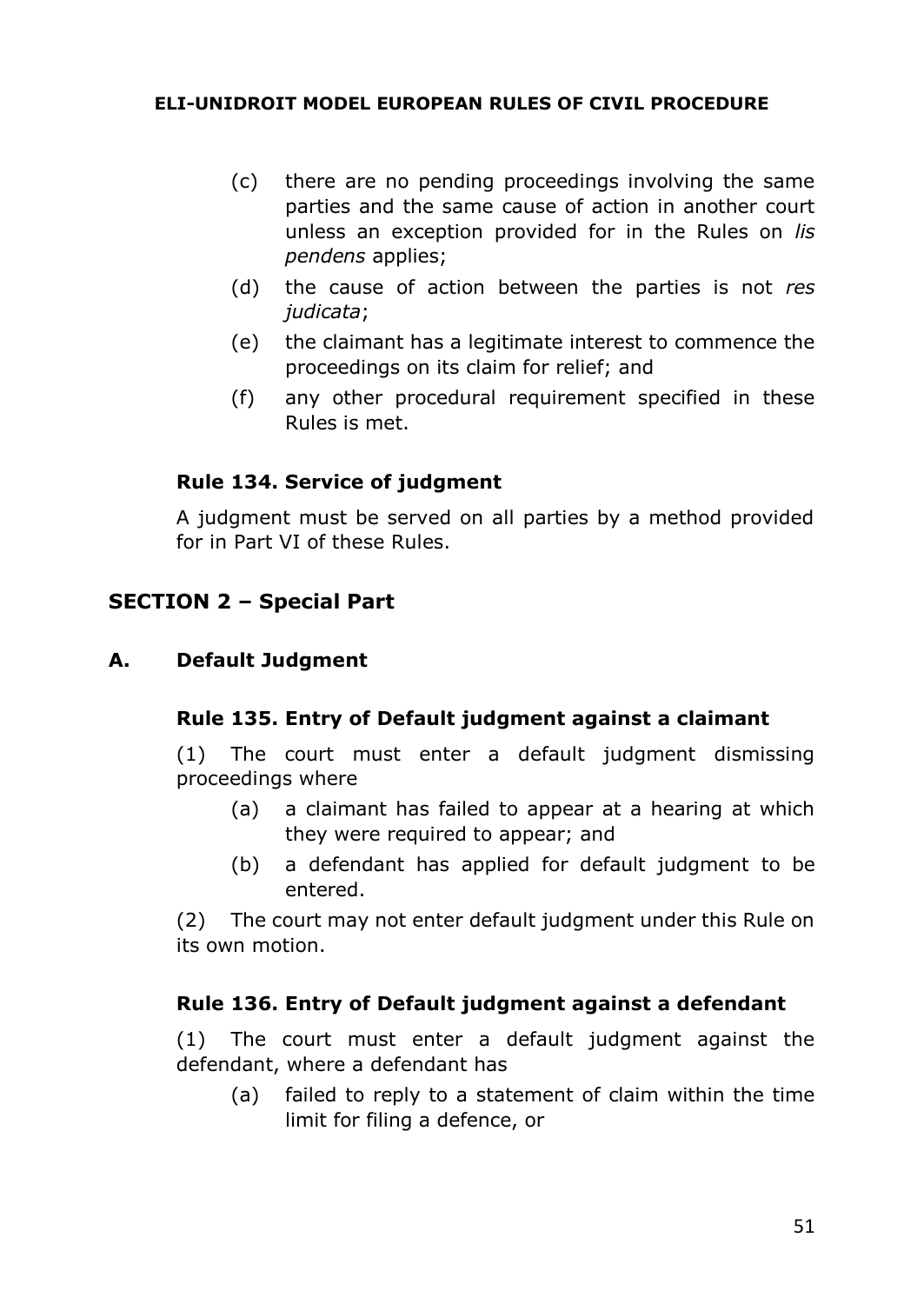#### **Blackletter rules**

- (b) failed to appear at a hearing at which they were required to appear; and
- (c) a claimant has applied for default judgment to be entered.

(2) A court entering judgment on the application of a claimant shall

- (a) where the facts submitted by the claimant justify it on the merits, grant the relief sought, or
- (b) where the facts submitted by the claimant do not justify the grant of relief, dismiss the proceedings on the merits.

### **Rule 137. Default judgments on a part of a claim for relief or on one of several claims for relief**

(1) The court may enter a default judgment on part of a claim for relief or on one of several claims for relief where

- (a) a party fails to appear at a hearing that is dedicated exclusively to that part of the claim, or to one of several claims, for relief, or
- (b) a defendant fails to reply to the statement of claim in respect of that part of the claim, or to one of several claims, for relief.

(2) Where the court is able to give, but has not yet given, judgment under Rule 130 on part of a claim for relief or on one of several claims for relief, and a party is in default, the court must

- (a) enter judgment on that part of a claim for relief or on one of several claims for relief, and
- (b) enter a default judgment in respect of the other part or parts of the claim for relief or other claims for relief.

## **Rule 138. Conditions precedent for granting a default judgment**

(1) The Court may enter a default judgment on the basis of a party's failure to appear at a hearing only if

(a) notice of the date and time of the hearing was served on that party by a method provided for by these Rules, and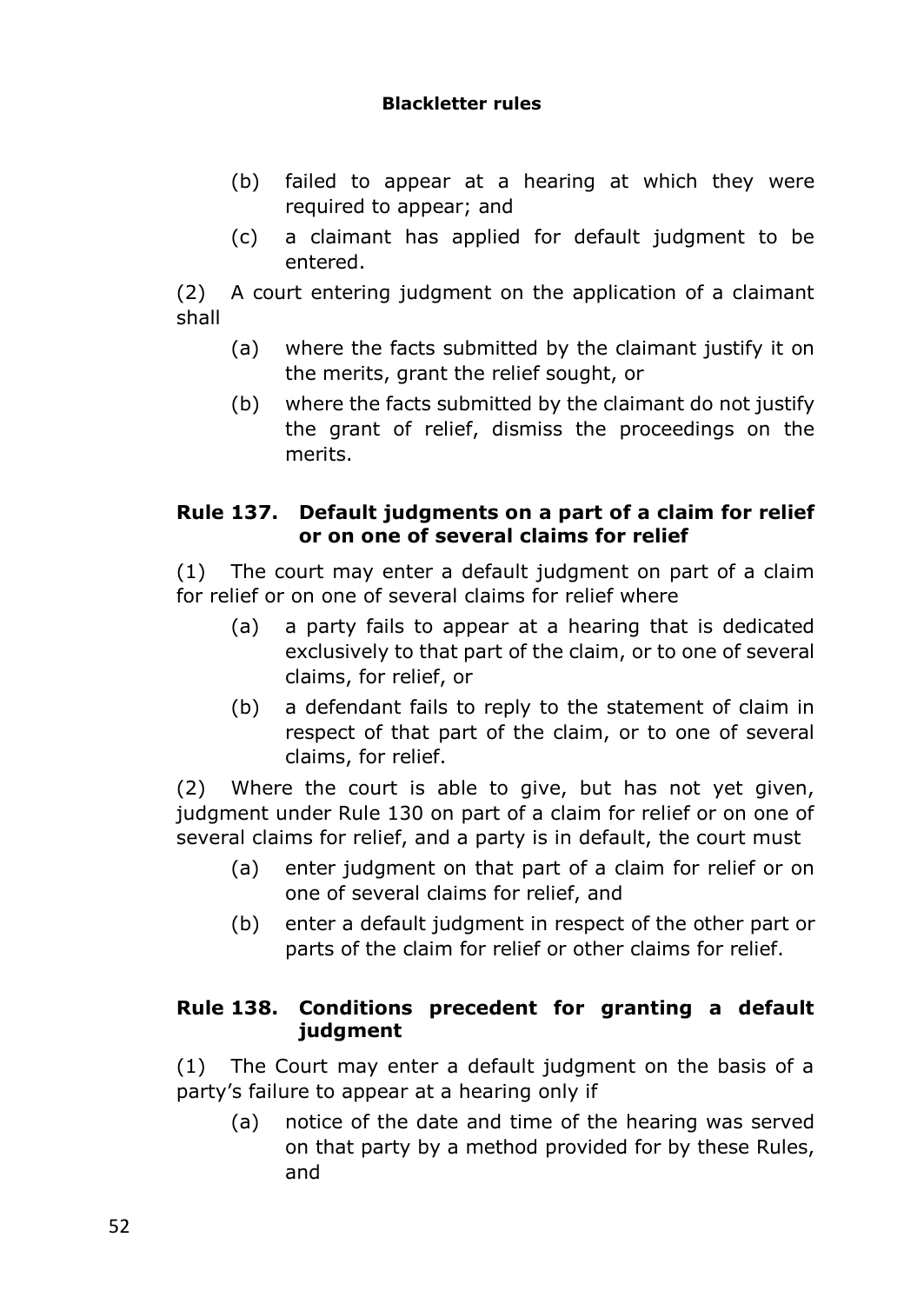(b) the Court is satisfied that the period between service and the hearing was adequate.

(2) The Court may only enter a default judgment against a defendant for failing to reply to a statement of claim if

- (a) the statement of claim was served on the defendant by a method provided for by these Rules,
- (b) the time limit for filing a defence has expired, and
- (c) where no time limit was prescribed by the rules, service was effected in sufficient time to enable the defendant to arrange their defence.

(3) The court may enter a default judgment against a defendant even if no receipt of service has been submitted to the court if

- (a) no proof of any other kind has been received although reasonable efforts have been made to obtain evidence that the defendant actually received the documents instituting the proceedings, and
- (b) a period of time not less than three months, which is considered to be adequate by the court to enable the defendant to arrange their defence has elapsed since the date of service by a method provided for by these Rules.

(4) Notwithstanding Rule 138(3)(a) and (b), the court may grant, in case of urgency, any provisional or protective measures.

# **Rule 139. Application to set aside a default judgment**

The party against whom a default judgment has been entered may apply to have the judgment set aside on the basis that

- (a) any of the conditions precedent for entry of the default judgment were not met, or
- (b) the party against whom the default judgment was entered was either not responsible for the default or the default was excusable.

# **Rule 140. Time limit to apply to set aside a default judgment**

(1) An application to set aside must be made within 30 days of the date of service of the default judgment. In cross-border cases,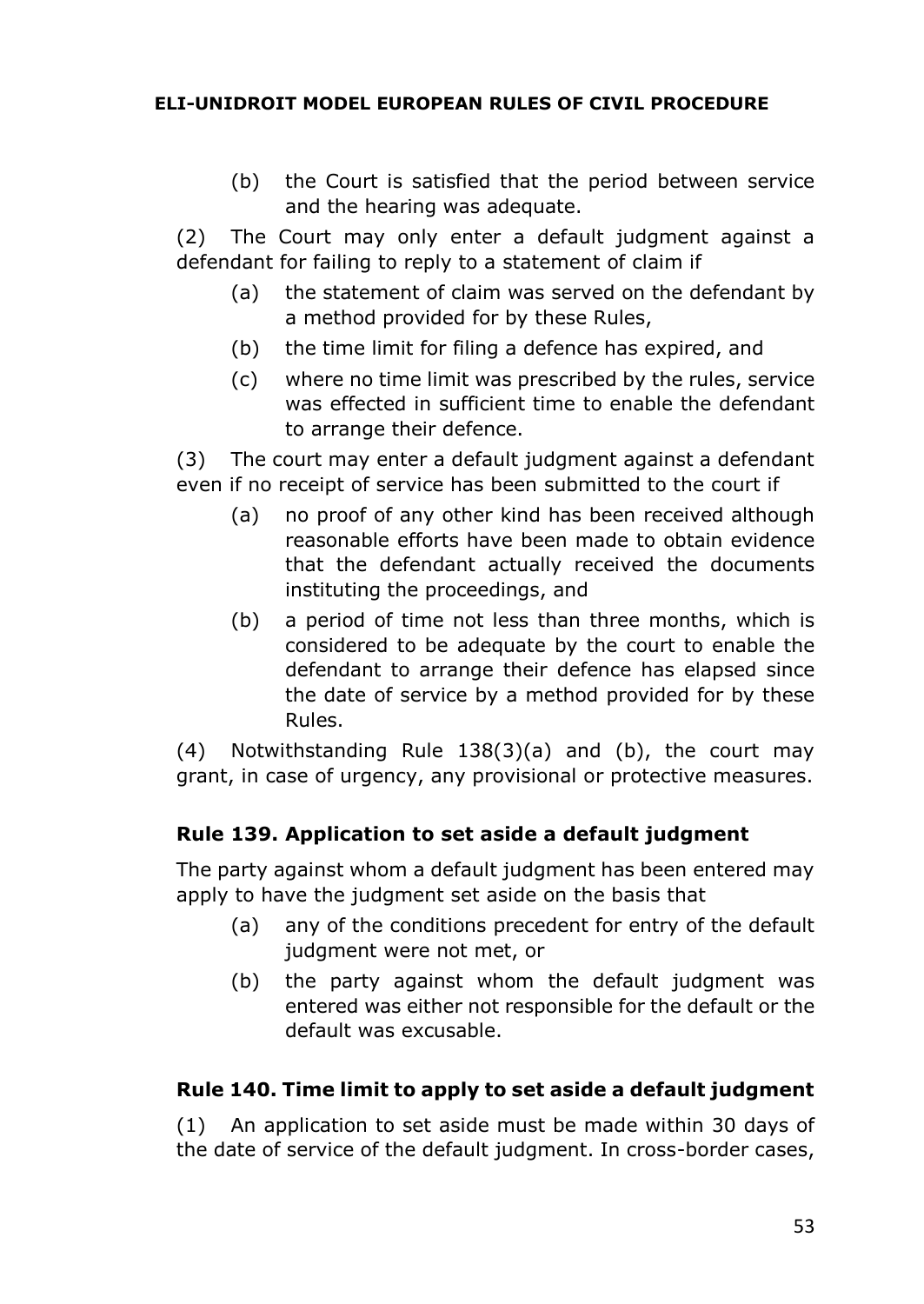the application must be made within 60 days of the date of the service of the default judgment.

(2) The court may extend the time limit under Rule 140(1) where the defendant can show good reason for their non-compliance. No application to set aside can, however, be brought more than one year and, in cross-border cases, two years after the default judgment was entered.

# **B. Judicial Settlements**

## **Rule 141. Judicial settlements**

(1) When parties reach a consensual settlement of their dispute, either before or after proceedings have commenced or during proceedings, they may apply to the court to enter a decision giving effect to the agreement.

(2) A decision giving effect to the agreement shall not be entered if it is contrary to law or the court would not have the power to enter a judgment in the terms of the parties' agreement.

(3) If the court refuses to give effect to the settlement, any party to it can appeal from the refusal. The rules applicable to first appeals apply to such an appeal (See Part XI, Section 2).

# **SECTION 3 – Effects of Pendency and Judgments**

#### **A.** *Lis pendens* **and related actions**

#### **Rule 142. Pendency**

(1) Where proceedings involving the same cause of action and between the same parties are brought in different courts, any court other than the court first seised shall of its own motion stay its proceedings until such time as the jurisdiction of the court first seised is established (the priority principle).

(2) Where Rule 142(1) applies, the court seised of the dispute may request any other court seised to provide it with information about the proceedings pending before it and the date on which it was seised in accordance with Rule 145. The court providing the information shall provide it the requesting court without delay.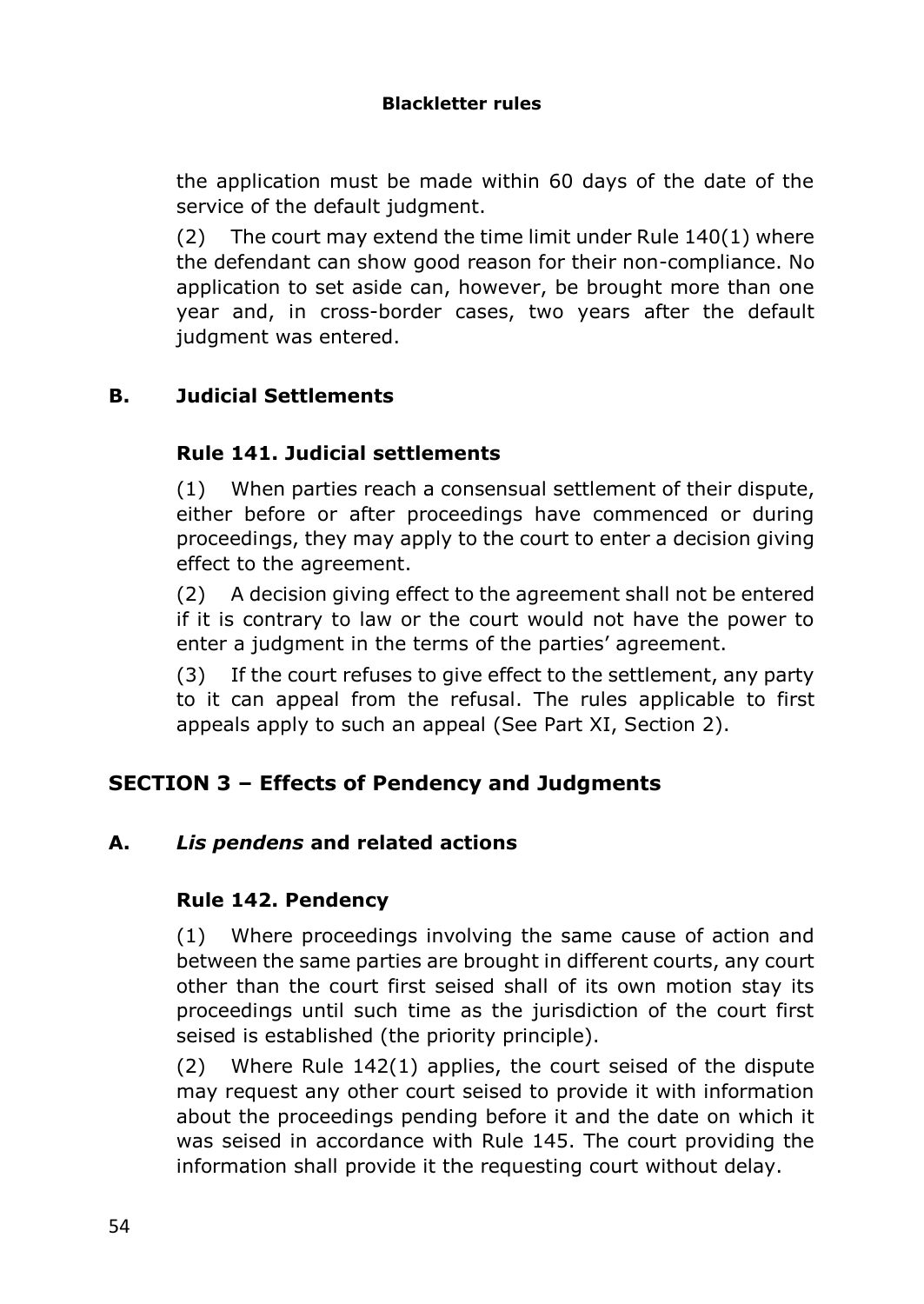(3) Where the jurisdiction of the court first seised is established, the court shall order parallel proceedings to be consolidated in accordance with Rule 146. Where proceedings have been consolidated, any court other than the court first seised shall decline its jurisdiction in favour of that court. When the requirements for consolidation are not met any court other than the court first seised shall, as appropriate, stay or dismiss the proceedings.

# **Rule 143. Exceptions from the Priority Principle**

(1) When the court second seised has exclusive jurisdiction, the court first seised must decline jurisdiction in favour of that court. In such a case the court that has exclusive jurisdiction must not stay its proceedings.

(2) Rule 143(1) does not apply when both courts have exclusive jurisdiction.

(3) Without prejudice to Rules protecting weaker parties and without prejudice to jurisdiction by appearance, where a court upon which an agreement confers exclusive jurisdiction is seised, any other court must stay proceedings until such time as the court seised on the basis of the agreement declares that it has no jurisdiction under it.

(4) Where the court designated in the agreement has established jurisdiction in accordance with the agreement, any other court shall decline jurisdiction in favour of that court.

#### **Rule 144. Related Proceedings**

(1) Where related proceedings are pending in different courts, any court other than the court first seised may stay its proceedings.

(2) Where the proceeding in the court first seised is pending at first instance, any other court must also decline jurisdiction if the court first seised has consolidated proceedings according to Rule 146.

(3) For the purposes of this Rule, proceedings are deemed to be related where there is a relationship between the causes of action such that it would be in the interests of justice to determine them together.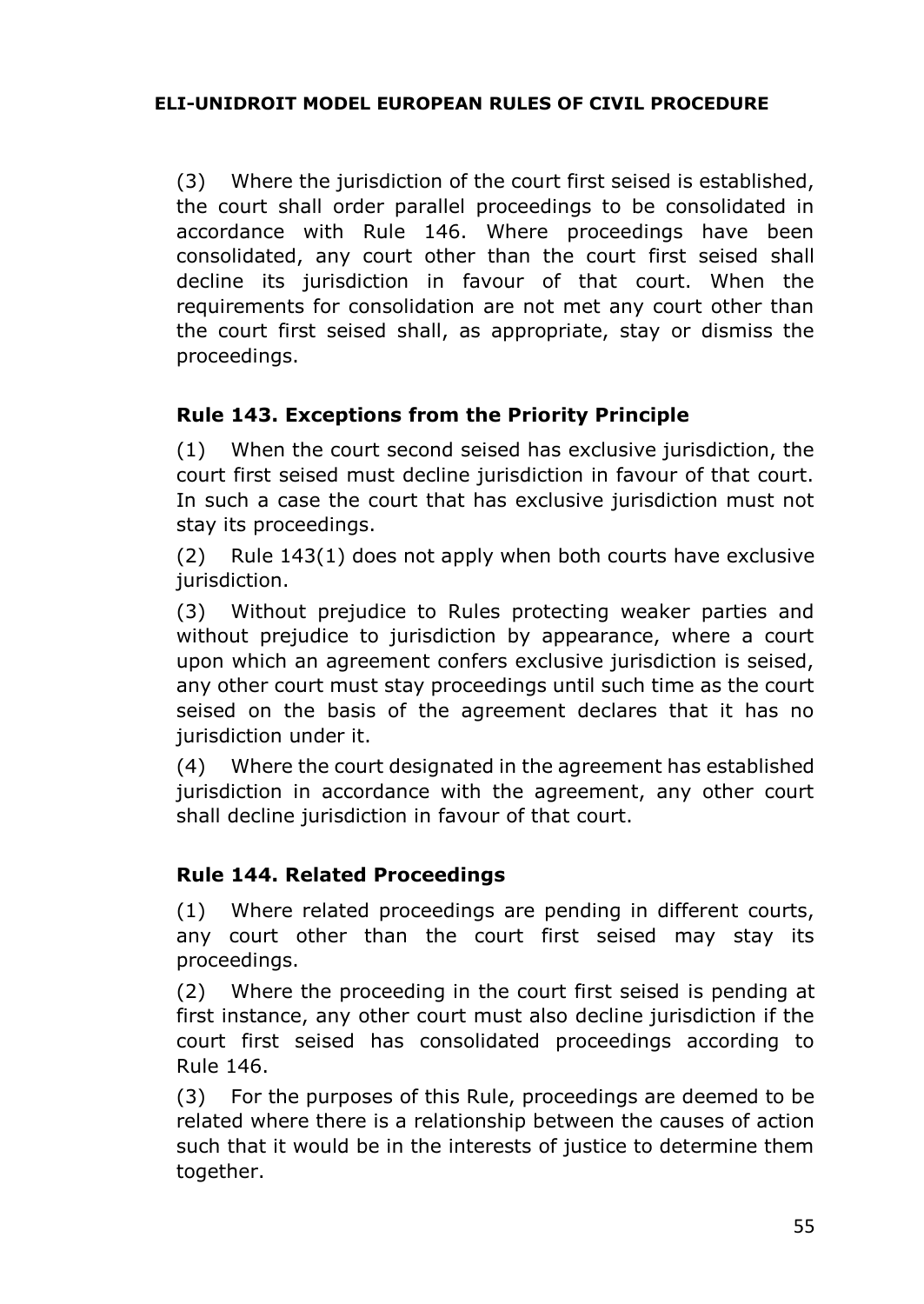## **Rule 145. Time at which a court is seised for the purposes of pendency and relatedness**

- (1) The court is deemed to be seised:
	- (a) at the time when the statement of claim or an equivalent document is filed with the court, provided that the claimant has not subsequently failed to effect service on the defendant according to these Rules, or
	- (b) if the statement of claim or an equivalent document has to be served before being filed with the court, at the time when it is received by an authority responsible for service, provided that the claimant has not subsequently failed to take steps required to file it with the court.

The authority responsible for service referred to Rule 145(1)(b) is the first authority that receives the documents to be served.

(2) Where a statement of claim is filed during proceedings it becomes pending at the time when it is invoked in the hearing or when it has been filed with the court or served on the other party.

(3) The court, or the authority responsible for service, referred to in Rule 145(1), shall note, respectively, the date the statement of claim or the equivalent document is filed, or the date of receipt of the documents to be served.

# **Rule 146. Consolidation of Proceedings**

(1) Where the jurisdiction of the court first seised is established, it may, upon application of one of the parties, order the consolidation of several sets of proceedings under Rules 142 and 144.

(2) The court first seised may only consolidate proceedings when it has jurisdiction to hear them and when such parallel proceedings are pending at the first instance.

(3) Before ordering consolidation the court shall hear the parties and communicate with any other courts seised.

(4) When the court first seised has assumed jurisdiction over the proceedings and has consolidated them, any other court must decline jurisdiction.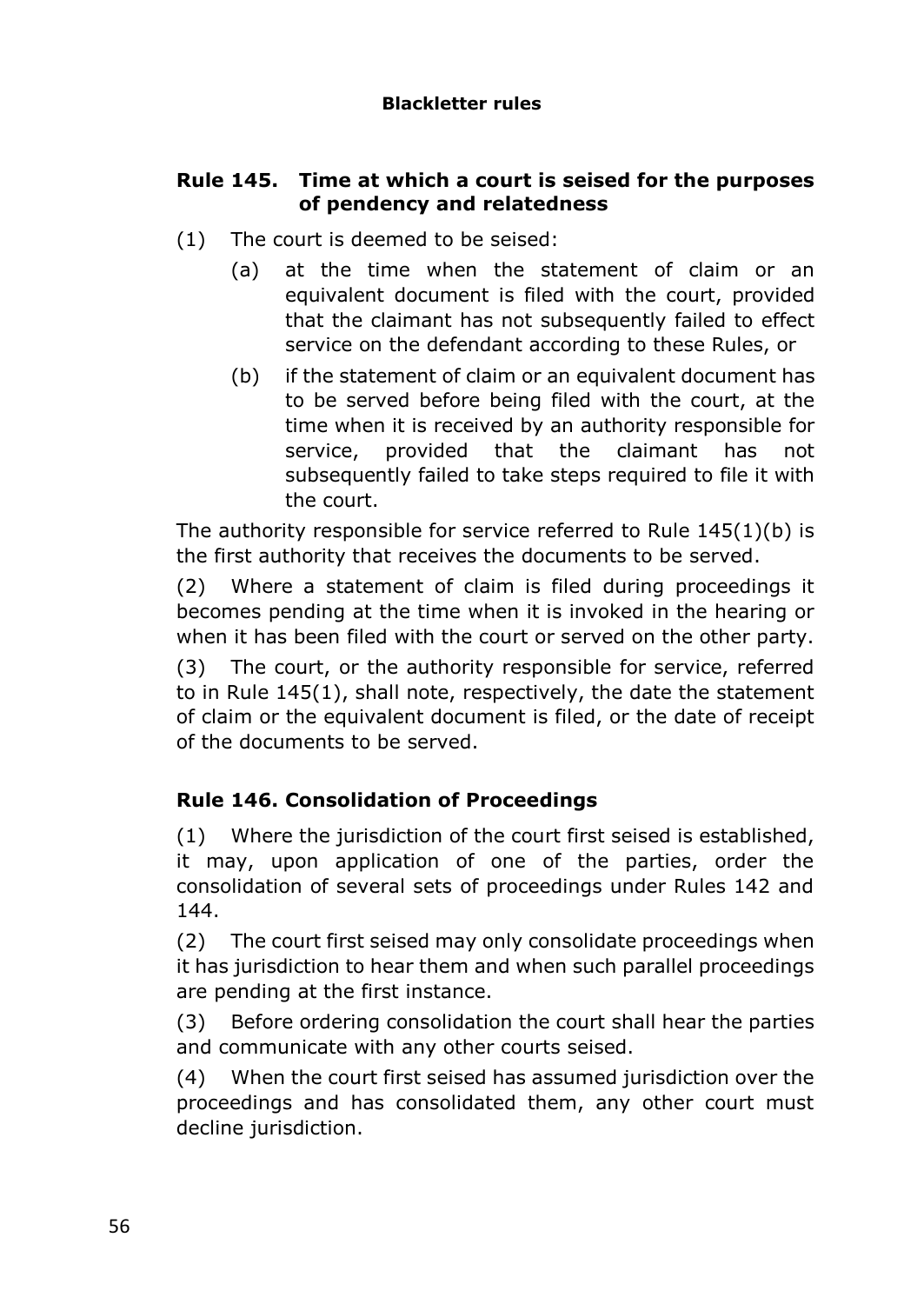(5) Consolidation does not prejudice any procedural or substantive consequences of the filing or pendency of parallel proceedings.

(6) When consolidation is not possible in the court first seised, the court second seised may, on application of any party, consolidate the proceedings, as appropriate, under Rule  $146(1) - (5)$ .

#### **B. Res judicata**

## **Rule 147. Types of judgment that become** *res judicata*

(1) Final, including partial judgments, default judgments, and judgments that decide procedural issues or issues on the merits are *res judicata.*

(2) Provisional measures do not have *res judicata* effects on the merits of the issues in dispute in proceedings.

#### **Rule 148. Judgments that are** *res judicata*

A judgment is *res judicata* when ordinary means of recourse are not or are no longer available.

#### **Rule 149. Material Scope of** *res judicata*

(1) The material scope of *res judicata* is determined by reference to the claims for relief in the parties' pleadings, including amendments, as decided by the court's judgment.

(2) *Res judicata* also covers necessary and incidental legal issues that are explicitly decided in a judgment where parties to subsequent proceedings are the same as those in the proceedings determined by the prior judgment and where the court that gave that judgment could decide those legal issues.

(3) Res *judicata* also applies where a defendant brings a defence based on set-off and

- (a) the claim and that defence are upheld by the court, or
- (b) the claim is admitted and the defence of set-off is rejected.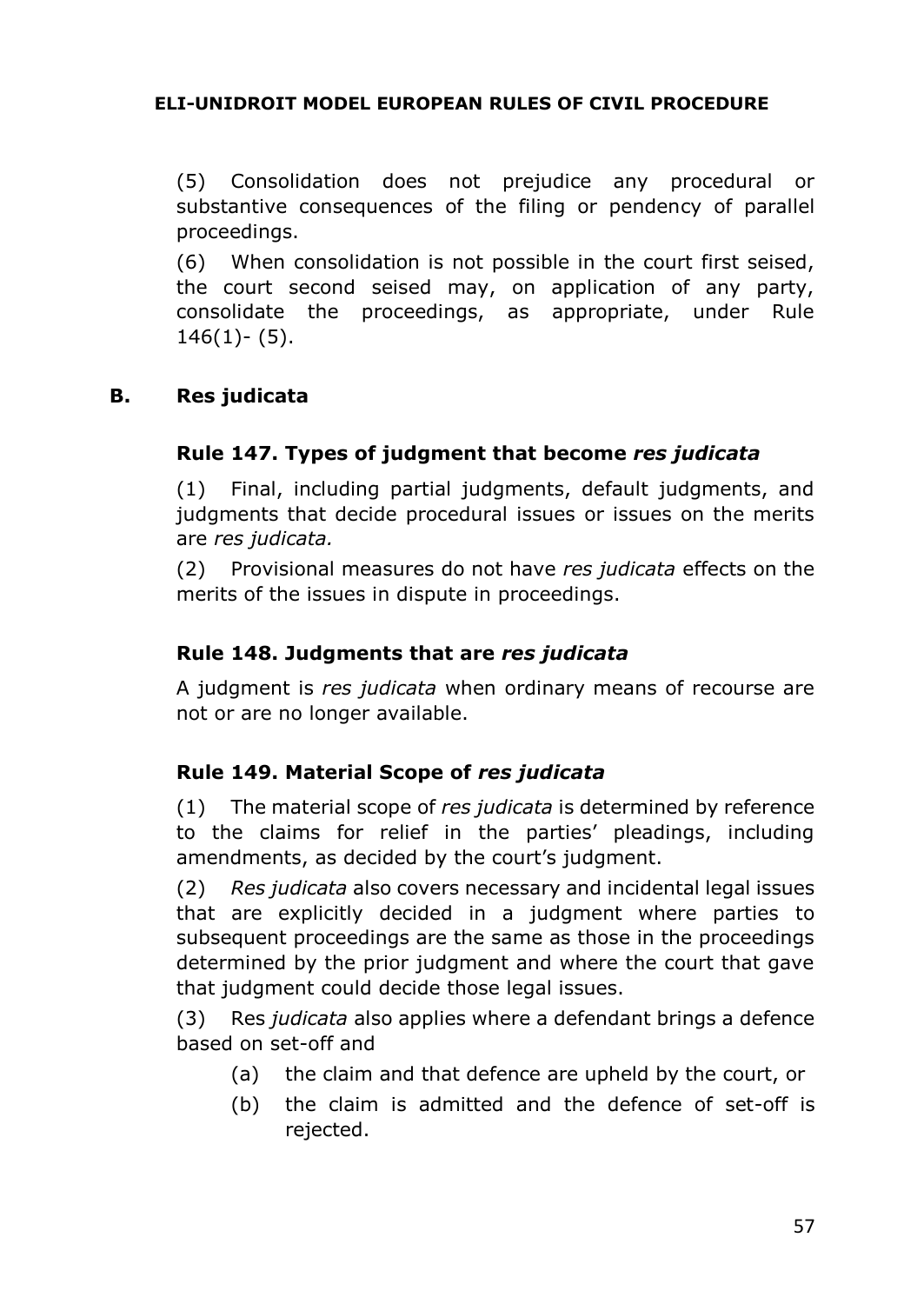(4) Where a claim is rejected on grounds other than set-off, so that the court does not decide the set-off defence, only the judgment on the claim becomes *res judicata.*

### **Rule 150. Modification of judgments requiring periodical performance**

(1) Where a judgment that has become *res judicata* requires periodic performance, on application by a party, the court may vary the judgment prospectively.

(2) A judgment may only be varied under this Rule where there is a substantial change of circumstances.

## **Rule 151. Persons bound by** *res judicata*

Only parties to proceedings, the heirs and successors are bound by those parts of a judgment that are *res judicata*.

#### **Rule 152. Court assessment of** *res judicata* **of its own motion (***ex officio***)**

The court shall take *res judicata* into account of its own motion.

# **PART IX – MEANS OF REVIEW**

### **SECTION1- General Part**

#### **Rule 153. Right of appeal or to seek recourse**

Where a party, or exceptionally a non-party, has a legal interest in a judgment, subject to the provisions in this Part, they may appeal from, or rely on other types of recourse against, it.

#### **Rule 154. Waiver of right to appeal or to seek recourse**

(1) A party may waive their right of appeal or to seek recourse. Waiver must be informed and express. Waiver may be given to the court in writing before or during a court hearing, or given orally in a court hearing.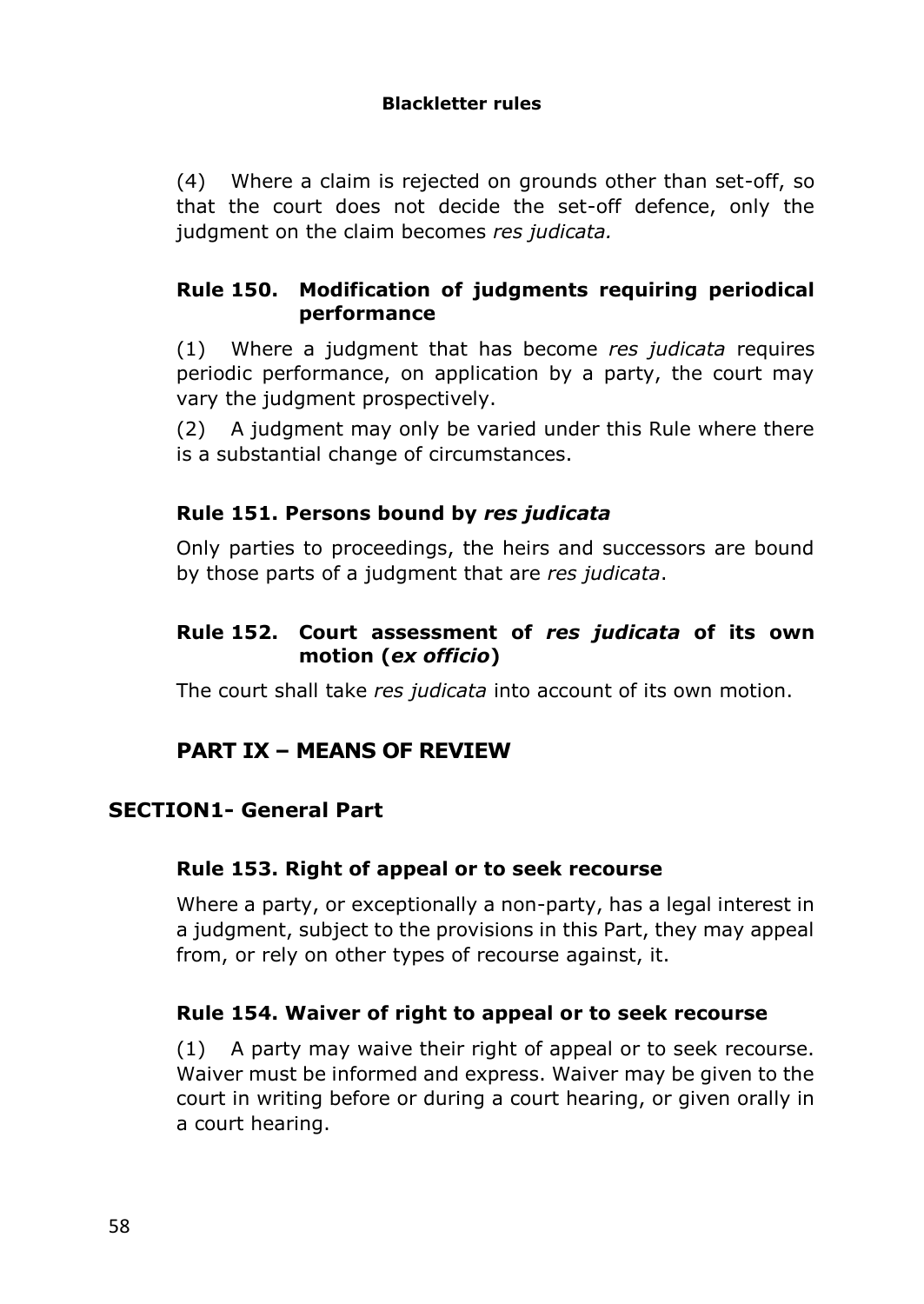(2) Waiver may be effected before a first instance judgment or other decision or a first appeal judgment is made. Such a waiver may only be made where it is agreed by all the parties.

(3) Where a party is bringing or defending proceedings as a consumer, they cannot waive their right to appeal before judgment has been made.

(4) All waivers must be recorded by the court in a judgment or other official record, if any.

# **SECTION 2 – Appeals**

#### **Rule 155. Notice of appeal - General**

(1) An appeal is commenced by way of filing a notice of appeal with the relevant court of Appeal.

(2) Upon being filed with the court, notice of appeal must be served on the respondent, in accordance with Part VI of these Rules.

# **Rule 156. Time limits for appeals**

(1) For a first appeal, the notice must be filed with the court within one month of service of the judgment.

(2) For a second appeal, the notice must be filed with the court within two months of the service of the judgment.

#### **Rule 157. Contents of the notice of and reasons for appeal – First Appeal**

(1) A notice of appeal for a first appeal must state that an appeal is being commenced and must identify the judgment subject to the appeal. It may also provide reasons for the appeal. Reasons for the appeal if not set out in the notice of appeal should be set out in a separate document.

- (2) The reasons for the appeal must specify
	- (a) the relief sought;
	- (b) the legal arguments, substantive and procedural, on which the appeal is based in respect of both its admissibility and substance;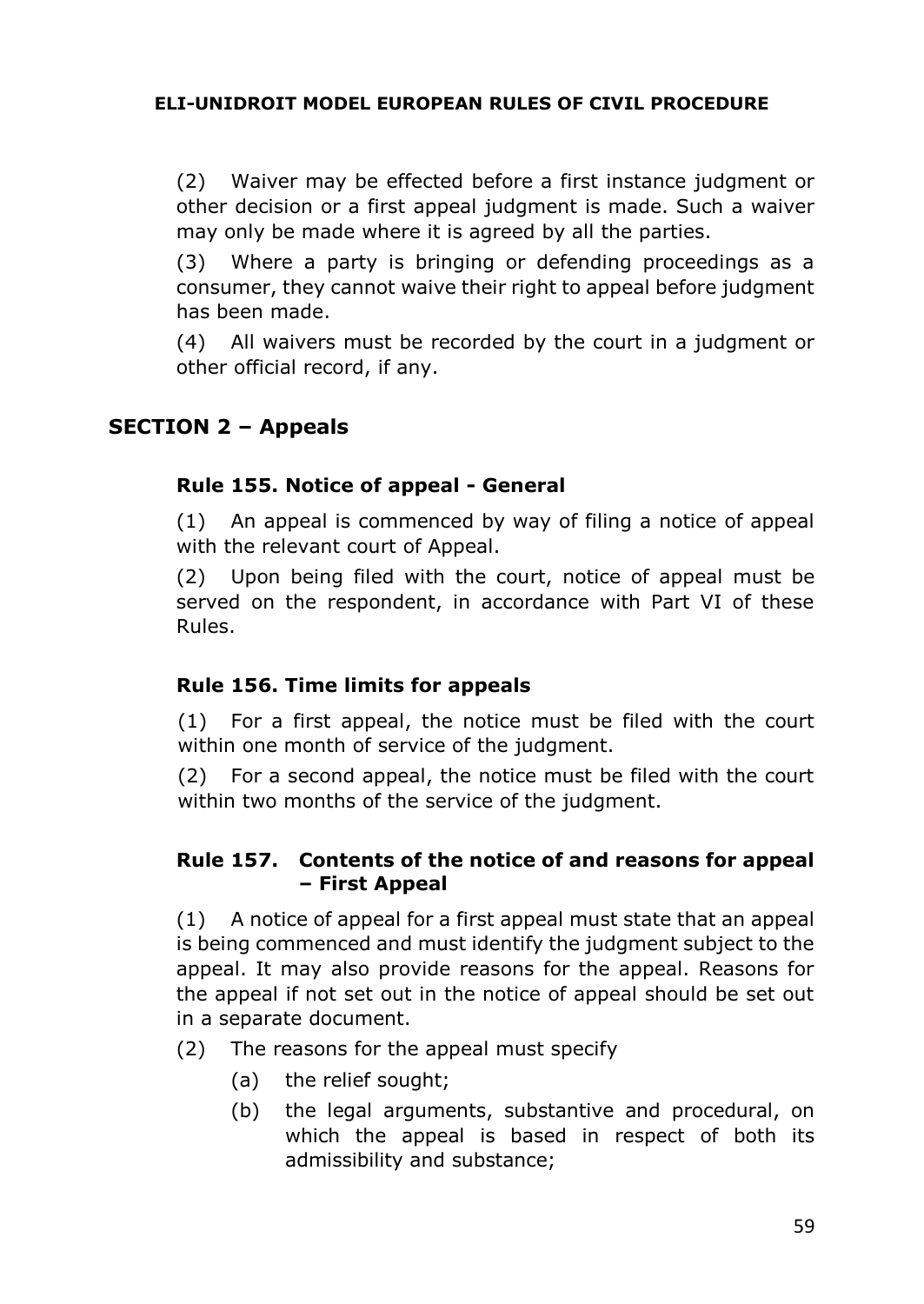#### **Blackletter rules**

- (c) if applicable, the grounds for which any evaluation of evidence was seriously wrong; and
- (d) if applicable, any new facts to be alleged and new means of evidence that will be introduced in the appeal, and the reasons why they ought to be admitted.

(3) Where reasons for the appeal are set out in a separate document from the notice of appeal they must be served within two months of service of the judgment, unless the court orders otherwise.

#### **Rule 158. Contents of the notice of and reasons for appeal – Second Appeal**

(1) A notice of appeal for a second appeal must state that an appeal is being commenced and must identify the judgment subject to the appeal. It must also provide the reasons for the appeal.

- (2) The reasons for the second appeal must contain:
	- (a) the relief sought; the legal arguments, procedural and substantive, on which the second appeal is based.

#### **Rule 159. Response to the notice of appeal – General**

(1) The respondent to an appeal must file with the court and serve on the appellant a reply to the notice of appeal (the reply) within two months of service of the notice of appeal, unless the court orders otherwise.

(2) The appellant must respond to the reply within two weeks of service, unless the court orders otherwise.

#### **Rule 160. Contents of a respondent's reply**

A reply may contain the following

- (a) reasons why the appeal court should uphold the judgment subject to appeal; or
- (b) notice of and reasons for appeal from the judgment subject to appeal, which seek to uphold the judgment for different reasons to those given in the judgment.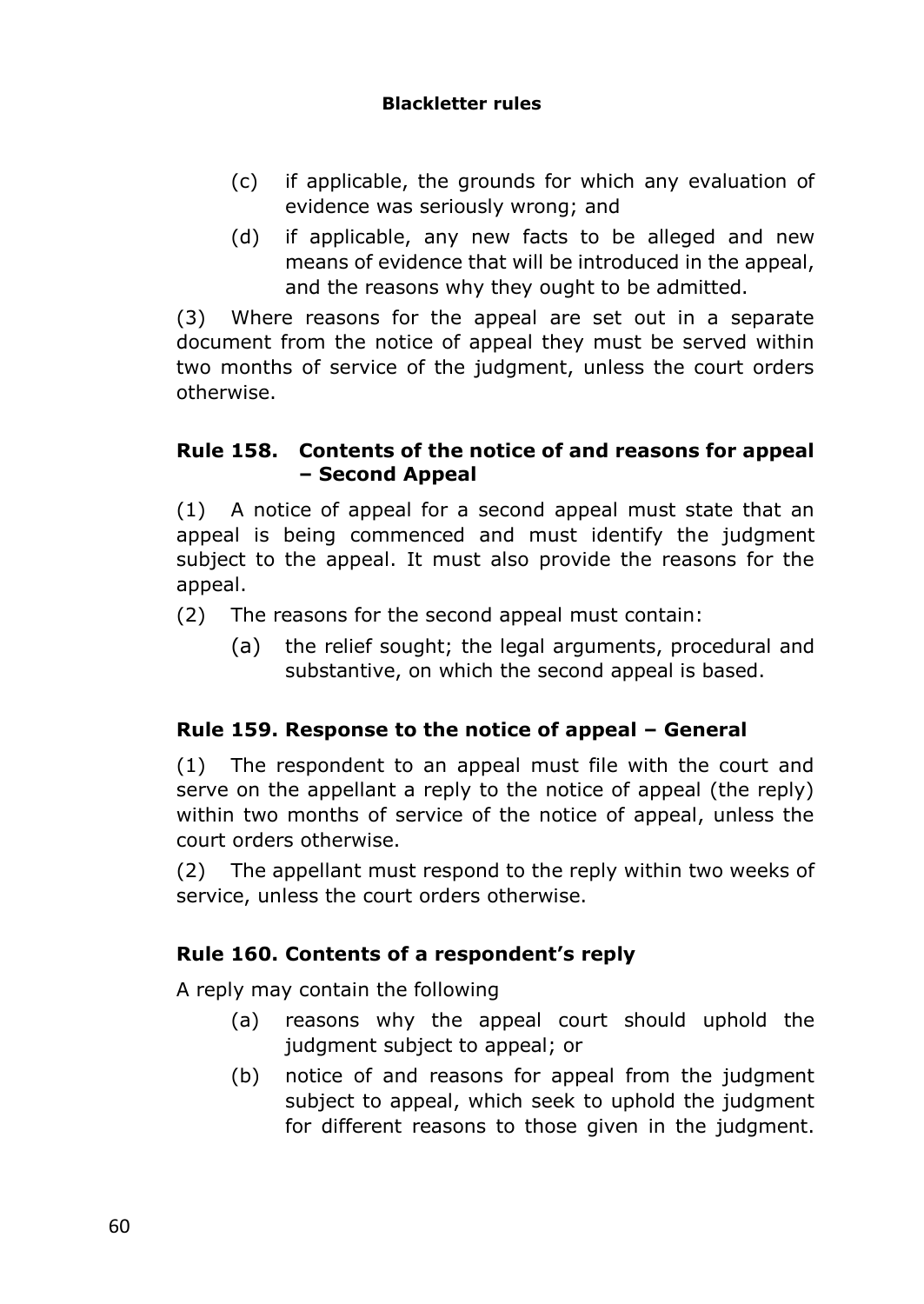Rules 157(2) and Rule 158(2) apply according to whether the reply concerns a first or second appeal.

### **Rule 161. Derivative appeals**

(1) A party that has lost their right of appeal due to the expiry of the time limit for filing a notice of appeal in Rule 156(2), may appeal if another party (the appellant) appeals from the judgment.

(2) The party bringing a derivative appeal (a derivative appellant) must serve a Notice of Appeal. Rules 156 – 159 apply accordingly.

(3) A derivative appeal lapses if the appellant's appeal is not heard on its merits.

(4) A respondent to a derivative appeal must file a response to it. Rules 159-160 apply accordingly.

## **Rule 162. Provisional enforcement**

(1) Unless otherwise provided for, final judgment and any appellate court judgments are enforceable immediately regardless of whether an appeal has been commenced by filing a notice of appeal.

(2) An appellant may apply to the appellate court to stay enforcement if they have filed a notice of appeal and enforcement is manifestly excessive.

(3) Security may be required from an appellant as a condition of granting a stay or from a respondent as a condition of refusing to grant a stay.

#### **Rule 163. Withdrawal**

(1) A party that has commenced a first appeal can withdraw their appeal at any time.

(2) A second appeal can only be withdrawn by a party with the consent of the other party and the court.

(3) A party that withdraws an appeal must bear the costs, including any court fees, incurred by other parties because of the appeal.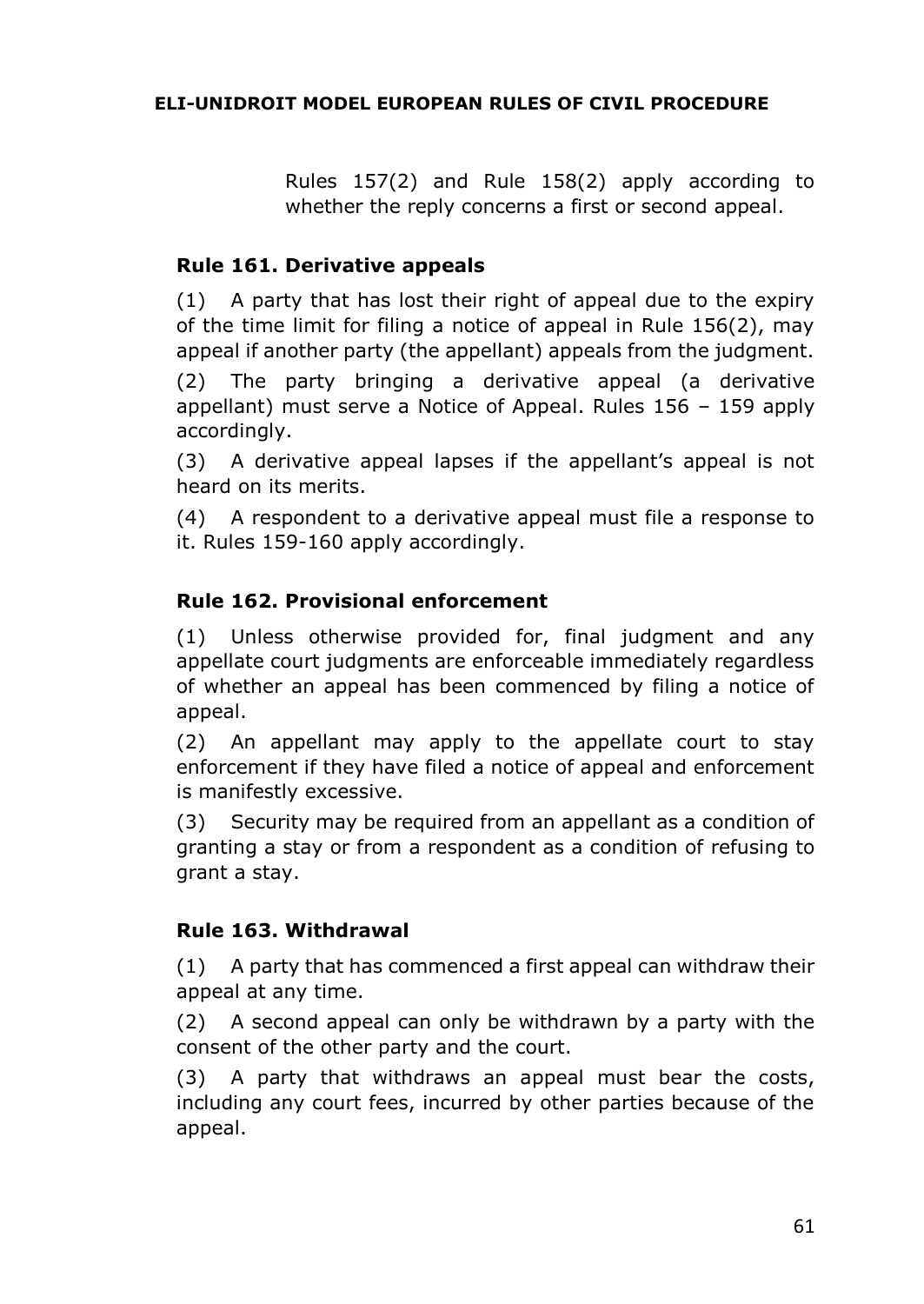## **Rule 164. Representation in an Appeal Court**

- (1) If representation is not mandatory according to applicable law, afirst appeal court may require a party to be represented by a lawyer if they are incapable of representing themselves in an understandable manner or if it is necessary for the proper administration of justice.
- (2) Parties must be represented by a lawyer in proceedings before a second appeal court.

#### **Rule 165. Extension of deadlines – non-domiciled parties**

Where a party is not domiciled in the State whose court is seised of the proceedings, any time limit applicable to an appeal is extended by one month unless the court provides otherwise.

## **SECTION 3 – First Appeals**

#### **Rule 166. Right to appeal**

- (1) A party has a right to appeal against a first instance judgment if
	- (a) the value of the appealed claim exceeds [the value of the appealed claim as determined by applicable law, for instance twice the average monthly wage in the forum State] or
	- (b) the appeal court grants permission to appeal based on the contents of the notice and reasons for appeal.

(2) In deciding whether to grant permission to appeal, the appeal court shall take the following into account

- (a) whether the legal issue in dispute is of fundamental significance, or
- (b) the further development of the law, or the public interest in securing uniform adjudication require an appellate decision, or
- (c) fundamental procedural requirements have been violated.

(3) The appeal court shall, on its own motion, assess whether the requirements of Rule 166(1) and (2) have been met.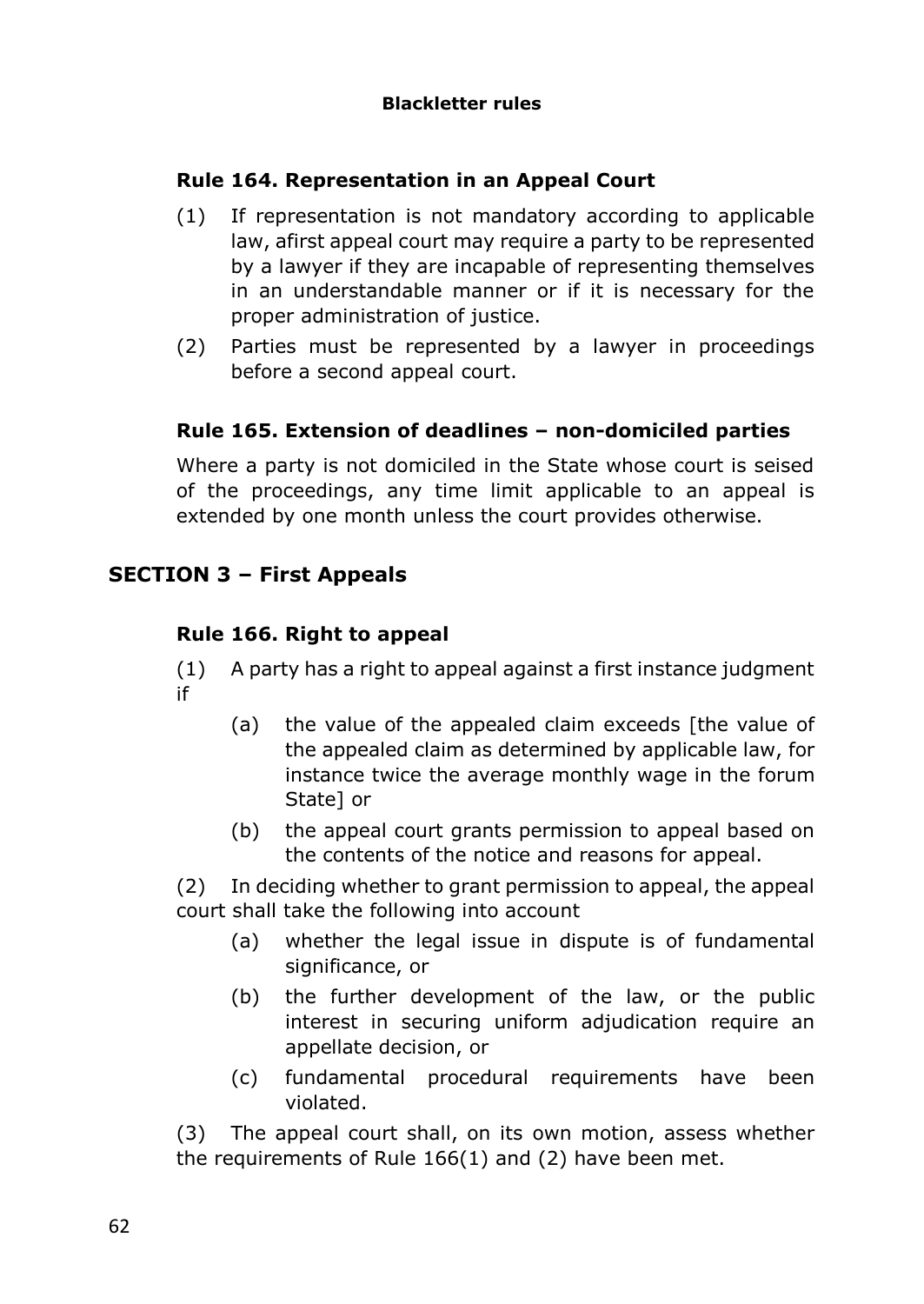## **Rule 167. Scope of a first appeal**

- (1) A first appeal can be brought against the whole, or part, of a first instance judgment.
- (2) In general, the relief sought is limited by what was claimed or defended at first instance.
- (3) However, the relief sought may be broadened or amended within a first appeal if
	- (a) all parties to the appeal consent, or
	- (b) the court considers it appropriate for the proper administration of justice.

#### **Rule 168. New facts and taking evidence**

(1) Within the relief sought, the appellate court shall consider new facts alleged by the parties

- (a) in so far as those facts could not have been introduced before the first instance court, or
- (b) in so far as the first instance court failed to invite the parties to clarify or supplement facts that they had introduced to support their claim or defence under Rules 24(1) and 53(3).

(2) Within the relief sought, the appellate court shall take evidence offered by the parties only if

- (a) the evidence could not have been offered to the first instance court;
- (b) the evidence was offered to the first instance court and was erroneously rejected or could not be taken for reasons outside the party's control; or
- (c) the evidence concerns new facts admissible according to Rule 168(1).

#### **Rule 169. Scope of appellate review – first appeal**

(1) Within the relief sought, the appellate court's review shall encompass

- (a) the application of the law in the judgment;
- (b) the legality of the proceedings in the first instance court, provided that the appellant challenged the error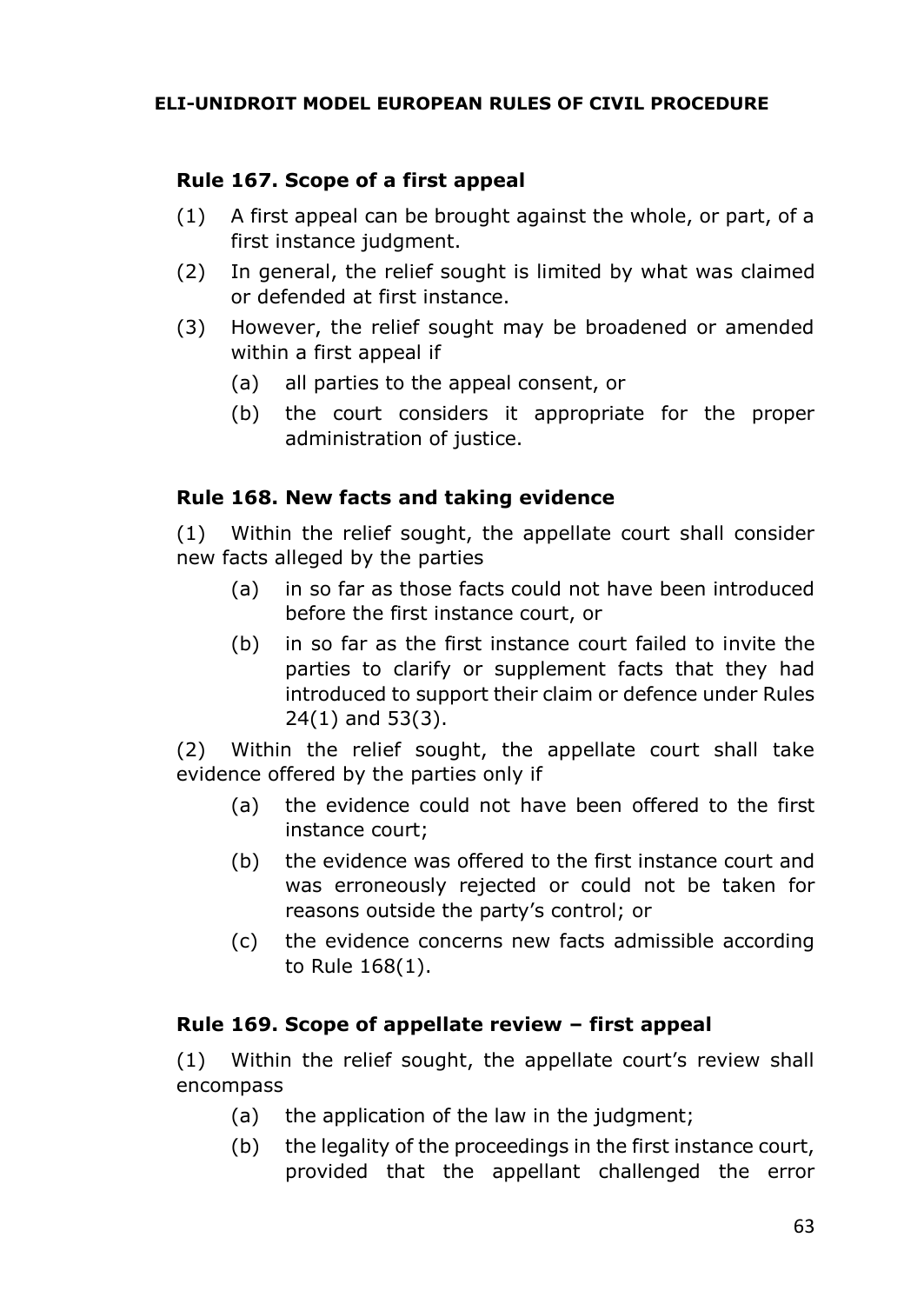#### **Blackletter rules**

complained about immediately before the first instance court if such challenge was possible;

(c) evaluation of the evidence if the appellate court determines that such a review is warranted in order to prevent serious injustice.

(2) The appellate court will reverse a first instance judgment for procedural error only if it potentially influenced the judgment or if it was so grave that such influence need not be proven.

## **Rule 170. First appeal court decisions**

(1) In general, the appellate court shall decide the matter that forms the substance of the appeal.

(2) The appellate court may refer the matter back to the first instance court, if necessary, for it to decide the matter.

(3) If the parties to the appeal agree to it, the appellate court must decide the matter.

# **Rule 171. Contents of the First Appeal Court's judgment**

In so far as it agrees with the first instance court's judgment, the appellate court's judgment may refer to the legal and factual grounds in that judgment. It may also set out its own reasons in its judgment. In the latter case, the appellate court is deemed to have adopted the legal and factual grounds of the first instance judgment which are not contrary to its own reasoning.

# **SECTION 4 – Second Appeals**

#### **Rule 172. Right to a second appeal**

(1) A party may only appeal from a first appeal judgment if such an appeal is necessary to

- (a) correct a violation of a fundamental right,
- (b) secure uniformity in the law,
- (c) decide a fundamental question which is not limited to the case at issue, or
- (d) develop the law.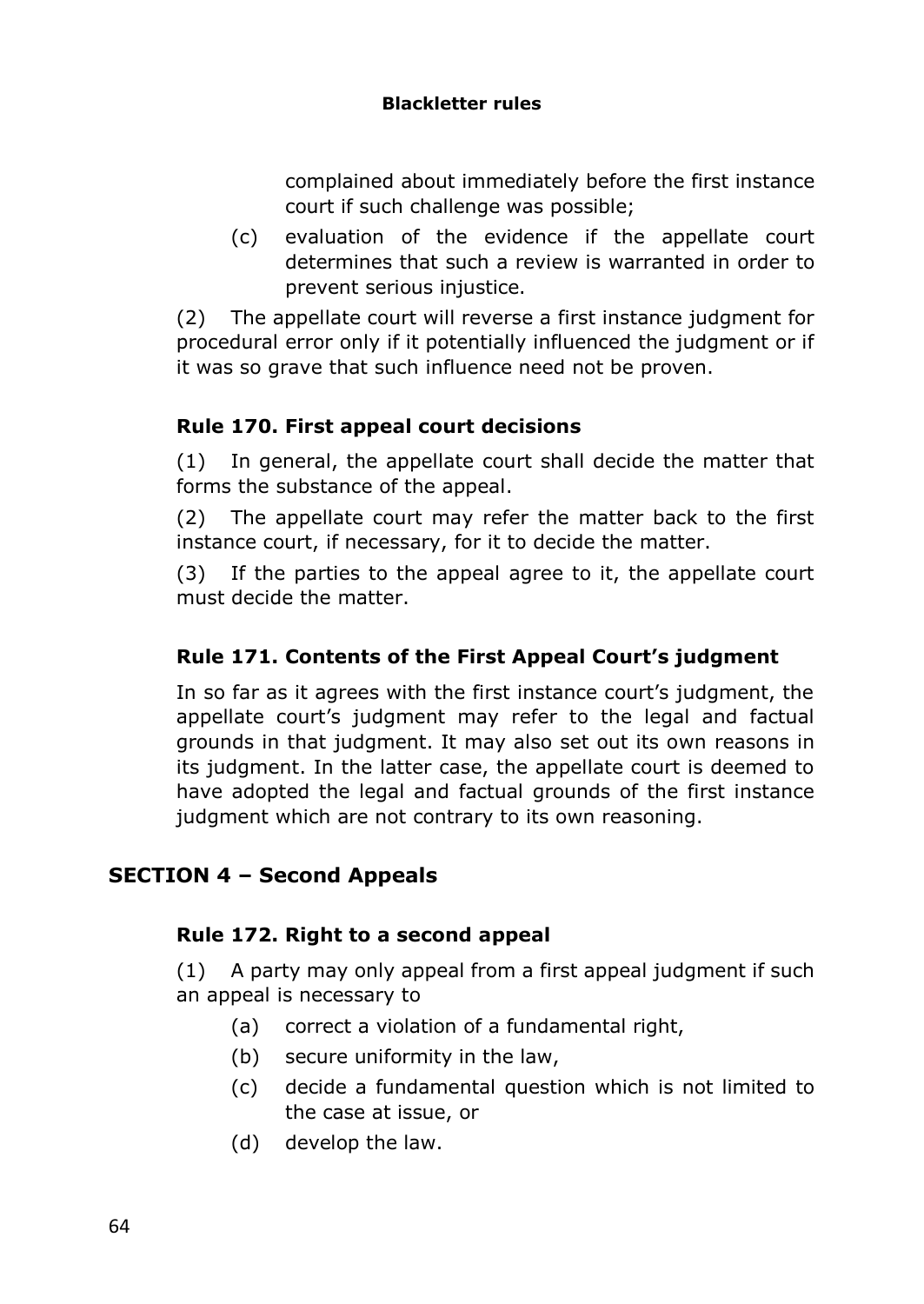(2) A second appeal court shall, on its own motion, assess whether the requirements of Rule 172(1) have been met.

# **Rule 173. Scope of a second appeal**

(1) A second appeal can be brought against the whole, or part, of a first appeal judgment.

(2) The relief sought is limited by what was claimed or defended in the first appeal.

## **Rule 174. Scope of appellate review – second appeal**

(1) Within the relief sought, as far as admissible, the second appeal court's review shall encompass

- (a) the interpretation and application of the law in the first appeal judgment;
- (b) the legality of the proceedings in the first appeal court, provided that the appellant challenged the error complained about immediately before that court.

(2) The second appeal court will reverse the first appeal judgment for a procedural error only if the procedural error has potentially influenced the judgment or if it was so serious that such influence need not be proven.

# **Rule 175. Second Appeal Court decisions**

(1) The second appeal court shall determine the substantive issue before it if

- (a) it is to reverse the first appeal judgment having held that there had been a violation of the law, and
- (b) it has concluded that it can determine the issue.

(2) In all other circumstances, the second appeal court must refer the matter back to the first appeal court for it to finally determine the matter. In such a circumstance, the first appeal court is bound by the second appeal court's assessment of the law.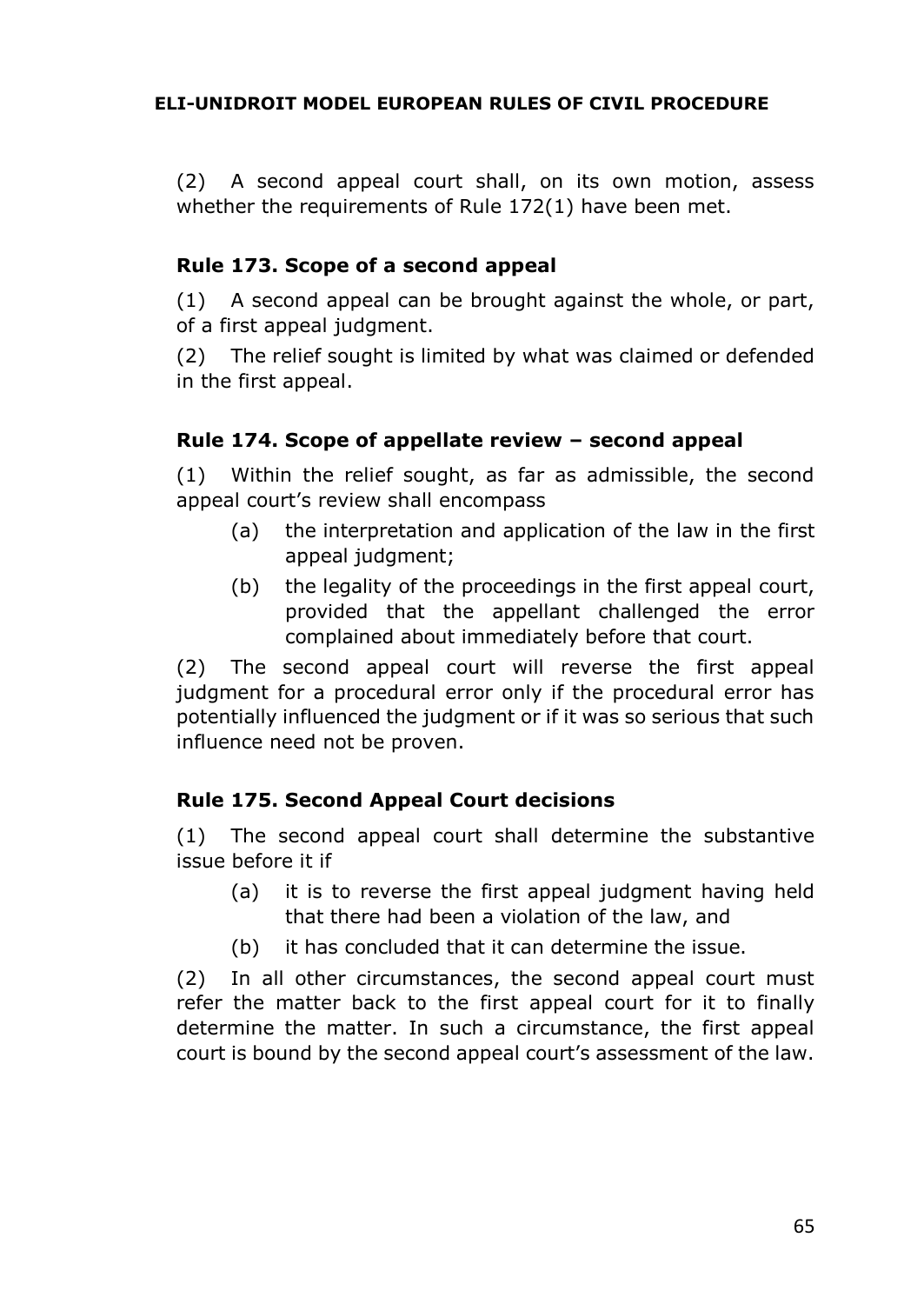## **Rule 176. Contents of the Second Appeal Court's judgment**

A second appeal court must provide its own reasons in its judgment. If they are adequate, it may refer to the reasons given in the first appeal court's or the first instance court's judgment.

## **Rule 177. Leapfrog appeal**

(1) Instead of a regular appeal to the first appeal court, an appeal may be brought directly to the second appeal court (a leapfrog appeal).

(2) A second appeal court may only grant permission to bring a leapfrog appeal if

- (a) an appellant applies directly to it to bring such an appeal, setting out its reasons why permission should be granted, and does so within the time limits applicable to a first appeal;
- (b) the appellant's application complies with Rule 158;
- (c) the requirements of Rule 172(1) are met.

(3) An appeal under this rule is deemed to be a second appeal, and the Rules applicable to second appeals apply accordingly.

# **SECTION 5 - Review of procedural error and miscellaneous appeals**

#### **Rule 178. Immediate review of procedural error**

- (1) If a party, or non-party affected by a procedural order, fails to challenge a procedural error that was caused by the court or another party immediately upon it being made the error is waived.
- (2) Rule 178(1) does not apply if a party acted carefully pursuant to the requirements of Rule 47 or if the rule affected is not subject to waiver by the parties. This Rule applies to nonparties *mutatis mutandis*.
- (3) Upon objection and having heard the parties the court may render, revoke or vary court rulings. Rules 49 and 50 apply accordingly.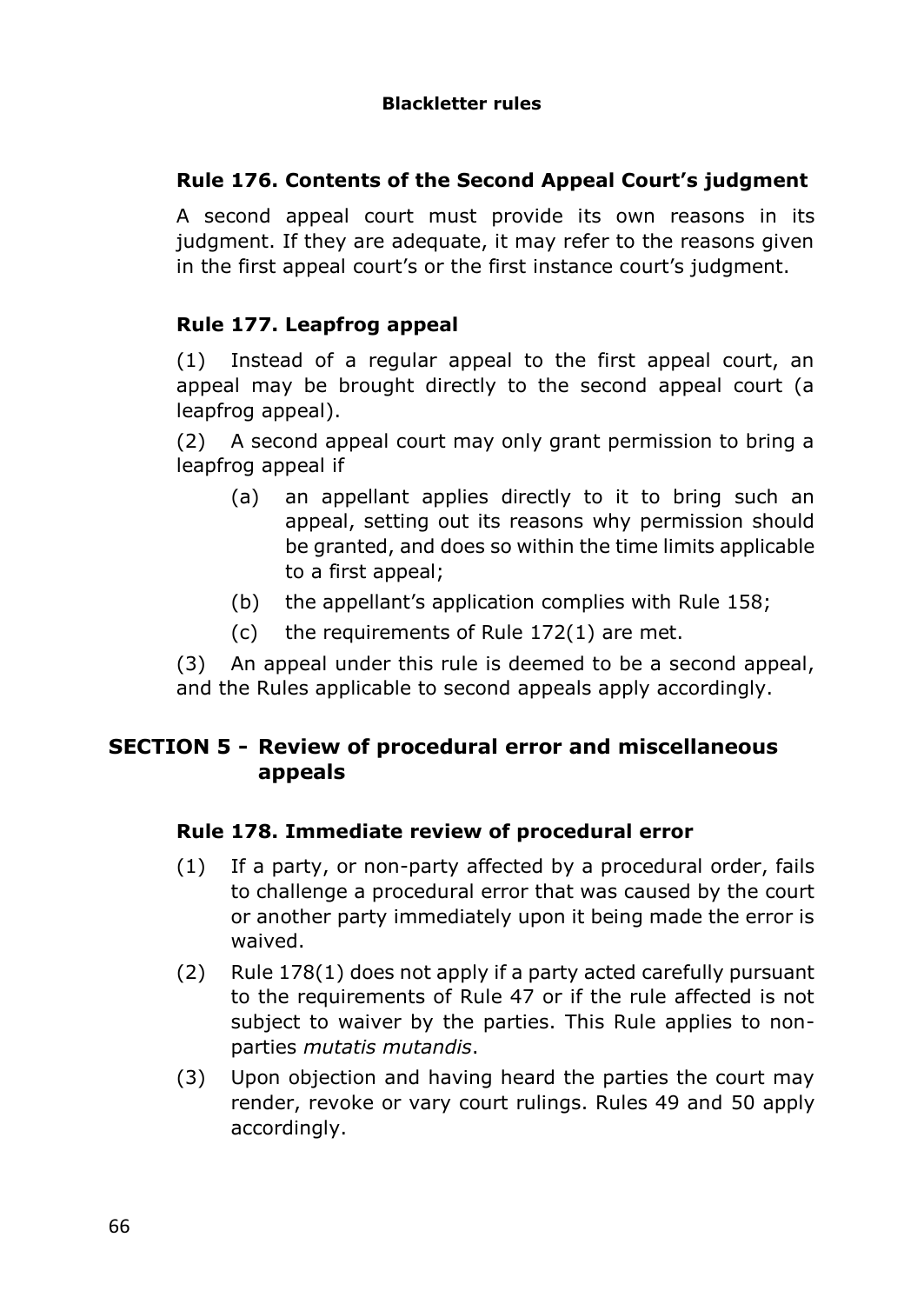## **Rule 179. Separate Appeal Against the Review of Procedural Orders by the Court**

(1) Unless otherwise provided for in Rule 179(2), a decision on a challenge toa procedural error cannot be made the subject of a separate appeal.

(2) A separate appeal is available against decisions made in respect of

- (a) a stay of proceedings;
- (b) the transfer of proceedings to another court;
- (c) security for costs;
- (d) the exclusion of a party from a hearing or the imposition of a fine on a party;
- (e) a refusal to disqualify a judge or court-appointed expert; and
- (f) if provided for in a specific rule.

(3) A separate appeal must be filed with the court within two weeks of notice of the decision.

#### **Rule 180. Appeals against procedural decisions that affect non-parties**

(1) A person who is not a party to litigation but directly affected by a procedural ruling given by the court has a right of appeal.

(2) The right of appeal must be exercised in accordance with Rule 179(3).

#### **SECTION 6 – Extraordinary Recourse**

#### **Rule 181. Scope of an extraordinary motion for review**

(1) An extraordinary motion for review re-opens proceedings that have otherwise been finally determined either at first instance or on appeal.

(2) Such a review may, if successful, rescind a judgment that has become *res judicata*. Where it does so the court will give case management directions for the future management of the proceedings.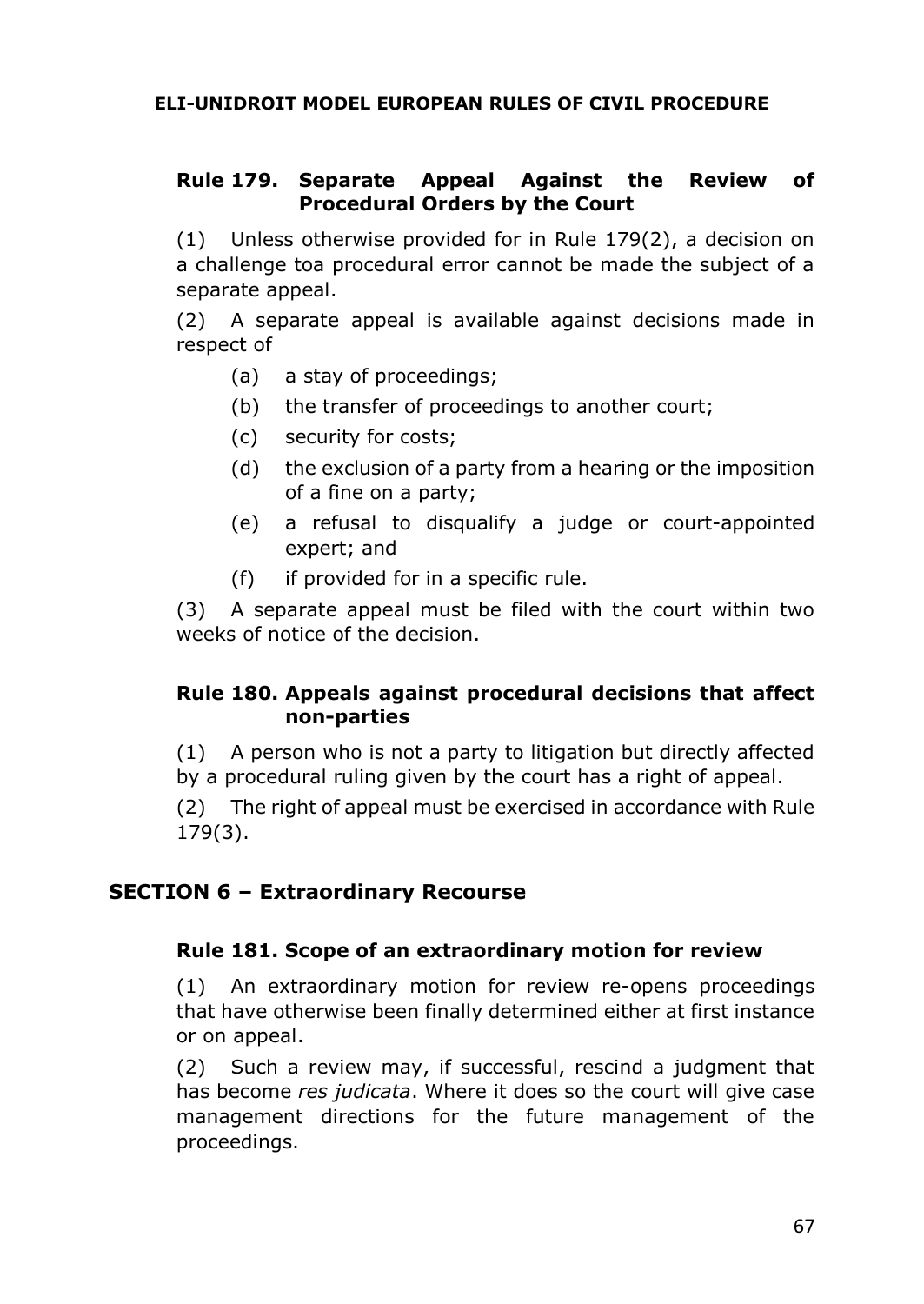## **Rule 182. Grounds for an extraordinary motion for review**

(1) An extraordinary motion for review may only be brought against a judgment on the following grounds

- (a) the court was wrongly constituted,
- (b) a party's right to be heard was violated severely,
- (c) a judgment was obtained by fraud or violence,
- (d) after a judgment is issued, evidence that would have been decisive to it is recovered or obtained, and such evidence was not available prior to judgment being given due either to force majeure or improper conduct by the party in whose favour the judgment was made, or
- (e) The European Court of Human Rights has ruled that the judgment given in national proceedings infringed any of the rights established in the European Convention for the Protection of Human Rights and Fundamental Freedoms and its Protocols, provided that the infringement, due to its nature and seriousness, entails persistent effects, which can only be stopped by means of such a review; however, in no case may the review affect rights acquired in good faith by third parties.

(2) The motion shall only be admissible under Rule  $182(1)(a)$ , (b) or (c) if the applicant was unable, without any fault on their behalf, to raise the ground on which they rely before the judgment that is to be subject to review became *res judicata*.

# **Rule 183. Time limits and withdrawal**

(1) An application by a party for an extraordinary motion for review must be made within three months from the date on which that party became aware of the grounds for review.

(2) In no case may an application be made after ten years have elapsed from the time the judgment, which is to be the subject of such a review, has become *res judicata*.

(3) An extraordinary motion for review can be withdrawn at any time.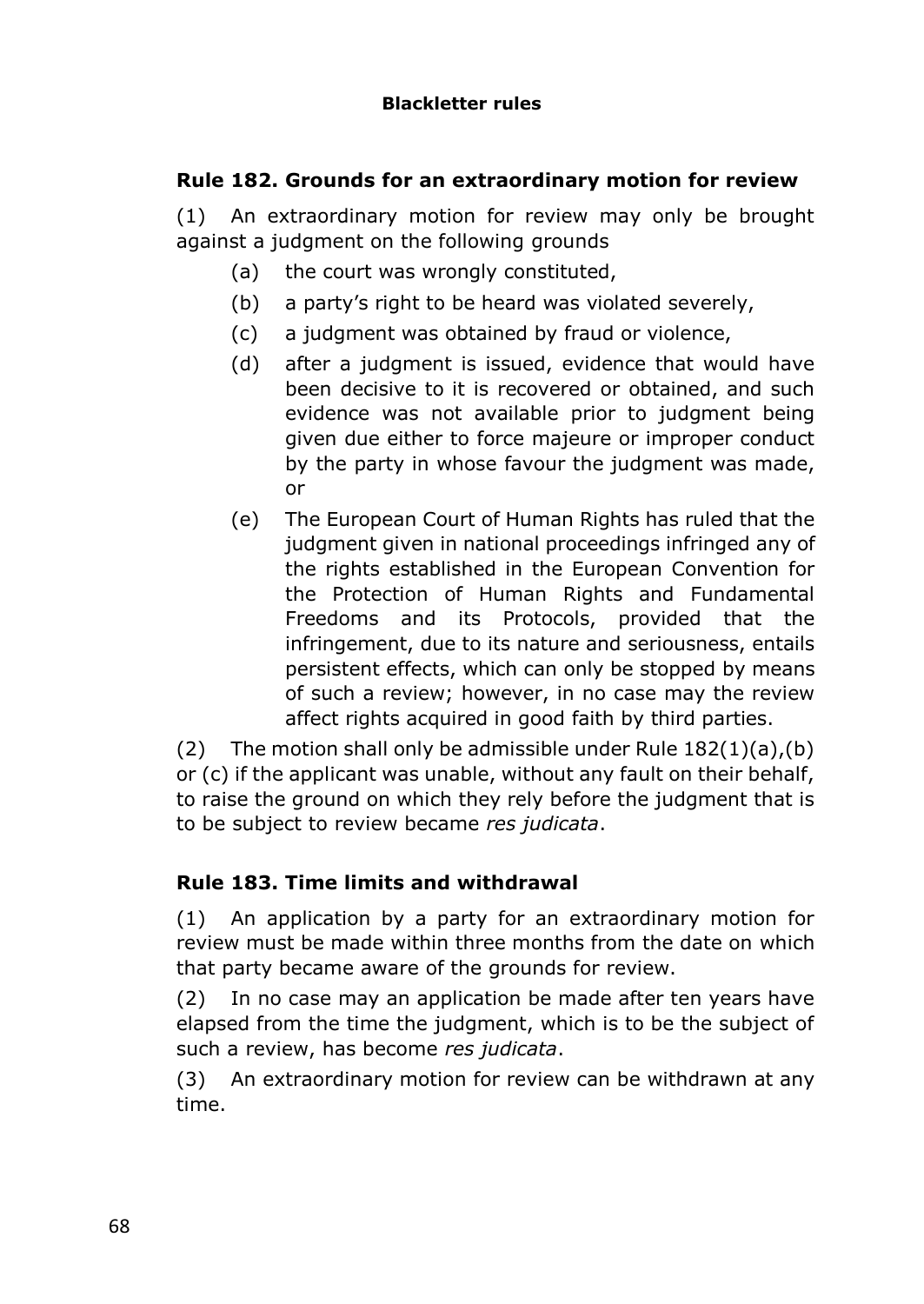# **PART X – PROVISIONAL AND PROTECTIVE MEASURES**

# **SECTION 1 – General part**

#### **Rule 184. Provisional and Protective Measures**

(1) A provisional or protective measure is any temporary order that has one or more of the following functions:

- (a) to ensure or promote effective enforcement of final decisions concerning the substance of the proceedings, whether or not the underlying claim is pecuniary, including securing assets and obtaining or preserving information concerning a debtor and his assets; or
- (b) to preserve the opportunity for a complete and satisfactory determination of the proceedings, including securing evidence relevant to the merits or preventing its destruction or concealment; or
- (c) to preserve the existence and value of goods or other assets which form or will form the subject-matter of proceedings (pending or otherwise); or
- (d) to prevent harm from being suffered, to prevent further harm, or to regulate disputed issues, pending final judgment.

(2) A provisional or protective measure ordered should be suitable for its purpose.

#### **Rule 185. Proportionality of provisional and protective measures**

(1) A provisional and protective measure should impose the least burden on the respondent.

(2) The court must ensure that the measure's effects are not disproportionate to the interests it is asked to protect.

# **Rule 186. Without-notice (***Ex parte***) procedure**

(1) The court may order a provisional or protective measure without-notice ('ex parte') only if, in the circumstances, proceedings with-notice ('inter partes') would frustrate the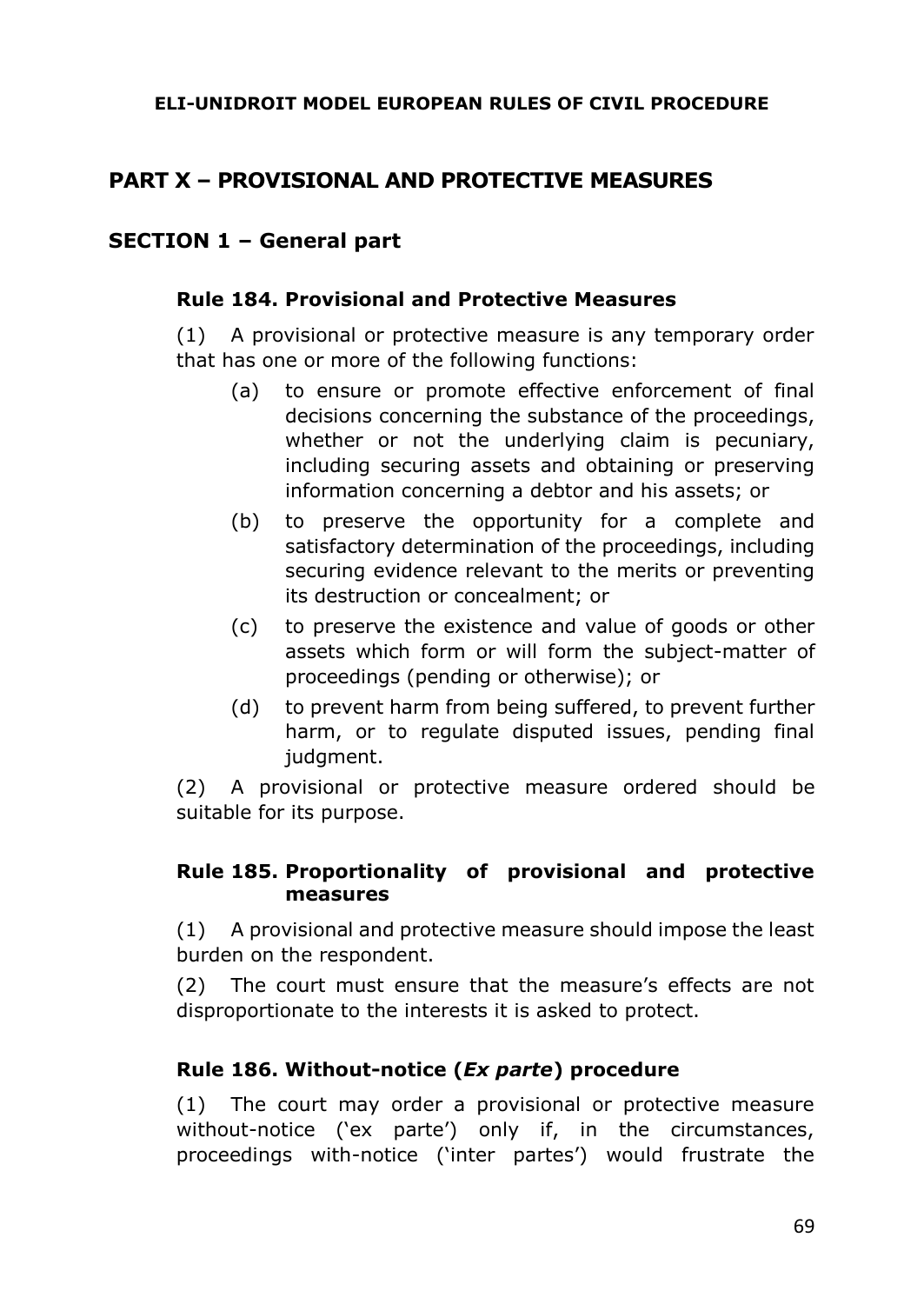prospect of the applicant receiving effective protection of their interests.

(2) When granting an order without-notice the court must give the respondent an opportunity to be heard at the earliest possible time, that date to be specified in the order that was made withoutnotice. The respondent should be given notice of the order and of all the matters relied upon before the court to support it as soon as possible.

(3) An applicant must fully disclose to the court all facts and legal issues relevant to the court's decision whether to grant relief and, if so, on what terms.

(4) The court must make a prompt decision concerning any objection to the grant of a provisional or protective measure or its terms.

# **Rule 187. Security**

(1) When assessing whether to grant or continue a provisional or protective measure the court may consider whether security can be provided by the respondent in lieu of the order.

(2) As a condition of granting or continuing a provisional or protective measure the applicant may, depending on the circumstances, be required to provide appropriate security.

(3) Security must not be required solely on the basis that the applicant or respondent is not a national or resident of the forum state.

# **Rule 188. Initiation of Proceedings**

(1) Where the applicant has been granted a provisional or protective measure before initiating proceedings under Rules 21(1), 53, such proceedings must be initiated before the date set by the court. Where the court does not set such a date or it is not otherwise specified by the applicable law, the applicant shall initiate such proceedings within two weeks of the date of the issue of the decision granting the remedy. The court can extend the period on the request of a party.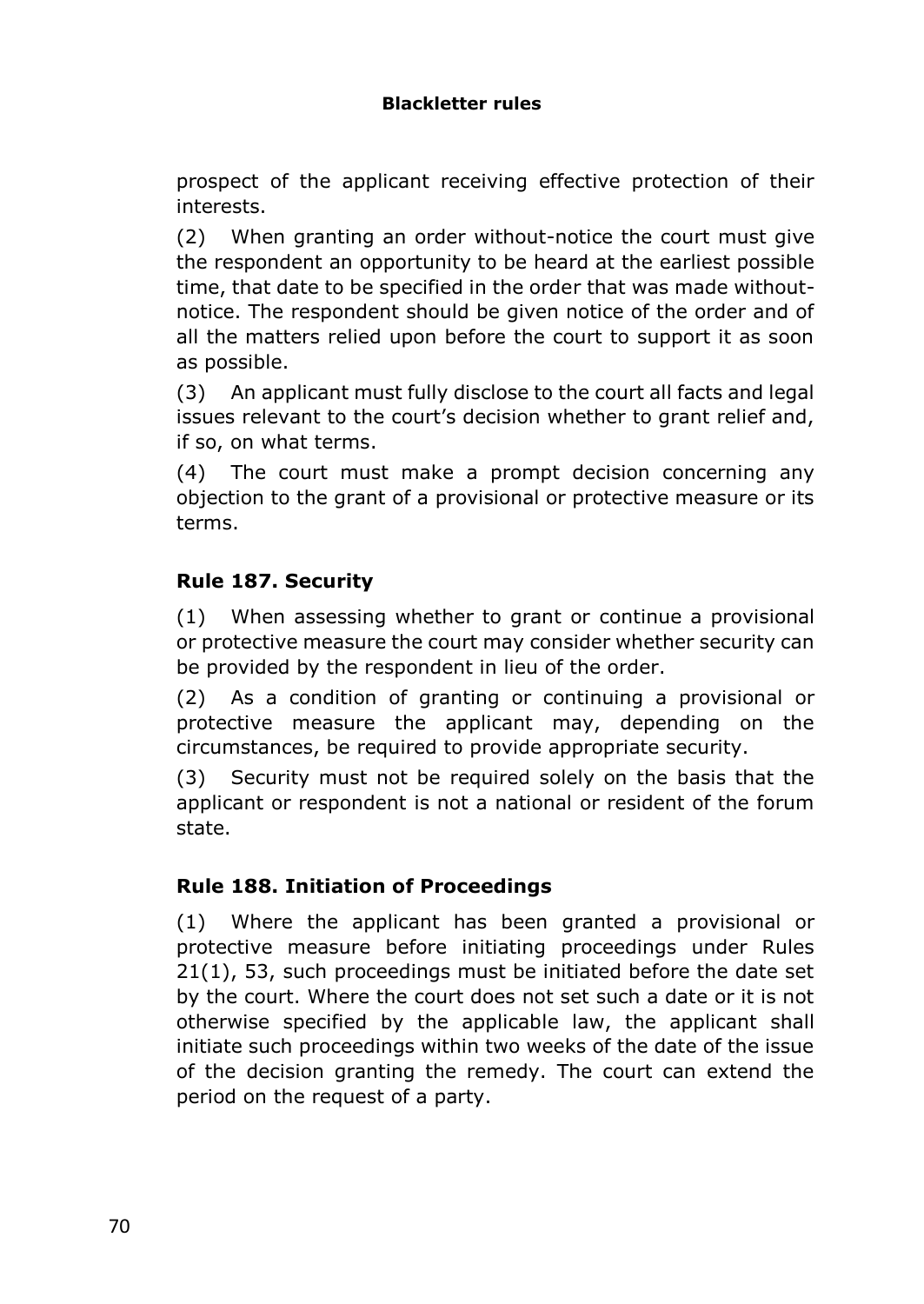(2) If proceedings have not been initiated as required by Rule 188(1), the measure shall lapse, unless the court provides otherwise.

#### **Rule 189. Review and Appeal**

(1) The court may, either on application of a party or on its own motion, modify, suspend, or terminate a provisional or protective measure if satisfied that a change in circumstances so requires.

(2) Decisions that grant, deny, modify, suspend or terminate provisional or protective measures are subject to appeal. Rule 179(3) applies accordingly.

#### **Rule 190. Applicant Liability**

(1) If a provisional or protective measure is set aside, lapses, or if the proceedings are dismissed on procedural grounds or on their merits, the applicant must compensate the respondent for such loss or damage caused by the measure.

(2) The applicant is liable to compensate non-parties for any damages, and expenditure incurred as a consequence of complying with the measure.

#### **Rule 191. Sanctions for non-compliance**

Except in respect of interim payments, where there is noncompliance with a provisional or protective measure the court may impose a sanction under Rule 27, as appropriate.

#### **SECTION 2 – Special part**

#### **A. Asset Preservation**

#### **Rule 192. Types of Asset Preservation Measure**

A court may grant, on application by a party, any of the following asset preservation orders for the purpose of protecting their claim:

(a) an attachment order, which is an order authorising provisional attachment of the respondent's assets,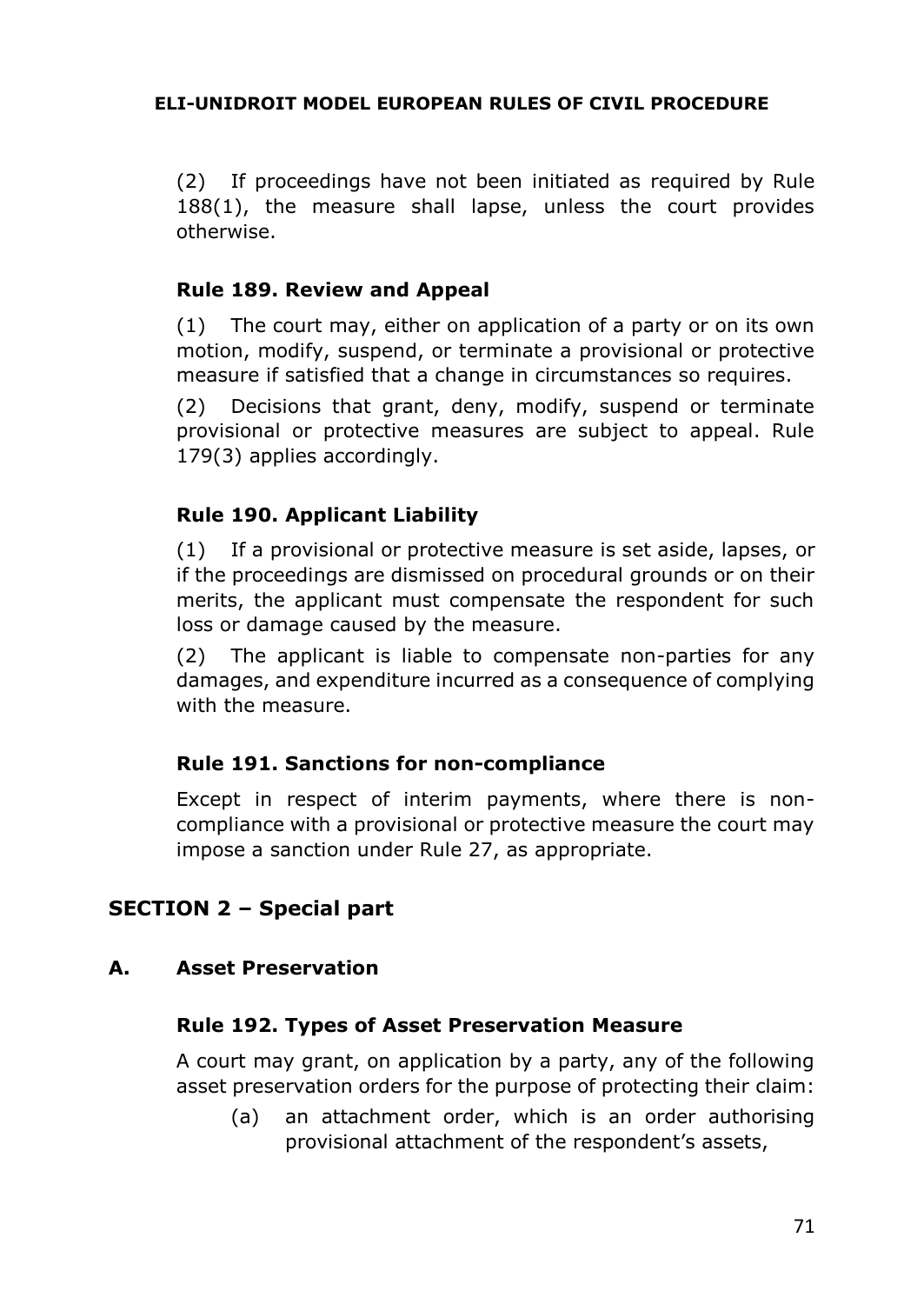#### **Blackletter rules**

- (b) an asset restraining order, which is an interim order preventing the respondent from disposing of, or dealing with, their assets, or
- (c) a custodial order, which is an order that the respondent's assets shall be placed in the custody of a neutral non-party (a custodian).

# **Rule 193. Criteria for Awarding Asset Preservation Orders**

A party seeking an order under Rule 192 must show that:

(a) their claim for relief has a good chance of succeeding on its substantive merits, and

(b) it is likely that, without such an order, enforcement of a final judgment against the respondent will be impossible or exceedingly difficult.

# **Rule 194. Limitations on Asset Preservation Orders**

Asset Preservation Orders must ensure that a respondent is not prevented from receiving financial allowances, provided the amounts are reasonable, for

- (a) ordinary living expenses, and/or
- (b) legitimate business expenses, and/or
- (c) to enable it to fund legal advice and representation in respect of the proceedings, including such as are necessary for it to respond to the order, including seeking its variation or discharge under Rules 186(4) or 189.

#### **Rule 195. Notification of Asset Preservation Orders and their effects to Respondent**

(1) At the earliest possible time after an order has been made under Rule 192, the respondent and any non-parties who are the addressees of an order must be given formal notice of it. Where necessary to enforce the order, non-parties may be given formal notice before the respondent.

(2) The applicant may, if it wishes, inform a non-party of an order before the respondent is given formal notice.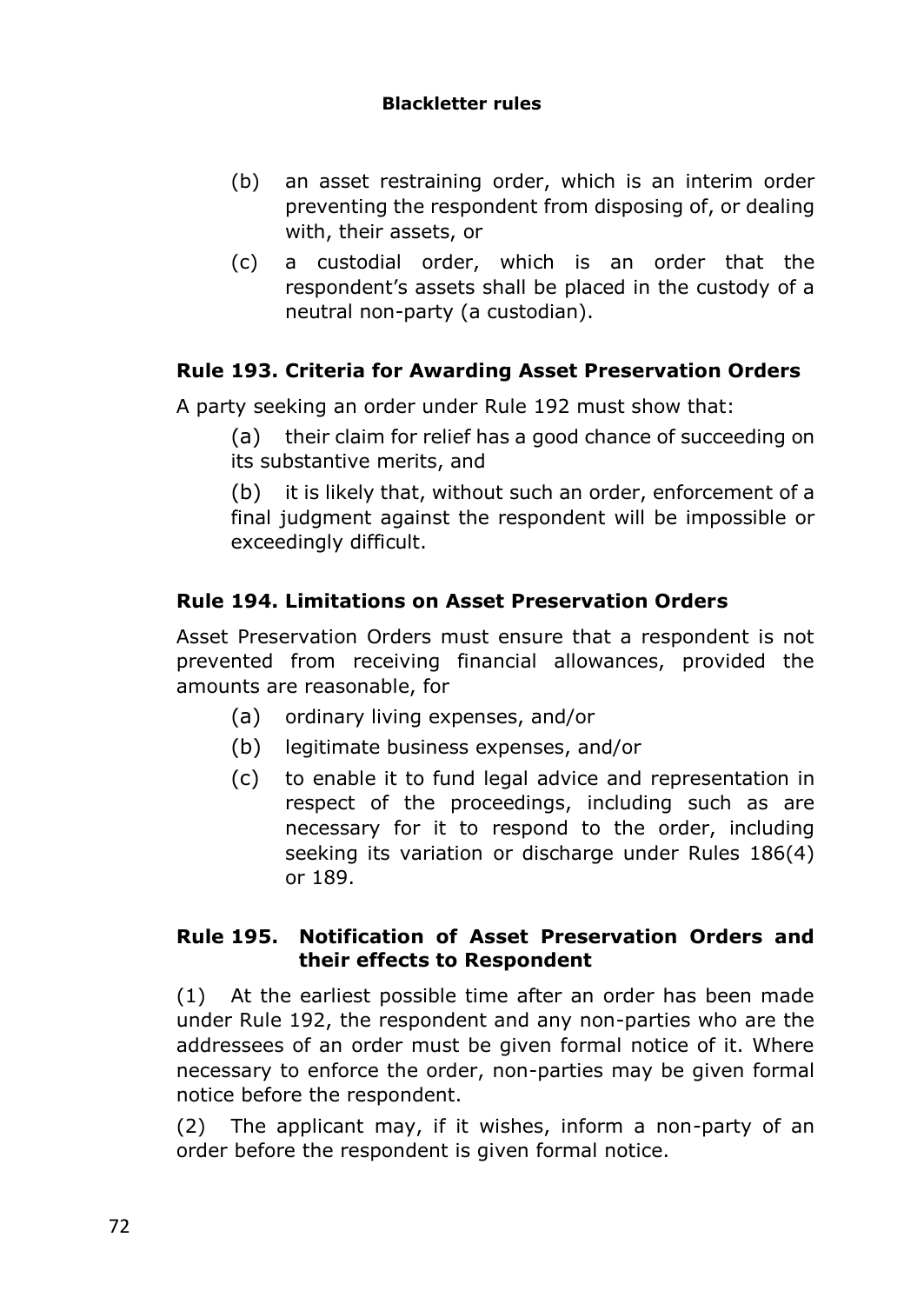(3) The respondent or any non-parties who are the addressees of an order made under Rule 192 must comply with it as soon as they are notified of the order. In the event of breach, they will be subject (without limitation) to the sanctions listed in Rule 191.

#### **B. Regulatory Measures**

## **Rule 196. Measures to Perform or Refrain from Performing an Action**

The court may grant the applicant a measure to regulate the relationship between parties in relation to a non-pecuniary claim for relief on a provisional basis. Such a measure may require the respondent to act or to refrain from acting in a manner specified in the court's order.

## **Rule 197. Criteria for awarding a Regulatory Measure**

A party seeking an order under Rule 196 must show:

(a) it has a good chance of succeeding in the proceedings; or

where there is a significant risk that damages to the respondent will not be capable of providing adequate compensation for any interference with their rights if the proceedings are dismissed, that there is a very strong possibility that the applicant will succeed in the proceedings;

and

(b) the order is necessary to regulate the substantive issue or issues in dispute pending final determination of the proceedings.

#### **C. Evidence Preservation**

## **Rule 198. Evidence Preservation Orders**

(1) The court has the power to secure evidence on the application of a party to proceedings through the following interim measures: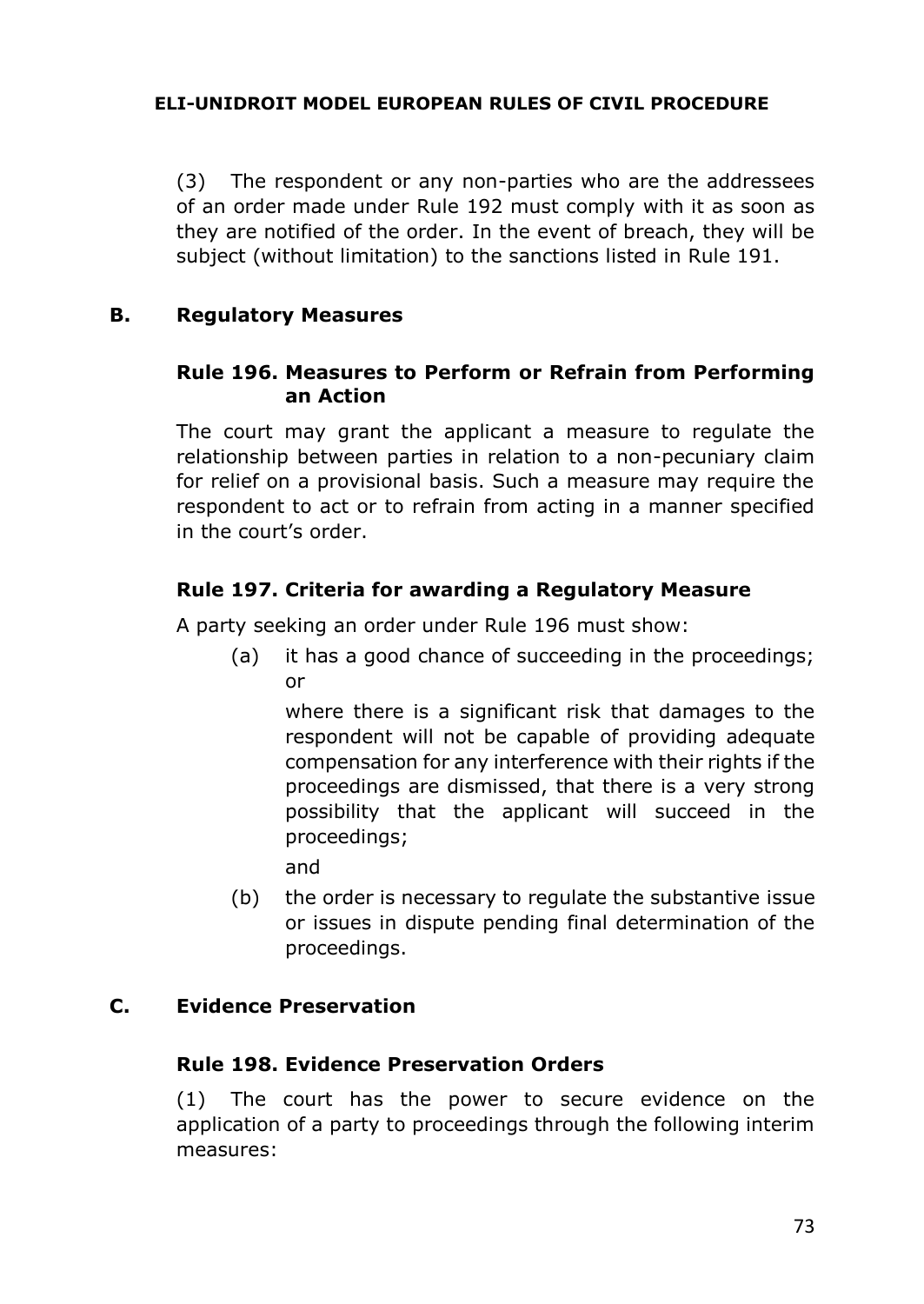#### **Blackletter rules**

- (a) hearing witness evidence or taking of witness evidence by a third party acting on its behalf;
- (b) requiring the preservation or protection of evidence by the parties or by requiring it to be placed in the custody of a custodian;
- (c) appointing an expert to provide expert opinion evidence.

(2) Evidence preservation orders may, where necessary, authorise access to the evidence. Access may be subject to such conditions as the court considers just.

## **Rule 199. Criteria for awarding an Evidence Preservation Measure**

A party seeking an evidence preservation order must show that:

- (a) there is a real risk that unless the order is made the evidence will not be available for determining the substantive proceedings on their merits; and
- (b) if the order requires access to a party or non-party's property the applicant has a strong prima facie case in respect of the merits of the applicant's claim or proposed claim for relief.

## **D. Interim Payment**

## **Rule 200. Interim Payment Measures**

A court may grant the claimant an interim payment order in relation to a monetary claim, either wholly or in part to satisfy the claim in the proceedings, in anticipation of the expected outcome.

## **Rule 201. Criteria for awarding an Interim Payment**

(1) An applicant seeking an order under Rule 200 must show that:

(a) the defendant has admitted that they are liable to pay a monetary sum to the applicant, or the applicant has obtained a final judgment on liability, or it is highly likely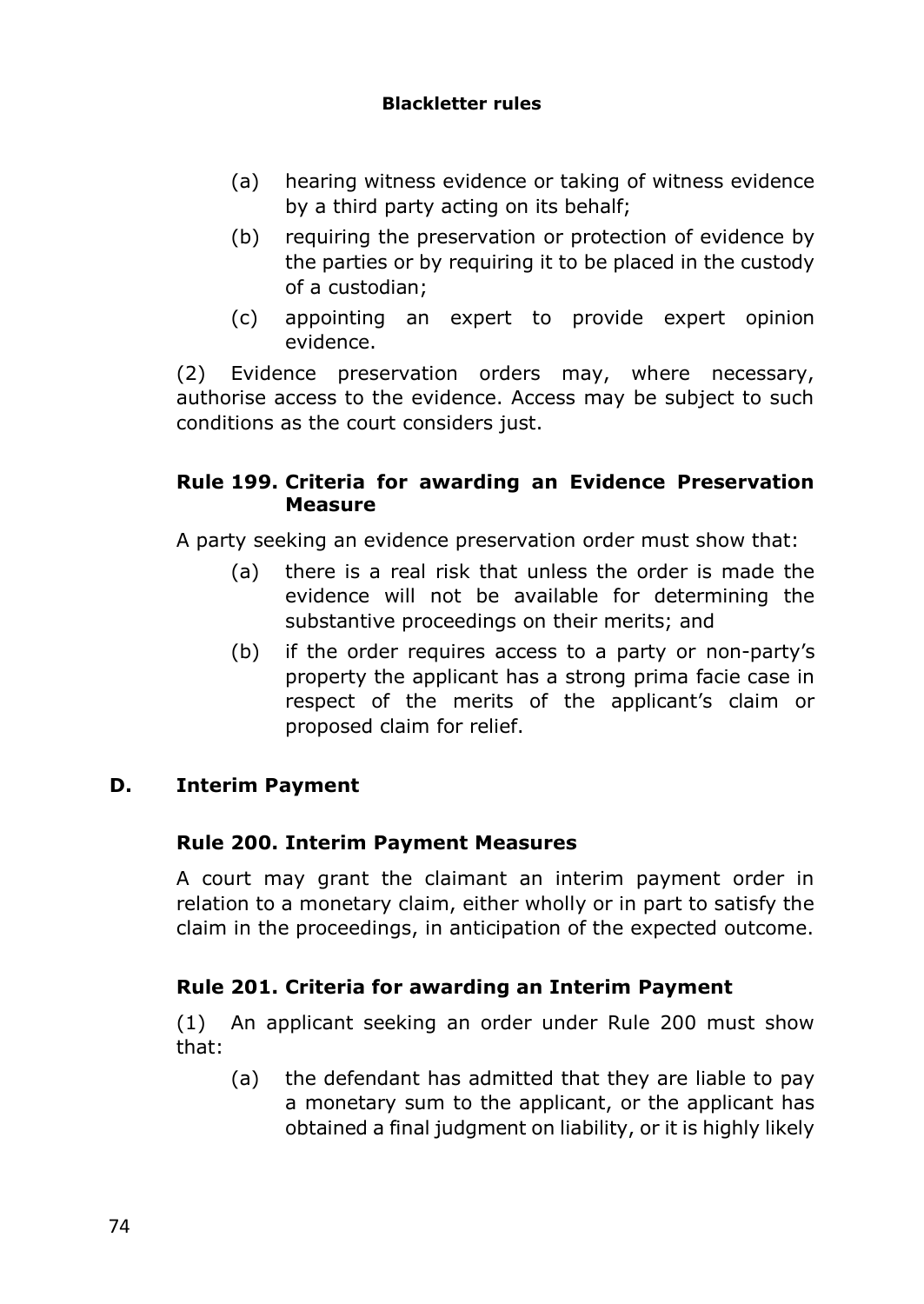that the applicant will obtain at least the amount sought in a final judgment; and

(b) they are in urgent need of payment by the defendant.

(2) In assessing whether to make an interim payment order the court should consider all the circumstances, including any potential or actual hardship to the applicant or the respondent as a result of refusing or granting the order.

(3) An interim payment order cannot be made on a withoutnotice basis.

(4) Where judgment in the proceedings is for a lesser amount than that paid, any over-payment must be repaid.

(5) An interim payment order will ordinarily be made subject to the applicant giving security. If the applicant's claim is absolutely well founded and the requirement to obtain security would frustrate the order's purpose of securing urgent relief for the applicant's economic distress, where that has been at least partially caused by the defendant's delay, the court may grant an interim payment order without or upon reduced security.

## **SECTION 3 – Cross border issues**

## **Rule 202. International jurisdiction**

(1) Within the scope of the European Union Regulations or international conventions, the international jurisdiction of the court in relation to provisional and protective measures is governed by those Regulations or conventions.

(2) In any event, the court having jurisdiction in respect of the proceedings will have jurisdiction to grant provisional and protective measures.

(3) Without prejudice to applicable European Union rules and international conventions, another court may grant such provisional and protective measures necessary to protect interests located within the jurisdiction or the subject-matter of which have a real connecting link with the territory of the court, or that are necessary to support proceedings brought in another country.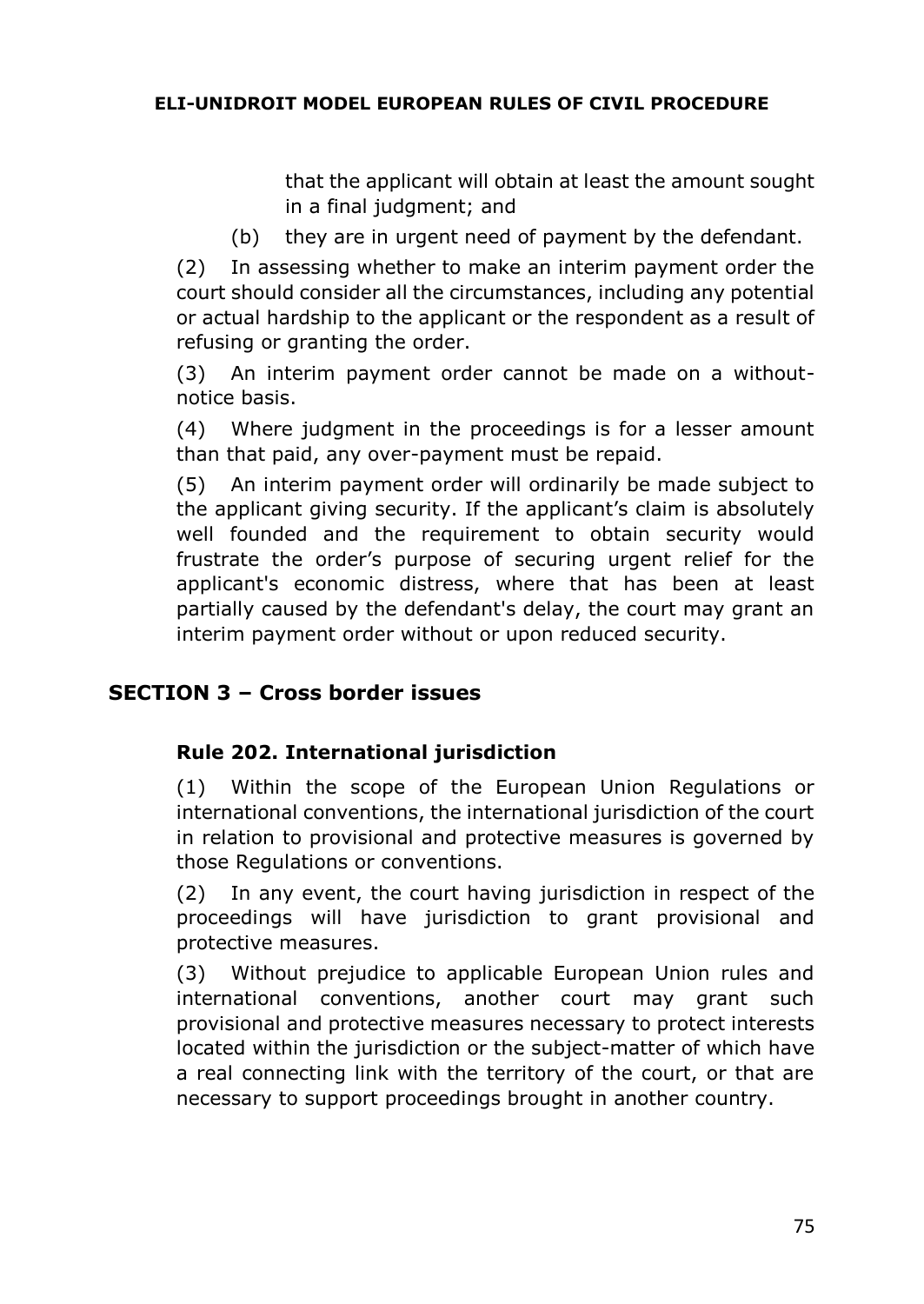## **Rule 203. Recognition and enforcement**

(1) Within the scope of European Union Regulations or international conventions, the recognition and enforcement of provisional and protective measures is governed by those Regulations or conventions.

(2) Where no European Union Regulation or international convention applies, provisional and protective measures will be recognised and enforced in accordance with domestic law.

(3) Courts should, at the request of the parties, take into account provisional and protective measures granted in another country and, where appropriate, and in accordance with these Rules, cooperate in order to secure the effectiveness of those measures.

# **PART XI – COLLECTIVE PROCEEDINGS**

## **SECTION 1 –Collective Interest Injunctions**

## **Rule 204. Scope of Application**

(1) The Rules in Part XI, Section 1 apply to orders, known as collective interest injunction, made by a court, which direct any person to cease any conduct or behaviour that is infringing the law.

(2) A collective interest injunction cannot be made on an interim basis under Part X of these Rules.

#### **Rule 205. Entitlement to apply for a Collective Interest Injunction**

(1) Any entity authorised under national law to bring actions in the collective interest may apply for a collective interest injunction that requires the cessation of any infringement of the law.

(2) Where appropriate the court may order additional measures such as the publication of its decision with a view to eliminating the continuing effects of the infringement.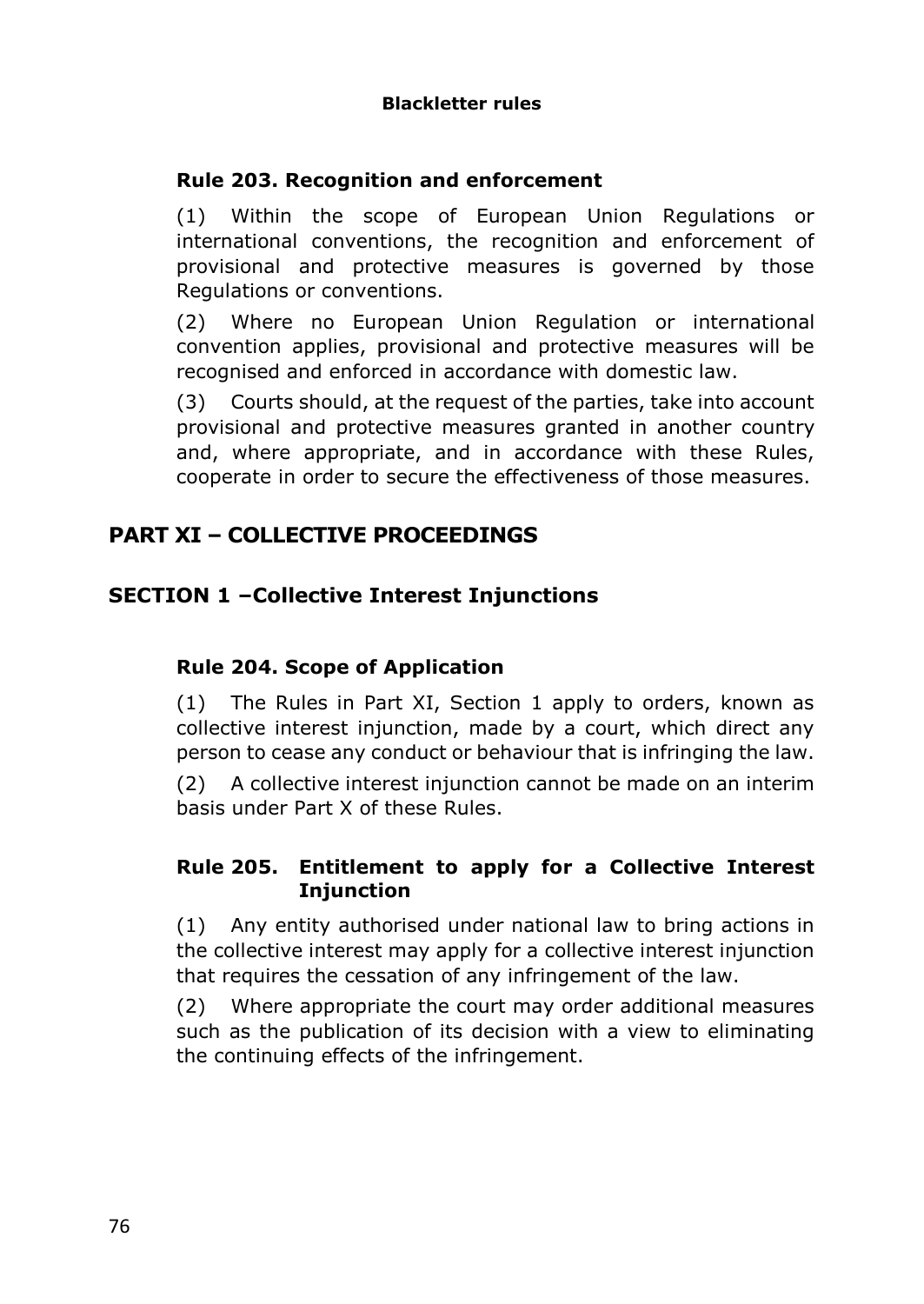## **Rule 206. Effect of collective interest injunctions**

A collective interest injunction binds the defendant in all future proceedings.

## **SECTION 2 – Collective Proceedings**

#### **A . General Part**

#### **Rule 207. Collective Proceedings**

Collective proceedings are proceedings brought by a qualified claimant on behalf of a group of persons who it is alleged are affected by an event giving rise to a mass harm, but where those persons, known as group members, are not parties to the action.

## **Rule 208. Claimants Qualified to Bring Collective Proceedings**

A qualified claimant is:

- (a) an organisation authorised, in accordance with national law, to bring collective proceedings and whose purpose has a direct relationship with the event giving rise to the mass harm,
- (b) an entity which is established solely for the purpose of obtaining redress for group members and which satisfied the requirements of Rule 209; or
- (c) a person who is a group member and who meets the requirements of Rule 209(a)-(c).

#### **Rule 209. Requirements for qualified claimants**

A person or entity shall not be a qualified claimant unless:

- (a) they have no conflict of interest with any group member,
- (b) they have sufficient capability to conduct the collective proceeding. In assessing this issue, the court shall take account of the financial, human and other resources available to the putative qualified claimant If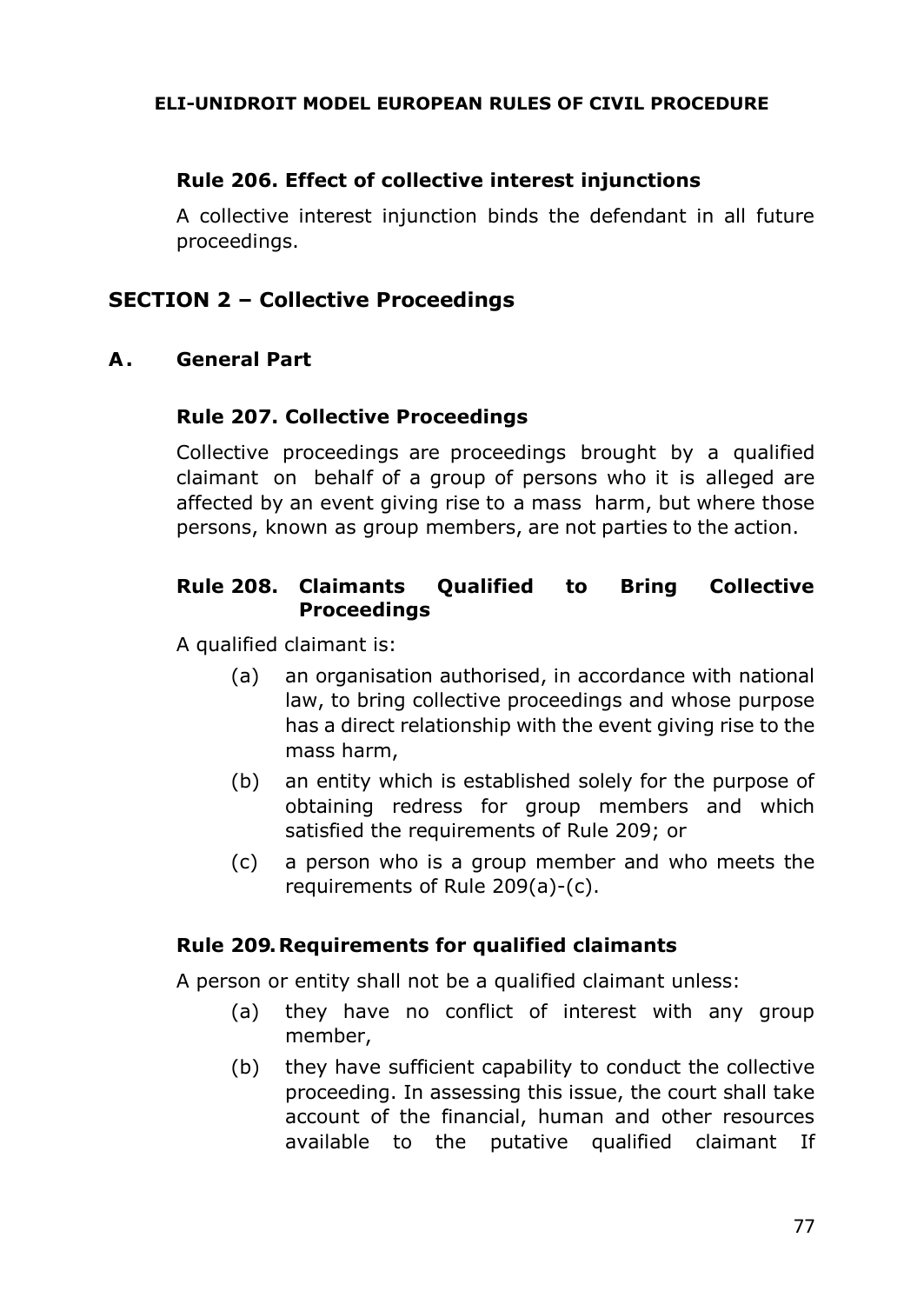#### **Blackletter rules**

appropriate, the court may require security for costs (see Rule 243),

- (c) they are legally represented, and
- (d) they are neither a lawyer nor exercising any legal profession.

## **Rule 210. Collective Proceedings – Statement of Claim**

(1) A statement of claim in collective proceedings must include all relevant information available concerning

- (a) the event giving rise to the mass harm,
- (b) the group,
- (c) the causal connection between the event of mass harm and the loss suffered by the group members,
- (d) the similarity of the claims of the group members in law and fact,
- (e) whether compensation or other collective remedies are sought,
- (f) the financial and other resources available to the qualified claimant to pursue the collective proceeding,
- (g) evidence of the qualified claimant's attempt to settle the group members' claims.

(2) Before commencing collective proceedings and upon the application of a qualified claimant, the court may issue an order preventing a potential defendant from bringing an action with respect to the event of mass harm.

## **Rule 211. Registration of Collective Proceedings**

(1) Upon the qualified claimant submitting a collective proceedings statement of claim to the court, the court must enter the proceedings into a publicly accessible electronic register.

(2) After registration any other court must dismiss any collective proceedings against the same defendant(s) in respect of the same mass harm.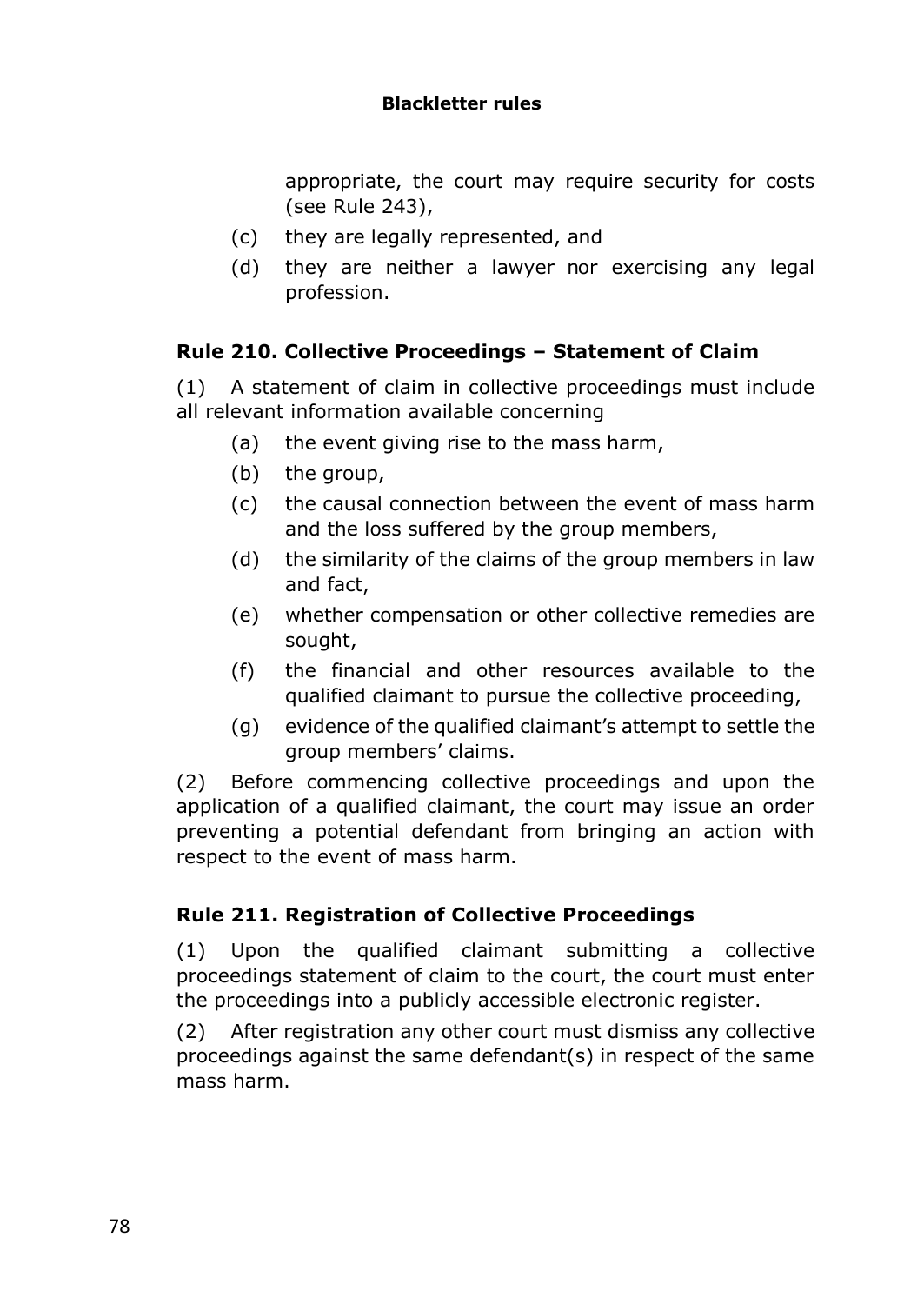## **B. Admissibility of Collective Proceedings**

#### **Rule 212. Conditions of Admissibility**

- (1) The court may admit a collective proceeding if
	- (a) it will resolve the dispute more efficiently than joinder of the group members' individual claims,
	- (b) all of the claims for relief made in the proceeding arise from the same event or series of related events causing mass harm to the group members,
	- (c) the claims are similar in law and fact, and
	- (d) except in cases of urgency, the qualified claimant has allowed the defendant or defendants at least three months to respond to a settlement proposal.

(2) Upon application, the court may order any proceeding to continue as a collective proceeding.

## **Rule 213. Collective Proceeding Order**

(1) An order made under Rule 212 must include the following information:

- (a) the name and address, and other relevant contact details of the qualified claimant
- (b) a concise description of the event of mass harm giving rise to the collective proceeding;
- (c) the names or a description of all of the persons allegedly affected by the mass harm. The description must contain sufficient detail to enable any person allegedly affected by the event causing mass harm to know if they are within the group or not;
- (d) the type of collective proceeding under Rule 215.

(2) Before making an order under this Rule the court shall advertise a draft of the order and set a deadline for any other potential qualified claimants to apply under Rule 207.

(3) The court shall determine which of several potential qualified claimants, if any, shall become the qualified claimant in the proceedings. It shall do so on the basis of the criteria set out in,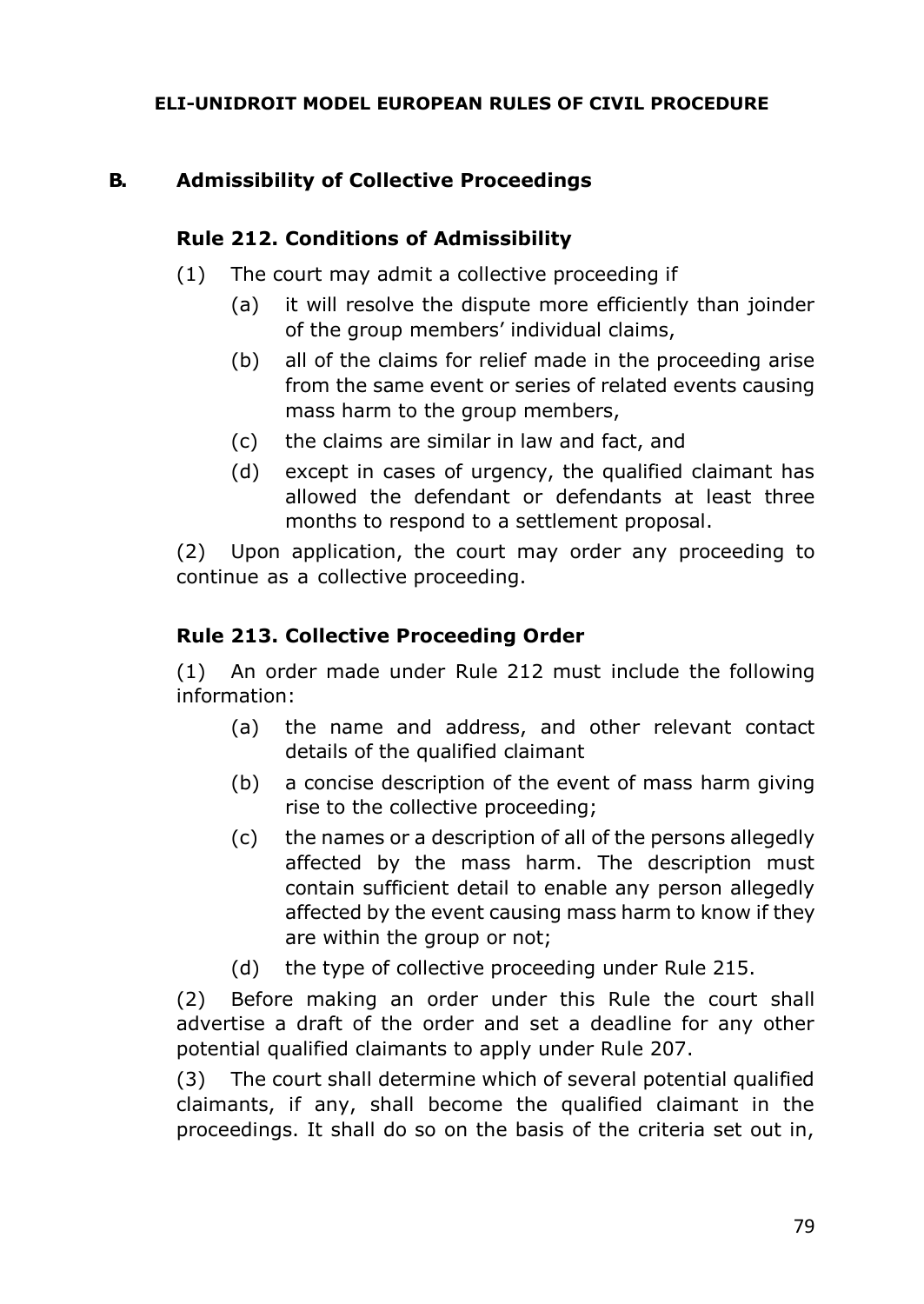among others, Rule 209. Where more than one qualified claimant is selected they must act jointly.

(4) The collective proceeding order shall be advertised in a manner which the court considers will best bring it to the attention of any person likely to be affected by the event causing mass harm on which the proceeding is based. The advertisement shall invite such persons to opt-in to the proceeding and shall give information on how to do so.

(5) The collective proceeding order or the refusal to grant such an order are subject to appeal by the qualified claimant and the defendant.

## **Rule 214. Obligation of Qualified Claimant**

A qualified claimant must at all times act in the best interests of the whole group or sub-group, if a qualified claimant for a sub-group.

# **Rule 215. Types of Collective Proceeding**

(1) Collective proceedings shall operate on an opt-in basis unless the court makes an order under Rule 215 (2).

(2) The court may order that the proceedings will include all group members who have not opted-out of the proceedings under Rule 215(3) where it concludes that:

- (a) the group members' claims cannot be made in individual actions because of their small size; and
- (b) a significant number of group members would not opt-in to the collective proceeding.

(3) Where the court makes an order under Rule 215(2) it must set a deadline for group members to notify the court that they wish to opt-out. In exceptional circumstances the court may permit group members to opt-out after the deadline has expired.

(4) The court shall decide to whom and how notification under Rule 215(3) shall be given.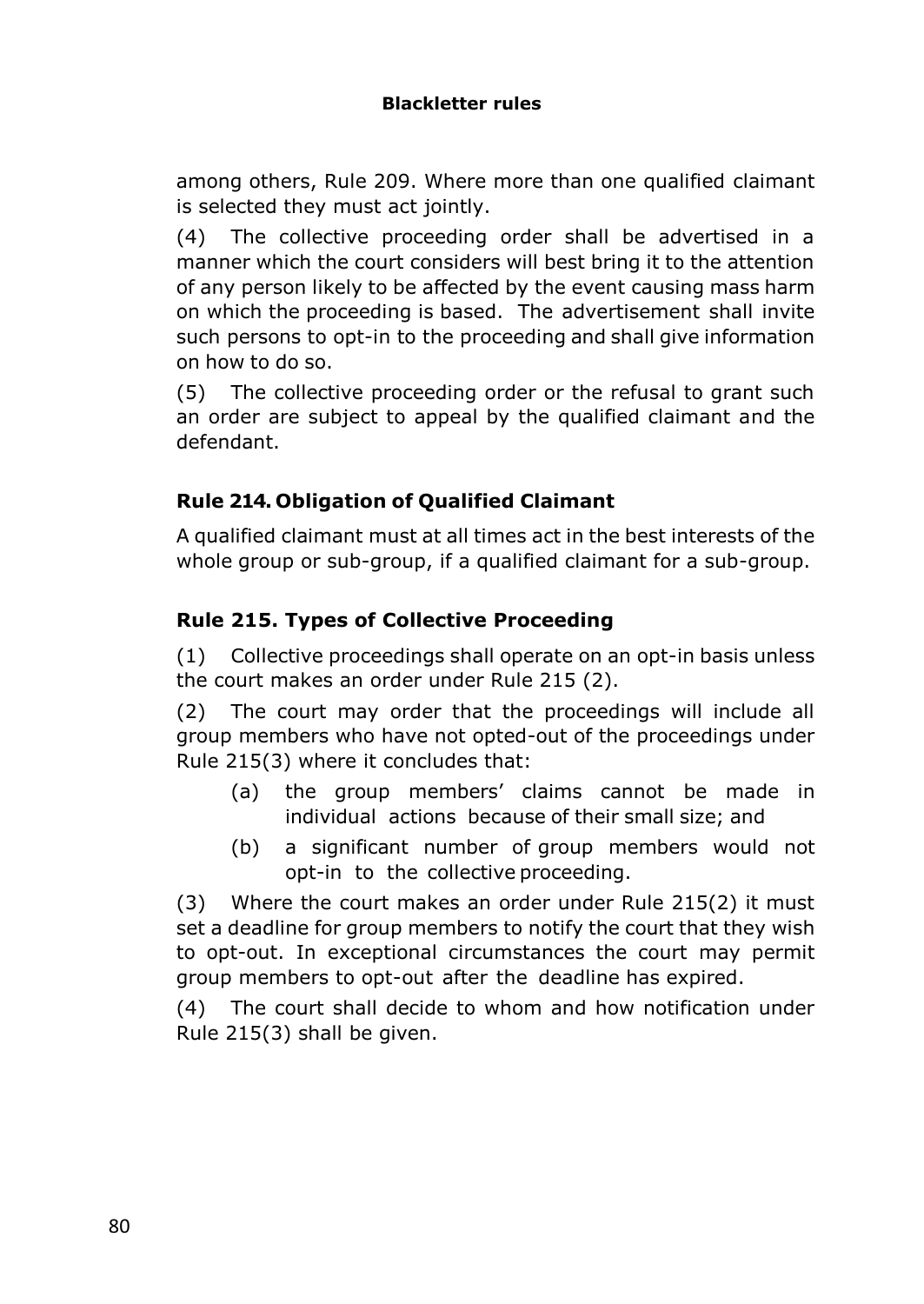## **Rule 216. Opt-in Proceedings**

(1) Where collective proceedings operate on an opt-in basis, group members must notify the court if they wish to join the proceedings in the manner specified by the court.

(2) The court shall ensure that group member notifications are properly recorded in a public register, which may be established in accordance with Rule 220.

## **Rule 217. Individual Actions**

(1) Group members who have opted-in under Rule 216 or who have not opted-out under Rule 215(3) cannot bring an individual court action in respect of the same event of mass harm against a defendant to the collective proceeding.

(2) In cases under Rule 215(2) any group member who brings an individual action against a defendant to collective proceedings during the opt-out period shall be treated as having opted-out of the proceedings.

(3) Any time limit provided in national law for individual actions to be brought by a group member in respect of loss caused by the event of mass harm shall be suspended from the date of commencement of the collective proceeding. The period of suspension shall end when

- (a) the collective proceeding is withdrawn or dismissed; or
- (b) the group member opts-out under Rule 215(2)-(4).

(4) Where Rule 217(3)(a) or (b) apply, the remaining limitation period for individual claims will start six months after the withdrawal, dismissal or the date on which the opt-out was effected.

## **C . Case Management of Collective Proceedings**

#### **Rule 218. Case Management Powers**

(1) In collective proceedings, the court has additional case management powers, including the power

(a) to remove a qualified claimant of a group or any subgroup if they no longer satisfy the conditions in Rule 208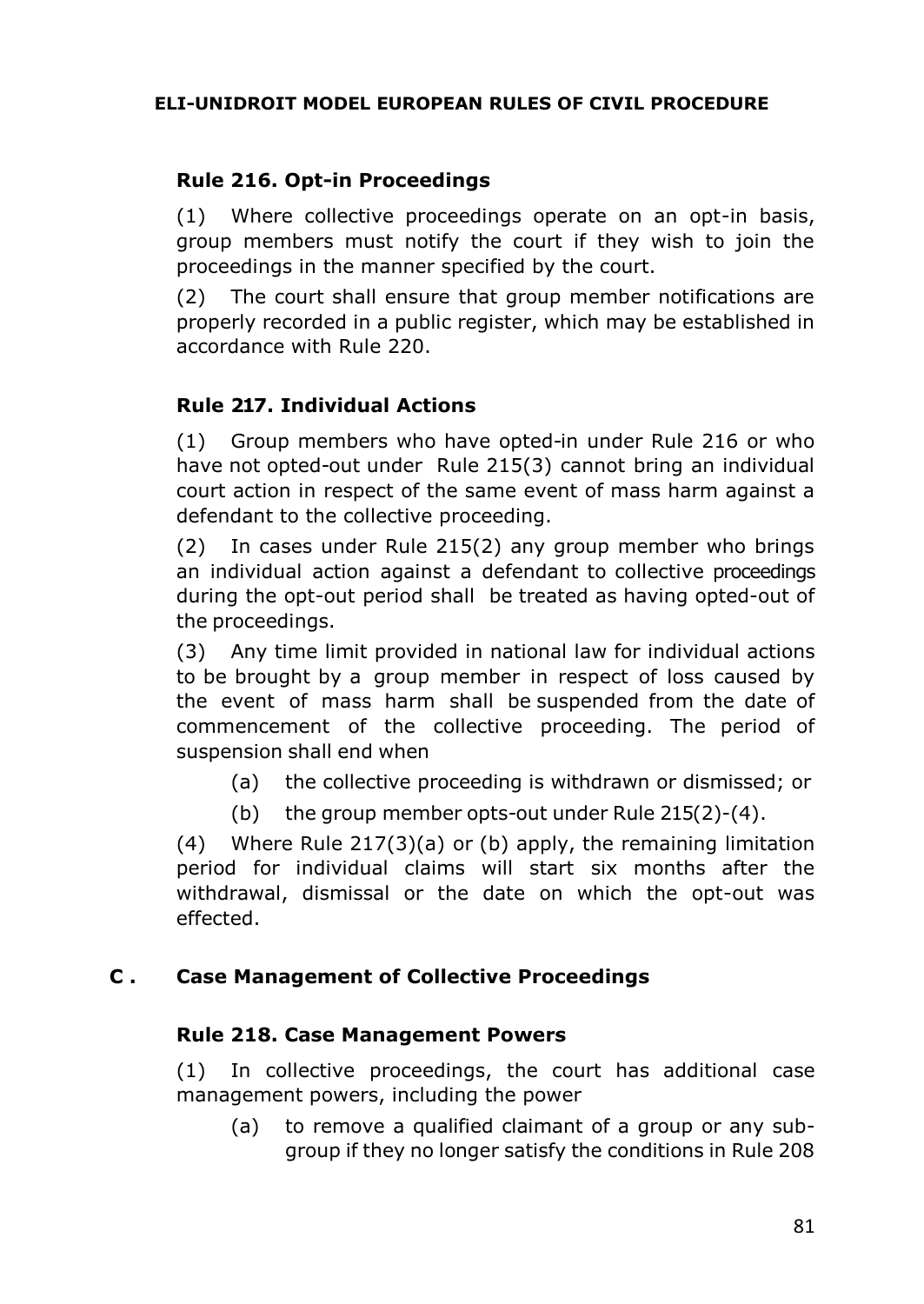#### **Blackletter rules**

and Rule 209 or fails to act in the interests of all group members,

- (b) to authorise, with their consent, a new qualified claimant,
- (c) to modify the description of the group,
- (d) to divide a group into sub-groups and to authorise, with their consent, a qualified claimant for each sub-group,
- (e) to dismiss the collective proceeding or to order it to continue as individual proceedings if there is no longer a qualified claimant
- (f) to direct the correction of the group register (Rules 216(2) and 220).

(2) The court may hear any person it considers has an interest in the management of the case before making any case management order under this Rule.

## **Rule 219. Advertisements**

(1) In collective proceedings the court shall advertise or shall require advertisement

- (a) when a qualified claimant is removed or authorised,
- (b) when the description of the group is modified or the group is divided into sub-groups,
- (c) when a collective settlement is offered,
- (d) when any order or judgment is made,
- (e) of information about the secure electronic platform under Rule 220; and
- (f) if the collective proceeding is dismissed or withdrawn.

(2) The advertisement shall be made in a manner which the court considers will best attract the attention of any person likely to be affected by the event causing mass harm and in sufficient time to allow affected persons a reasonable opportunity to participate as they see fit in the proceedings.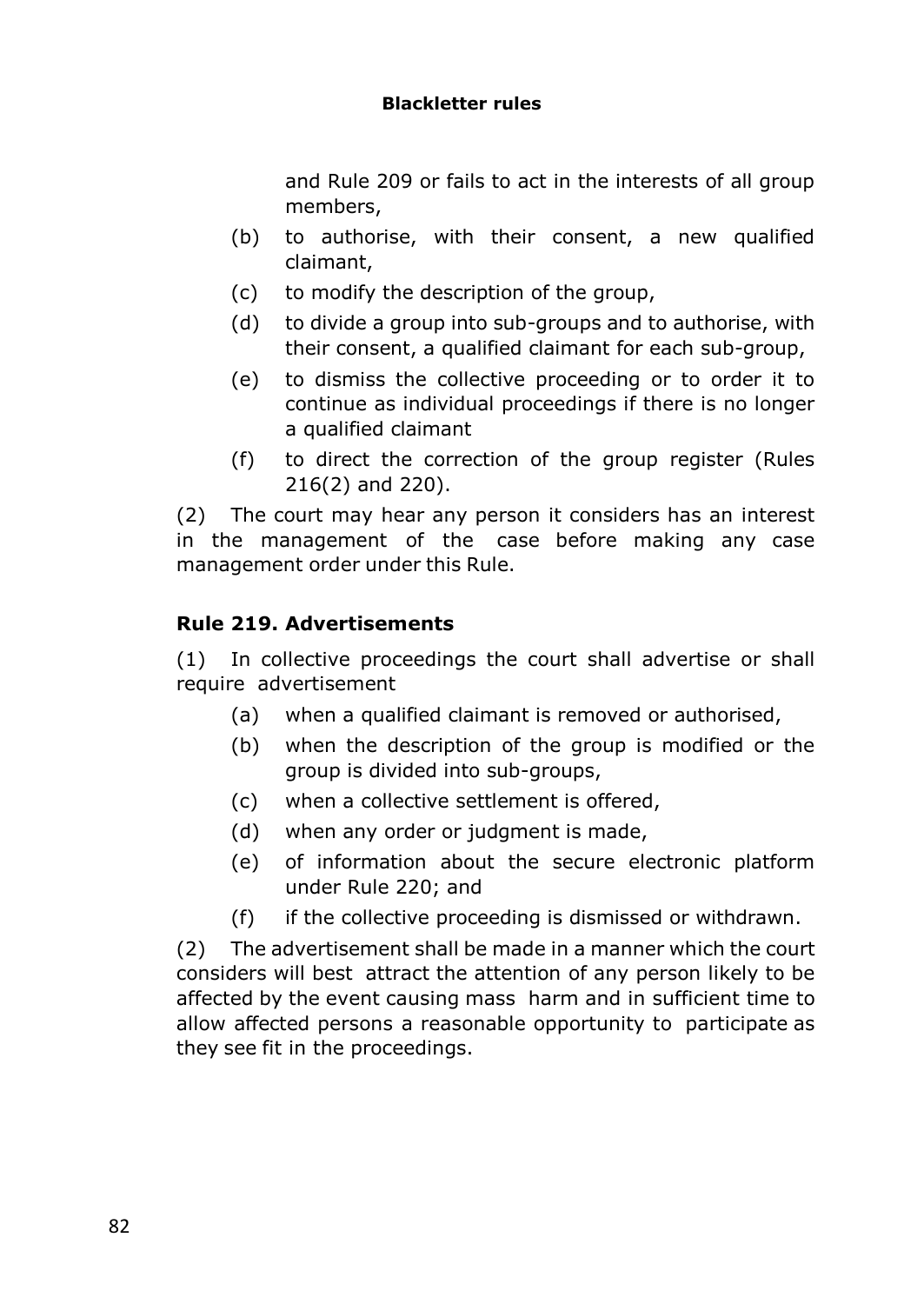#### **Rule 220. Communication – Secure Electronic Platform**

The court must create or authorise the creation of a secure electronic platform for the efficient management of the collective proceeding.

#### **D . Settlements in Commenced Collective Proceedings**

#### **Rule 221. Court Approval**

A group member will not be bound by any agreement settling a collective proceeding in whole or in part unless that agreement is approved by the court.

#### **Rule 222. Application for the approval of a settlement agreement**

(1) A party to a proposed settlement agreement may apply to the court for approval under Rule 221.

- (2) The application for approval shall include:
	- (a) The description of the group whose members will the bound by the settlement,
	- (b) a copy of the proposed settlement agreement. In a collective proceeding for compensation, the proposed agreement shall include the total amount of compensation payable, and the criteria for distributing the compensation to each group member;
	- (c) the proposed administration of the compensation fund and method of distributing the compensation payment to group members, and
	- (d) a concise statement of reasons showing why the terms of the settlement agreement are fair and adequate.

## **Rule 223. Procedure for Approving Settlements**

- (1) Before approving a settlement the court may
	- (a) make any order necessary to obtain further information in order to assess the fairness and adequacy of the proposed settlement,
	- (b) appoint an expert to assist the court.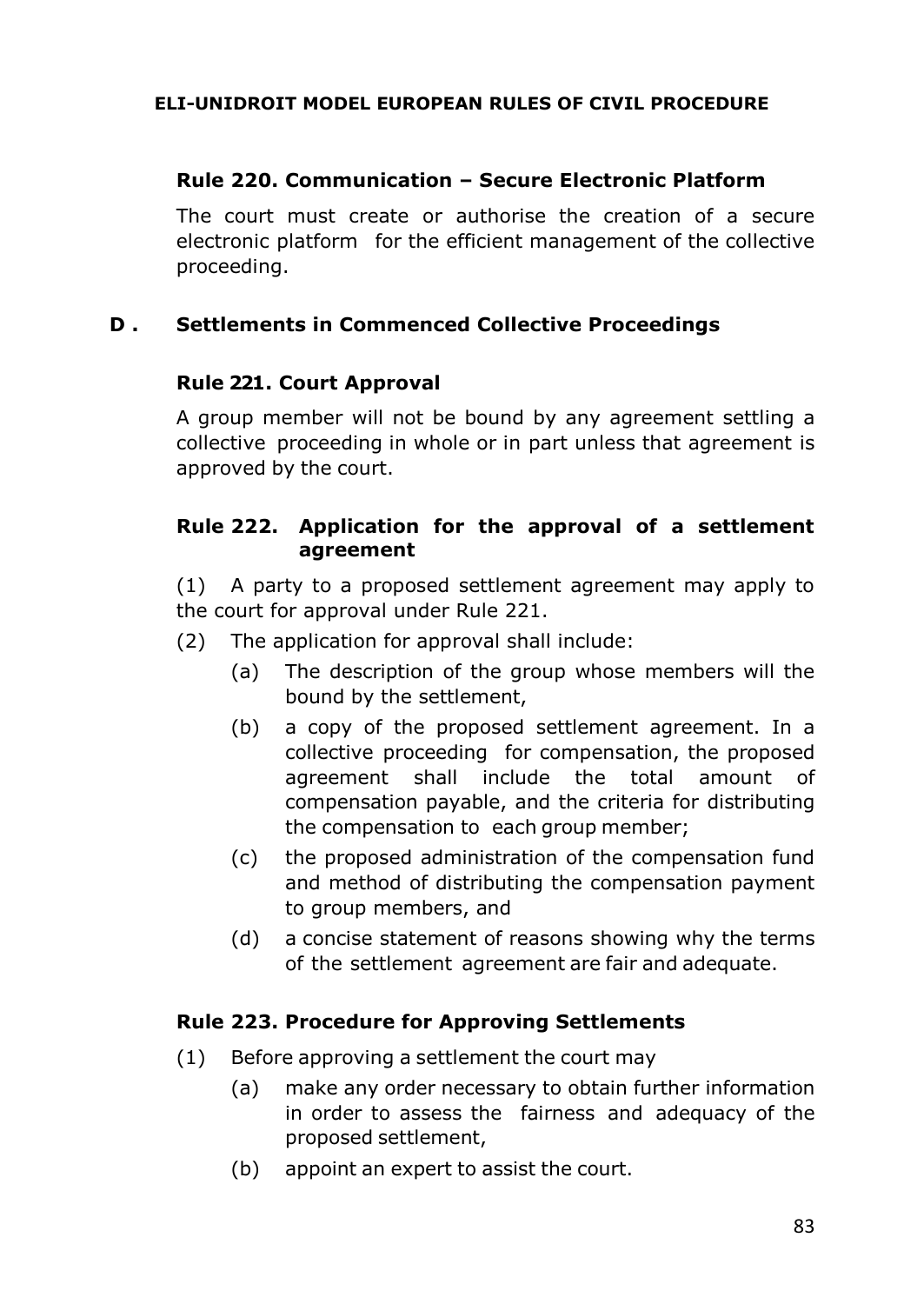- (2) The court must
	- (a) advertise the proposed settlement according to Rule 219, ensuring that it is clear that the court has not reached a conclusion on the fairness of the settlement,
	- (b) fix a period within which any comments may be made, and
	- (c) consider all comments made by the group members and the parties.
- (3) The court may consider all other relevant comments received.

## **Rule 224. Settlement Approval Orders**

The court shall not make an order approving a settlement agreement where

- (a) the amount of compensation agreed for the group or any sub-group is manifestly unfair,
- (b) the terms of any other undertaking by a defendant are manifestly unfair,
- (c) the settlement is manifestly contrary to the public interest (*ordre public*) or
- (d) the terms, whether contained in the proposed settlement agreement or not, as to the payment of legal and other associated costs of the action are manifestly unreasonable.

## **Rule 225. Approved Settlements in Opt-in Actions**

An approved settlement binds all group members who have optedin at the time the order approving the settlement is made.

## **Rule 226. Approved Settlements in Opt-out Proceedings**

An approved settlement binds all group members unless they have opted-out of the collective proceedings at the time the order approving the settlement is made.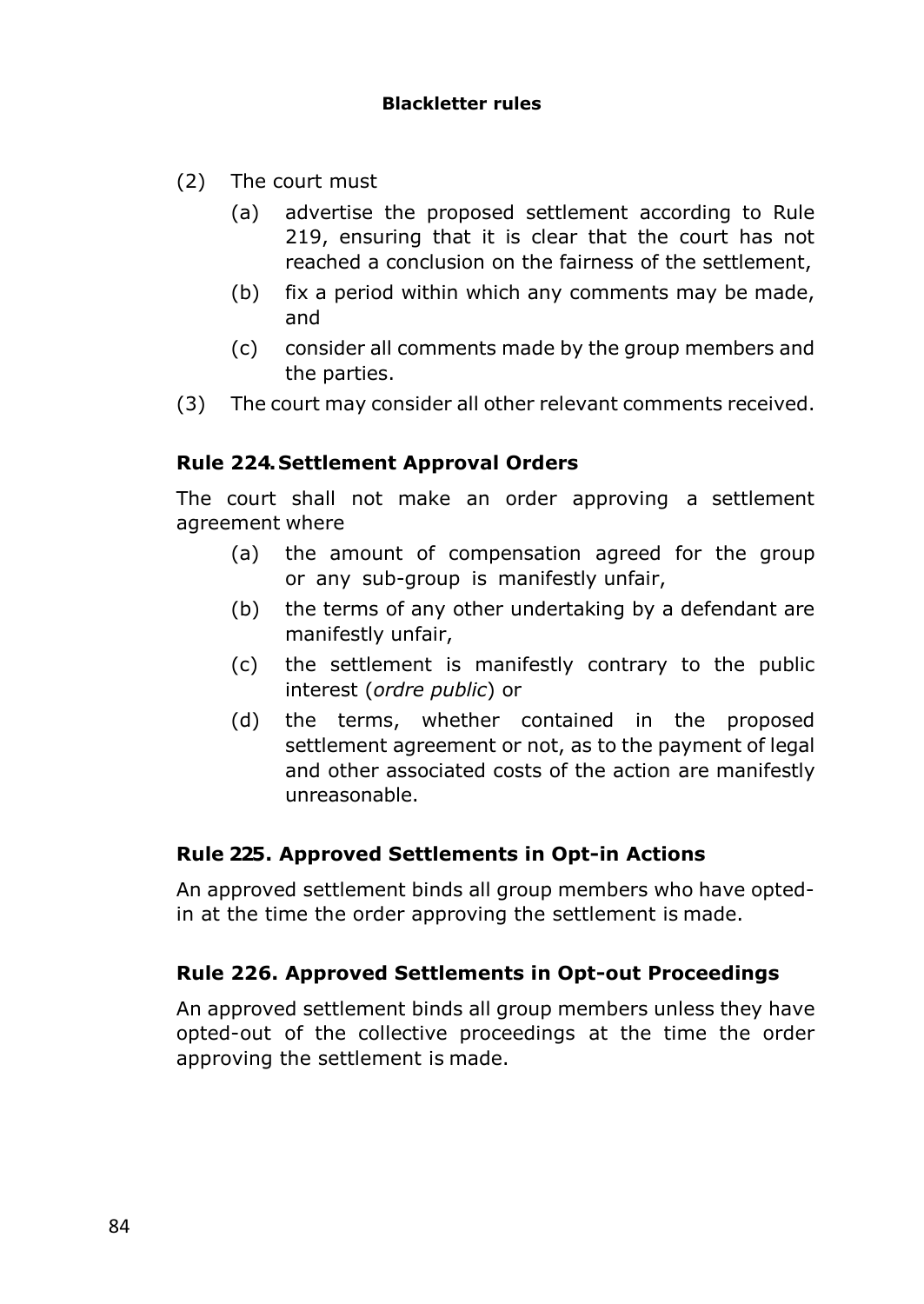## **E . Judgments in Collective Proceedings**

#### **Rule 227. Effect of Final Judgments**

- (1) A final judgment of the court in collective proceedings binds
	- (a) all of the parties, and all group members who have opted-in to the proceedings; or
	- (b) all of the parties, and all of the group members resident in the forum State who have not opted-out of the proceedings within the period set by the court in Rule 215(3).

(2) No other collective proceeding may be commenced in respect of any claims for relief determined in a final judgment.

(3) A final judgment may be enforced by the qualified claimant. If the qualified claimant does not enforce the final judgment within a reasonable time any group member, with the court's permission, may enforce the final judgment.

## **Rule 228. Amount of Compensation**

A final judgment that sets the amount of compensation in a collective proceeding shall include

- (a) the total amount of compensation payable in respect of the group or any sub-group. If an exact calculation of this amount is impossible or excessively difficult, the court may estimate the amount,
- (b) the criteria for distributing the compensation to each group member, and the method of administration of the compensation fund.

## **F. Collective Settlements outside Collective Proceedings**

#### **Rule 229. Standing to Reach Settlement**

(1) Any entity fulfilling the requirements in Rule 208 (a) and (b) to be a qualified claimant may reach a collective settlement agreement for a group even where a collective proceeding order has not been made.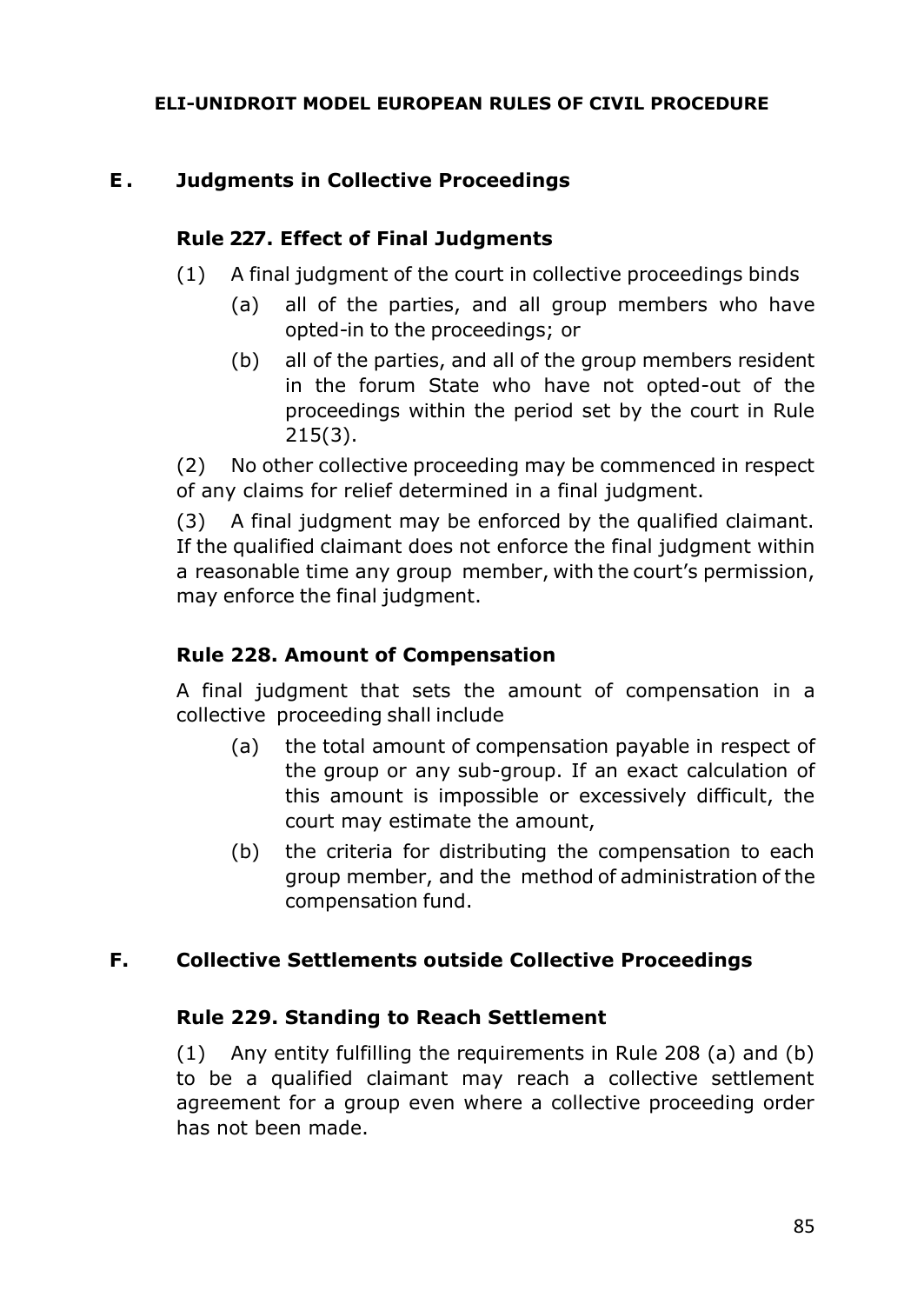(2) Any such collective settlement agreement shall be negotiated in good faith for the benefit of all group members.

# **Rule 230. Application for Approval of Collective Settlement**

(1) An application to the court for approval of a collective settlement agreement in accordance with Rule 229 must be made by all of the parties to it.

(2) The application shall include all of the information required under Rule 222(2). It shall also specify whether a binding settlement shall be reached on an opt-in or an opt-out basis.

## **Rule 231. Approval Procedure**

The procedure for approval of collective settlements in Rule 223 applies to any application to approve a collective settlement following an application under Rule 230.

## **Rule 232. Approval Order and Opt-in/Opt-out Procedure**

The court must approve the proposed collective settlement on the basis of Rule 224.

- (a) If the court does not approve the proposed collective settlement it must give its reasons for refusing to approve it, and must remit the agreement to the parties.
- (b) The court must advertise the approved settlement in accordance with Rule 219(2), give information on whether the settlement shall become binding based on an opt-in or opt-out procedure, and fix a period of at least three months for the group members to opt-in or opt-out. The court shall decide to whom and how the notification to opt-in or to opt-out shall be given. If the terms of the settlement require a fixed number or percentage of group members to accept the settlement this must also be communicated clearly.
- (c) After the period fixed for opt-in or opt-out notifications and, where applicable, if the necessary number or percentage of group members have opted-in or have not opted-out, the court shall declare the approved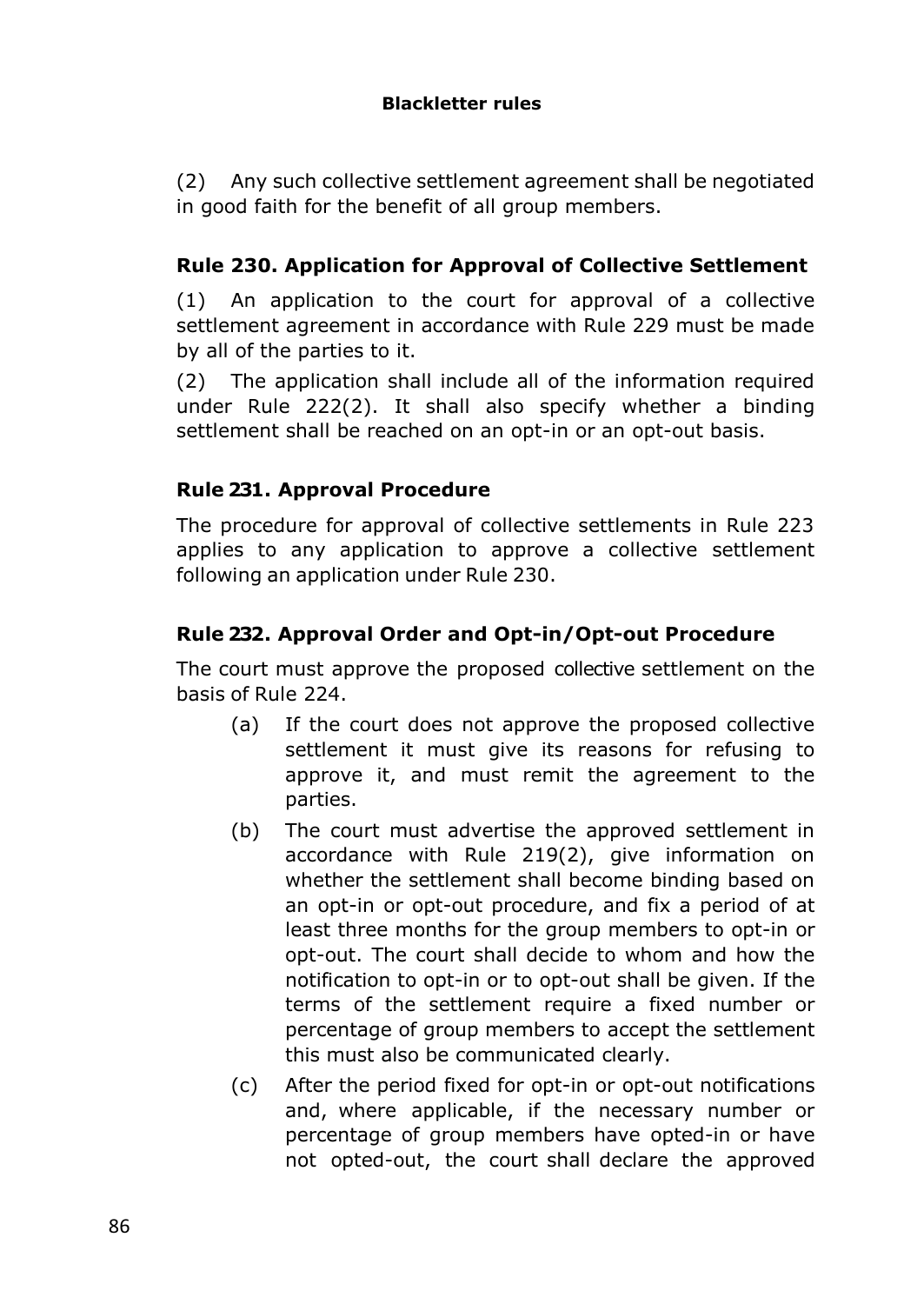settlement binding. Otherwise the court shall declare that the approval proceedings have been terminated without a bindingsettlement.

(d) An approved settlement shall bind all of the persons who have opted-in to the settlement or who have not opted- out of the settlement.

## **SECTION 3 – Cross Border Issues**

#### **Within the European Union**

#### **Rule 233. Recognition of Qualified Claimant**

The recognition of a claimant as a qualified claimant by a court in an order made under Rule 213(1)(a) binds every other court in European Union member States without the need for further application for recognition in relation to actions arising from the same event of mass harm.

#### **Rule 234. Judicial Co-ordination**

(1) When a mass harm has cross-border effects, the registry entries for each collective proceeding shall be made available on the European e-justice platform or any similarly effective platform.

(2) European Union Member States' courts must use their best effort to co-ordinate collective proceedings in different member states in order to avoid irreconcilable judgments or settlement approvals.

#### **Rule 235. Group Members outside the Forum State**

(1) The court shall ensure that group members outside the forum State are informed of the collective proceeding in accordance with Rule 219.

(2) No order made under Rule 215(2) binds group members outside the forum state.

(3) Group members outside the forum State must, if they choose, be allowed to opt-in.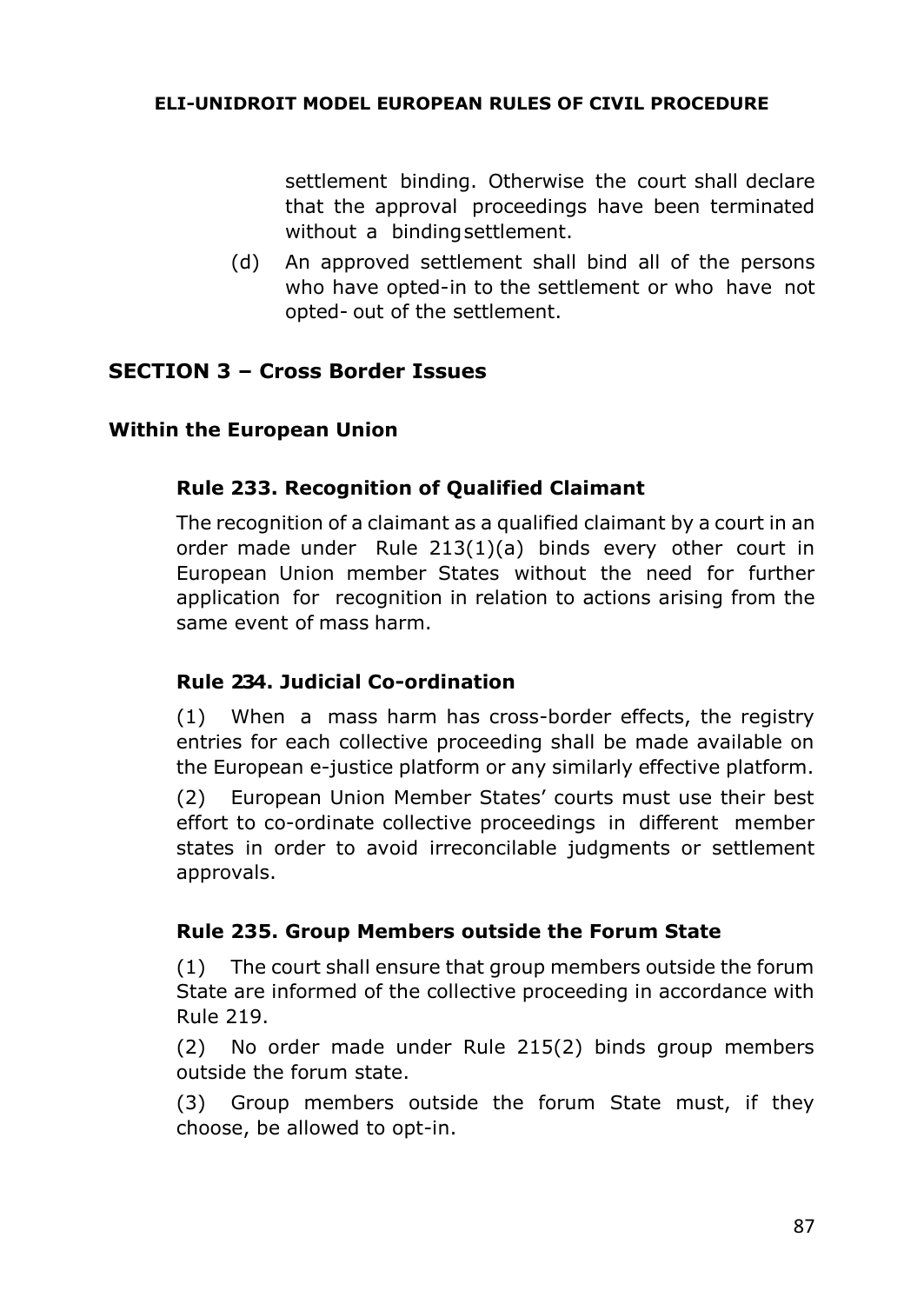(4) Rule 235(1)-(3) also apply to collective settlement proceedings under Rules 229-232.

# **Rule 236. Multiple Substantive Laws**

(1) Group members shall not be prevented from participating in a single collective proceeding if they are subject to different substantive laws.

(2) In any case where group members are subject to different substantive law, the court may divide the group into sub-groups under Rule 218(1)(d).

# **SECTION 4 - Costs, Expenses and Funding**

## **Rule 237. Third Party Funding**

(1) A qualified claimant may use third-party litigation funding.

(2) Rule 245 applies to any such third-party funding agreement. A court may, however, require a qualified claimant to disclose the details of any such funding agreement relevant for the instance at stake to the court and, in so far as appropriate, to the parties.

## **Rule 238. Costs and Expenses of Collective Proceedings**

(1) Only a qualified claimant is liable for the costs and expenses of a collective proceeding if it is unsuccessful.

(2) If the proceeding is successful, the total amount of compensation received by the qualified claimant shall form a common fund.

(3) The qualified claimant's costs and expenses incurred in bringing the proceeding must be paid from the common fund before any distribution of compensation to group members in accordance with Rule 228. Rule 245(4) applies accordingly.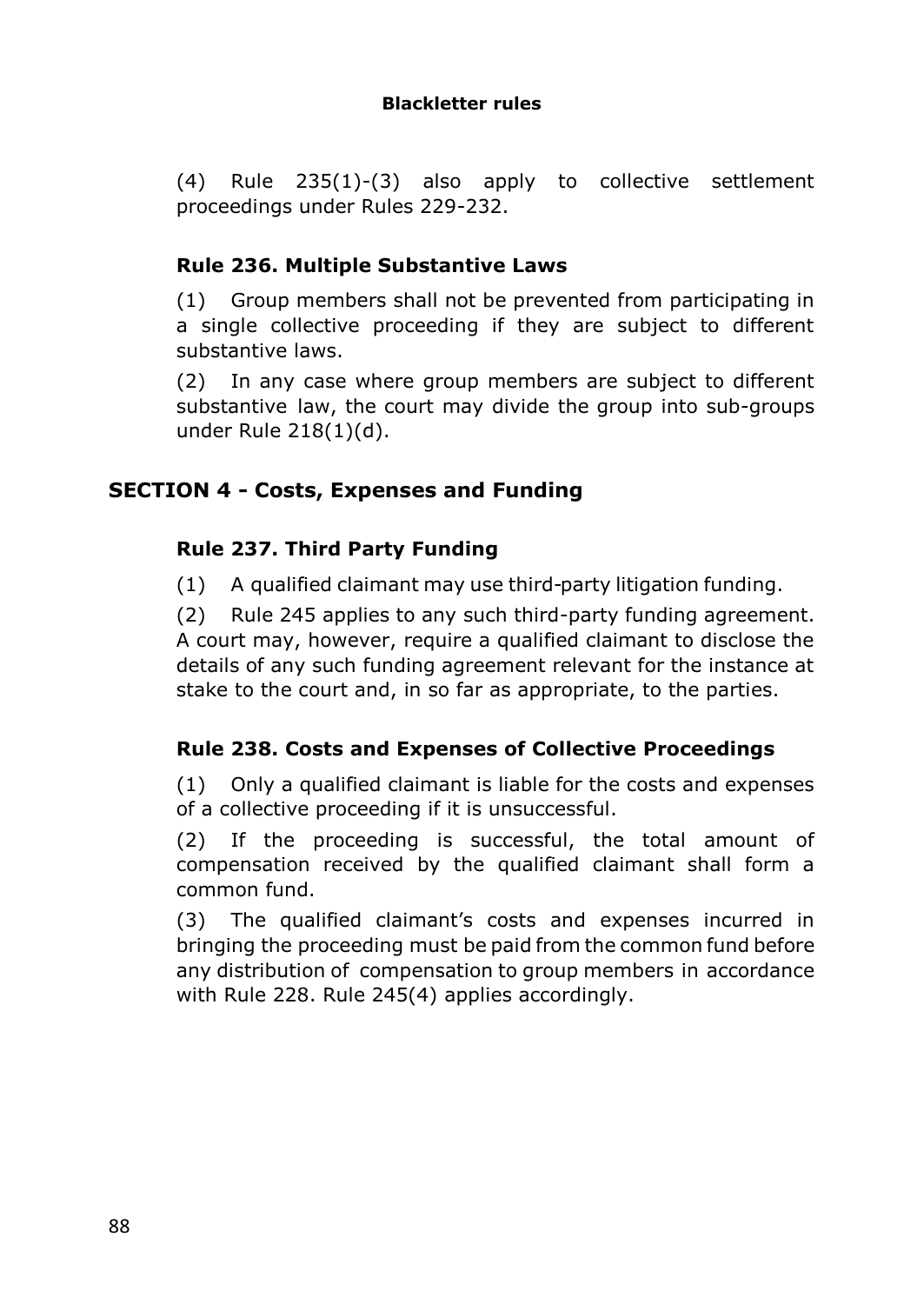# **PART XII – COSTS**

## **Rule 239. Decision on Costs**

(1) A court rendering a final judgment or terminating the proceedings in any other way shall determine which party is required to reimburse the other party or parties' costs of the proceedings, unless the parties have agreed otherwise. Any recovery of costs shall be limited to those that are reasonable and proportionate.

(2) If the parties enter into a settlement, each party shall bear its own costs unless they have agreed otherwise.

## **Rule 240. Scope and Amount of Costs**

(1) Parties may seek to recover the costs of the proceedings, in particular

- (a) reasonable and proportionate costs of their legal representation in the proceedings,
- (b) court and other fees such as those of court-appointed experts, interpreters, court reporters etc.,
- (c) other reasonable financial outlays resulting from the conduct of the proceedings, such as costs of partyappointed experts, travel expenses, and fees for the service of documents.

(2) Costs under Rule 240(1) may also include costs reasonably incurred for the preparation of proceedings before they were commenced.

(3) Parties may only recover costs which they have reasonably and proportionately incurred for the conduct of the proceedings, taking into account the amount in dispute, the nature and complexity of the issues, the significance of the case for the parties.

(4) Where national law specify tariffs for the recovery of certain fees (such as, where relevant, court fees and fees for the parties' legal representation, for experts, and interpreters), any award of costs should nevertheless be consistent with the Rules of this Part.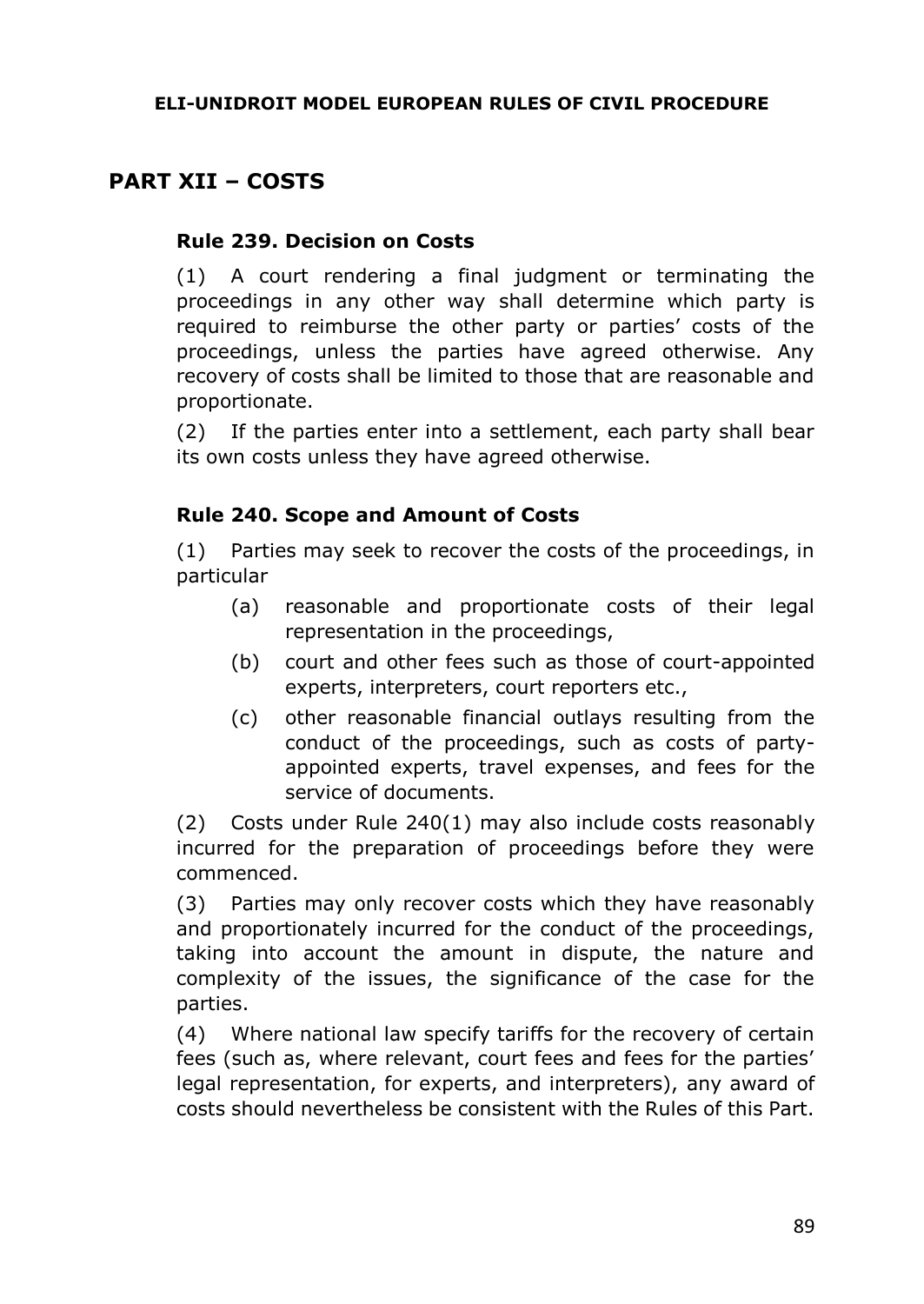## **Rule 241. General Rule**

(1) When determining upon which party the obligation to reimburse costs shall be placed under Rule 239, the court shall take into account the circumstances of the specific proceedings, in particular whether and to what extent the parties' claims were successful.

(2) The court may also take into account the parties' conduct, in particular, whether and to what extent they acted in good faith and contributed to the fair, efficient and speedy resolution of the dispute.

## **Rule 242. Review**

(1) The court's decision on costs may be subject to an appeal.

(2) An appeal is limited to a review of whether the court exercised its discretion properly according to Rules 240 and 241.

(3) A decision on an appeal under Rule 242(2) is final and binding. It cannot be subject to a second appeal.

## **Rule 243. Security for Costs**

(1) A party may apply for the other party to provide reasonable security for costs.

(2) In deciding an application for security for costs, the court shall take into account

- (a) the likelihood that the applicant will be able to claim reimbursement of the costs of the proceedings,
- (b) the financial means of the parties and the prospect of enforcement of the costs decision against the other party,
- (c) whether such security for costs is compatible with the parties' right of access to justice and a fair trial.

## **Rule 244. Legal Aid**

(1) Parties are entitled to legal aid, as provided by national law, if their right of access to justice and to a fair trial so requires.